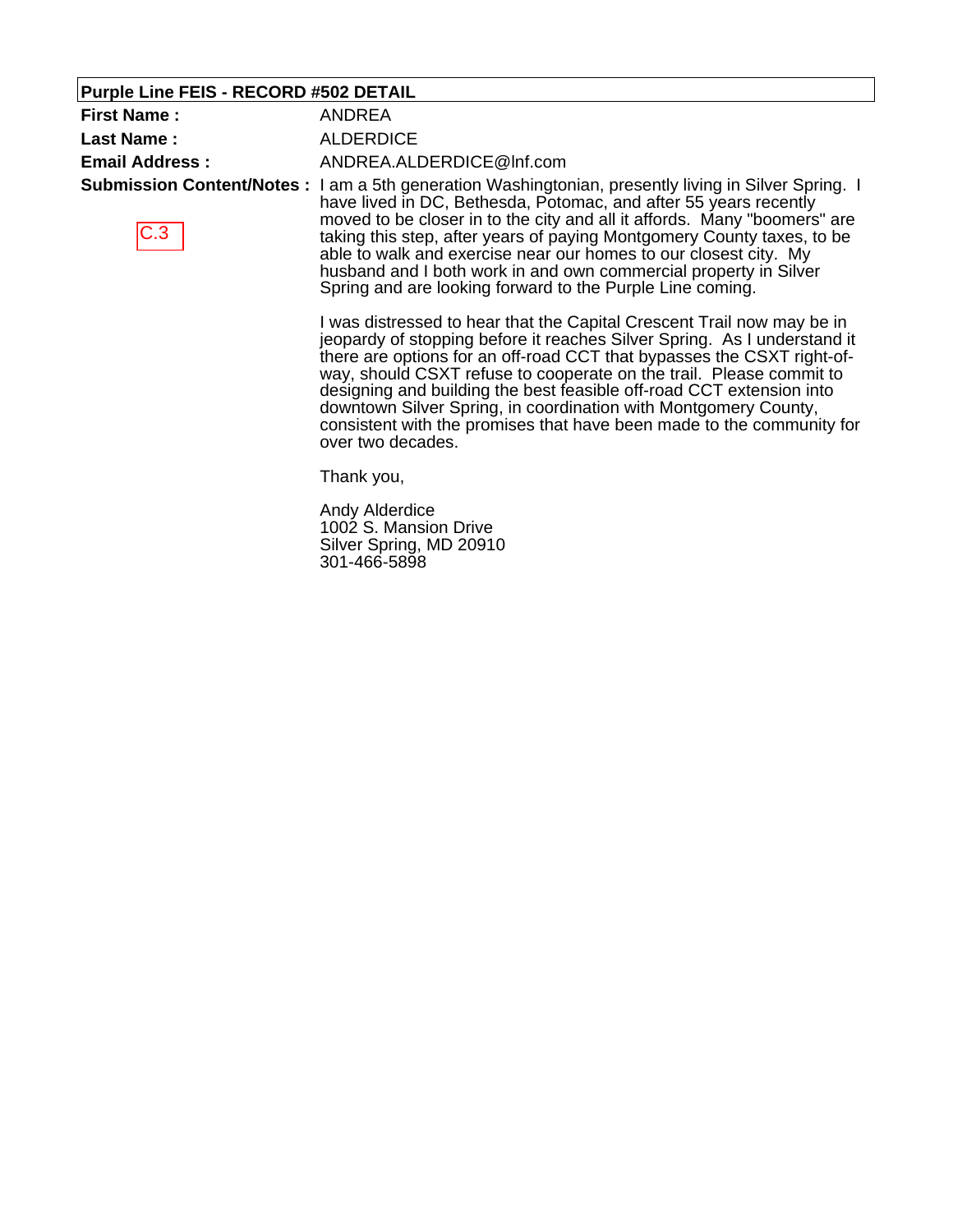# **Purple Line FEIS - RECORD #503 DETAIL**

| <b>First Name:</b>               | Lynn                                                                                                                                                                                                                                                                                    |
|----------------------------------|-----------------------------------------------------------------------------------------------------------------------------------------------------------------------------------------------------------------------------------------------------------------------------------------|
| <b>Last Name:</b>                | Raskin                                                                                                                                                                                                                                                                                  |
| <b>Email Address:</b>            | Iraskin@comcast.net                                                                                                                                                                                                                                                                     |
| <b>Submission Content/Notes:</b> | The rider usage has be estimated for cars traveling on the beltway.<br>However, no parking lots are provided for people using the Purple Line.<br>Therefore the Purple line will not be a convenient substitute form of                                                                 |
|                                  | transportation for auto users. Furthermore, it would be more efficient for<br>Metro, which has a right of way already along the Beltway, to build this<br>line. The placement of the Purple line stations would be better served<br>by                                                  |
|                                  | linking to existing Metro stations (such as NIH). The loss of the Capitol<br>Crescent Trail to the purple line in Chevy Chase and Bethesda is an<br>incalculable loss and the current plan disturbs residential neighborhoods<br>and will create horrendous traffic patterns for years. |
|                                  | Best wishes,                                                                                                                                                                                                                                                                            |
|                                  | Lynn                                                                                                                                                                                                                                                                                    |
|                                  | Lynn Raskin Sells Notable Homes                                                                                                                                                                                                                                                         |
|                                  |                                                                                                                                                                                                                                                                                         |
| Attachments:                     | Lynn Raskin<br>image001.jpg(15 kb)                                                                                                                                                                                                                                                      |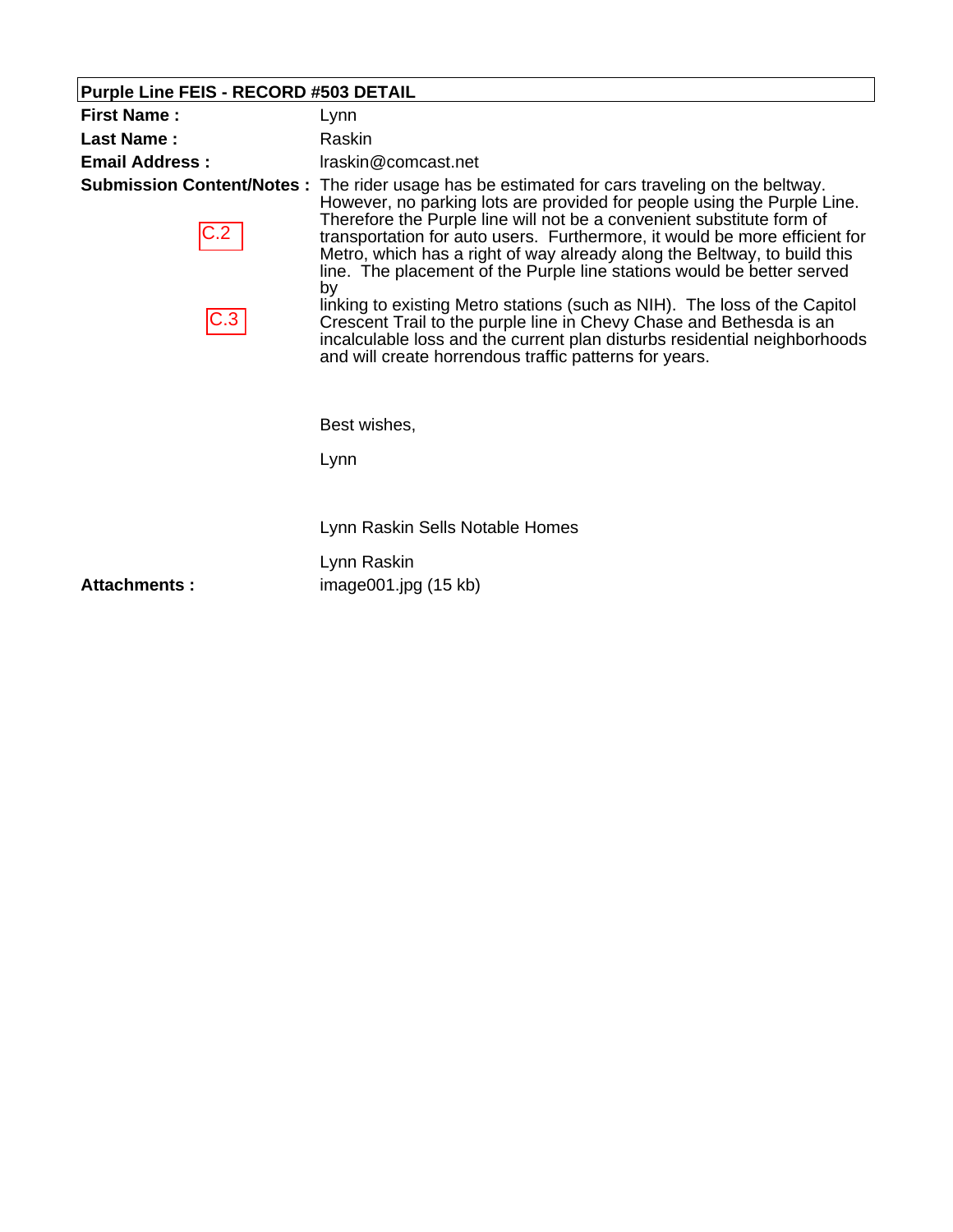### **Purple Line FEIS - RECORD #504 DETAIL**

| <b>First Name:</b>    | Chris                                                                                                                                                                                                                                                                                                                                                                                                                                                                                                                                                                               |
|-----------------------|-------------------------------------------------------------------------------------------------------------------------------------------------------------------------------------------------------------------------------------------------------------------------------------------------------------------------------------------------------------------------------------------------------------------------------------------------------------------------------------------------------------------------------------------------------------------------------------|
| <b>Last Name:</b>     | Campbell                                                                                                                                                                                                                                                                                                                                                                                                                                                                                                                                                                            |
| <b>Email Address:</b> | campbellc4@gmail.com                                                                                                                                                                                                                                                                                                                                                                                                                                                                                                                                                                |
| C.2                   | Submission Content/Notes: The only thing I see here that I would change is adding or moving a<br>stop to the National Archives II building. It is located along Adelphi Ave<br>just north of the "Adelphi Road West Campus" stop that is currently<br>marked<br>on the planned map.                                                                                                                                                                                                                                                                                                 |
|                       | The Archive II building brings a lot of people into the area. Both<br>federal workers and public visitors from all over the world. Having a stop<br>at the Archive II building would be the better choice for those commuters<br>and help give the project a more stable revenue flow.                                                                                                                                                                                                                                                                                              |
|                       | Without a atop at the Archive II building most if not all of those<br>federal workers will continue to use the current bus routes to commute<br>and<br>the public visitors will most likely still have to take a bus to the<br>nearest rail station. If it is cheaper to ride the C8 bus to the College<br>Park Station why would I want to get off the bus at University Drive to<br>get<br>on the Purple Line? I wouldn't and that can add up to a lot of lost<br>revenue<br>over the total of even one month.<br>I request / suggest that the Purple Line include a stop for the |
|                       | National Archives and Records Administration Building II located at.<br>8601 Adelphi Road<br>College Park, MD 20740                                                                                                                                                                                                                                                                                                                                                                                                                                                                 |
|                       | Thank you for your time.<br>Chris M. Campbell                                                                                                                                                                                                                                                                                                                                                                                                                                                                                                                                       |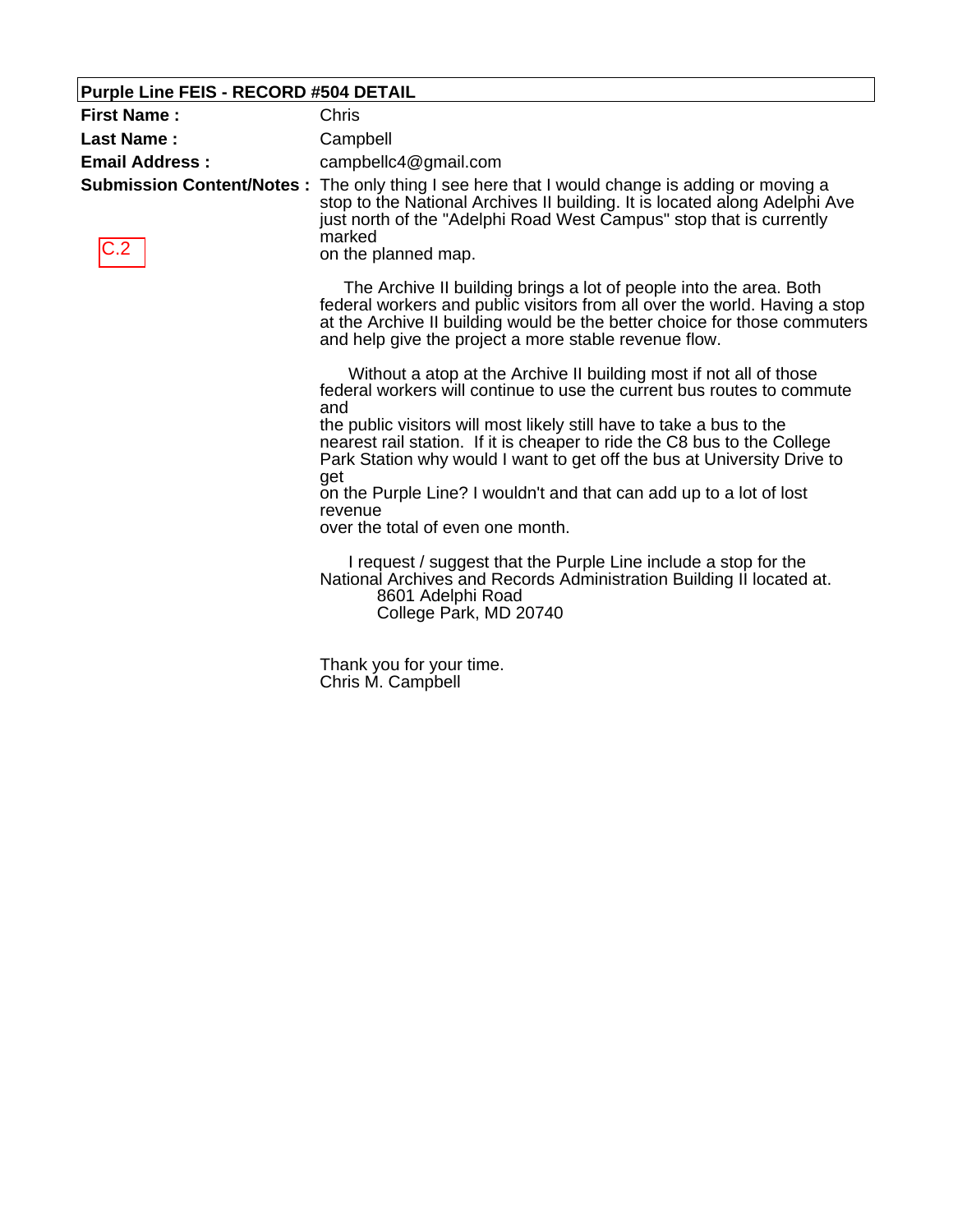| <b>Purple Line FEIS - RECORD #505 DETAIL</b> |                                                                                                                                                                                                                                                                                                                                           |
|----------------------------------------------|-------------------------------------------------------------------------------------------------------------------------------------------------------------------------------------------------------------------------------------------------------------------------------------------------------------------------------------------|
| <b>Email Address:</b>                        | Motichand.Dyal@kp.org                                                                                                                                                                                                                                                                                                                     |
| <b>Submission Content/Notes:</b><br>F.7      | Dear Purple Line Team,<br>I am the owner of one of the Arliss Knolls townhouses located on Arliss<br>Street Silver Spring. In your Summer 2013 Purple Line news bulletin, it<br>is noted that the line will now run on the west side of Arliss Street. I<br>have also read that the town houses along Arliss Street will either<br>become |
|                                              | eminent domain or be bought up by commercial developers. I am very<br>concerned about not knowing what exactly will happen to my home of<br>twenty                                                                                                                                                                                        |
|                                              | two years. The last Purple Line planning design I saw for the Arliss<br>Street Long Branch vicinity, was that the area where the Arliss Knolls<br>townhouses are located will become a common area with benches etc.<br>Much                                                                                                              |
|                                              | information is available online about the Purple Line, but the Arliss<br>Knolls townhouse residents know very little about what will happen to<br>their homes.                                                                                                                                                                            |
|                                              | Can you please advise what plans are being proposed for the Arliss<br>Knolls                                                                                                                                                                                                                                                              |
|                                              | Townhouses on Arliss Street and whether these plans are final.<br>Thank you in advance for your response.                                                                                                                                                                                                                                 |
|                                              | <b>Motichand Dyal</b><br><b>Patient Financial Services</b><br><b>Financial Controls Manager</b><br>2101 East Jefferson Street<br>Rockville, MD 20852<br>Phone: 301-816-6271<br>FAX: 301-388-1751                                                                                                                                          |
|                                              | NOTICE TO RECIPIENT: If you are not the intended recipient of this<br>e-mail, you are prohibited from sharing, copying, or otherwise using or                                                                                                                                                                                             |

e-mail, you are prohibited from sharing, copying, or otherwise using or disclosing its contents. If you have received this e-mail in error, please notify the sender immediately by reply e-mail and permanently delete this e-mail and any attachments without reading, forwarding or saving them. Thank you.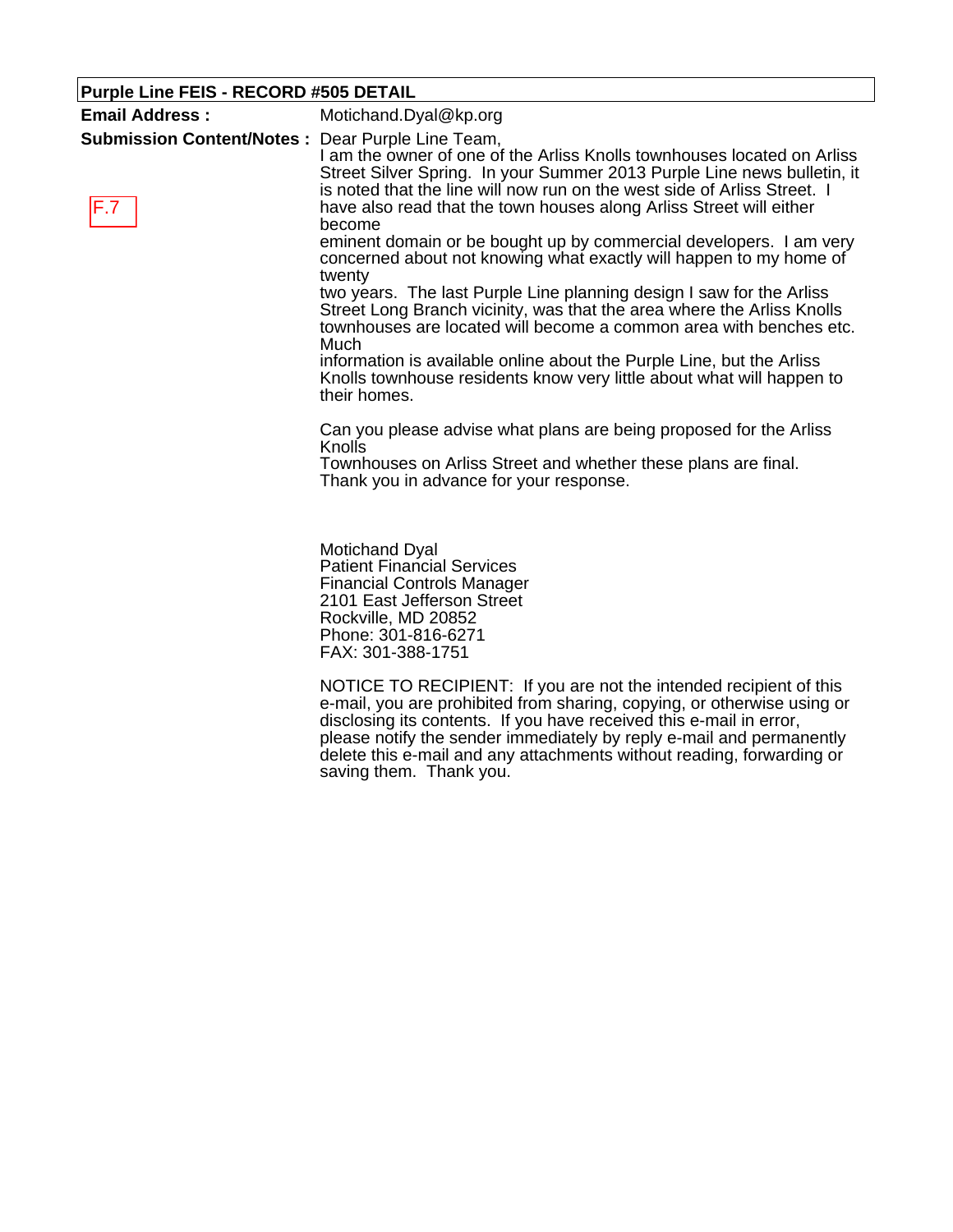### **Purple Line FEIS - RECORD #507 DETAIL**

**First Name :** Jennifer Last Name : Bellis **Email Address :** jbluebellis@gmail.com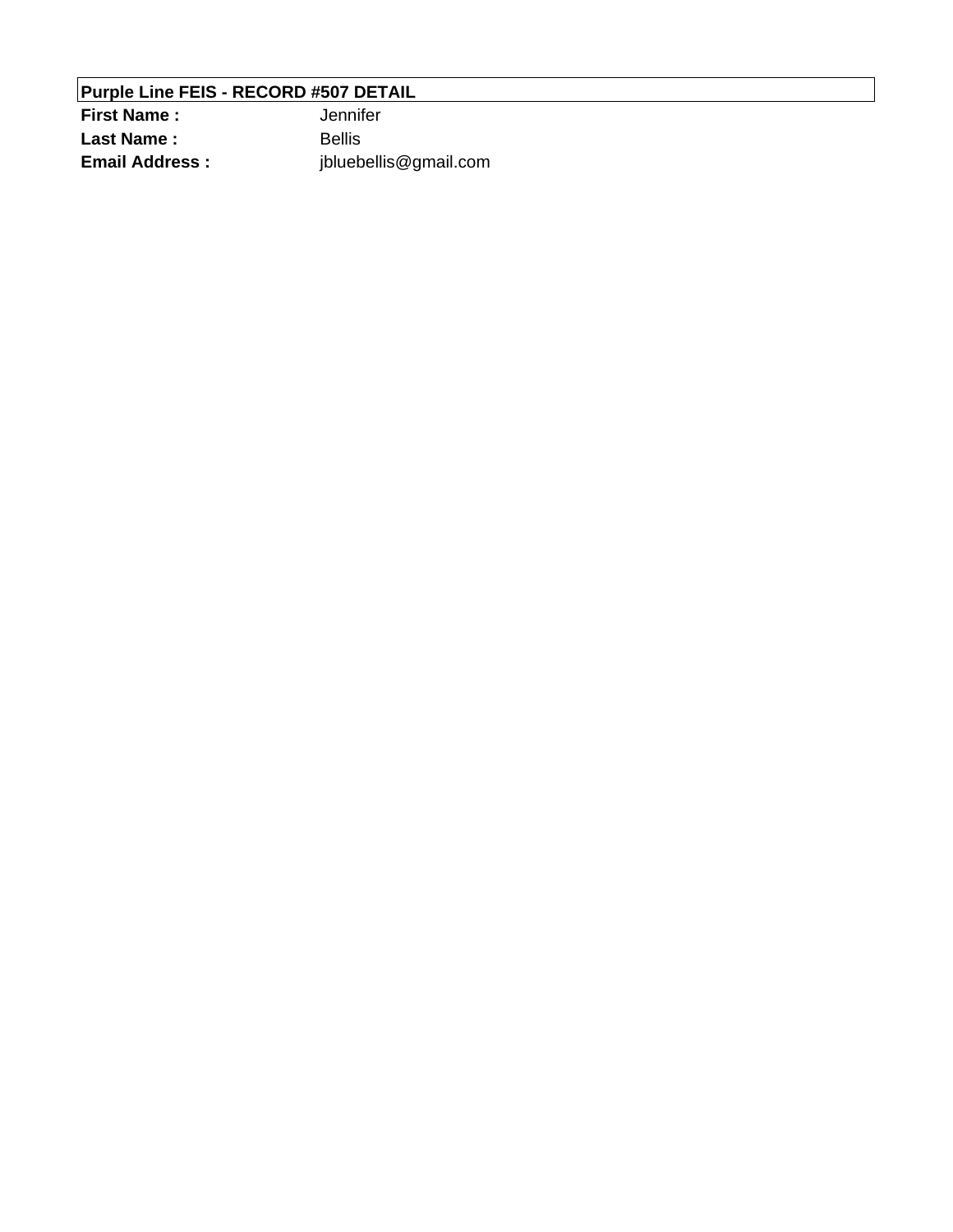**Submission Content/Notes :** As a Montgomery County taxpayer and a property owner I believe the Purple

| I |
|---|
|   |

Line is needlessly expensive, and unacceptably intrusive and invasive, especially when there is a much better and cheaper option--a dedicated bus lane.

My understanding is that long ago, before the financial collapse of 2008 changed the economy, the much less problematic dedicated bus line was

rejected because, "people don't like buses." If that was ever true it's changed, especially with the advent of the very comfortable, clean and inexpensive buses that go from the Washington area to NYC. I used to be a

train only person, but like everyone I know I've changed.



The cost of constructing a dedicated bus line is significantly less than the train option, and the result is more flexible and less of a neighborhood intrusion. The unpopular, loud, unsightly and invasive electrical stations wouldn't be needed, and if there was ever an emergency,

or local event, or community building recreational activity (like a bikeathon or marathon) the extra traffic lanes could temporarily be put to

good use--not so with train tracks.

A dedicated bus lane would also mean less long term expense and inconvenience. Bus lanes require less expensive maintenance than train tracks, so fares could be kept lower, tax revenue could be put to other uses, and passengers would not be inconvenienced while the work on the

tracks and trains is being done. The Metro trains have become expensive to

ride and on weekends the system is inconvenient to the point of almost being useless because of maintenance work. The people I come into contact

with are increasingly riding the bus lines instead of the Metro trains.

Besides these practical concerns which I have had since I first learned about the Purple Line plans, I recently found I have a personal reason for

opposing the project as it is now conceived--the electrical substations along Wayne Avenue will be one block from my home. I am angry about the

negative impacts that will have on my community, degrading both the quality

of life and taxpayer property values.

Well planned and smoothly functioning public transportation will enhance Montgomery County. A dedicated bus lane would serve this purpose, but the

Purple Line light rail option is too costly and disruptive in both the short and long term to be good for our neighborhoods.

Jennifer Bellis

9121 Saffron Lane

Silver Spring, MD 20901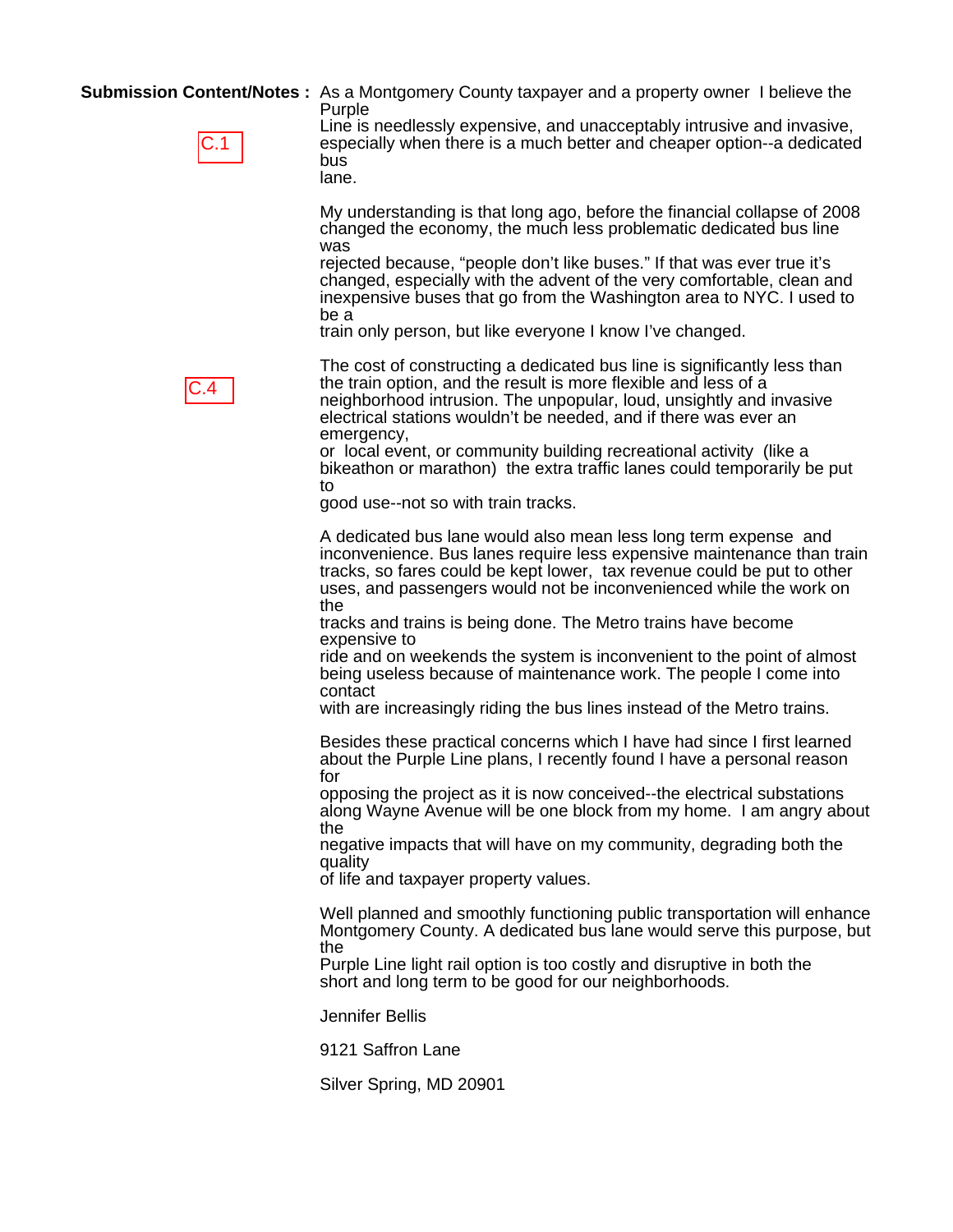# **Purple Line FEIS - RECORD #510 DETAIL**

| <b>First Name:</b>                                                | Pamela                                                                                                                                                                                                                                                                              |
|-------------------------------------------------------------------|-------------------------------------------------------------------------------------------------------------------------------------------------------------------------------------------------------------------------------------------------------------------------------------|
| Last Name:                                                        | Roscoe                                                                                                                                                                                                                                                                              |
| <b>Email Address:</b>                                             | roscoe@jacobssf.com                                                                                                                                                                                                                                                                 |
| <b>Submission Content/Notes: Hello,</b><br>Information<br>Request | Our firm would like to see the Structural Plans for the Purple Line<br>project.                                                                                                                                                                                                     |
|                                                                   | We downloaded and reviewed the plans on<br>http://www.purplelinemd.com/en/studies-reports/feis-document FEIS<br>Document - Volume II.<br>In the Index and within the package it mentions STR for Structural<br>Drawings, but they are not included. Are they available for viewing? |
|                                                                   | Sincerely,                                                                                                                                                                                                                                                                          |
|                                                                   | Pamela Roscoe                                                                                                                                                                                                                                                                       |
|                                                                   | Pamela J. Roscoe, CPSM<br>Marketing Manager<br>www.jacobssf.com <http: www.jacobssf.com=""></http:>                                                                                                                                                                                 |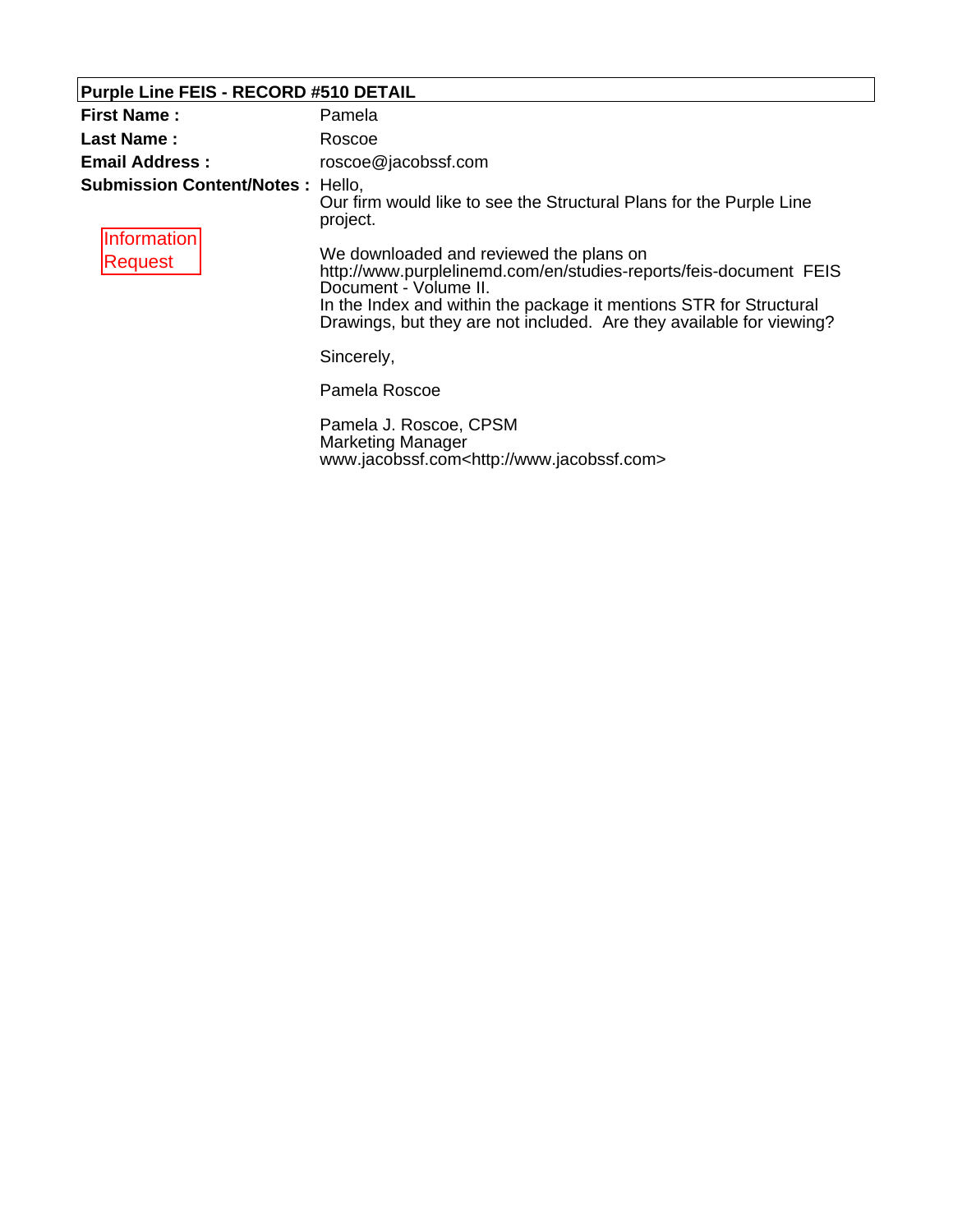**Submission Content/Notes :** As a Montgomery County taxpayer and a property owner I believe the Purple

Line is needlessly expensive, and unacceptably intrusive and invasive, especially when there is a much better and cheaper option--a dedicated bus

lane.

My understanding is that long ago, before the financial collapse of 2008 changed the economy, the much less problematic dedicated bus line was

rejected because, "people don't like buses." If that was ever true it's changed, especially with the advent of the very comfortable, clean and inexpensive buses that go from the Washington area to NYC. I used to be a

train only person, but like everyone I know I've changed.

The cost of constructing a dedicated bus line is significantly less than the train option, and the result is more flexible and less of a neighborhood intrusion. The unpopular, loud, unsightly and invasive electrical stations wouldn't be needed, and if there was ever an emergency,

or local event, or community building recreational activity (like a bikeathon or marathon) the extra traffic lanes could temporarily be put to

good use--not so with train tracks.

A dedicated bus lane would also mean less long term expense and inconvenience. Bus lanes require less expensive maintenance than train tracks, so fares could be kept lower, tax revenue could be put to other uses, and passengers would not be inconvenienced while the work on the

tracks and trains is being done. The Metro trains have become expensive to

ride and on weekends the system is inconvenient to the point of almost being useless because of maintenance work. The people I come into contact

with are increasingly riding the bus lines instead of the Metro trains.

Besides these practical concerns which I have had since I first learned about the Purple Line plans, I recently found I have a personal reason for

opposing the project as it is now conceived--the electrical substations along Wayne Avenue will be one block from my home. I am angry about the

negative impacts that will have on my community, degrading both the quality

of life and taxpayer property values.

Well planned and smoothly functioning public transportation will enhance Montgomery County. A dedicated bus lane would serve this purpose, but the

Purple Line light rail option is too costly and disruptive in both the short and long term to be good for our neighborhoods.

Jennifer Bellis

9121 Saffron Lane

Silver Spring, MD 20901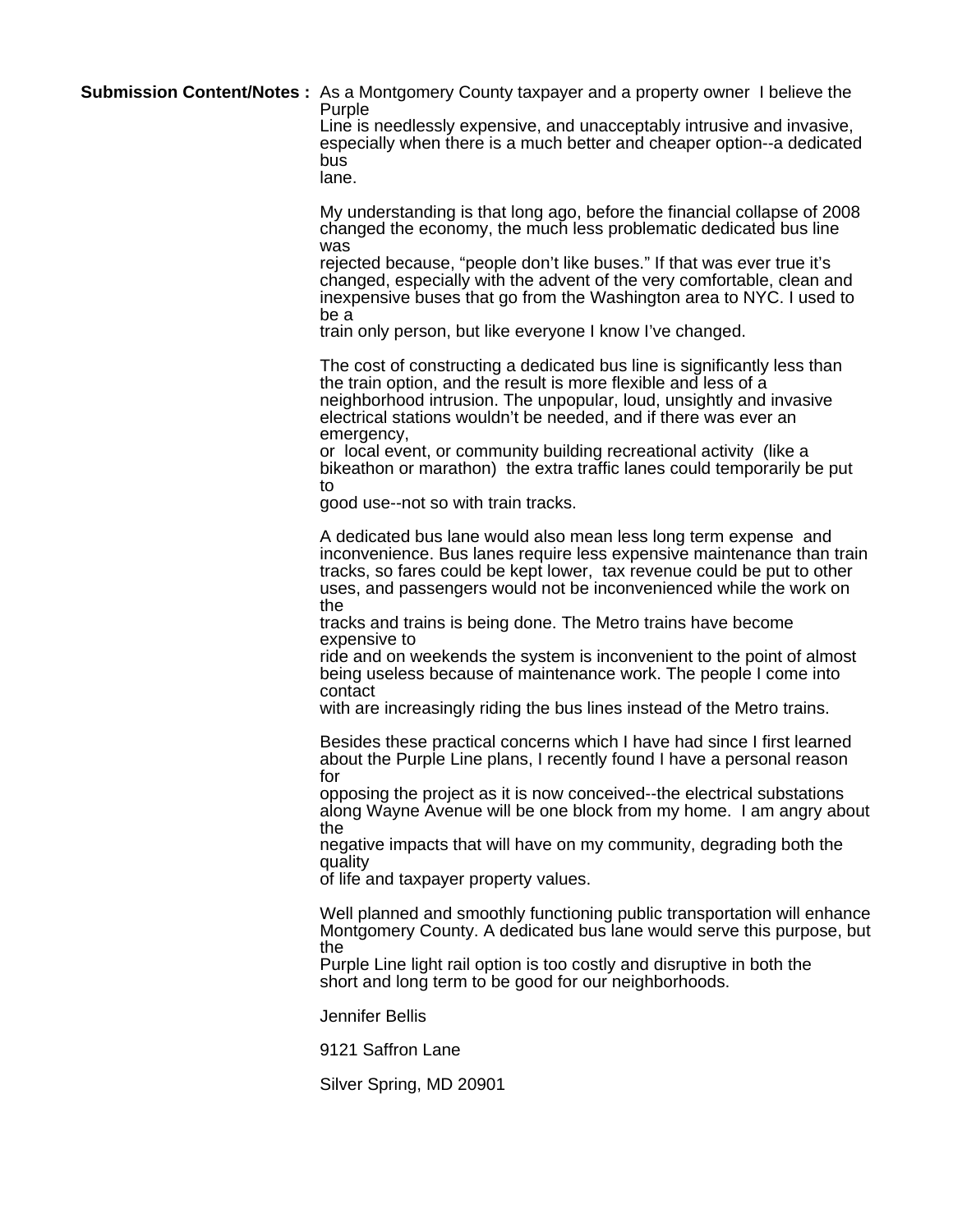# **Purple Line FEIS - RECORD #511 DETAIL**

| <b>First Name:</b>                                         | Mike                                                                                                                                                                                                                                                                                                                                                                                                                                                         |
|------------------------------------------------------------|--------------------------------------------------------------------------------------------------------------------------------------------------------------------------------------------------------------------------------------------------------------------------------------------------------------------------------------------------------------------------------------------------------------------------------------------------------------|
| <b>Last Name:</b>                                          | Nash                                                                                                                                                                                                                                                                                                                                                                                                                                                         |
| <b>Email Address:</b>                                      | MANCPA@GMAIL.COM                                                                                                                                                                                                                                                                                                                                                                                                                                             |
| <b>Submission Content/Notes:</b><br>Information<br>Request | ↘<br>> From: Mike Nash[SMTP:MANCPA@GMAIL.COM]<br>> Sent: Tuesday, October 01, 2013 10:37:20 AM<br>> To: MTA Purple Line<br>> Subject: Agreement with country club at Conn Ave<br>> Auto forwarded by a Rule<br>⋗<br>> Does the Purple Line have authority to make agreements like this one<br>> read about in the Washington Post in secret or without public comment<br>$>$ ?<br>><br>> Please provide cite. Thanks<br>><br>> Sent from my iPhone<br>><br>> |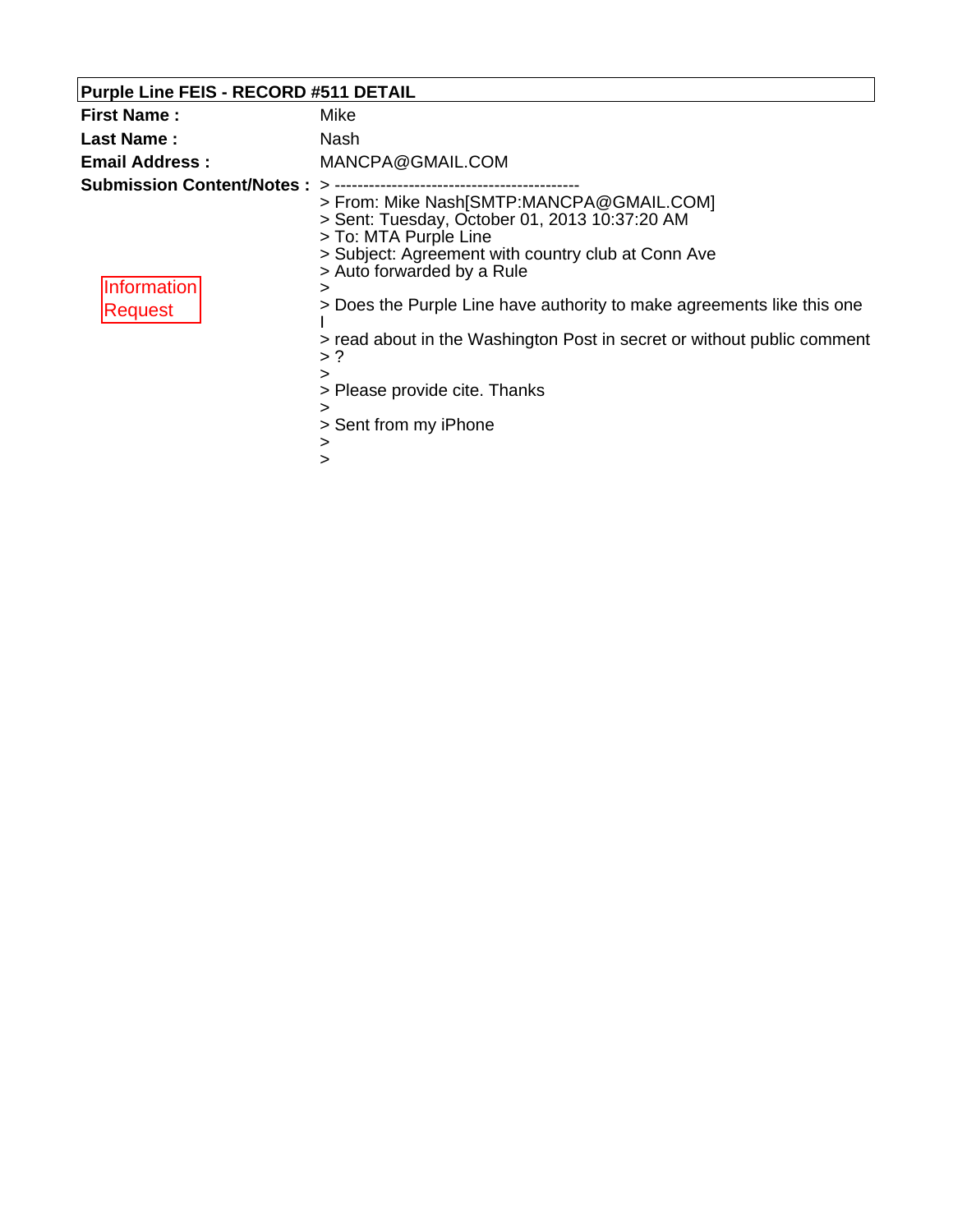### **Purple Line FEIS - RECORD #512 DETAIL**

**First Name :** Isaac Last Name : Hantman **Email Address :** neweyesack007@comcast.net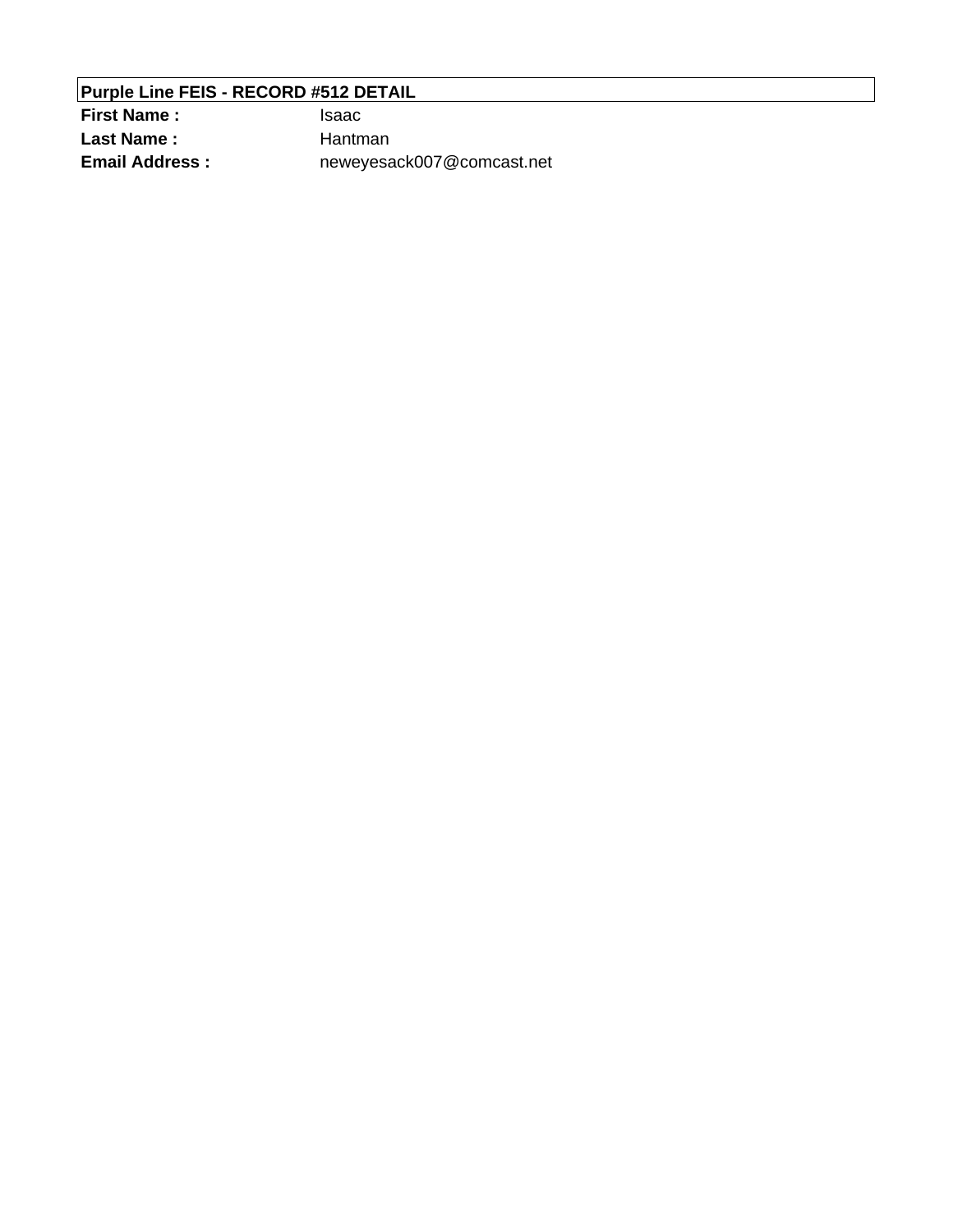#### Submission Content/Notes :

From: new zak <neweyesack007@comcast.net> Sent: Saturday, September 28, 2013 2:32 PM To: Purple Line FEIS Subject: FEIS -- NOISE & Safety

Sirs,

attached are my comments on the draft Final EIS the MTA has done for the porprosed Purple Line.

thank you for your attention and response

Subject Purple Line Safety and FEIS noise control issues

Dear Sirs,

This letter is confined to the issue of train generated noise; especially in the area between the west side of the tunnel under Wisconsin Ave and the east side of the Columbia Country Club.

This area has many residences on both the northern and southern sides of the proposed Purple Line Right of Way (ROW) which are extremely close to the ROW. These detached residences were not built to withstand vibration or block out high decibels of sound as the ROW has been a very quiet all the 41 years I have lived at the above address, and well before that. Additionally there are literally hundreds of residents of the Riviera Apartment building whose rear property line is but 15 -30 feet away from the ROW. Thus hundreds, perhaps thousands of residents will suffer serious noise and vibration from 5:30 AM until 12:30 PM ( the proposed Purple Line hours of operation ) which will among other things greatly disturb their ability to sleep through the night.

The above facts render the FEIS proposed 4 foot high sound barrier on the south side of the ROW ineffective and the lack of any sound barrier on the north side even more so; it is completely unacceptable to the nearby residents

D.5

E.9

 What is needed instead is an 8 ft high noise barrier on the South side of the trail and an 8 foot high, transparent, SAFETY and NOISE barrier between the train tracks and the hiker biker trail (now planned to be on the North side of the Tracks) most of the way from the above mentioned tunnel and the golf course.

SAFETY will be greatly enhanced by the inclusion of an 8 foot high, TRANSPARENT,

E.10<br>E.9<br>D.5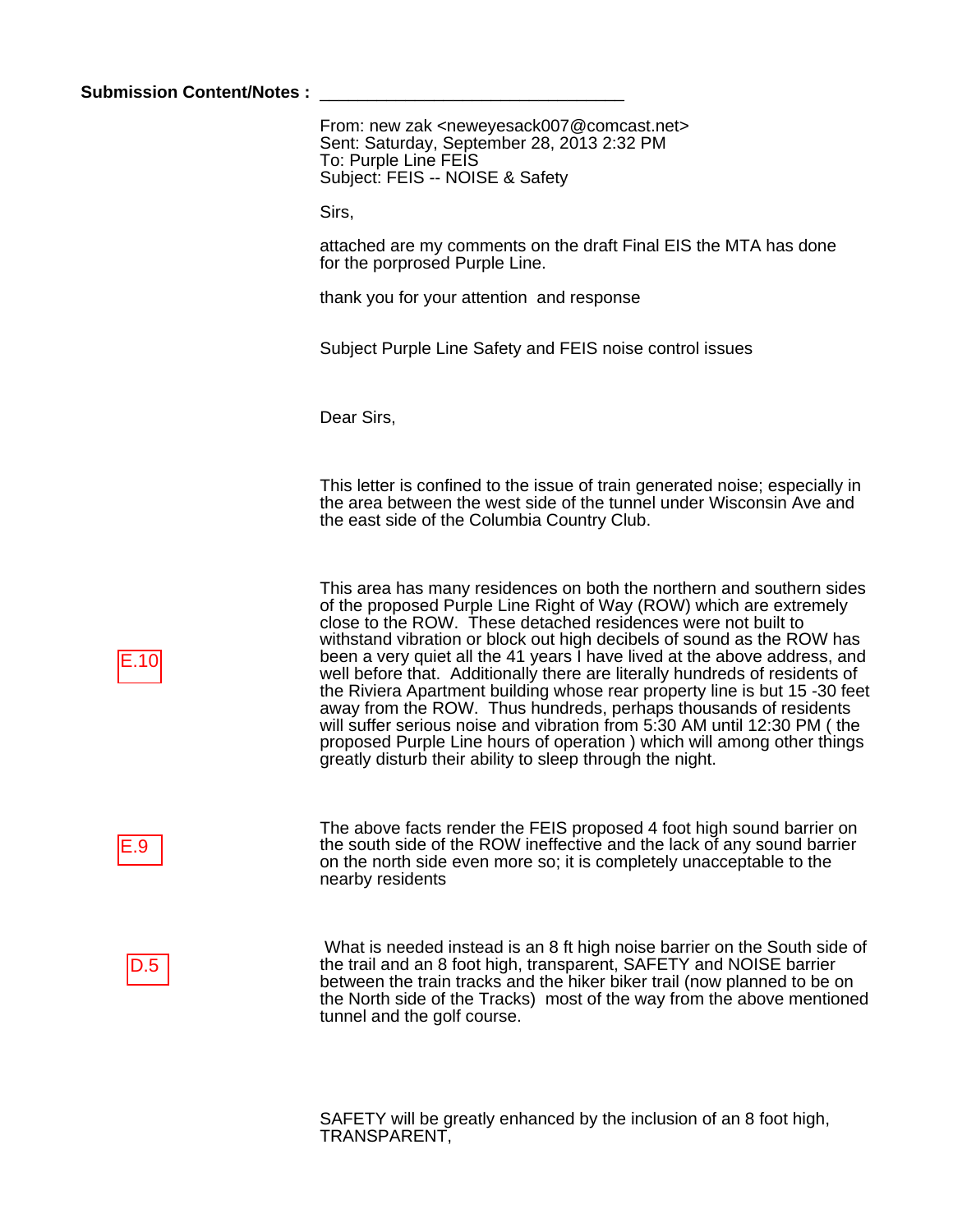Noise barrier between the tracks and trail. Safety must be an overriding concern especially since the trail in this area is heavily traveled by BCC High School students who are teenagers and prone to taking excessive risks ! Only an 8 foot high TRANSPARENT barrier will be sufficient to deter young, agile, risk taking teenagers from being present on the tracks. The same is true for the toddlers being cared for on properties immediately abutting the ROW south of Montgomery Ave and on the North side of the tracks. Furthermore since the trail is so heavily used and sometimes crowded accidents and collisions do occur which might cause a pedestrian or biker to be thrown onto the tracks and in the path of an oncoming train. The proposed barrier would prevent that. The TRANSPARENT nature of the sound/safety barrier(s) would make the project more attractive and non-claustrophobic as sight lines would be maintained.

You are URGED to visit the incredibly highly effective TRANSPARENT noise and safety barrier on the north side of the north span of the Wilson Bridge which carries 12 (TWELVE) lanes of traffic (mostly heavy trucks) between Alexandria, VA and National Harbor, MD. The barrier runs from the Alexandria Plaza (near the intersection of S. Royal and Jefferson Streets to the Potomac Rover waterline and is between the northernmost lanes of traffic and the Bridge's hiker biker 'trail'. You will be amazed at what you don't and do hear during your short walk

Lastly, it is extremely difficult to understand the reasoning for MTA proposing a noise barrier on the south side of the project but not on the north. An explanation would be appreciated

Yours truly,

Isaac Hantman' new eyesack007@comcast.net<mailto:eyesack007@comcast.net>'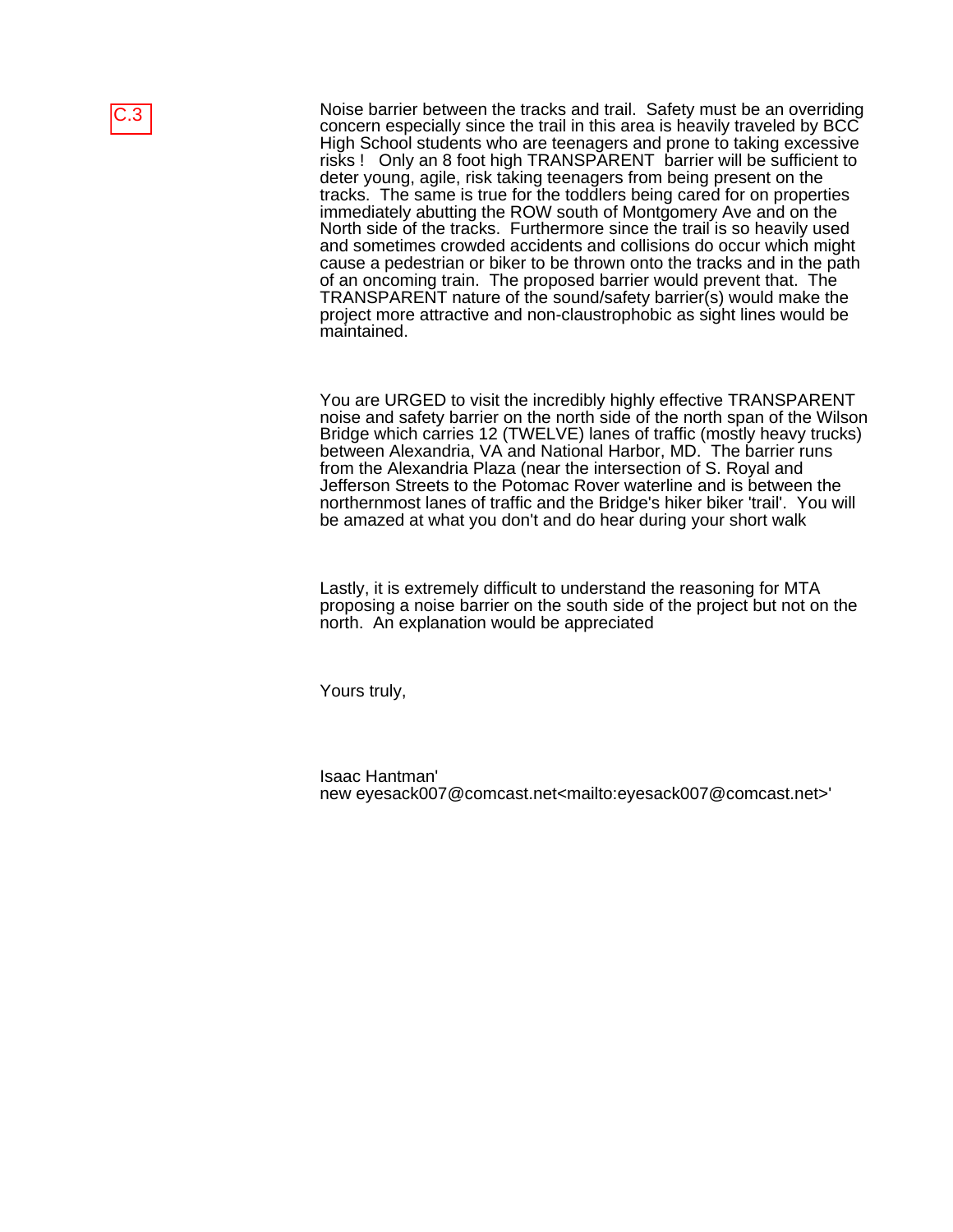# **Purple Line FEIS - RECORD #513 DETAIL**

| <b>First Name:</b>    | Jan                                                                                                                                                                                                                                                                                                                                                                                                                                                                             |
|-----------------------|---------------------------------------------------------------------------------------------------------------------------------------------------------------------------------------------------------------------------------------------------------------------------------------------------------------------------------------------------------------------------------------------------------------------------------------------------------------------------------|
| <b>Last Name:</b>     | Thomas                                                                                                                                                                                                                                                                                                                                                                                                                                                                          |
| <b>Email Address:</b> | jan@janthomas.com                                                                                                                                                                                                                                                                                                                                                                                                                                                               |
|                       | <b>Submission Content/Notes:</b> Please be responsible and look to the long term, not just to the<br>convenience<br>of today!                                                                                                                                                                                                                                                                                                                                                   |
| C.1                   | This line should be built underground! Bethesda and Silver Spring are<br>now<br>Urban. Once they were suburban but not anymore. Putting the Purple<br>line<br>above ground here is as crazy as putting all the downtown subway<br>above<br>ground. You will be dividing the County, creating bearers, limiting the<br>possibilities, for generation after generation to come. Subways should<br>be<br>underground. Who wants a train running through this part of<br>Montgomery |
|                       | County? We want a Subway! If you can't afford to do it underground,<br>wait!<br>Find the money and do it right the first time!                                                                                                                                                                                                                                                                                                                                                  |
|                       | I hope someone has the courage and believes in possibilities enough to<br>propose this!                                                                                                                                                                                                                                                                                                                                                                                         |
|                       | <b>Jan Thomas</b>                                                                                                                                                                                                                                                                                                                                                                                                                                                               |
|                       | 11-26-12 New Colored Logo JPEG                                                                                                                                                                                                                                                                                                                                                                                                                                                  |
|                       | <mailto:jan@janthomas.com><br/>Jan - 301-520-5179<br/>Jan@JanThomas.com<br/>www.JanThomas.com<br/>Long and Foster Real Estate, Inc.<br/>Bethesda Office, 7700 Old Georgetown Road, Bethesda, MD 20814<br/>Long &amp; Foster - 240-497-1700<br/>Fax - 888-407-5248</mailto:jan@janthomas.com>                                                                                                                                                                                    |
| <b>Attachments:</b>   | image002.jpg(11 kb)                                                                                                                                                                                                                                                                                                                                                                                                                                                             |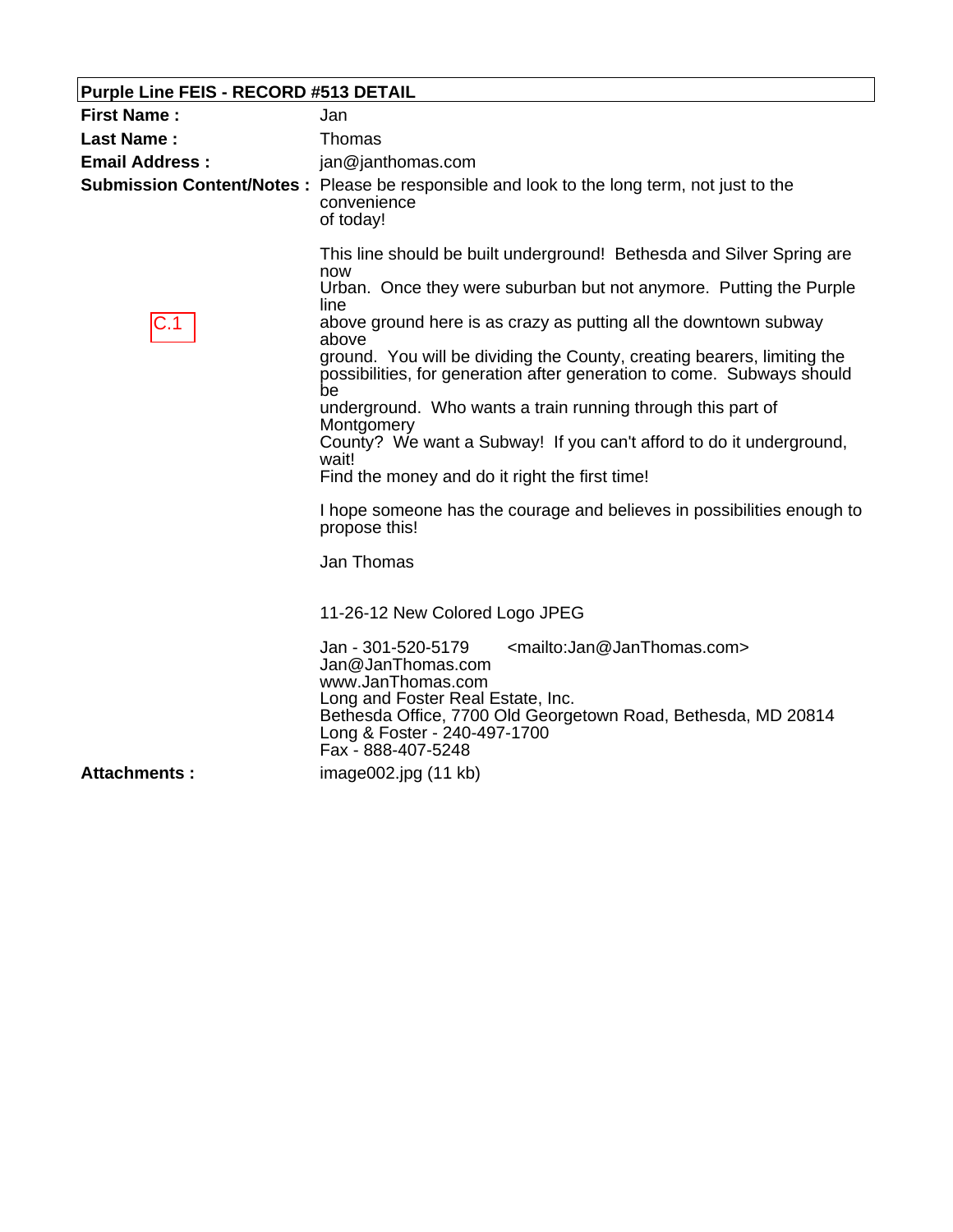# **Purple Line FEIS - RECORD #515 DETAIL**

| <b>First Name:</b>                                              | Austin                                                                                                                                                                                                                                                                                                                                                                                                                                                                                                                                                                                                                                                                                                                                                                                                                                                                                                                                                                                                                                                                                               |
|-----------------------------------------------------------------|------------------------------------------------------------------------------------------------------------------------------------------------------------------------------------------------------------------------------------------------------------------------------------------------------------------------------------------------------------------------------------------------------------------------------------------------------------------------------------------------------------------------------------------------------------------------------------------------------------------------------------------------------------------------------------------------------------------------------------------------------------------------------------------------------------------------------------------------------------------------------------------------------------------------------------------------------------------------------------------------------------------------------------------------------------------------------------------------------|
| <b>Last Name:</b>                                               | Lee                                                                                                                                                                                                                                                                                                                                                                                                                                                                                                                                                                                                                                                                                                                                                                                                                                                                                                                                                                                                                                                                                                  |
| <b>Business/Agency/Associati</b> Spring Beer & Wine<br>on Name: |                                                                                                                                                                                                                                                                                                                                                                                                                                                                                                                                                                                                                                                                                                                                                                                                                                                                                                                                                                                                                                                                                                      |
| <b>Email Address:</b>                                           | austinlee78@hotmail.com                                                                                                                                                                                                                                                                                                                                                                                                                                                                                                                                                                                                                                                                                                                                                                                                                                                                                                                                                                                                                                                                              |
| E.3<br> E.14                                                    | <b>Submission Content/Notes:</b> My name is Austin Lee and I am the owner of Spring Beer & Wine. I'm<br>extremely concerned about my business. Due to the proposed<br>demolition of Spring Center located on the 8600 block of 16th Street,<br>Silver Spring, MD, I stand to lose my business and the life savings that<br>my family and I invested into our business. The only compensation I<br>stand to receive are relocation and re-establishment costs. This is hardly<br>just compensation for a business that my family and I have worked to<br>build and grow through the years. Relocating is not a equitable solution.<br>Trying to find a new location is not an easy task and even if I do find a<br>suitable location the hurdles associated with trying to build and grow a<br>new business during these difficult economic times is like playing<br>Russian roulette with our livelihood. I will keep it short for now, however<br>this is an issue that will continue to grow and fester until a fair and just<br>compensation package is proposed. Sincerely,<br><b>Austin Lee</b> |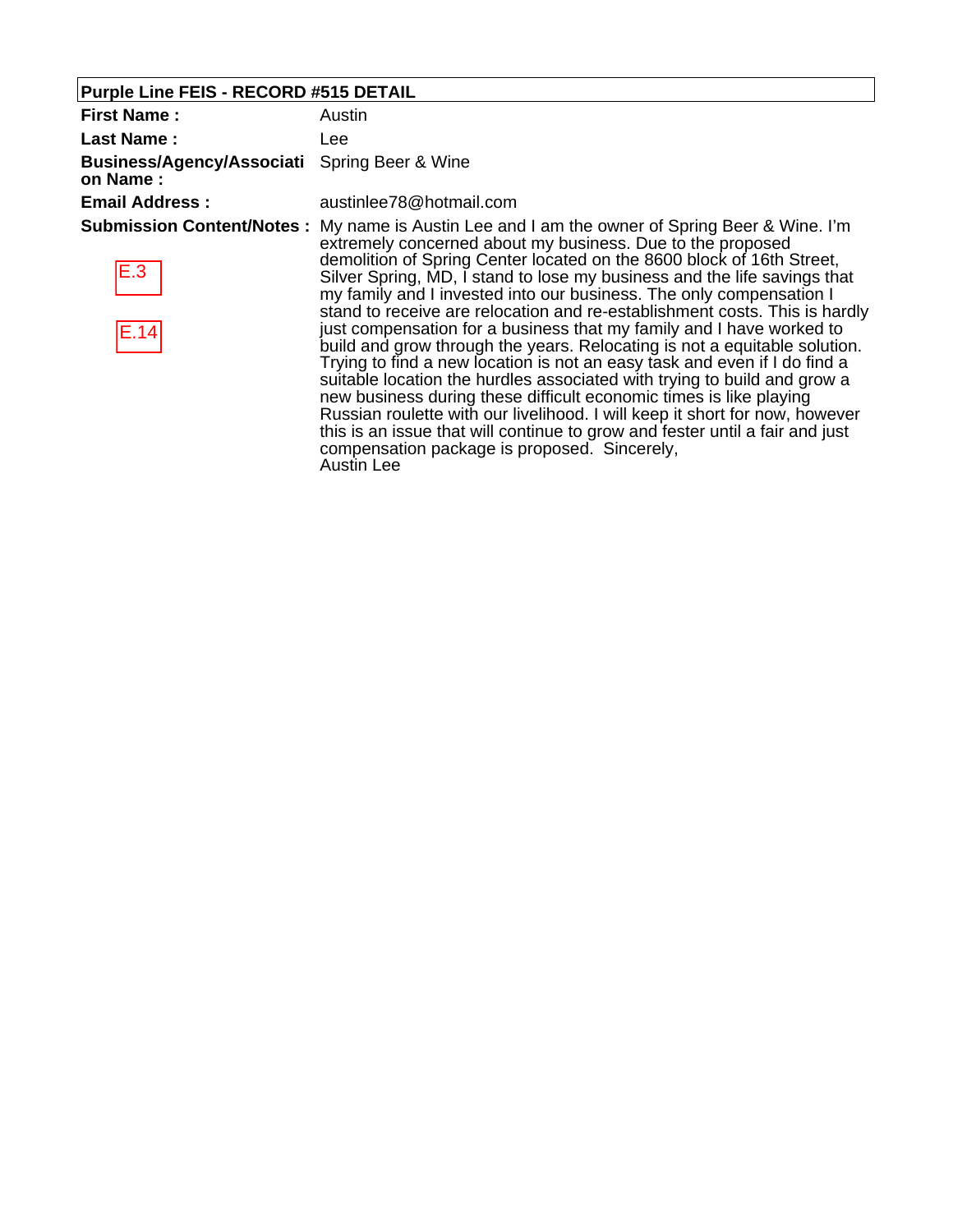# **Purple Line FEIS - RECORD #517 DETAIL**

| <b>First Name:</b>    | Caleb                                                                                                                                                                                                                                                                                               |
|-----------------------|-----------------------------------------------------------------------------------------------------------------------------------------------------------------------------------------------------------------------------------------------------------------------------------------------------|
| <b>Last Name:</b>     | Kriesberg                                                                                                                                                                                                                                                                                           |
| <b>Email Address:</b> | cenwood@aol.com                                                                                                                                                                                                                                                                                     |
|                       | <b>Submission Content/Notes:</b> Mike Madden and/or To Whom Else This May Concern:                                                                                                                                                                                                                  |
|                       | Greetings. I was a volunteer member of the Purple Line Advisory Group<br>to the Park & Planning Commission a few years back. I have been<br>concerned about the planned destruction of the forest along the Trail<br>between my current home in Silver Spring and my childhood home of<br>Bethesda. |
| C.1                   | One of my ideas or suggestions that matched the State's was to have<br>NO CATENARY WIRES ALONG THE TRAIL. This would allow shade<br>trees one day to return there, and even for large shade trees to be<br>planted there.                                                                           |
|                       | This was the best compromise I could come up with. Now I've heard<br>from the mayor of Chevy Chase, and from activists I support, that this<br>plan has been abandoned, that there would be wires there. I consider<br>this policy reversal a betrayal.                                             |
| E.11                  | Please do what you can -- which is more than you're proposing -- to<br>maintain a forest along the bike trail.                                                                                                                                                                                      |
|                       | Best.<br>-Caleb Kriesberg<br>Thayer Ave<br>Silver Spring 20910<br>301-305-5572                                                                                                                                                                                                                      |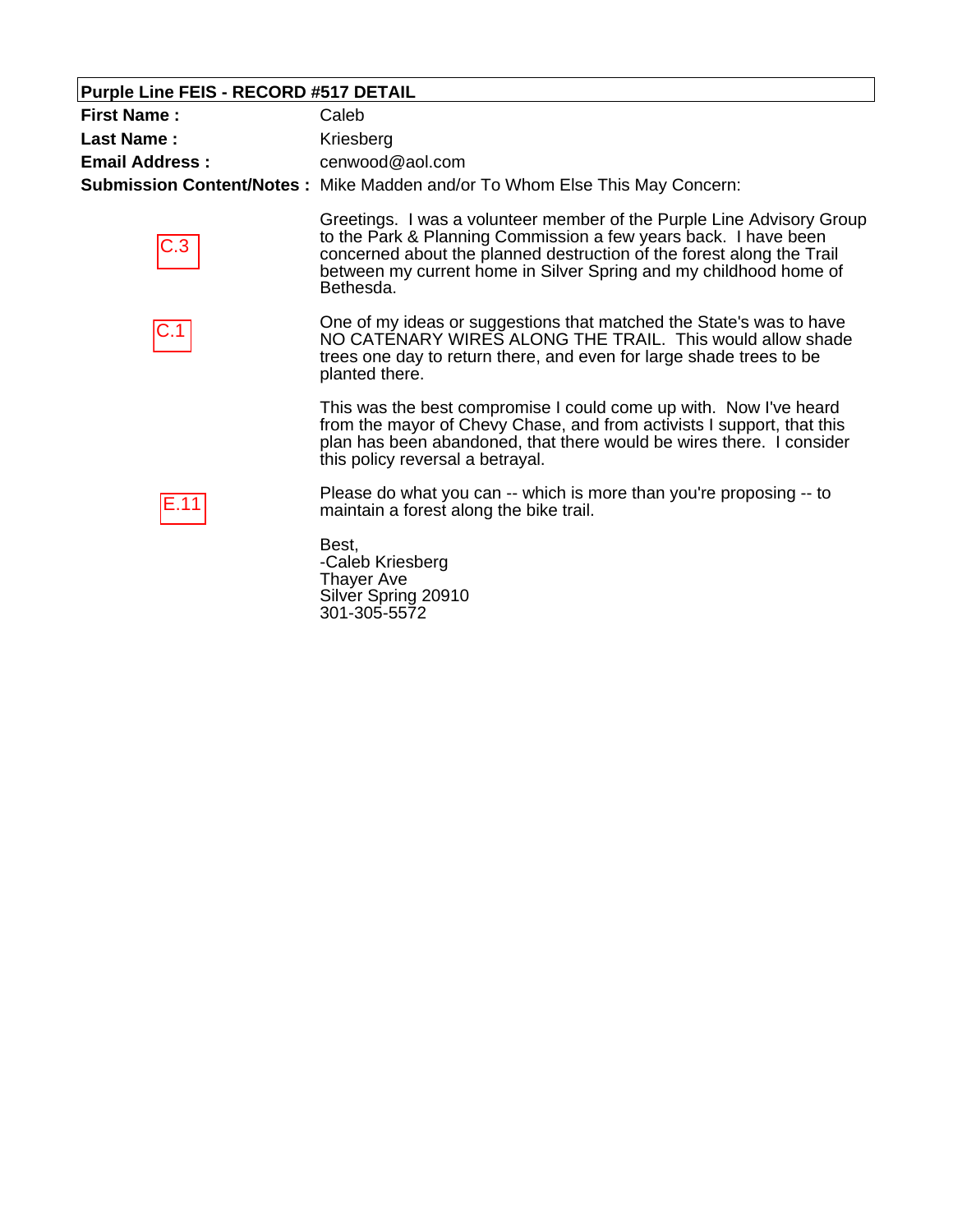# **Purple Line FEIS - RECORD #518 DETAIL**

| <b>First Name:</b>    | C.                                                                                                                                                                                                                                                                                                                                                                                                                                                                                                                                                                                                                                                                                                                                                                                                                                                                                                                                                                                                                                                                                                                                                                                                                                                                                                                                                                                                                                                                                                                                                                                                                                                                                                                      |
|-----------------------|-------------------------------------------------------------------------------------------------------------------------------------------------------------------------------------------------------------------------------------------------------------------------------------------------------------------------------------------------------------------------------------------------------------------------------------------------------------------------------------------------------------------------------------------------------------------------------------------------------------------------------------------------------------------------------------------------------------------------------------------------------------------------------------------------------------------------------------------------------------------------------------------------------------------------------------------------------------------------------------------------------------------------------------------------------------------------------------------------------------------------------------------------------------------------------------------------------------------------------------------------------------------------------------------------------------------------------------------------------------------------------------------------------------------------------------------------------------------------------------------------------------------------------------------------------------------------------------------------------------------------------------------------------------------------------------------------------------------------|
| <b>Last Name:</b>     | Minor                                                                                                                                                                                                                                                                                                                                                                                                                                                                                                                                                                                                                                                                                                                                                                                                                                                                                                                                                                                                                                                                                                                                                                                                                                                                                                                                                                                                                                                                                                                                                                                                                                                                                                                   |
| <b>Email Address:</b> | cyminor@yahoo.com                                                                                                                                                                                                                                                                                                                                                                                                                                                                                                                                                                                                                                                                                                                                                                                                                                                                                                                                                                                                                                                                                                                                                                                                                                                                                                                                                                                                                                                                                                                                                                                                                                                                                                       |
| B.1                   | Submission Content/Notes: I must first say that I was excited<br>about the purple line being developed because I was hoping that it<br>would alleviate<br>some of the i95 and i495 highway traffic by making the metro area more<br>accessible to the outer metro area (Upper Mont. Co. & Howard Co), but<br>looking at the plans it does nothing but connect the existing metro line to<br>each other (So. Mont & PG). People<br>who travel into the city from Columbia, Laurel, Beltsville are still left to<br>contend with interstate traffic and those who don't use the inter-county<br>toll<br>road. I drive 30 mins to get to the<br>green line and then connect to the red to get to Bethesda and that totals<br>hour and 30 mins one way (not including traffic). I still don't chose to<br>drive.<br>but it's really not a benefit to drive in the 30 mins of traffic just to get to<br>the Green line to get to the probably still<br>congested purple line that's going to have 30 stops before I get to where<br>have to go and it will still take an hour. I don't understand. This seems<br>useless. (much as the red lines U shape<br>with nothing in between, and now 30 year later another useless 20<br>million<br>dollar project which 30 years later won't allow the convenience of a<br>straight<br>line)<br>My suggestion: start the purple line<br>through new carrollton, but bring it out toward bowie/Laurel area,<br>through Beltsville<br>and down to silver Spring then over to Bethesda. At least it would open<br>up the transit system and allow<br>the local highway drivers to park and ride instead of have to take the<br>highway<br>30 mins to a park and ride.<br><b>Thanks</b> |
|                       |                                                                                                                                                                                                                                                                                                                                                                                                                                                                                                                                                                                                                                                                                                                                                                                                                                                                                                                                                                                                                                                                                                                                                                                                                                                                                                                                                                                                                                                                                                                                                                                                                                                                                                                         |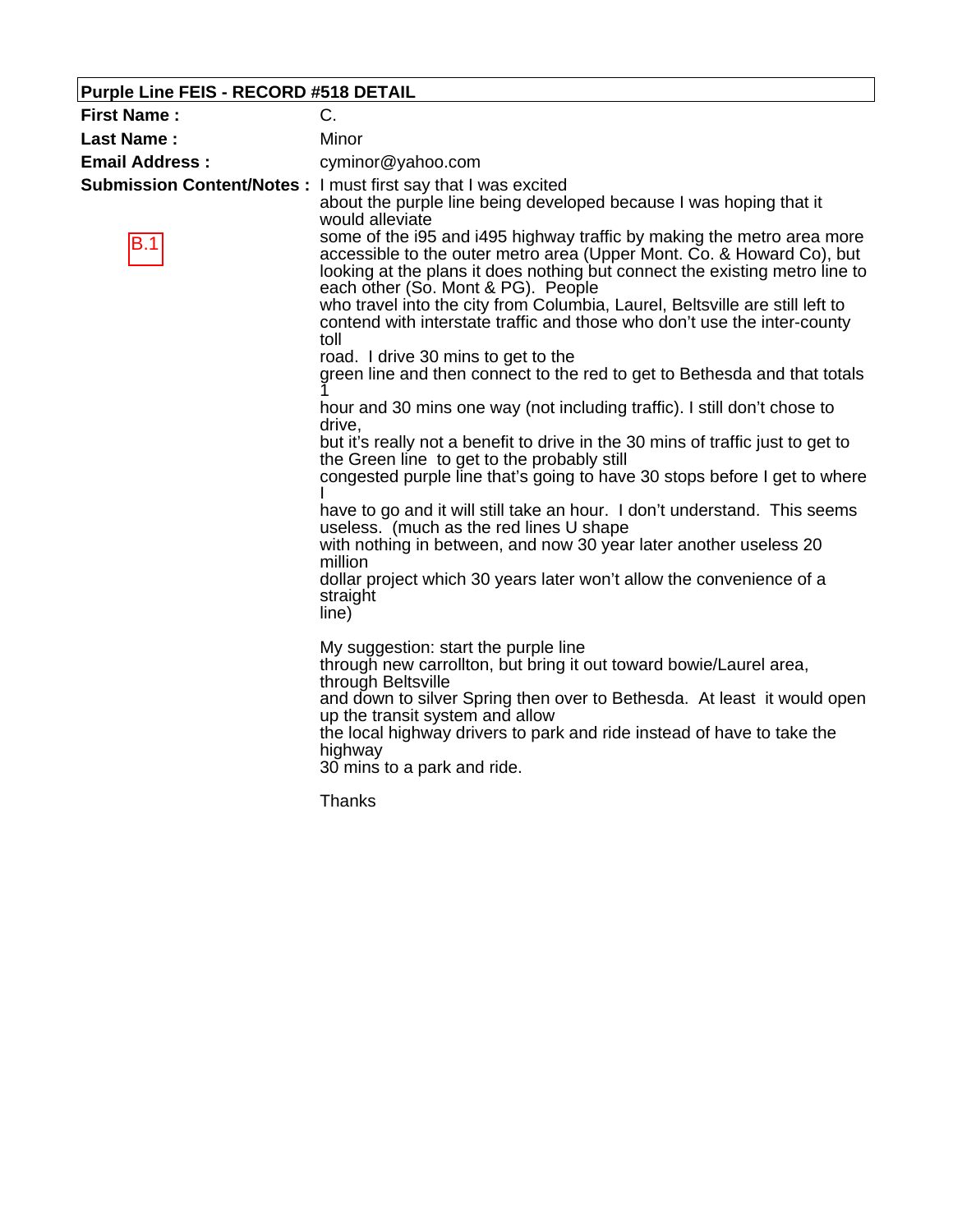# **Purple Line FEIS - RECORD #519 DETAIL**

| <b>First Name:</b>               | Frank                                                                                                                                                                                                                                                                                                                                                                                                                                                                                                                                          |
|----------------------------------|------------------------------------------------------------------------------------------------------------------------------------------------------------------------------------------------------------------------------------------------------------------------------------------------------------------------------------------------------------------------------------------------------------------------------------------------------------------------------------------------------------------------------------------------|
| <b>Last Name:</b>                | Sheehan                                                                                                                                                                                                                                                                                                                                                                                                                                                                                                                                        |
| <b>Email Address:</b>            | francissheehan@yahoo.com                                                                                                                                                                                                                                                                                                                                                                                                                                                                                                                       |
| <b>Submission Content/Notes:</b> | From: Frank Sheehan <francissheehan@yahoo.com><br/>Sent: Thursday, September 26, 2013 3:07 AM<br/>To: Purple Line Outreach Team<br/>Subject: My Thoughts on the Purple Line</francissheehan@yahoo.com>                                                                                                                                                                                                                                                                                                                                         |
|                                  | I'm opposed to the Purple Line-well, at least in its present form. I'm not<br>against mass transit, but the current proposal for the Purple Line just<br>does not dream big.                                                                                                                                                                                                                                                                                                                                                                   |
| C.2                              | Whatever is built should be part of a rail line that encircles the entire city,<br>not just connect Montgomery and Prince Georges counties. I'm not the<br>only one who has bigger aspirations for the Purple Line/circle line either,<br>considering part of the Wilson Bridge is reserved for a future rail line and<br>Gubernatorial candidate, Doug Gensler, has recently said he is<br>committed to bringing MetroRail to National Harbor in Prince Georges<br>County. I imagine whatever is built would part of this future circle line. |
|                                  | The current proposal for the Purple Line would be too slow to be part of<br>a line that line. If high-speed rail, like MetroRail is built around the city,<br>what would be the role of the Purple Line? Who would use it if there<br>were a faster option?                                                                                                                                                                                                                                                                                    |
|                                  | Shouldn't any money we spend on mass transit be part of a bigger<br>solution that serves the entire Washington region?                                                                                                                                                                                                                                                                                                                                                                                                                         |
|                                  | <b>- 1 ALL</b>                                                                                                                                                                                                                                                                                                                                                                                                                                                                                                                                 |

Frank Sheehan francissheehan@yahoo.com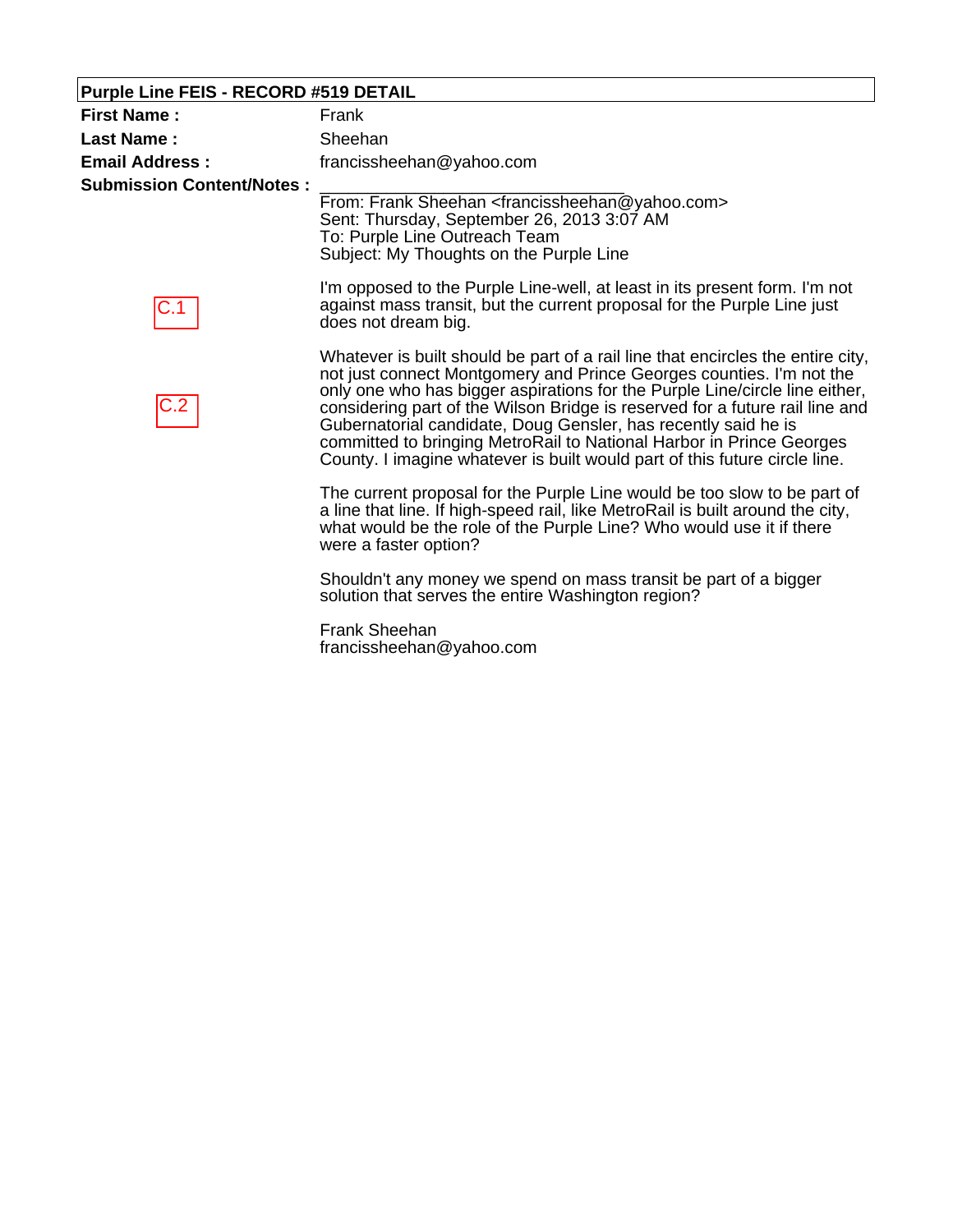### **Purple Line FEIS - RECORD #521 DETAIL**

| <b>First Name:</b>                    | Eleanor C.                     |
|---------------------------------------|--------------------------------|
| Last Name:                            | Demasco                        |
| <b>Email Address:</b>                 | eleanor.c.demasco.civ@mail.mil |
| <b>Submission Content/Notes: Sir.</b> |                                |

| Information |  |
|-------------|--|
| Request     |  |

I have made several attempts to access the Purpleline FEIS report through this website and purplelinemd.com website and been unsuccessful. The Garrison has been requested to review and submit comments. Is it possible to send this document to us via email? Please feel free to call me if you have any questions.

Eleanor C. Demasco Master Planner USAG Forest Glen Office: (301) 295-7315 Fax: (301) 295-7306 eleanor.c.demasco.civ@mail.mil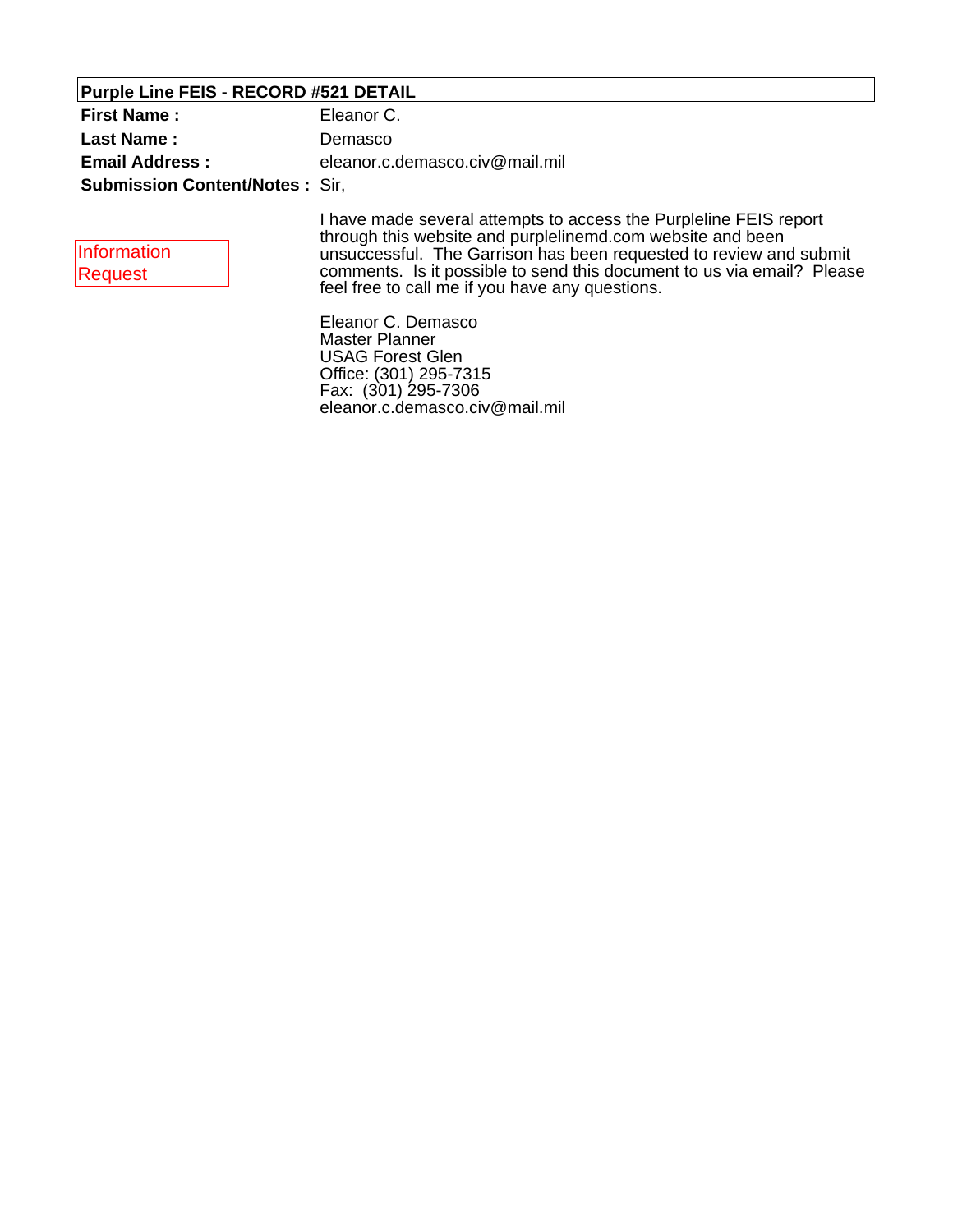# **Purple Line FEIS - RECORD #522 DETAIL**

| <b>First Name:</b>    | Fred                                                                                                                                                                                                                                                                               |
|-----------------------|------------------------------------------------------------------------------------------------------------------------------------------------------------------------------------------------------------------------------------------------------------------------------------|
| <b>Last Name:</b>     | Zbar                                                                                                                                                                                                                                                                               |
| <b>Email Address:</b> | fzbar@comcast.net                                                                                                                                                                                                                                                                  |
| C.3 <br>A.2           | <b>Submission Content/Notes</b> : The purple line should NEVER be built for it's intrusive nature on the<br>existing population along the Crescent Trail. It will also overwhelm the<br>community for new services. An additional problem will be the issue of<br>theft & holdups. |
| E.2                   | The Chevy Chase & Bethesda communities will hold the politicians<br>accountable.                                                                                                                                                                                                   |
|                       | Most sincerely yours,<br>F. Zbar                                                                                                                                                                                                                                                   |

F. Zbar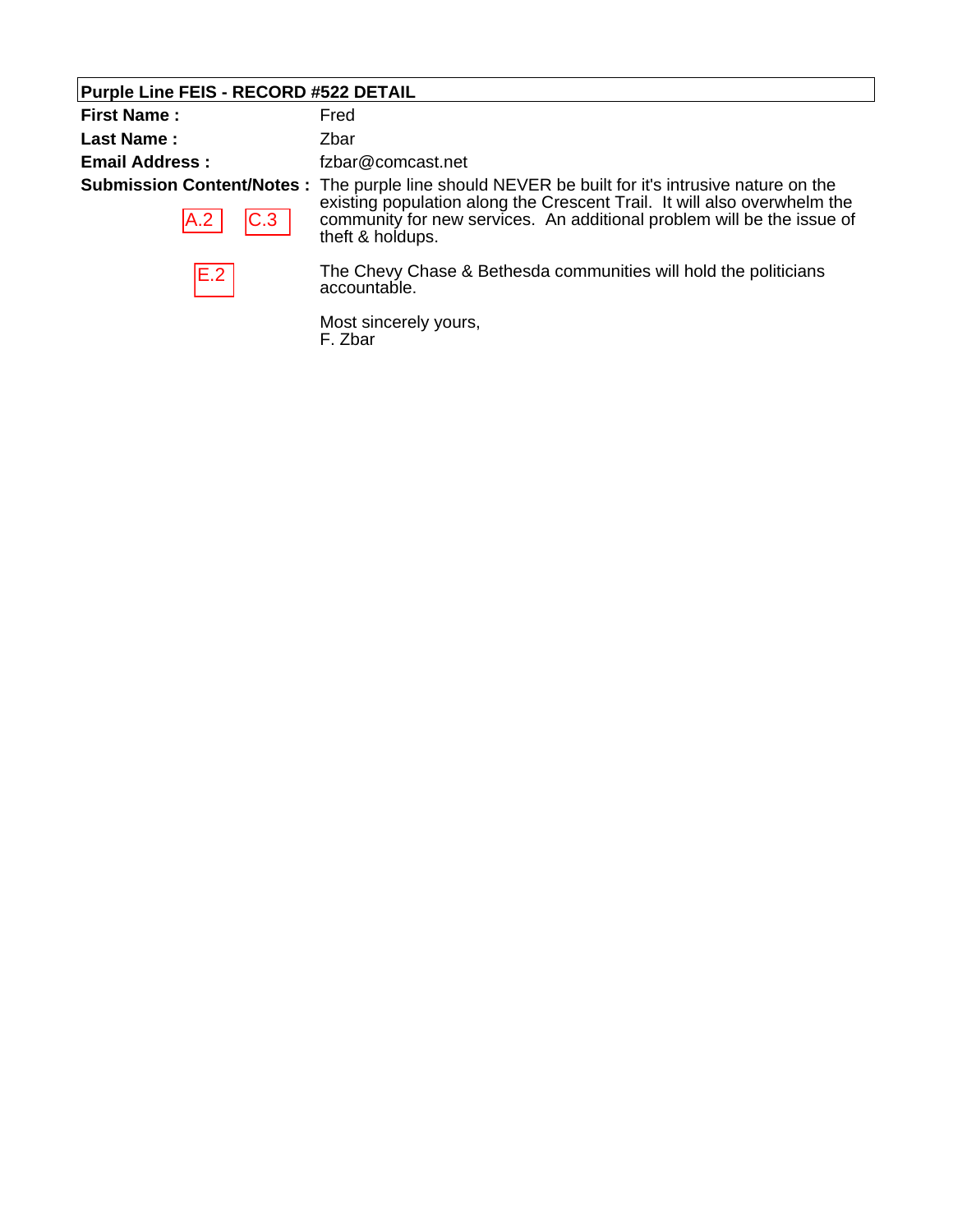# **Purple Line FEIS - RECORD #523 DETAIL**

| <b>First Name:</b>    | Robert                                                                                                                                      |
|-----------------------|---------------------------------------------------------------------------------------------------------------------------------------------|
| <b>Last Name:</b>     | Posner                                                                                                                                      |
| on Name:              | <b>Business/Agency/Associati</b> East Bethesda COmmunity Association                                                                        |
| <b>Email Address:</b> | robertposner2@yahoo.com                                                                                                                     |
|                       | <b>Submission Content/Notes:</b> Attached is the comment of the East Bethesda Community Association<br>regarding<br>the Purple Line's FEIS. |

Robert Posner

EBCA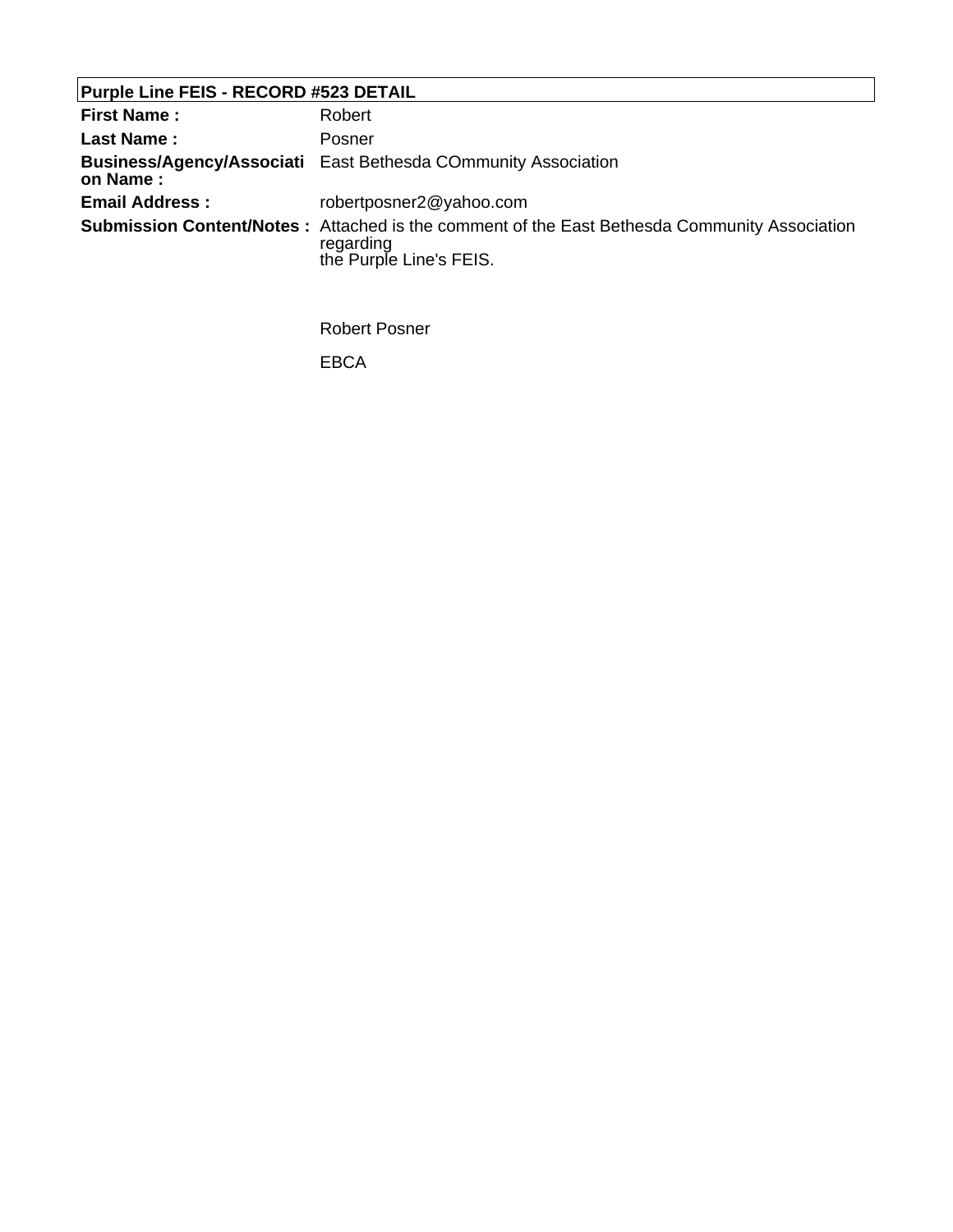### **THE EAST BETHESDA COMMUNITY ASSOCIATION'S (EBCA) POSITION ON PROPOSED PURPLE LINE**

The EBCA's past position on the possible conflict between the tree-lined Capital Crescent trail and the proposed Purple Line's use of the Trail was "Save the Capital Crescent Trail".

Now that the Final Environmental Impact Study (FEIS) was released by the State after several years in the making, there is sufficient information to clarify the EBCA position.

The State's plan is based on projected future ridership travelling east-west in Prince George County and Montgomery County. The Purple Line ends in Bethesda, near Bethesda Row. It does not effectively attack the growing congestion of commuter traffic around NIH and the Navy Medical Center.



C.1

 $2.2$ 

The proposed Purple Line will remove the mature trees that shade walkers, runners, bicyclists and strollers on the Capital Crescent Trail during the heat of summer months and severely reduce our community's canopy. The Trail, as we know it, is to be replaced by an exposed 12 foot wide cement sidewalk separated from the noise and motion of light rail trains by a 4 foot high wall. The replacement sidewalk is to be 12 feet wide with 2 feet on either side of the cement for plantings.

The total effect of a combined sidewalk and train tracks is a concrete swath about 30 feet wide exclusive of retaining walls and fencing.

In effect, our community will lose the Capital Crescent Trail while massive north-south commute congestion on Wisconsin Avenue, Old Georgetown Road and Connecticut Avenue remains.

**PROPOSED: THAT EBCA REMAINS OPPOSED TO THE USE OF THE CAPITAL CRESCENT TRAIL RIGHT-OF-WAY BY THE PROPOSED PURPLE LINE AND URGES THE STATE TO ADDRESS TRAFFIC CONGESTION AROUND THE NIH AND NAVAL MEDICAL CENTER.**

September 18, 2013

 $C.3$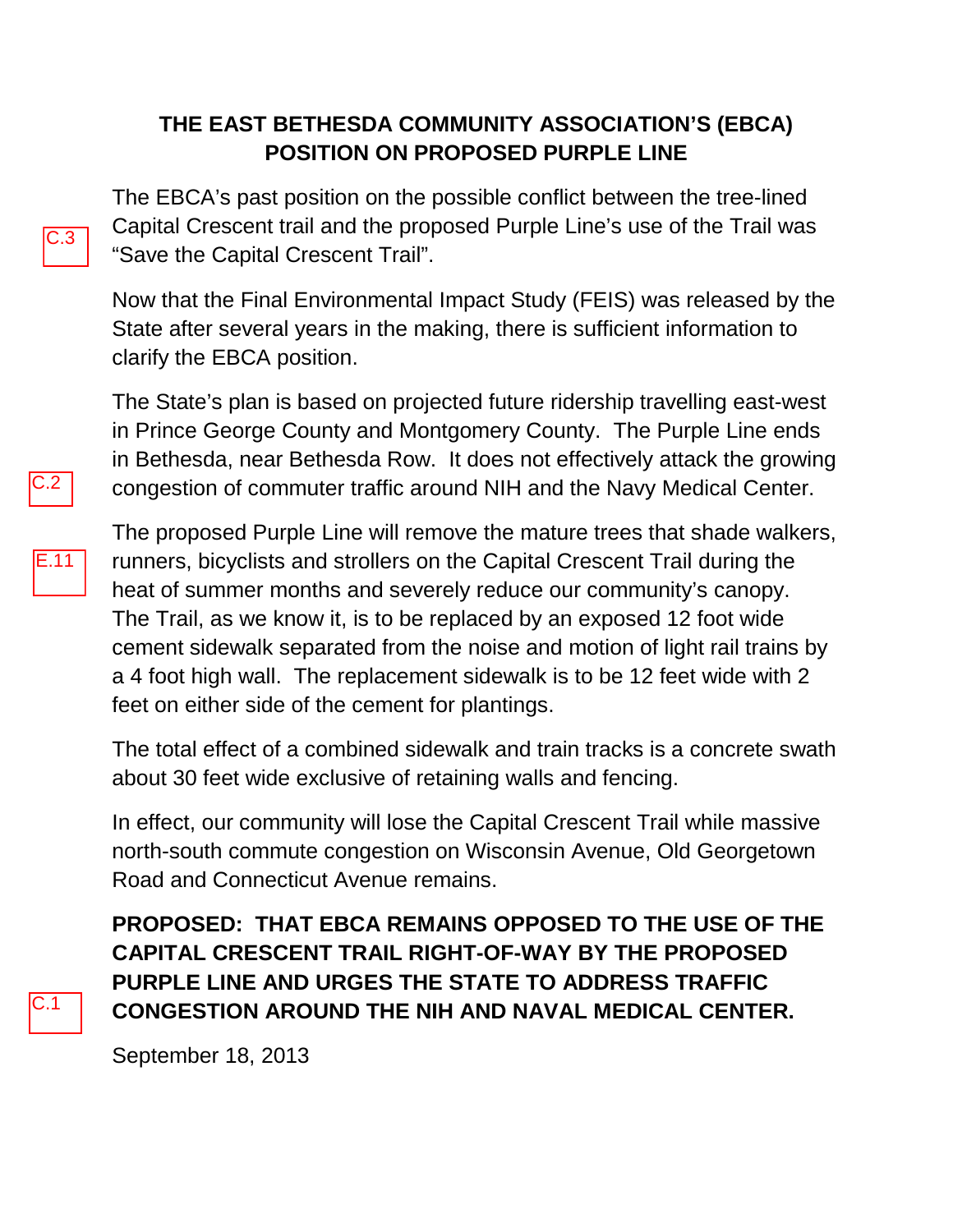### **Purple Line FEIS - RECORD #525 DETAIL**

| <b>First Name:</b>                                       | Chester                                                              |  |
|----------------------------------------------------------|----------------------------------------------------------------------|--|
| <b>Last Name:</b>                                        | Williams                                                             |  |
| <b>Email Address:</b>                                    | chester.williams1@gmail.com                                          |  |
| <b>Submission Content/Notes:</b> To whom it may concern, |                                                                      |  |
|                                                          | think the Purple Line is an excellent project and after weighing the |  |

 $A.1$ 

 I think the Purple Line is an excellent project, and, after weighing the benefits to society with the cost to the environment, I think that this light rail line is favorable, and should be strongly considered for federal approval and funding.

Sincerely,

Chester Williams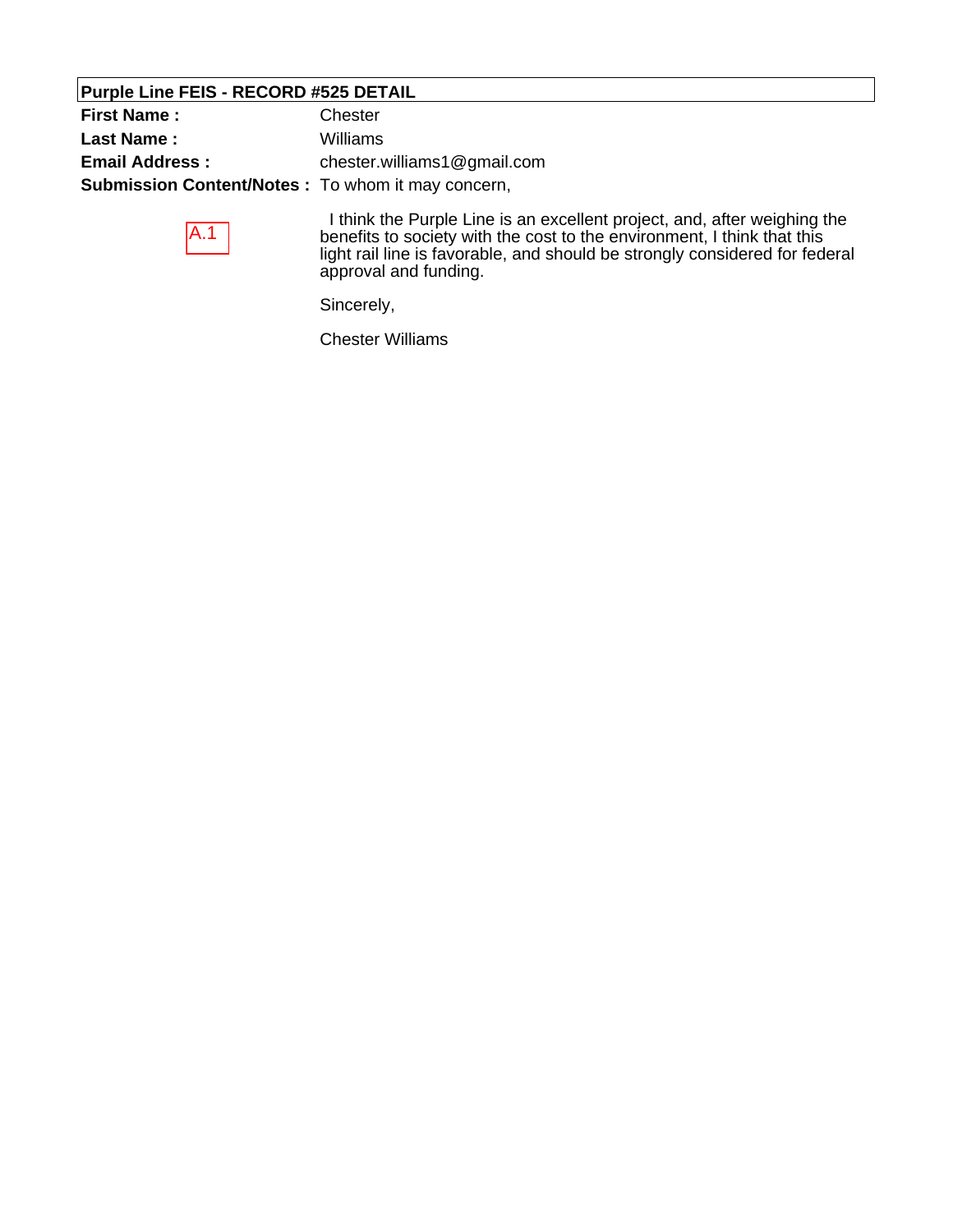### **Purple Line FEIS - RECORD #527 DETAIL**

| <b>First Name:</b>                                | Nathan                 |
|---------------------------------------------------|------------------------|
| Last Name:                                        | Arnold                 |
| <b>Email Address:</b>                             | nwarnold@yahoo.com     |
| Submission Content/Notes: After reviewing the rec | dicappointmont that no |

C.2  $\begin{array}{c}\n 6.3 \\
\hline\n 6.3\n \end{array}$ 

cent FEIS for the Purple Line, I want to express my disappointment that no one explored the value of running the purple line underground from Connecticut Avenue to Wisconsin Avenue in Bethesda. It would mitigate the sound, save the trees and create a better way of life for resident. The cost may be higher, but I bet people would have said the same when the original Metro stations were built. Can you image Bethesda station above ground -- and how the community would have built up around it? It would not be nearly as residential.

I think your "study" is shortsighted and has rose-colored glasses. Also, the new plan for downtown Bethesda is about as confusing as it gets and full of contingencies that no one can understand. I've read articles about it and seen your maps and have no idea how it will actually look. Maybe take a few hours and do a 3-d map...and please continue to explore all options.

Nathan Arnold Bethesda, MD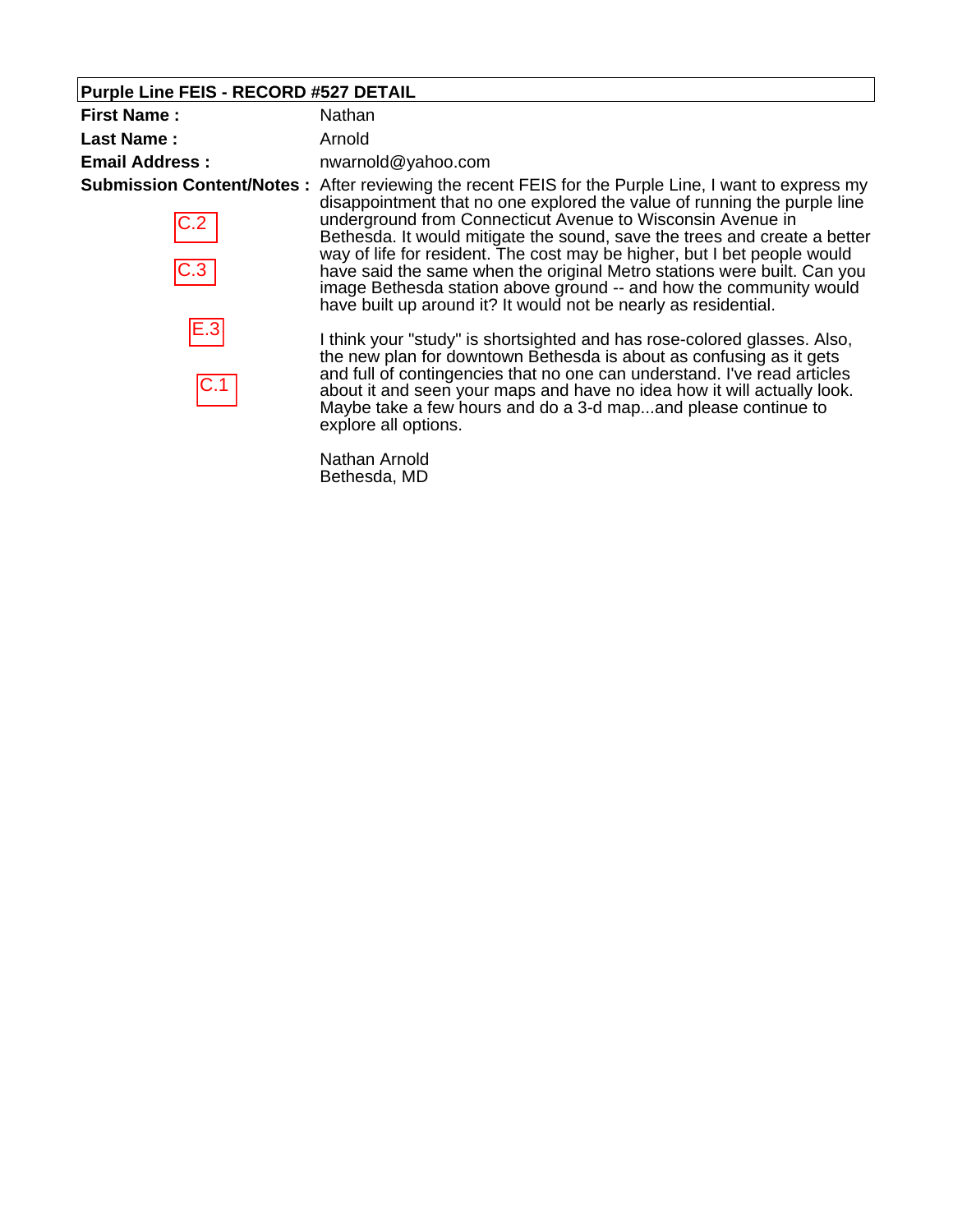# **Purple Line FEIS - RECORD #528 DETAIL**

| <b>First Name:</b><br><b>Last Name:</b><br><b>Email Address:</b> | Pat<br>Leibowitz<br>pleibowitz@yahoo.com                                                                                                                                                                                                                                                                                                                                                                                                                                                                                                                                                                |
|------------------------------------------------------------------|---------------------------------------------------------------------------------------------------------------------------------------------------------------------------------------------------------------------------------------------------------------------------------------------------------------------------------------------------------------------------------------------------------------------------------------------------------------------------------------------------------------------------------------------------------------------------------------------------------|
| <b>Submission Content/Notes: Begin forwarded message:</b><br>J.2 | From: Pat Leibowitz<br><pleibowitz@yahoo.com<mailto:pleibowitz@yahoo.com>&gt;<br/>Date: September 19, 2013, 9:22:11 AM EDT<br/>To: "outreach@purplelinemd.com<mailto:outreach@purplelinemd.com>"<br/><outreach@purplelinemd.com<mailto:outreach@purplelinemd.com>&gt;<br/>Subject: Note from Pat Leibowitz<br/>Reply-To: Pat Leibowitz<br/><pleibowitz@yahoo.com<mailto:pleibowitz@yahoo.com>&gt;</pleibowitz@yahoo.com<mailto:pleibowitz@yahoo.com></outreach@purplelinemd.com<mailto:outreach@purplelinemd.com></mailto:outreach@purplelinemd.com></pleibowitz@yahoo.com<mailto:pleibowitz@yahoo.com> |
|                                                                  | Frankly, I can't beleive what a cheap shot it was to have a special<br>"Purple Line for Kids"<br>You offer the children coloring pages etc with a cute logo at the same<br>time you are taking away a valuable park, walking/ biking path that many<br>children enjoy.                                                                                                                                                                                                                                                                                                                                  |
| E.4                                                              | I think I would like to have an accounting of how much money has been<br>spent on publicity to convince us that this Purple Line is worth it. I know<br>it is worth it to the Chevy Chase Land Company and all the people who<br>are employed in this endeavor. I still remains to be seen if it is worth it to<br>us tax payers.                                                                                                                                                                                                                                                                       |
|                                                                  |                                                                                                                                                                                                                                                                                                                                                                                                                                                                                                                                                                                                         |

Sincerely, Pat Leibowitz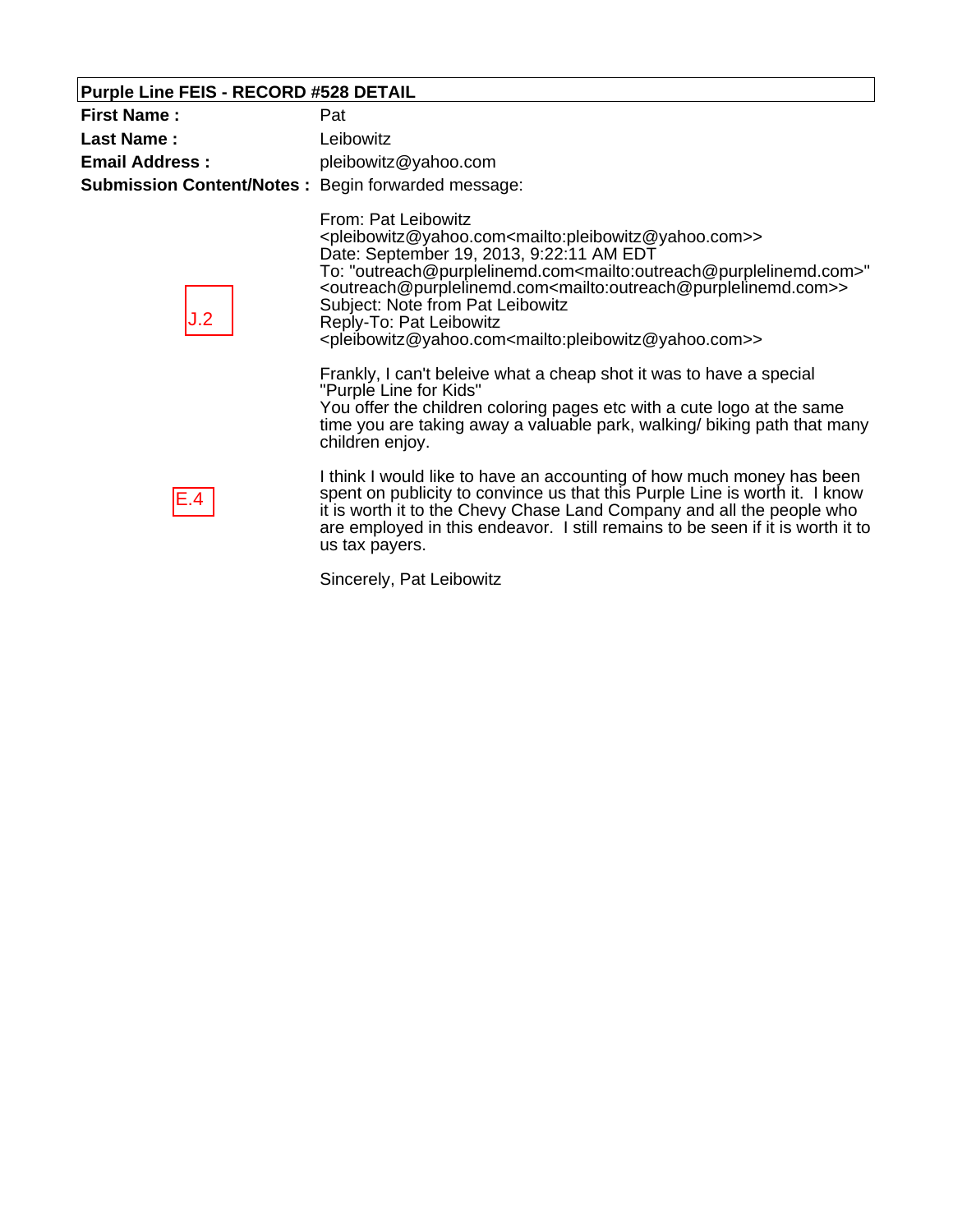# **Purple Line FEIS - RECORD #529 DETAIL**

| <b>First Name:</b>    | Daniel                                                                                                                                                                                                                                                                                                                                                                                                                                                                                                                                                                                                         |
|-----------------------|----------------------------------------------------------------------------------------------------------------------------------------------------------------------------------------------------------------------------------------------------------------------------------------------------------------------------------------------------------------------------------------------------------------------------------------------------------------------------------------------------------------------------------------------------------------------------------------------------------------|
| <b>Last Name:</b>     | Schwartz                                                                                                                                                                                                                                                                                                                                                                                                                                                                                                                                                                                                       |
| <b>Email Address:</b> | schwartz_daniel@hotmail.com                                                                                                                                                                                                                                                                                                                                                                                                                                                                                                                                                                                    |
|                       | <b>Submission Content/Notes</b> : I am opposed to the Purple Line for a variety of reasons.                                                                                                                                                                                                                                                                                                                                                                                                                                                                                                                    |
| A.2<br>E.1            | 1) I dislike the negative environmental impact that will result.<br>2) I think the project is too costly and not beneficial.<br>3) I am concerned about the high numbers of people that will commute                                                                                                                                                                                                                                                                                                                                                                                                           |
| B.1                   | and travel to my Silver Spring neighborhood and Montgomery County.<br>This will increase congestion. It is important to note that many more<br>people will be coming from Prince Georges County to Montgomery<br>County for work rather than the other way around.                                                                                                                                                                                                                                                                                                                                             |
| E.2<br>K.5            | 4) I am concerned about the quality level of the people who influx into<br>my neighborhood.<br>5) I am adamantly opposed that a stop is planned at the future Silver<br>Spring library. That is right where I live. If there has to be a purple line,<br>the stop at the Silver Spring library is not necessary because the metro<br>stop is only two blocks away.<br>6) The Purple Line will undo the trend of improving Silver Spring and<br>making it a desirable place to live and work. Silver Spring is still in a<br>transition state and the Purple Line will result in degradation and<br>regression. |
|                       | Sincerely,                                                                                                                                                                                                                                                                                                                                                                                                                                                                                                                                                                                                     |
|                       | Dan Schwartz 930 Wayne Ave# 809Silver Spring, MD. 20910<br>301 493-8504                                                                                                                                                                                                                                                                                                                                                                                                                                                                                                                                        |

Email: schwartz\_daniel@hotmail.com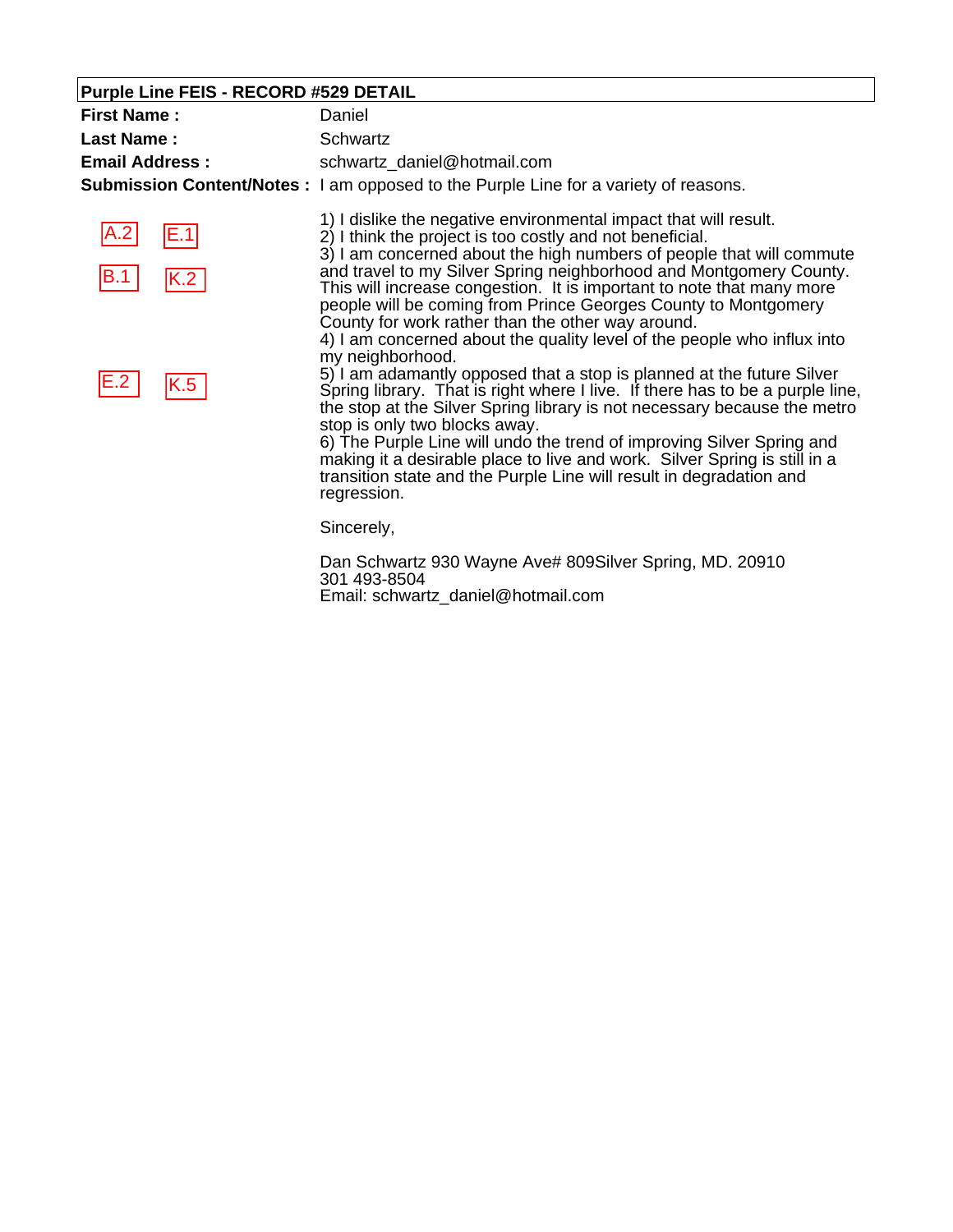### **Purple Line FEIS - RECORD #531 DETAIL**

| <b>First Name:</b>                                        | <b>Beth</b>                                                                                                                                                                                                                                                                                                                                                                                                                                                  |
|-----------------------------------------------------------|--------------------------------------------------------------------------------------------------------------------------------------------------------------------------------------------------------------------------------------------------------------------------------------------------------------------------------------------------------------------------------------------------------------------------------------------------------------|
| <b>Last Name:</b>                                         | Shapiro                                                                                                                                                                                                                                                                                                                                                                                                                                                      |
| <b>Email Address:</b>                                     | bethskorner@gmail.com                                                                                                                                                                                                                                                                                                                                                                                                                                        |
| <b>Submission Content/Notes: Begin forwarded message:</b> |                                                                                                                                                                                                                                                                                                                                                                                                                                                              |
|                                                           | From: Beth Shapiro<br><bethskorner@gmail.com<mailto:bethskorner@gmail.com>&gt;<br/>Date: September 17, 2013, 7:40:31 PM EDT<br/>To: "outreach@purplelinemd.com<mailto:outreach@purplelinemd.com>"<br/><outreach@purplelinemd.com<mailto:outreach@purplelinemd.com>&gt;<br/>Subject: Purple Line comment</outreach@purplelinemd.com<mailto:outreach@purplelinemd.com></mailto:outreach@purplelinemd.com></bethskorner@gmail.com<mailto:bethskorner@gmail.com> |
|                                                           | Hi,                                                                                                                                                                                                                                                                                                                                                                                                                                                          |
| A.1                                                       | As a lifelong resident of Bethesda and a current resident of Silver<br>Spring, I as nicely and respectfully as possible, emplore whoever makes<br>the decisions around here to "just build the darn Purple Line already!"<br>Thanks. I know there are many hoops and hurdles to cross in this<br>process but its been years and years.                                                                                                                       |
|                                                           |                                                                                                                                                                                                                                                                                                                                                                                                                                                              |

Thank you. Beth K. Shapiro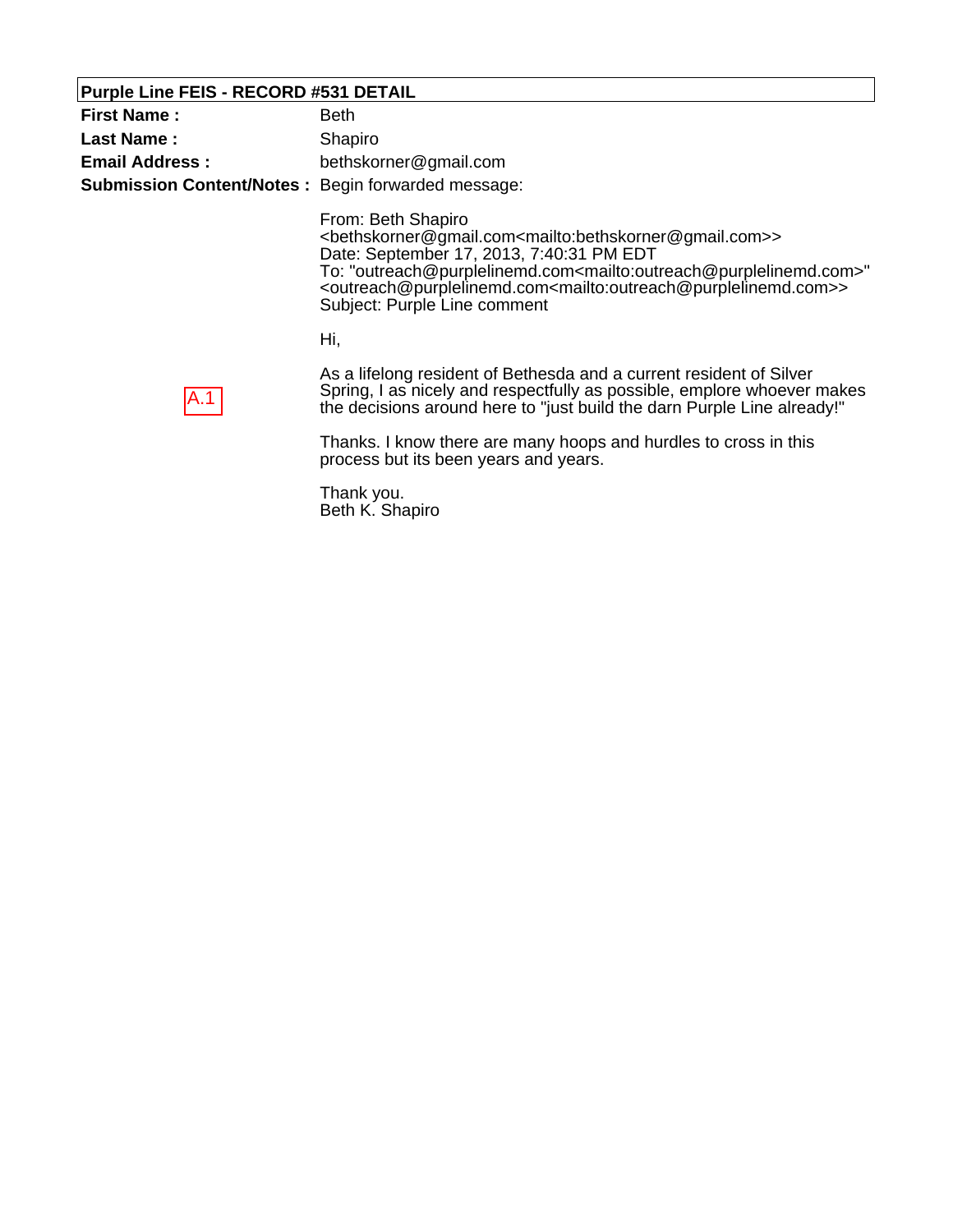# **Purple Line FEIS - RECORD #532 DETAIL**

| <b>First Name:</b>                                                                    | <b>MATTHEW</b>                                                                                                                                                                                                                                                                                                                                                                                                                                                                                                                      |
|---------------------------------------------------------------------------------------|-------------------------------------------------------------------------------------------------------------------------------------------------------------------------------------------------------------------------------------------------------------------------------------------------------------------------------------------------------------------------------------------------------------------------------------------------------------------------------------------------------------------------------------|
| <b>Last Name:</b>                                                                     | <b>PICARD</b>                                                                                                                                                                                                                                                                                                                                                                                                                                                                                                                       |
| <b>Email Address:</b>                                                                 | PicarM@holycrosshealth.org                                                                                                                                                                                                                                                                                                                                                                                                                                                                                                          |
| <b>Submission Content/Notes:</b> To whom it may concern:<br>C.3<br>IA.1<br>K.3<br>K.4 | I am opposed to the purple line. It does not make financial or<br>environmental sense. The expected resources for this project are simply<br>not going to be available. The state of Maryland should not count on<br>any Federal funding. By re-routing the current trail to Elm Street Park<br>and placing the purple line in the Bethesda tunnel you are destroying a<br>wonderful urban bikeway path.<br>Matthew Picard, MD                                                                                                      |
|                                                                                       | Kensington, MD<br>Trinity Health MailGate made the following annotations<br>CONFIDENTIALITY NOTICE: This e-mail, including any attachments, is<br>for the sole use of the intended recipient and may contain information<br>that is confidential and privileged under state and Federal privacy laws.<br>If you received this e-mail in error, be aware that any unauthorized use;<br>disclosure, copying, or distribution is strictly prohibited. Please contact<br>the sender immediately and destroy all copies of this message. |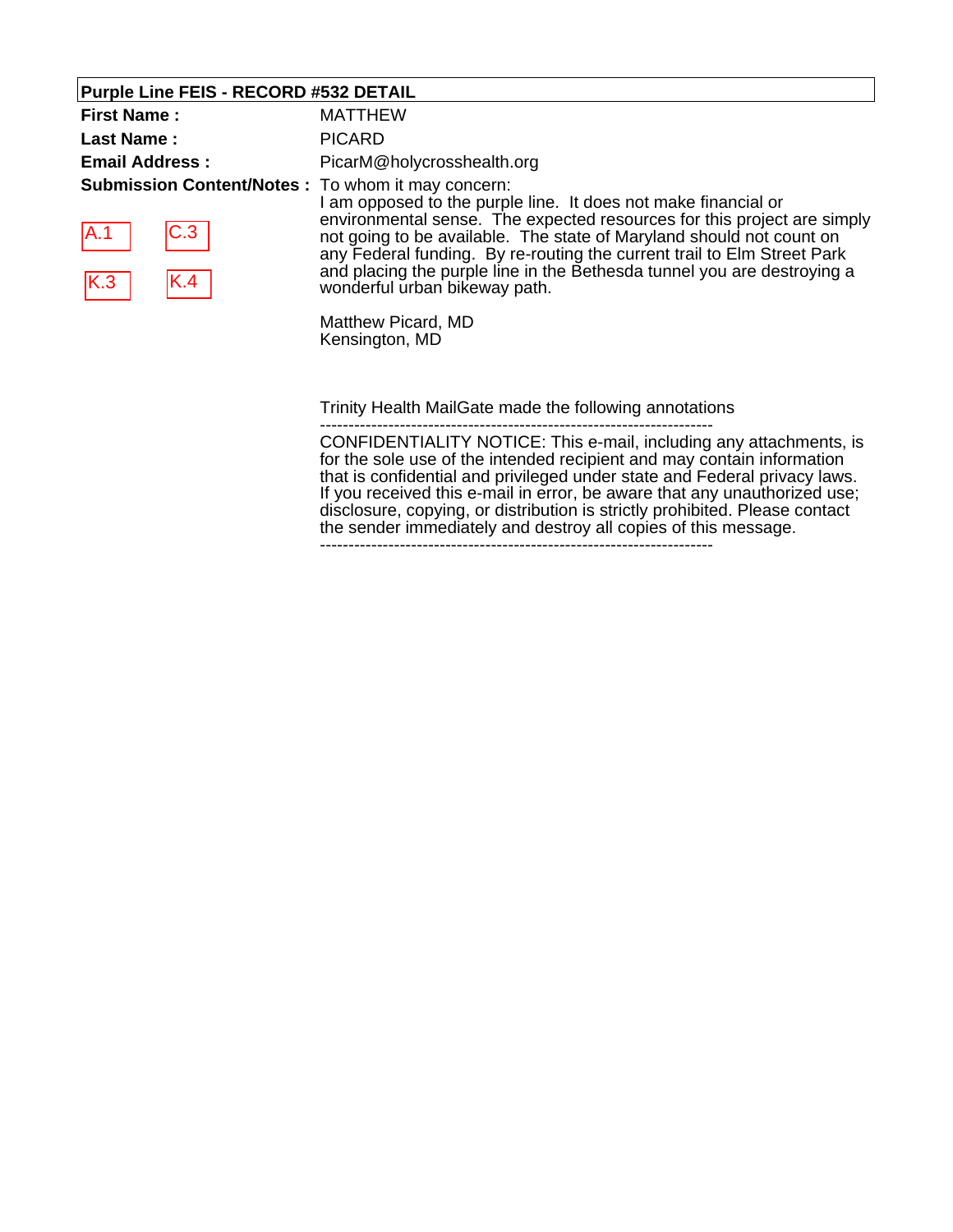### **Purple Line FEIS - RECORD #533 DETAIL**

| <b>First Name:</b>                                               | Mary                                  |
|------------------------------------------------------------------|---------------------------------------|
| <b>Last Name:</b>                                                | Gardiner                              |
| <b>Email Address:</b>                                            | mary.gardiner@mac.com                 |
| <b>Submission Content/Notes: Please don't destroy our trail.</b> | I am NOT in favor of the Purple Line! |
| $\vert$ A.2 $\vert$ $\vert$ C.3 $\vert$                          | Sincerely,<br>Mary Gardiner           |

Sincerely, Mary Gardiner Montgomery County Resident

Sent from my iPhone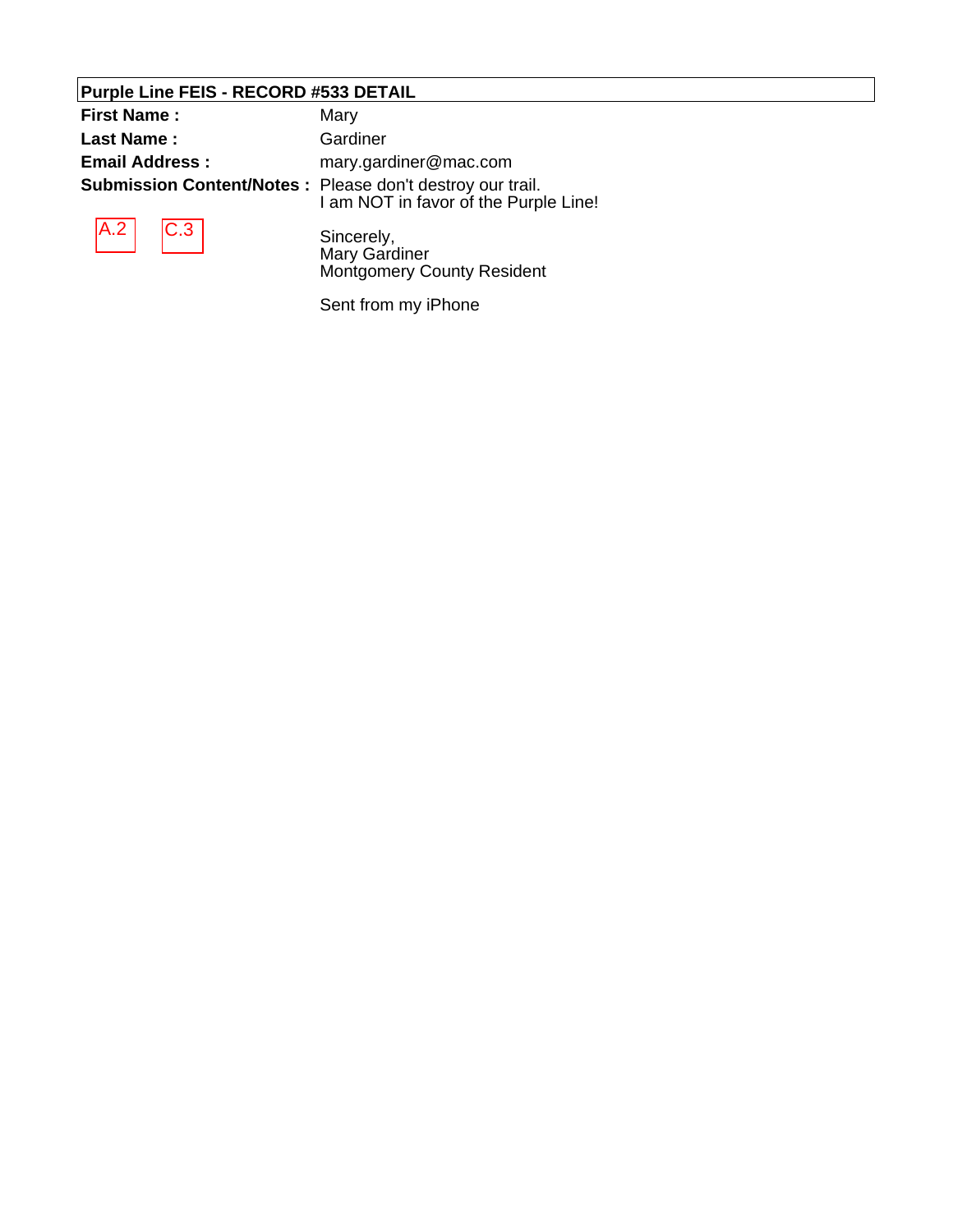### **Purple Line FEIS - RECORD #534 DETAIL**

| <b>First Name:</b>                         | Mary Ann                 |
|--------------------------------------------|--------------------------|
| Last Name :                                | Fiaher                   |
| <b>Email Address:</b>                      | maryannfisher4@gmail.com |
| <b>Submission Content/Notes: Dear MTA:</b> |                          |



I write to express my support for the Purple Line project because I support the accompanying work to complete the Capital Crescent Trail between Bethesda and Silver Spring.

The CCT must be completed as part of this project as a paved, gradeseparated, safe connection between downtown Bethesda and downtown Silver Spring. This should be done regardless the details of the alignment and the ownership of the necessary right-of-way, and the FEIS should more clearly state that MTA will work with MCDOT and necessary stakeholders to ensure that the trail is built as promised.

While I support the Purple Line as a means of providing alternatives to the use of single occupancy vehicles for east-west transportation in the region, the completion of the CCT as a viable bicycling connection is critical.

Thank you.

Mary Ann Fiaher 5501 Scioto Road Bethesda, MD 20816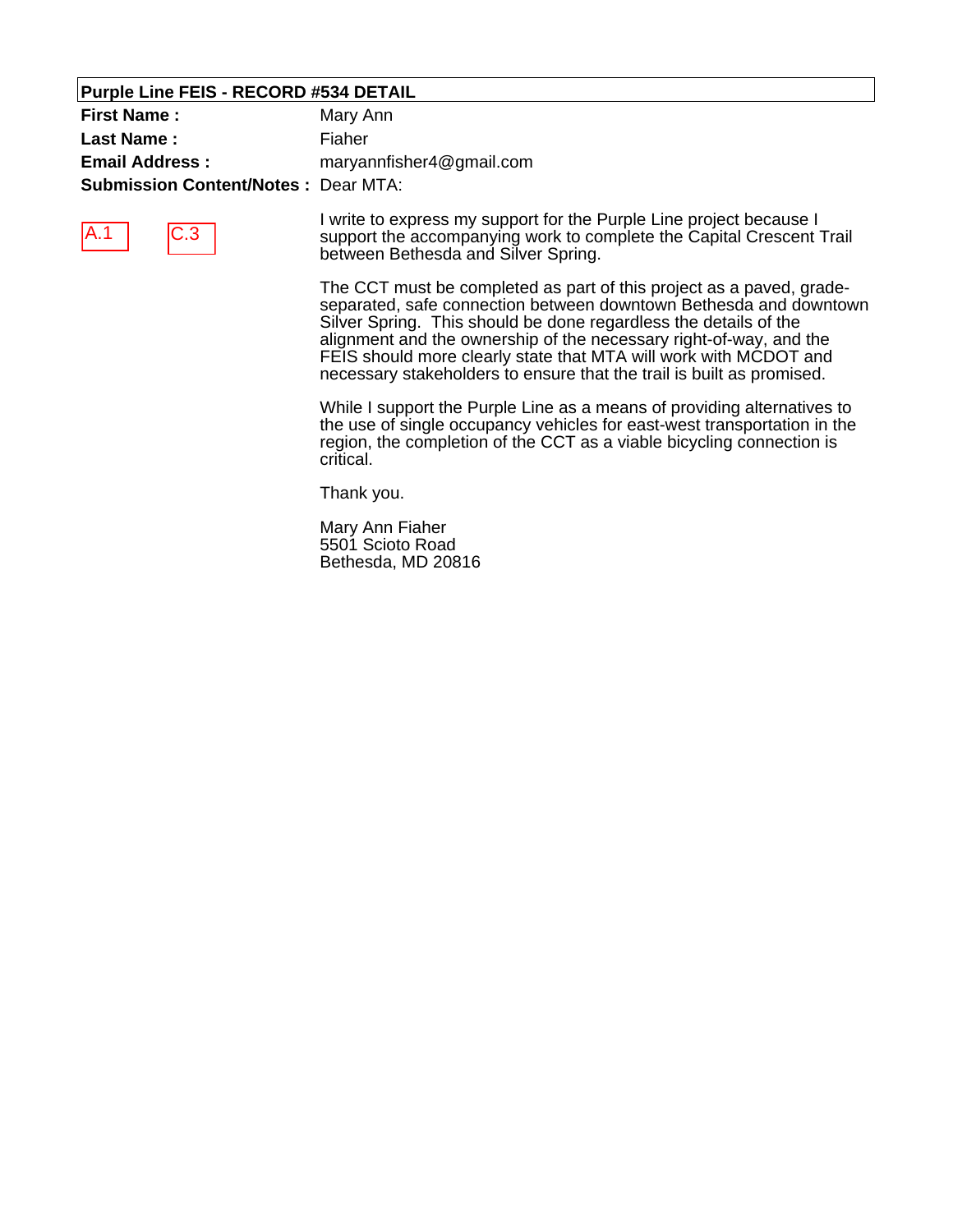# **Purple Line FEIS - RECORD #535 DETAIL**

| <b>First Name:</b>    | Ellen                                                                                                                                                                         |
|-----------------------|-------------------------------------------------------------------------------------------------------------------------------------------------------------------------------|
| <b>Last Name:</b>     | Cornelius                                                                                                                                                                     |
| <b>Email Address:</b> | eccornie@yahoo.com                                                                                                                                                            |
|                       | Submission Content/Notes: Please maintain a quiet and tree-lined Capital Crescent Trail. I love the<br>trail, especially the section that is near the Town of Chevy Chase. In |
| C.3 <br>E.7<br> E.11  | fact, it is one of the reasons that I moved to this area of Montgomery<br>County. Thanks, Ellen                                                                               |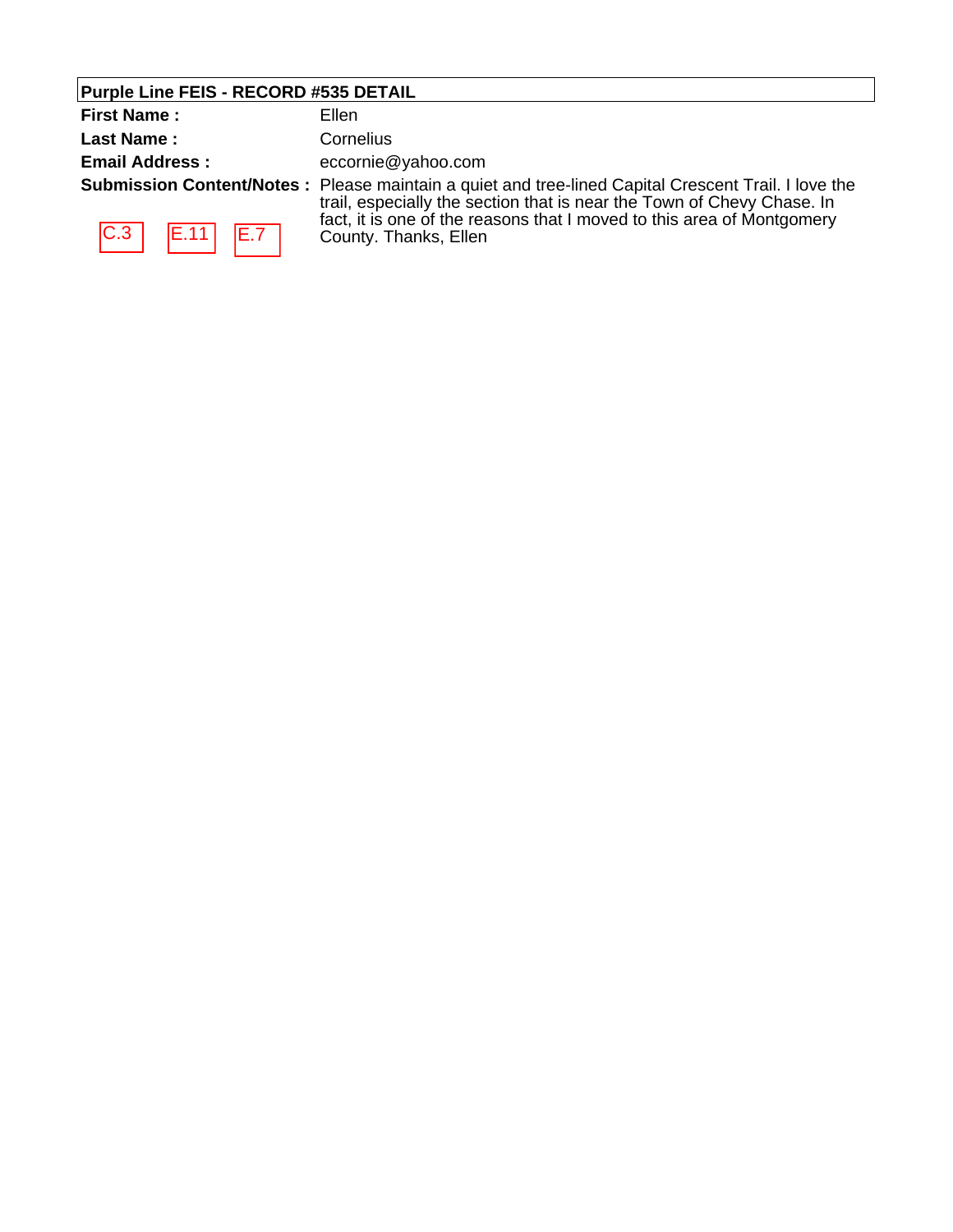### **Purple Line FEIS - RECORD #537 DETAIL**

| Zachary                                    |
|--------------------------------------------|
| Skigen                                     |
| spam.sucks.hard+WABA@gmail.com             |
| <b>Submission Content/Notes: Dear MTA:</b> |
|                                            |

A.1

I write to express my support for the Purple Line project because I support the accompanying work to complete the Capital Crescent Trail between Bethesda and Silver Spring.



The CCT must be completed as part of this project as a paved, gradeseparated, safe connection between downtown Bethesda and downtown Silver Spring. This should be done regardless the details of the alignment and the ownership of the necessary right-of-way, and the FEIS should more clearly state that MTA will work with MCDOT and necessary stakeholders to ensure that the trail is built as promised.

While I support the Purple Line as a means of providing alternatives to the use of single occupancy vehicles for east-west transportation in the region, the completion of the CCT as a viable bicycling connection is critical.

Thank you.

Zachary Skigen 1401 Blair Mill Rd #315 Silver Spring, MD 20910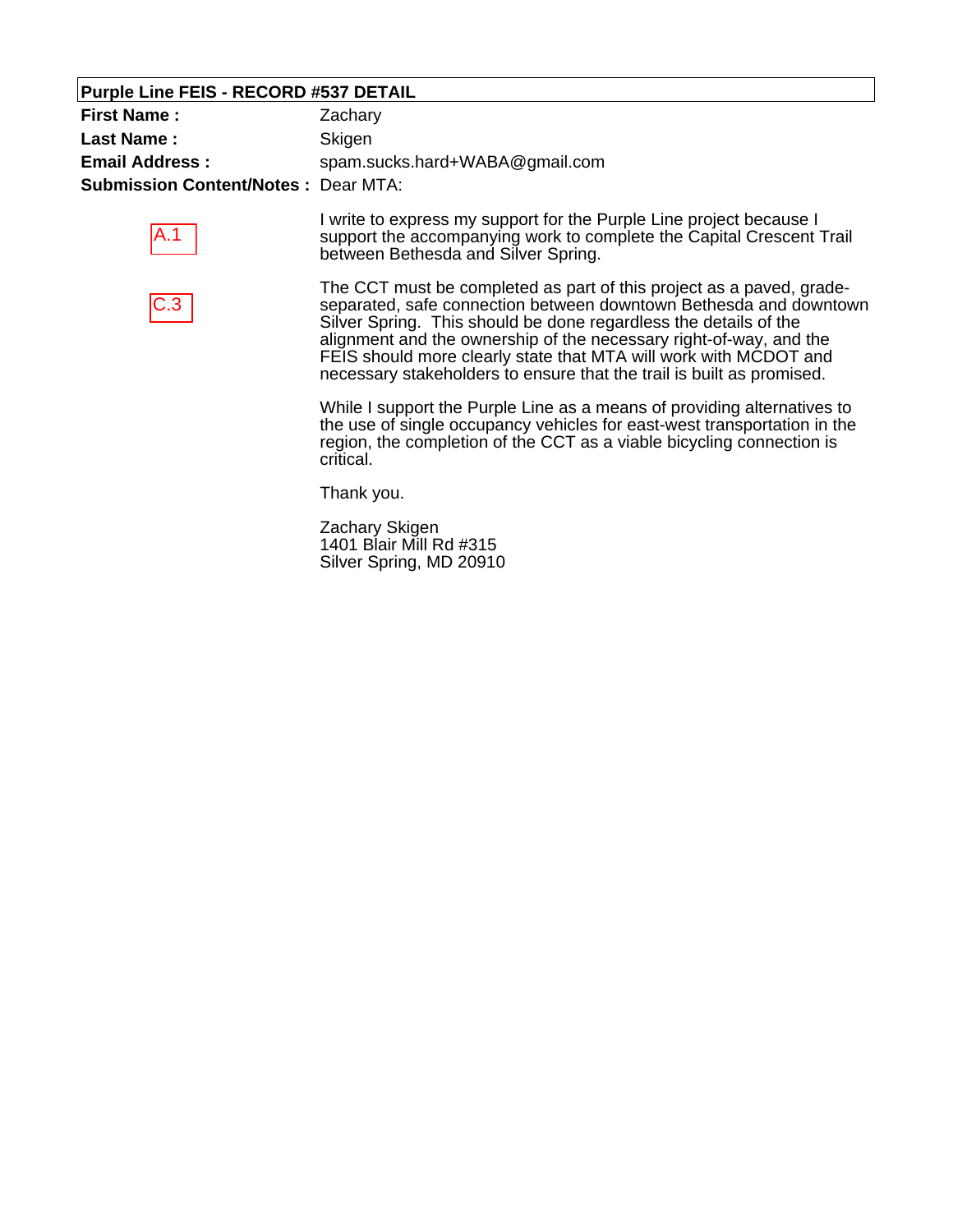### **Purple Line FEIS - RECORD #538 DETAIL**

A.1

| <b>First Name:</b>                         | Dominic           |
|--------------------------------------------|-------------------|
| Last Name:                                 | <b>Barranca</b>   |
| <b>Email Address:</b>                      | Barrancad@GAO.gov |
| <b>Submission Content/Notes: Dear MTA:</b> |                   |

I write to express my support for the Purple Line project because I support the accompanying work to complete the Capital Crescent Trail between Bethesda and Silver Spring.

The CCT must be completed as part of this project as a paved, gradeseparated, safe connection between downtown Bethesda and downtown Silver Spring. This should be done regardless the details of the alignment and the ownership of the necessary right-of-way, and the FEIS should more clearly state that MTA will work with MCDOT and necessary stakeholders to ensure that the trail is built as promised. C.3

> While I support the Purple Line as a means of providing alternatives to the use of single occupancy vehicles for east-west transportation in the region, the completion of the CCT as a viable bicycling connection is critical.

Thank you.

Dominic Barranca 9602 Bristol Ave Silver Spring, MD 20901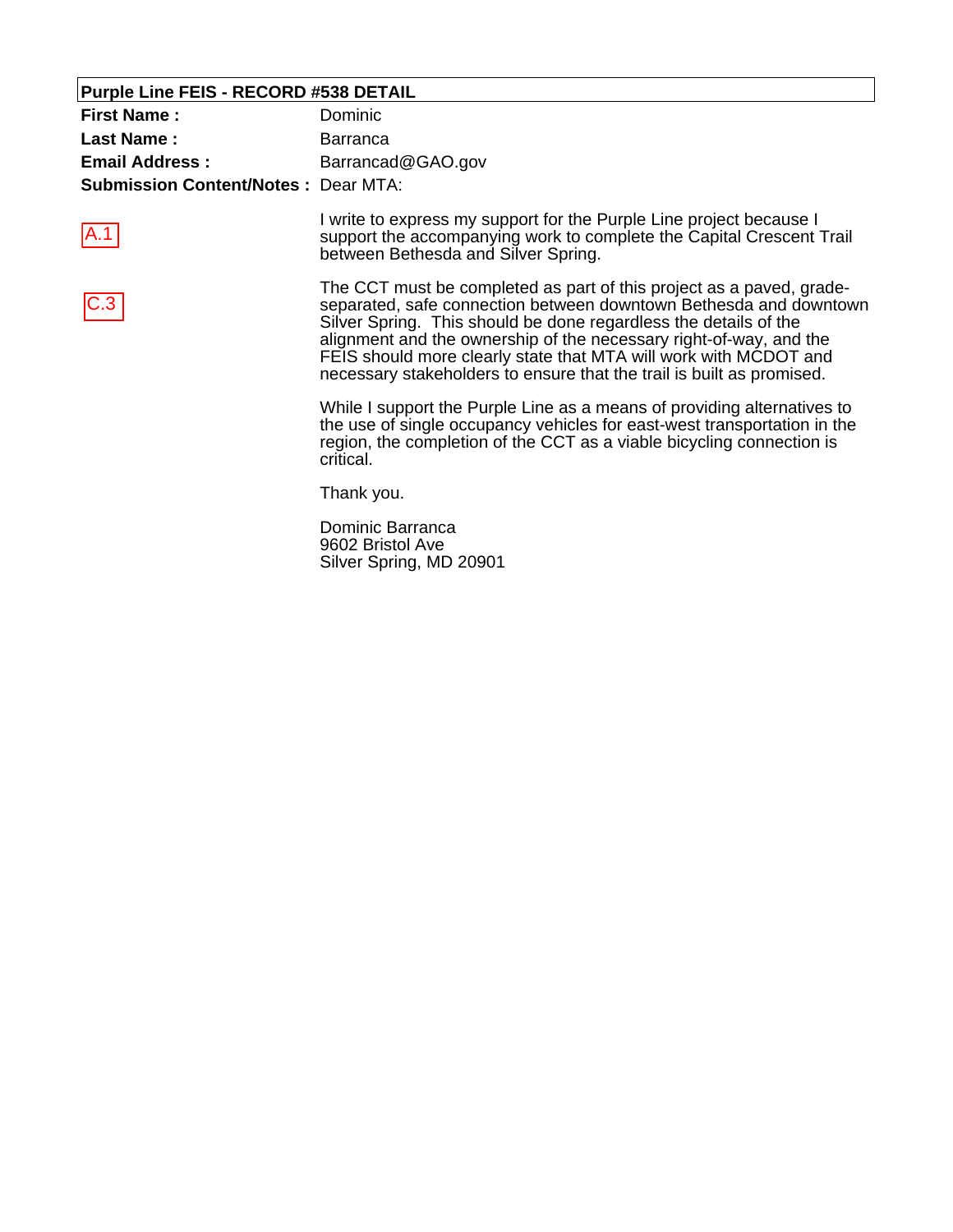### **Purple Line FEIS - RECORD #539 DETAIL**

A.1

| <b>First Name:</b>                         | Eddie                |
|--------------------------------------------|----------------------|
| Last Name :                                | Hyder                |
| <b>Email Address:</b>                      | eddiehyder@yahoo.com |
| <b>Submission Content/Notes: Dear MTA:</b> |                      |

I write to express my support for the Purple Line project because I support the accompanying work to complete the Capital Crescent Trail between Bethesda and Silver Spring.

The CCT must be completed as part of this project as a paved, gradeseparated, safe connection between downtown Bethesda and downtown Silver Spring. This should be done regardless the details of the alignment and the ownership of the necessary right-of-way, and the FEIS should more clearly state that MTA will work with MCDOT and necessary stakeholders to ensure that the trail is built as promised. C.1

> While I support the Purple Line as a means of providing alternatives to the use of single occupancy vehicles for east-west transportation in the region, the completion of the CCT as a viable bicycling connection is critical.

Thank you.

Eddie Hyder 1311 Dilston Rd. Silver Spring, MD 20903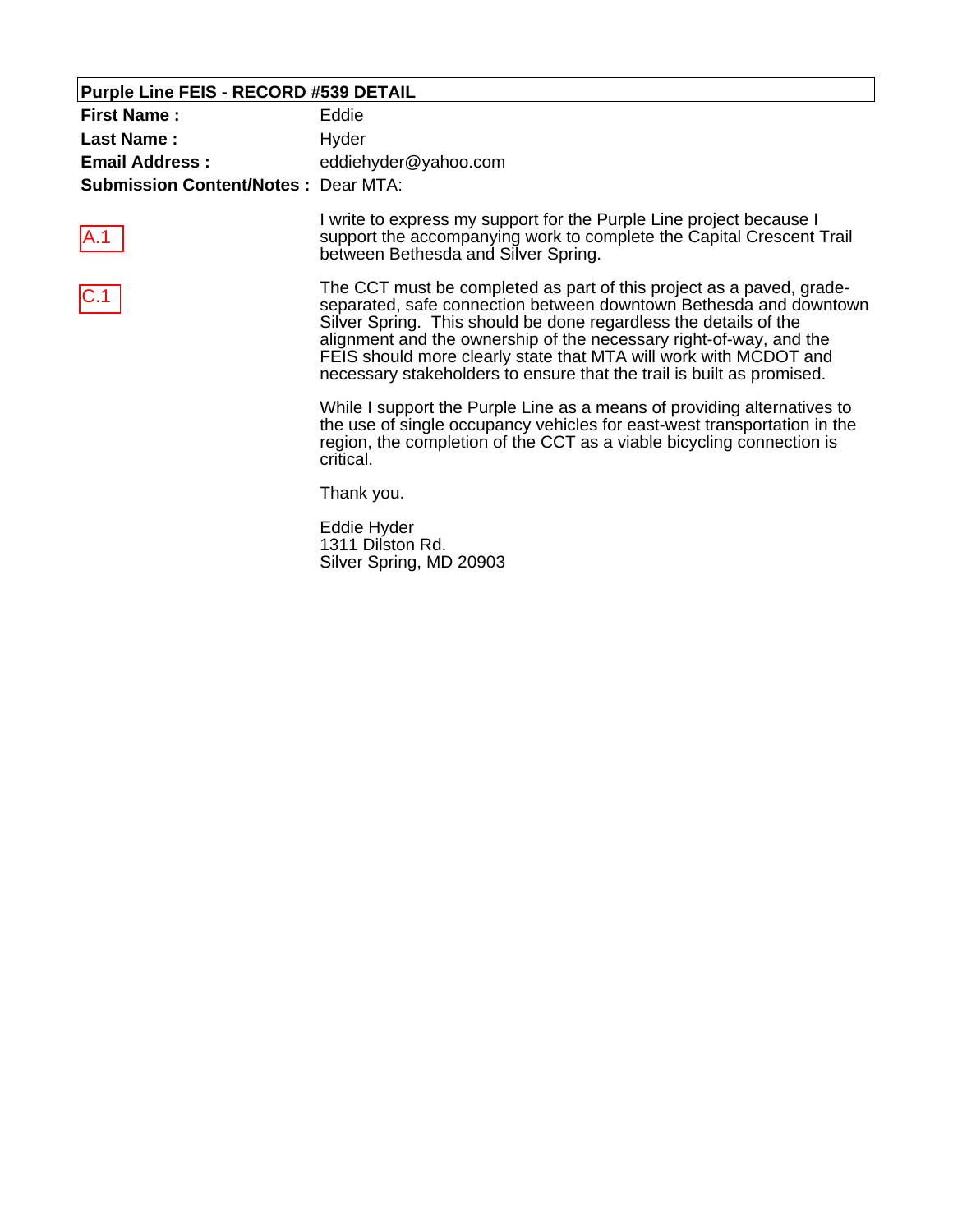### **Purple Line FEIS - RECORD #540 DETAIL**

A.1

| <b>First Name:</b>                         | Clara                |
|--------------------------------------------|----------------------|
| Last Name:                                 | Vega                 |
| <b>Email Address:</b>                      | clara.vega@gmail.com |
| <b>Submission Content/Notes: Dear MTA:</b> |                      |

I write to express my support for the Purple Line project because I support the accompanying work to complete the Capital Crescent Trail between Bethesda and Silver Spring.

The CCT must be completed as part of this project as a paved, gradeseparated, safe connection between downtown Bethesda and downtown Silver Spring. This should be done regardless the details of the alignment and the ownership of the necessary right-of-way, and the FEIS should more clearly state that MTA will work with MCDOT and necessary stakeholders to ensure that the trail is built as promised. C.3

> While I support the Purple Line as a means of providing alternatives to the use of single occupancy vehicles for east-west transportation in the region, the completion of the CCT as a viable bicycling connection is critical.

Thank you.

Clara Vega 5302 burling terr bethesda, MD 20814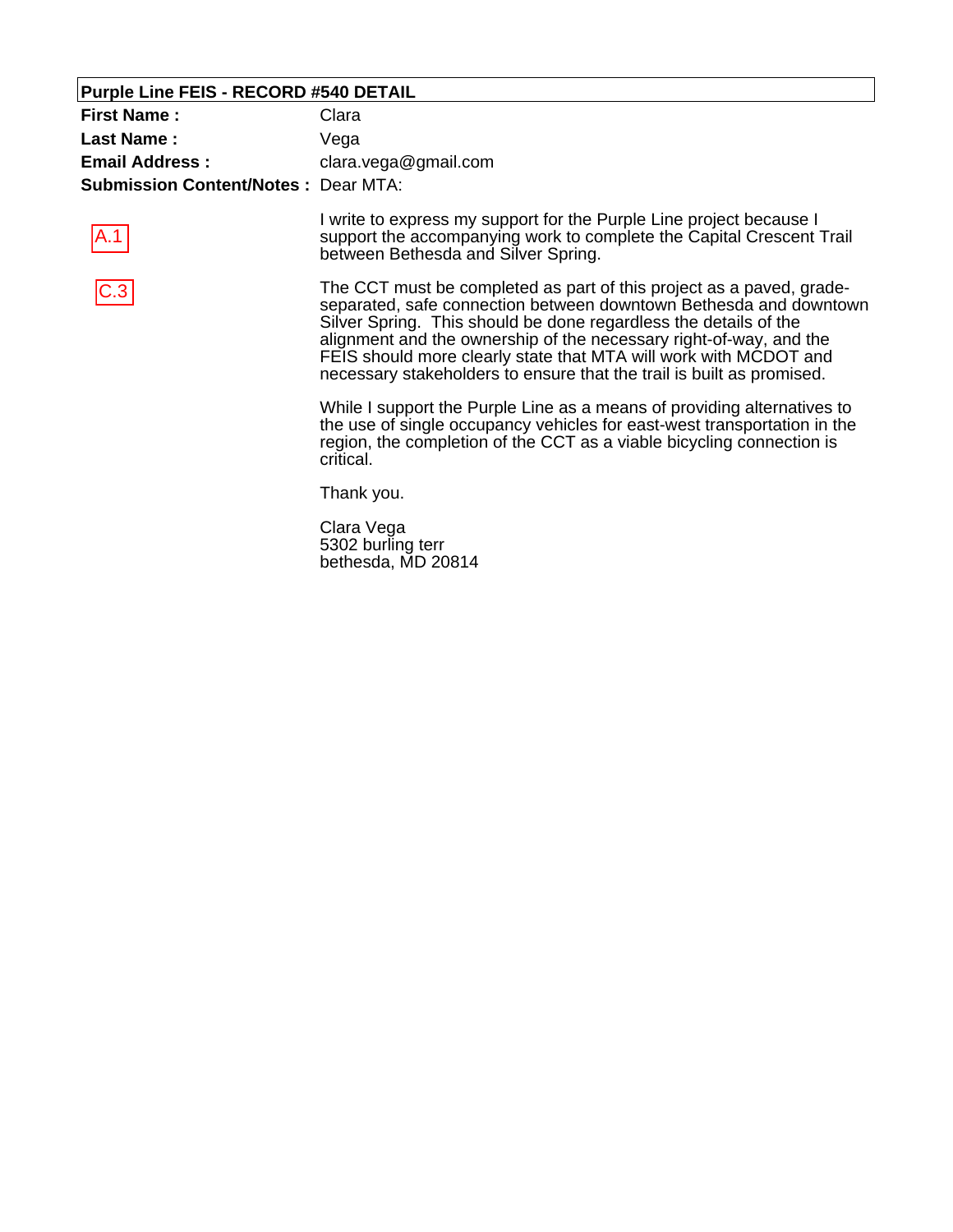# **Purple Line FEIS - RECORD #541 DETAIL**

| <b>First Name:</b><br><b>Last Name:</b><br><b>Email Address:</b><br><b>Submission Content/Notes: Dear MTA:</b> | Henry<br><b>Schuster</b><br>mhenryschuster@gmail.com                                                                                                                                                                                                                                                                                                                                                                             |
|----------------------------------------------------------------------------------------------------------------|----------------------------------------------------------------------------------------------------------------------------------------------------------------------------------------------------------------------------------------------------------------------------------------------------------------------------------------------------------------------------------------------------------------------------------|
| A.1<br>C.3                                                                                                     | As a Montgomery County resident and avid user of the Capital Crescent<br>Trail for my bicycle commuting, I write to express my support for the<br>Purple Line project because I support the accompanying work to<br>complete the Capital Crescent Trail between Bethesda and Silver<br>Spring.                                                                                                                                   |
|                                                                                                                | The CCT must be completed as part of this project as a paved, grade-<br>separated, safe connection between downtown Bethesda and downtown<br>Silver Spring. This should be done regardless the details of the<br>alignment and the ownership of the necessary right-of-way, and the<br>FEIS should more clearly state that MTA will work with MCDOT and<br>necessary stakeholders to ensure that the trail is built as promised. |
|                                                                                                                | While I support the Purple Line as a means of providing alternatives to<br>the use of single occupancy vehicles for east-west transportation in the<br>region, the completion of the CCT as a viable bicycling connection is<br>critical.                                                                                                                                                                                        |
|                                                                                                                | Thank you.                                                                                                                                                                                                                                                                                                                                                                                                                       |
|                                                                                                                | <b>Henry Schuster</b><br>7500 Bybrook Ln                                                                                                                                                                                                                                                                                                                                                                                         |

Chevy Chase, MD 20815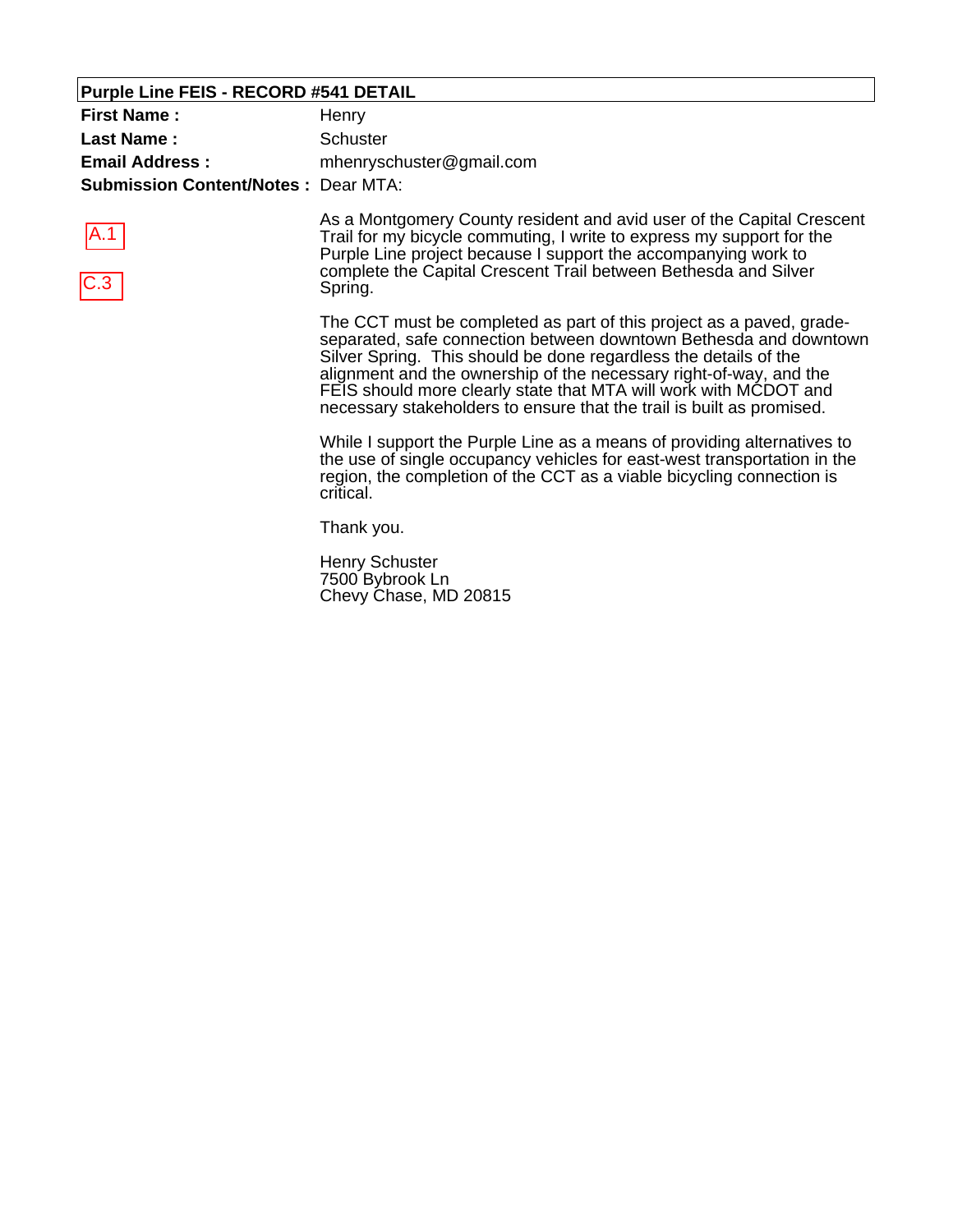### **Purple Line FEIS - RECORD #542 DETAIL**

| <b>First Name:</b>                         | Lou                                                                                                                                                                                |
|--------------------------------------------|------------------------------------------------------------------------------------------------------------------------------------------------------------------------------------|
| <b>Last Name:</b>                          | Hostler                                                                                                                                                                            |
| <b>Email Address:</b>                      | lhostler@bread.org                                                                                                                                                                 |
| <b>Submission Content/Notes: Dear MTA:</b> |                                                                                                                                                                                    |
| $\mathsf{A}.1$                             | I write to express my support for the Purple Line project because I<br>support the accompanying work to complete the Capital Crescent Trail<br>between Bethesda and Silver Spring. |

C.3

The CCT must be completed as part of this project as a paved, gradeseparated, safe connection between downtown Bethesda and downtown Silver Spring. This should be done regardless the details of the alignment and the ownership of the necessary right-of-way, and the FEIS should more clearly state that MTA will work with MCDOT and necessary stakeholders to ensure that the trail is built as promised.

While I support the Purple Line as a means of providing alternatives to the use of single occupancy vehicles for east-west transportation in the region, the completion of the CCT as a viable bicycling connection is critical.

I also feel that during construction of the Purple Line, every effort must be made to continue providing bikers, runners and walkers with a safe route between Silver Spring and Bethesda. This is a major bicycle commuter route and a major trail used by parents and their children to get outside and enjoy nature. This must be allowed to continue during construction.

Thank you.

Lou Hostler 2133 Bucknell Ter Wheaton, MD 20902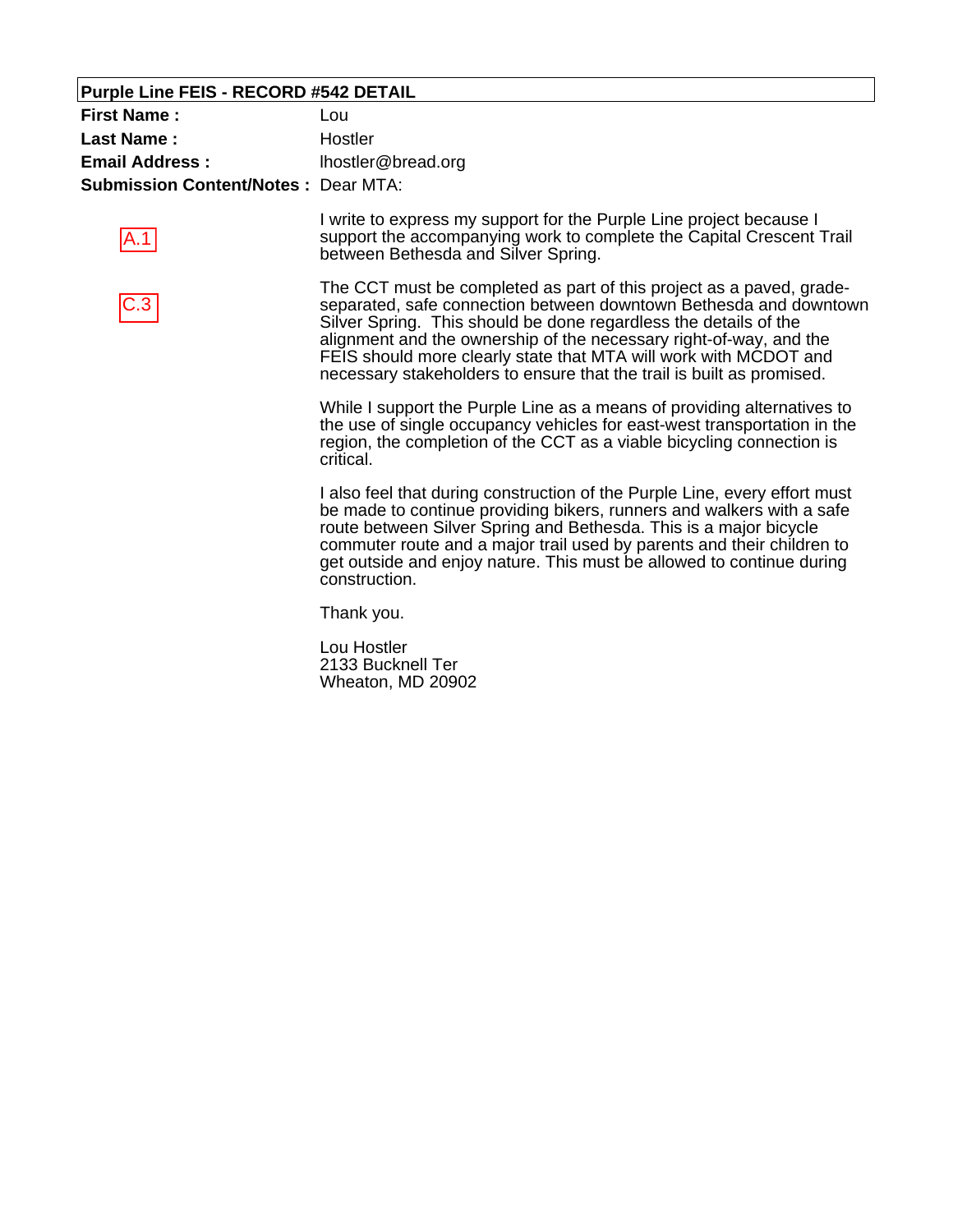#### **Purple Line FEIS - RECORD #543 DETAIL**

A.1

| <b>First Name:</b>                         | ken               |
|--------------------------------------------|-------------------|
| Last Name:                                 | stewart           |
| <b>Email Address:</b>                      | kensrun@yahoo.com |
| <b>Submission Content/Notes: Dear MTA:</b> |                   |

I write to express my support for the Purple Line project because I support the accompanying work to complete the Capital Crescent Trail between Bethesda and Silver Spring.

The CCT must be completed as part of this project as a paved, gradeseparated, safe connection between downtown Bethesda and downtown Silver Spring. This should be done regardless the details of the alignment and the ownership of the necessary right-of-way, and the FEIS should more clearly state that MTA will work with MCDOT and necessary stakeholders to ensure that the trail is built as promised. C.3

> While I support the Purple Line as a means of providing alternatives to the use of single occupancy vehicles for east-west transportation in the region, the completion of the CCT as a viable bicycling connection is critical.

Thank you.

ken stewart 1224 Crockett lane silver spring, MD 20904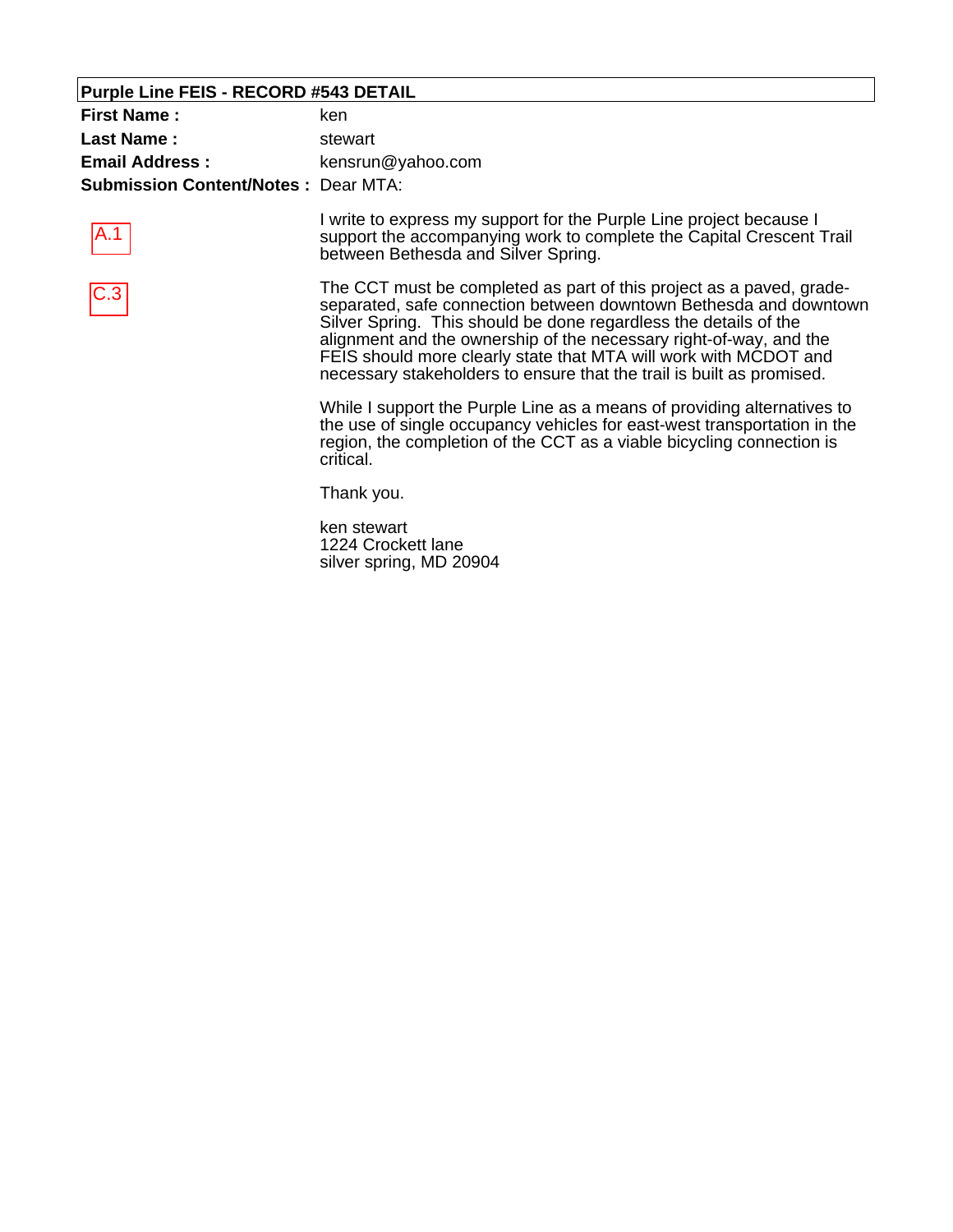#### **Purple Line FEIS - RECORD #544 DETAIL**

| <b>First Name:</b>                         | Jeff                   |
|--------------------------------------------|------------------------|
| Last Name :                                | Lodge                  |
| <b>Email Address:</b>                      | jeffreylodge@yahoo.com |
| <b>Submission Content/Notes: Dear MTA:</b> |                        |

A.1



I write to express my support for the Purple Line project because I support the accompanying work to complete the Capital Crescent Trail between Bethesda and Silver Spring.

The CCT must be completed as part of this project as a paved, gradeseparated, safe connection between downtown Bethesda and downtown Silver Spring. This should be done regardless the details of the alignment and the ownership of the necessary right-of-way, and the FEIS should more clearly state that MTA will work with MCDOT and necessary stakeholders to ensure that the trail is built as promised.

While I support the Purple Line as a means of providing alternatives to the use of single occupancy vehicles for east-west transportation in the region, the completion of the CCT as a viable bicycling connection is critical.

Thank you.

Jeff Lodge 10312 Strathmore Hall St #T2 Rockville, MD 20852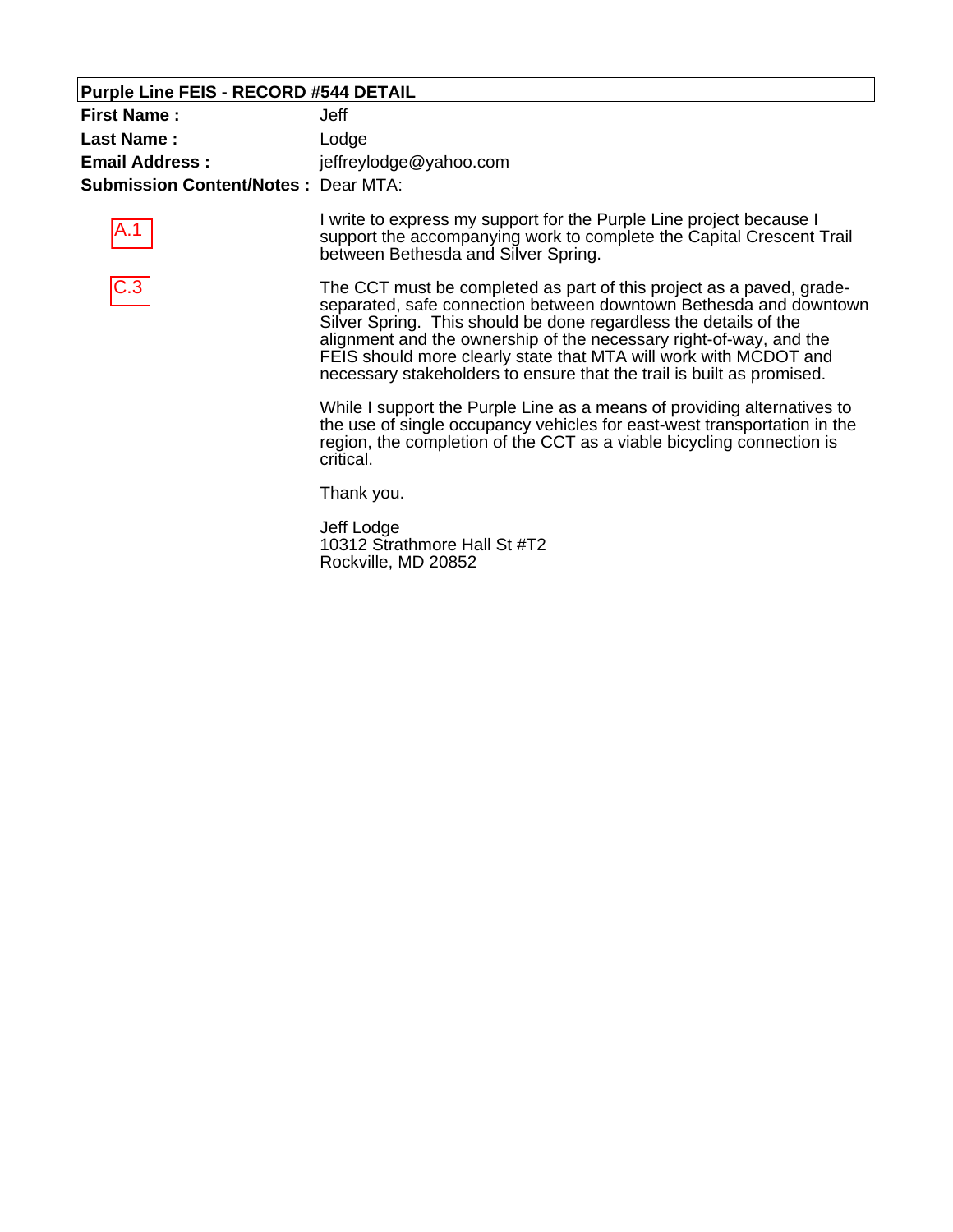#### **Purple Line FEIS - RECORD #545 DETAIL**

| <b>First Name:</b>                         | Frank               |
|--------------------------------------------|---------------------|
| Last Name:                                 | Velez               |
| <b>Email Address:</b>                      | frank.velez@nih.gov |
| <b>Submission Content/Notes: Dear MTA:</b> |                     |

A.1



I write to express my support for the Purple Line project because I support the accompanying work to complete the Capital Crescent Trail between Bethesda and Silver Spring.

The CCT must be completed as part of this project as a paved, gradeseparated, safe connection between downtown Bethesda and downtown Silver Spring. This should be done regardless the details of the alignment and the ownership of the necessary right-of-way, and the FEIS should more clearly state that MTA will work with MCDOT and necessary stakeholders to ensure that the trail is built as promised.

While I support the Purple Line as a means of providing alternatives to the use of single occupancy vehicles for east-west transportation in the region, the completion of the CCT as a viable bicycling connection is critical.

Thank you.

Frank Velez 2717 East West Highway Chevy Chase, MD 20815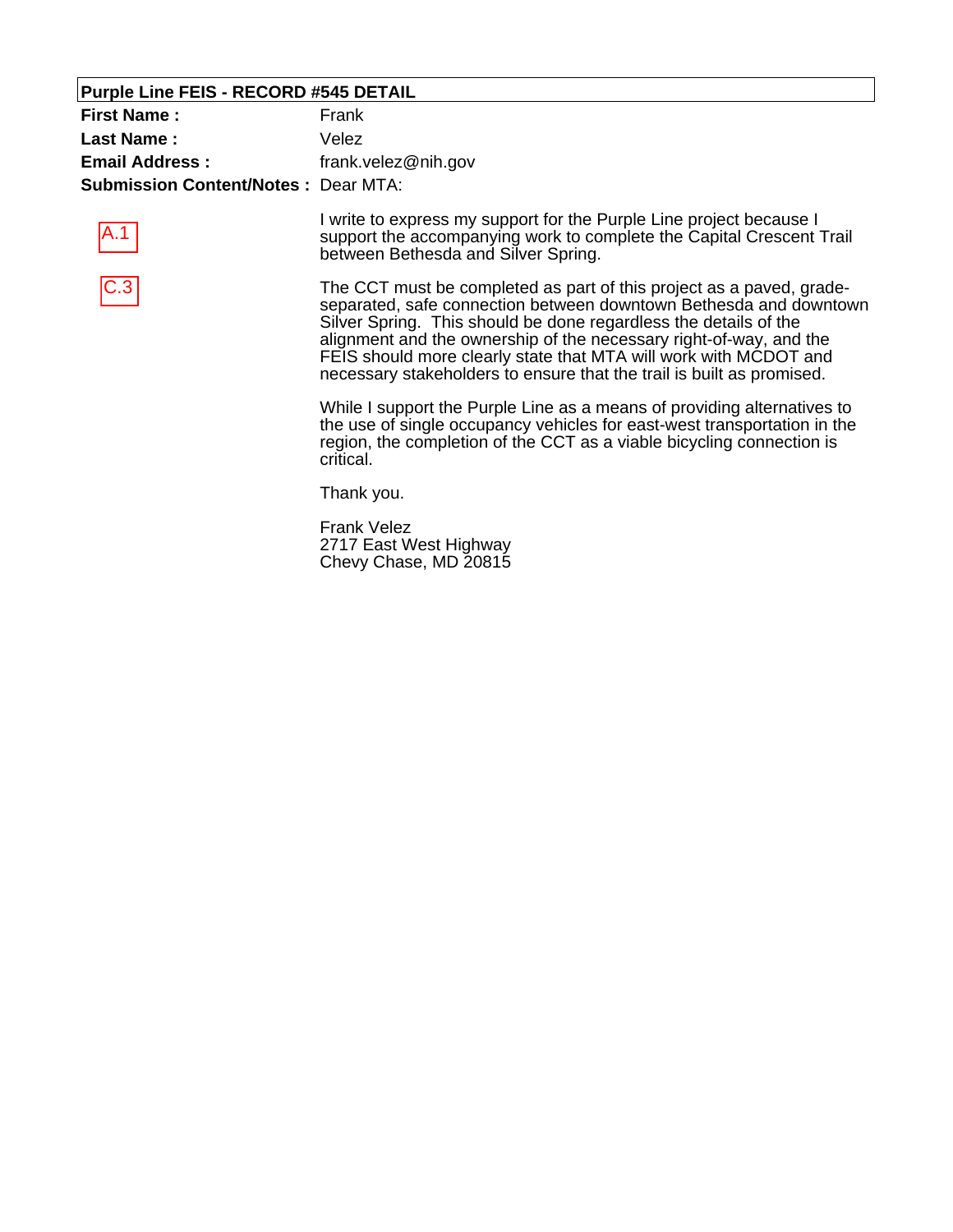#### **Purple Line FEIS - RECORD #546 DETAIL**

| <b>First Name:</b>                         | Ryan             |
|--------------------------------------------|------------------|
| Last Name:                                 | Moreland         |
| <b>Email Address:</b>                      | rjm163@gmail.com |
| <b>Submission Content/Notes: Dear MTA:</b> |                  |





I write to express my support for the Purple Line project because I support the accompanying work to complete the Capital Crescent Trail between Bethesda and Silver Spring.

The CCT must be completed as part of this project as a paved, gradeseparated, safe connection between downtown Bethesda and downtown Silver Spring. This should be done regardless the details of the alignment and the ownership of the necessary right-of-way, and the FEIS should more clearly state that MTA will work with MCDOT and necessary stakeholders to ensure that the trail is built as promised.

While I support the Purple Line as a means of providing alternatives to the use of single occupancy vehicles for east-west transportation in the region, the completion of the CCT as a viable bicycling connection is critical.

Thank you.

Ryan Moreland 6321 Johns Lane Dunkirk, MD 20754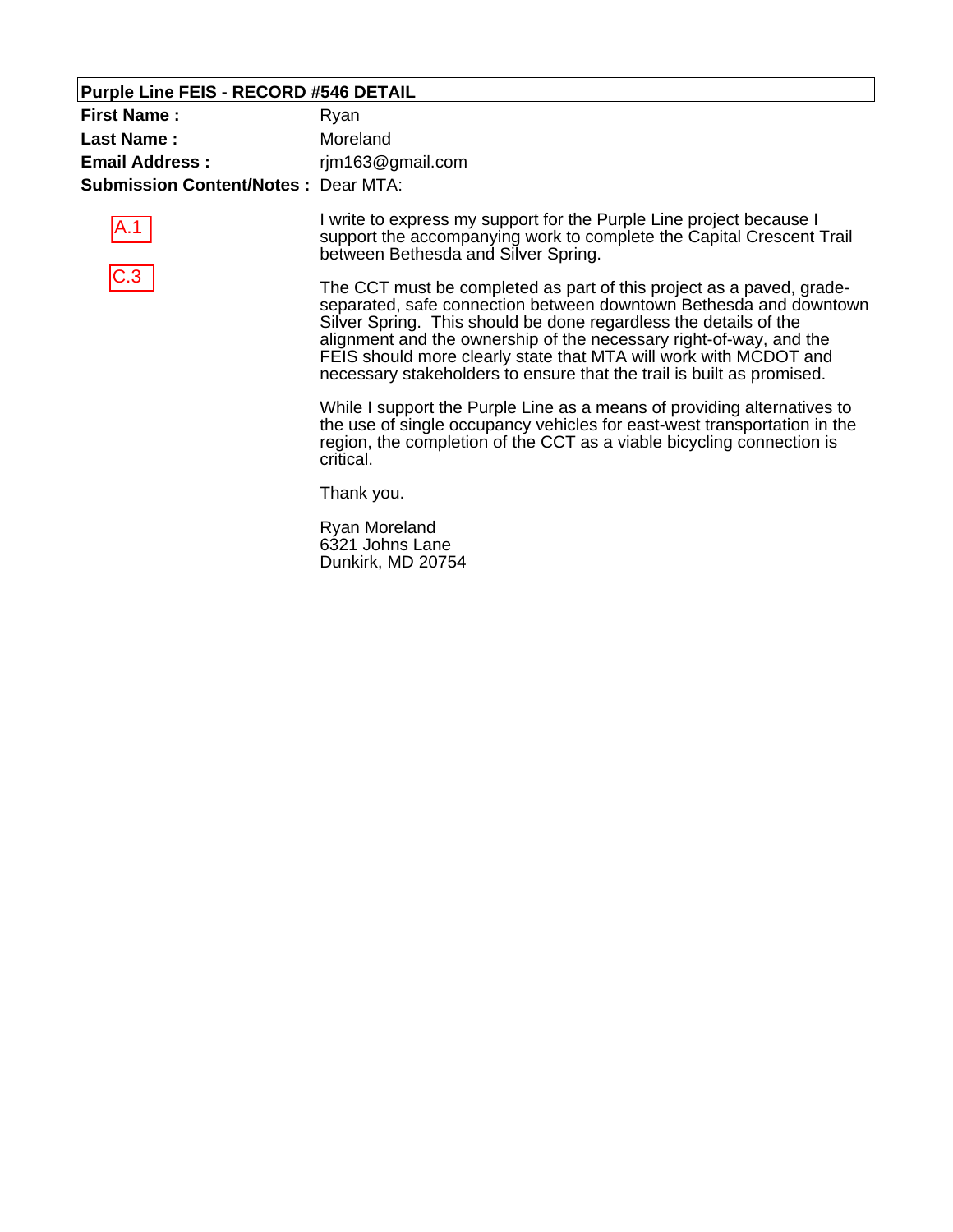#### **Purple Line FEIS - RECORD #547 DETAIL**

A.1

| <b>First Name:</b>                         | Tim                 |
|--------------------------------------------|---------------------|
| Last Name:                                 | O'Neill             |
| <b>Email Address:</b>                      | timon111549@msn.com |
| <b>Submission Content/Notes: Dear MTA:</b> |                     |

I write to express my support for the Purple Line project because I support the accompanying work to complete the Capital Crescent Trail between Bethesda and Silver Spring.

The CCT must be completed as part of this project as a paved, gradeseparated, safe connection between downtown Bethesda and downtown Silver Spring. This should be done regardless the details of the alignment and the ownership of the necessary right-of-way, and the FEIS should more clearly state that MTA will work with MCDOT and necessary stakeholders to ensure that the trail is built as promised. C.3

> While I support the Purple Line as a means of providing alternatives to the use of single occupancy vehicles for east-west transportation in the region, the completion of the CCT as a viable bicycling connection is critical.

Thank you.

Tim O'Neill 26800 Ridge Road Damascus, MD 20872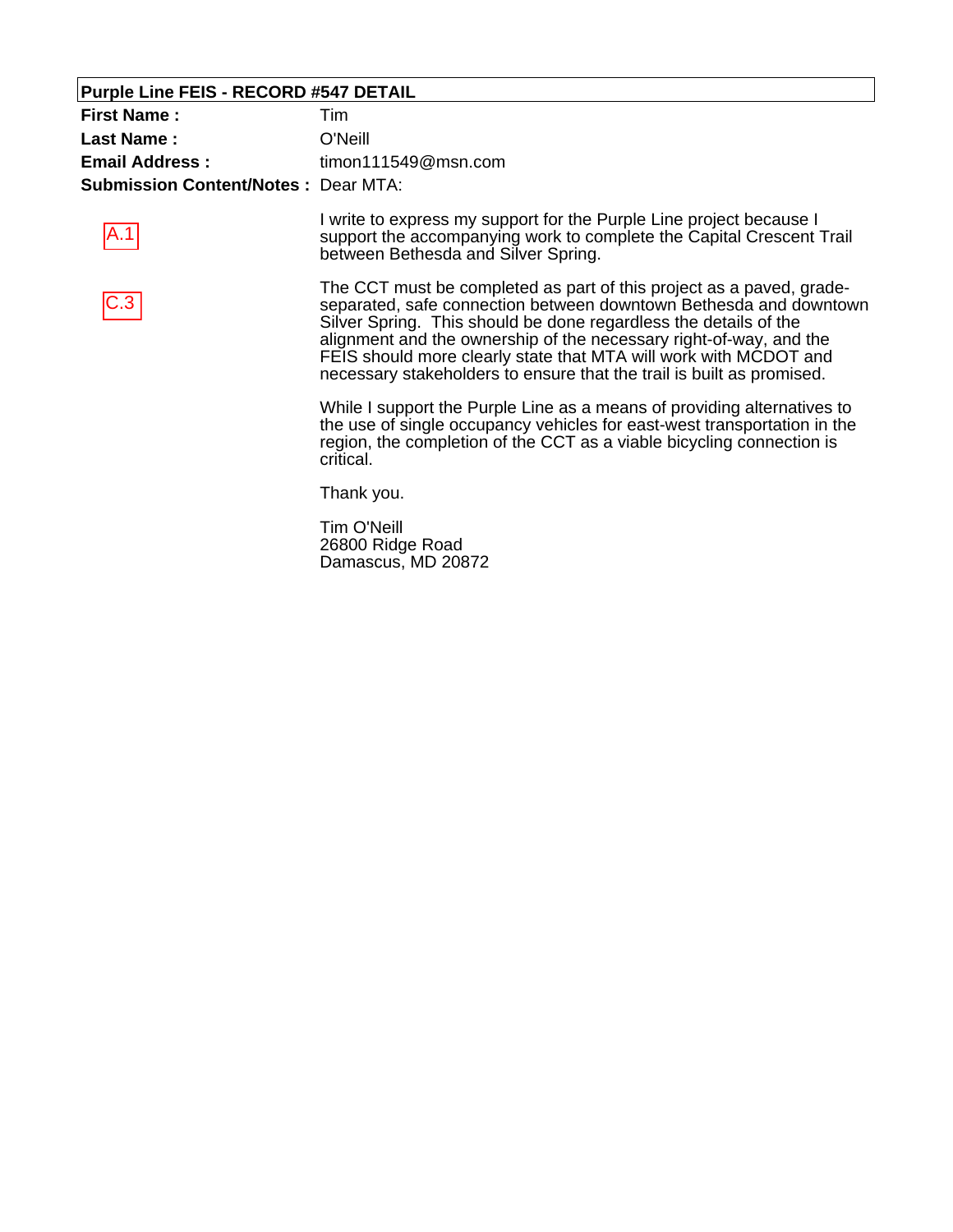#### **Purple Line FEIS - RECORD #548 DETAIL**

| <b>First Name:</b>                         | Laurie                     |
|--------------------------------------------|----------------------------|
| Last Name:                                 | Lemieux                    |
| <b>Email Address:</b>                      | laurie@proteusbicycles.com |
| <b>Submission Content/Notes: Dear MTA:</b> |                            |





I write to express my support for the Purple Line project because I support the accompanying work to complete the Capital Crescent Trail between Bethesda and Silver Spring.

The CCT must be completed as part of this project as a paved, gradeseparated, safe connection between downtown Bethesda and downtown Silver Spring. This should be done regardless the details of the alignment and the ownership of the necessary right-of-way, and the FEIS should more clearly state that MTA will work with MCDOT and necessary stakeholders to ensure that the trail is built as promised.

While I support the Purple Line as a means of providing alternatives to the use of single occupancy vehicles for east-west transportation in the region, the completion of the CCT as a viable bicycling connection is critical.

Thank you.

Laurie Lemieux 92 Ridge Rd Greenbelt, MD 20770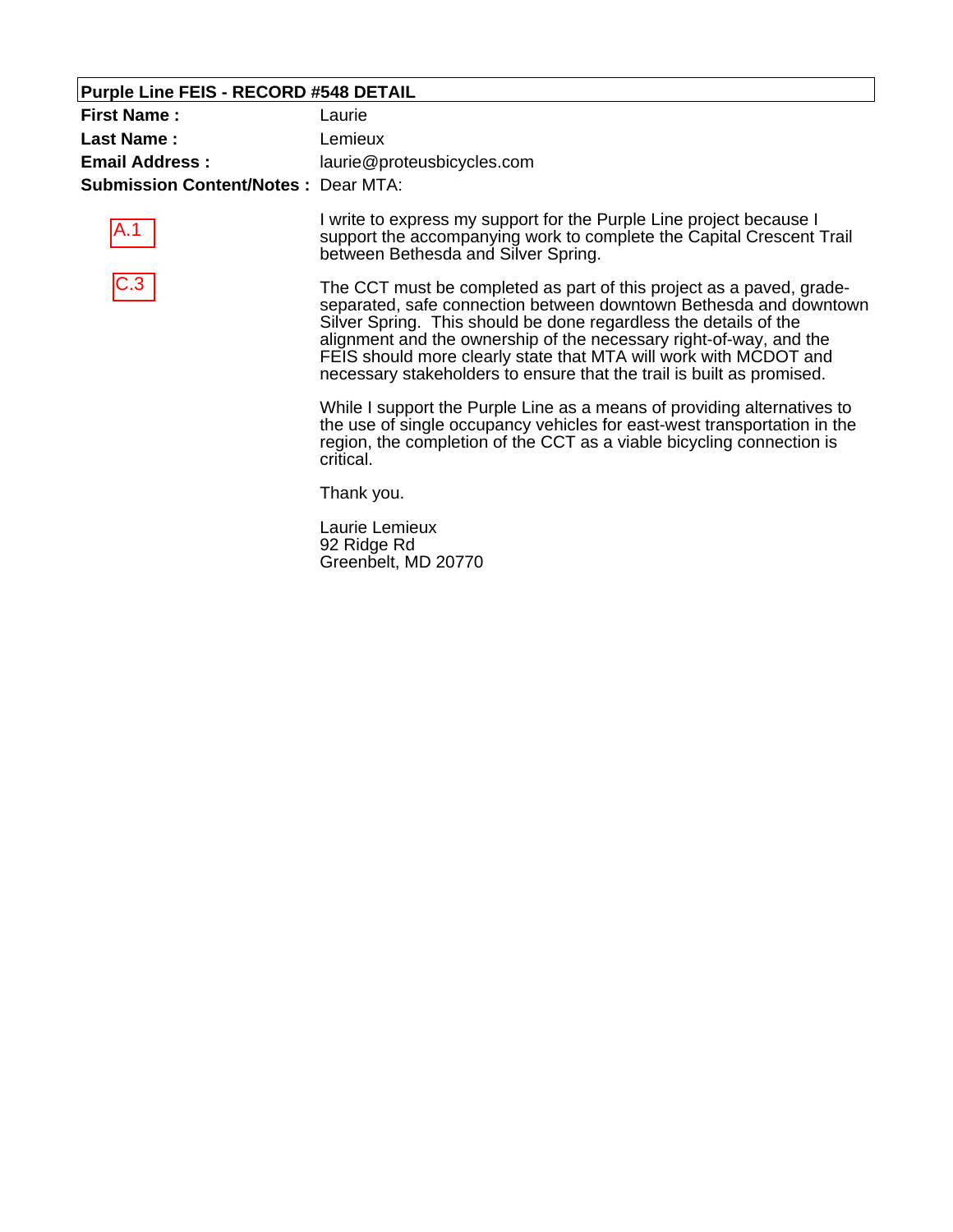#### **Purple Line FEIS - RECORD #549 DETAIL**

| <b>First Name:</b>    | Taylor                                                                                                                                                                                                                                                                                                                                                                                                                                             |
|-----------------------|----------------------------------------------------------------------------------------------------------------------------------------------------------------------------------------------------------------------------------------------------------------------------------------------------------------------------------------------------------------------------------------------------------------------------------------------------|
| <b>Last Name:</b>     | Williamson                                                                                                                                                                                                                                                                                                                                                                                                                                         |
| <b>Email Address:</b> | rtwilliamson@gmail.com                                                                                                                                                                                                                                                                                                                                                                                                                             |
| C.3                   | <b>Submission Content/Notes</b> : I saw on Greater Greater Washington that the FEIS raised the<br>proposition of<br>not completing the CCT into downtown Silver Spring. Regardless of the<br>training alignment (i.e. using CSX right of way or not) The trailing needs<br>to be completed and connected to the MBT. Not doing so will be a<br>breach of<br>the trust that we, as residents of Silver Spring, put into the Purple Line<br>project. |
|                       | Thanks,                                                                                                                                                                                                                                                                                                                                                                                                                                            |

Taylor Williamson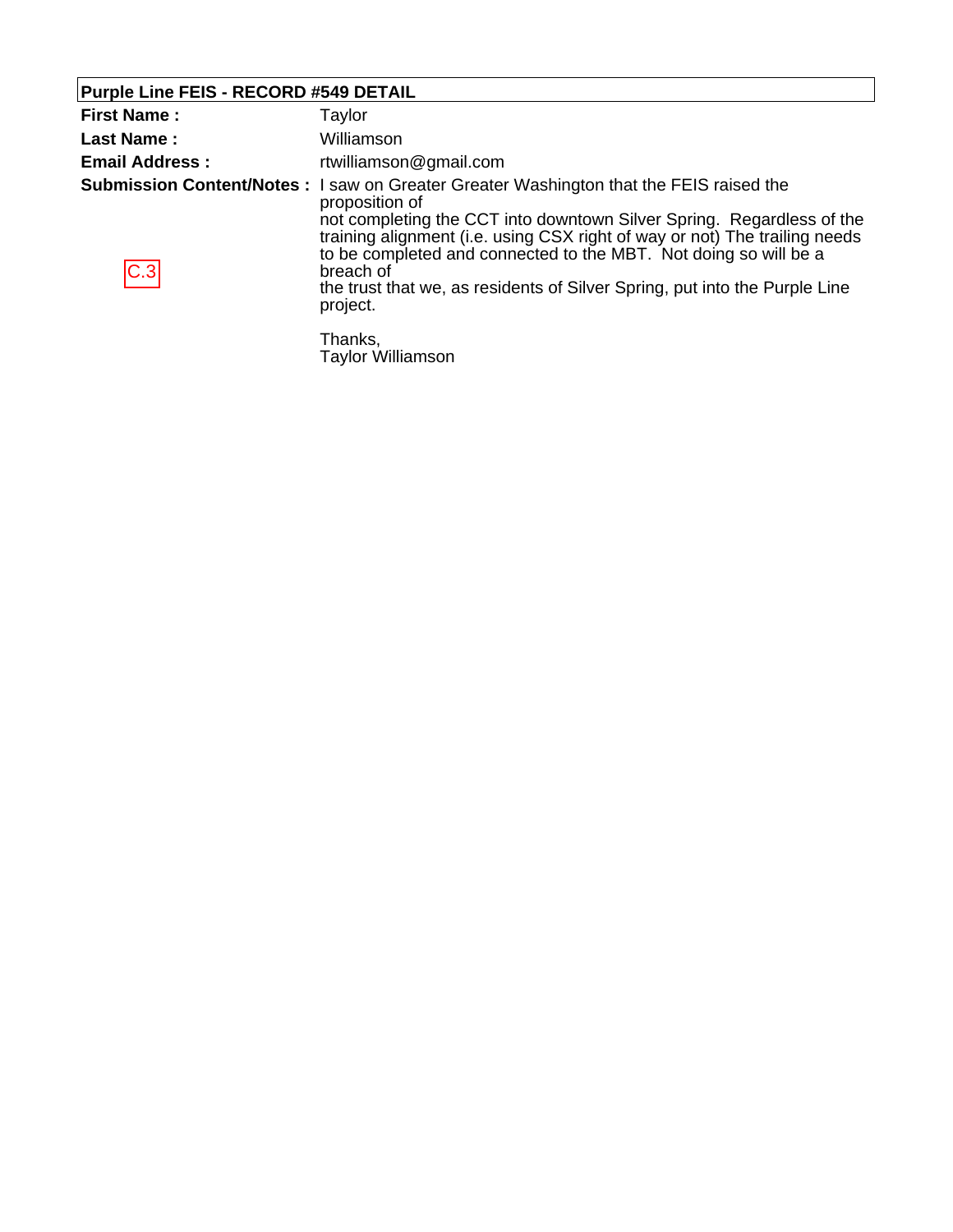# **Purple Line FEIS - RECORD #550 DETAIL**

| <b>First Name:</b>               | Grace                                                                                                                                                                                         |
|----------------------------------|-----------------------------------------------------------------------------------------------------------------------------------------------------------------------------------------------|
| <b>Last Name:</b>                | Palladino                                                                                                                                                                                     |
| <b>Email Address:</b>            | palladin20814@yahoo.com                                                                                                                                                                       |
| <b>Submission Content/Notes:</b> | From: Grace Palladino <palladin20814@yahoo.com><br/>Sent: Friday, September 13, 2013 1:42 AM<br/>To: Purple Line Outreach Team<br/>Subject: The Purple Line Project</palladin20814@yahoo.com> |
| K.2<br>IA.2                      | Please do not count me as a supporter of this boondoggle. What a<br>waste of taxpayer money. Grace Palladino                                                                                  |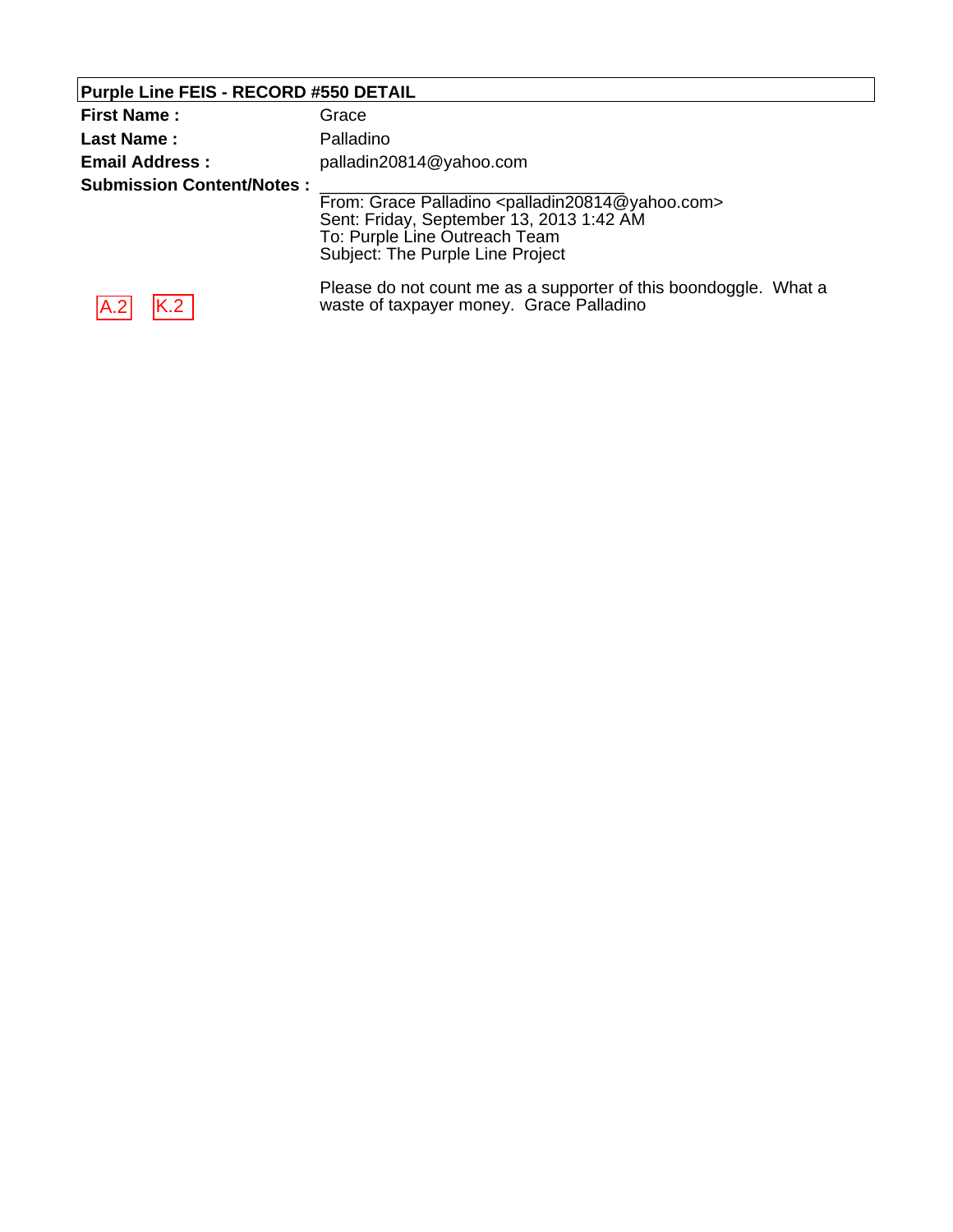#### **Purple Line FEIS - RECORD #552 DETAIL**

| <b>First Name:</b>               | <b>Steve</b>                                                                                                                                                                                                                                                                                                                                                                                                                                                                                                                                                                                        |
|----------------------------------|-----------------------------------------------------------------------------------------------------------------------------------------------------------------------------------------------------------------------------------------------------------------------------------------------------------------------------------------------------------------------------------------------------------------------------------------------------------------------------------------------------------------------------------------------------------------------------------------------------|
| <b>Last Name:</b>                | Schmal                                                                                                                                                                                                                                                                                                                                                                                                                                                                                                                                                                                              |
| <b>Email Address:</b>            | schmals@verizon.net                                                                                                                                                                                                                                                                                                                                                                                                                                                                                                                                                                                 |
| <b>Submission Content/Notes:</b> | From: Steve Schmal <schmals@verizon.net><br/>Sent: Sunday, September 15, 2013 4:12 AM<br/>To: Purple Line Outreach Team<br/>Subject: Comment on Purple Line Newsletter<br/>To Whom It May Concern:<br/>We received Vol. 13 of the Purple Line Progress newsletter in the past<br/>week, and I feel compelled to comment.</schmals@verizon.net>                                                                                                                                                                                                                                                      |
| C.3                              | I support the Purple Line. However, I am really bothered by what I see<br>as an attempt, in the newsletter, to whitewash some of its impact,<br>specifically the impact on the Crescent Trail.                                                                                                                                                                                                                                                                                                                                                                                                      |
| J.3                              | The three bucolic pictures that are on the front of the newsletter simply<br>do not belong there. They mislead the public. The Purple Line is very<br>much needed, but it will make the current trail a much less pleasing<br>environment. There is no getting around this. Trees will have to be<br>taken down. The trail will be narrower. Trains will be whizzing by (albeit<br>quietly). Much as I like the trail as it now is, I recognize that the need for<br>east-west movement of large numbers of people is more important. But<br>let's at least be honest in how all this is presented. |
|                                  | $\bigcap_{i=1}^{n}$ $\bigcap_{i=1}^{n}$ $\bigcap_{i=1}^{n}$ $\bigcap_{i=1}^{n}$ $\bigcap_{i=1}^{n}$                                                                                                                                                                                                                                                                                                                                                                                                                                                                                                 |

Steve Schmal Chevy Chase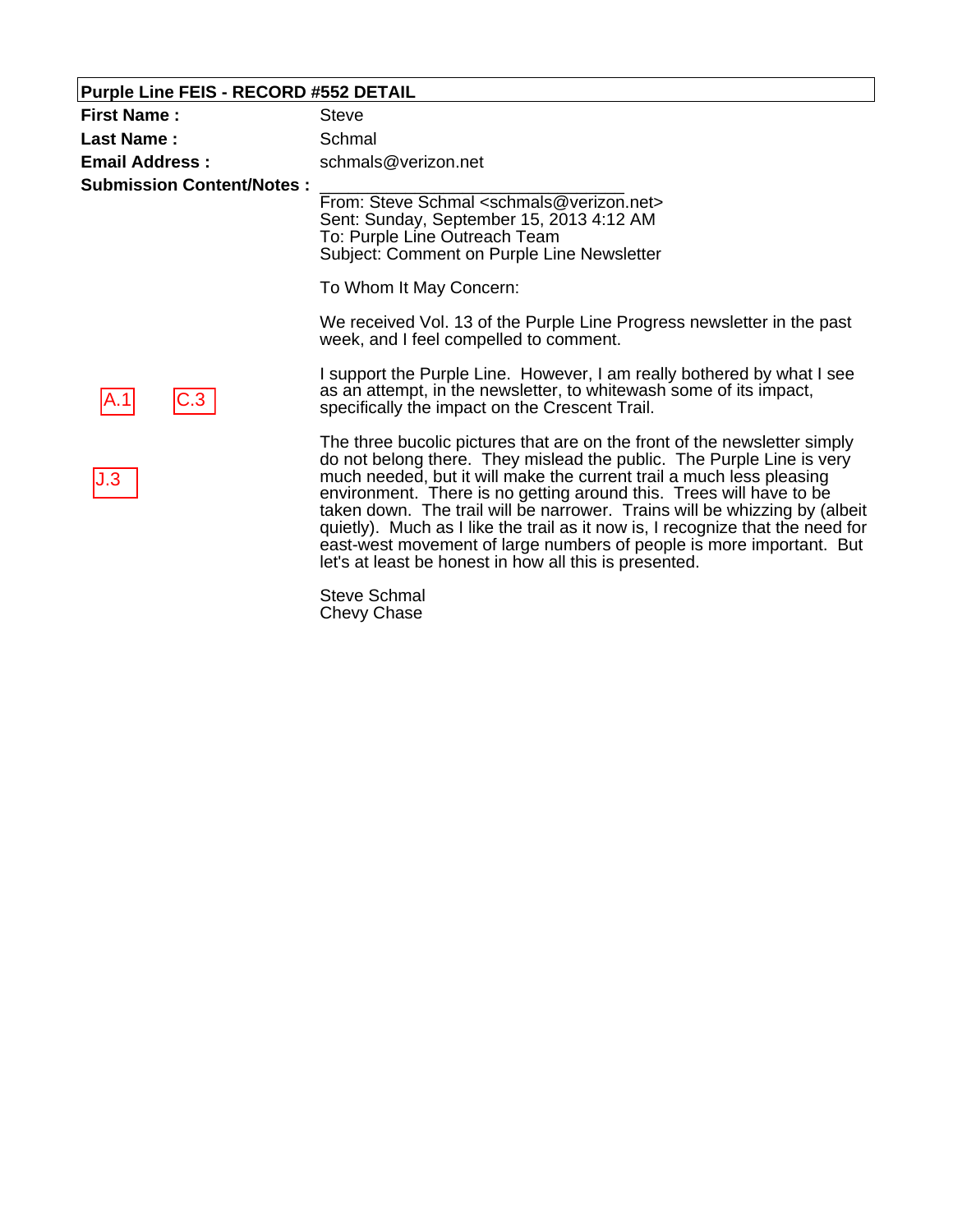| <b>Purple Line FEIS - RECORD #553 DETAIL</b> |                                                                                                                                                                                                                                                                                                                                                                                |  |
|----------------------------------------------|--------------------------------------------------------------------------------------------------------------------------------------------------------------------------------------------------------------------------------------------------------------------------------------------------------------------------------------------------------------------------------|--|
| <b>First Name:</b>                           | Donald                                                                                                                                                                                                                                                                                                                                                                         |  |
| <b>Last Name:</b>                            | Titus                                                                                                                                                                                                                                                                                                                                                                          |  |
| <b>Email Address:</b>                        | donaldtitus@verizon.net                                                                                                                                                                                                                                                                                                                                                        |  |
| <b>Submission Content/Notes:</b>             | From: DONALD TITUS <donaldtitus@verizon.net><br/>Sent: Monday, September 16, 2013 11:04 AM<br/>To: Purple Line Outreach Team<br/>Subject: Comment on PUrple Line Progress</donaldtitus@verizon.net>                                                                                                                                                                            |  |
|                                              | Sirs:                                                                                                                                                                                                                                                                                                                                                                          |  |
|                                              | 1. I just received the Summer 2013 issue of the Purple Line Progress.                                                                                                                                                                                                                                                                                                          |  |
| C.3                                          | 2. On the first page are three photographs showing idyllic scenes. I<br>don't understand the purpose of them, especially, the one on the left<br>showing a section of the Georgetown Branch Trail. Purple Line<br>construction will eliminate this trail since there are no funds for its<br>replacement. The Purple Line will also eliminate the other two idyllic<br>scenes. |  |
|                                              | 3. There must be a better route for the Purple Line through Bethesda<br>and Chevy Chase than to eliminate the well used hiker-biker<br>Georgetown Branch Trail. Who wants to hike or bike by large streetcars<br>which will run every few minutes?                                                                                                                             |  |
|                                              | <b>Donald Titus</b><br>donaldtitus@verizon.net<br>3504 Hutch Place<br>Chevy Chase, Maryland 20815-4736<br>(301)652-6806                                                                                                                                                                                                                                                        |  |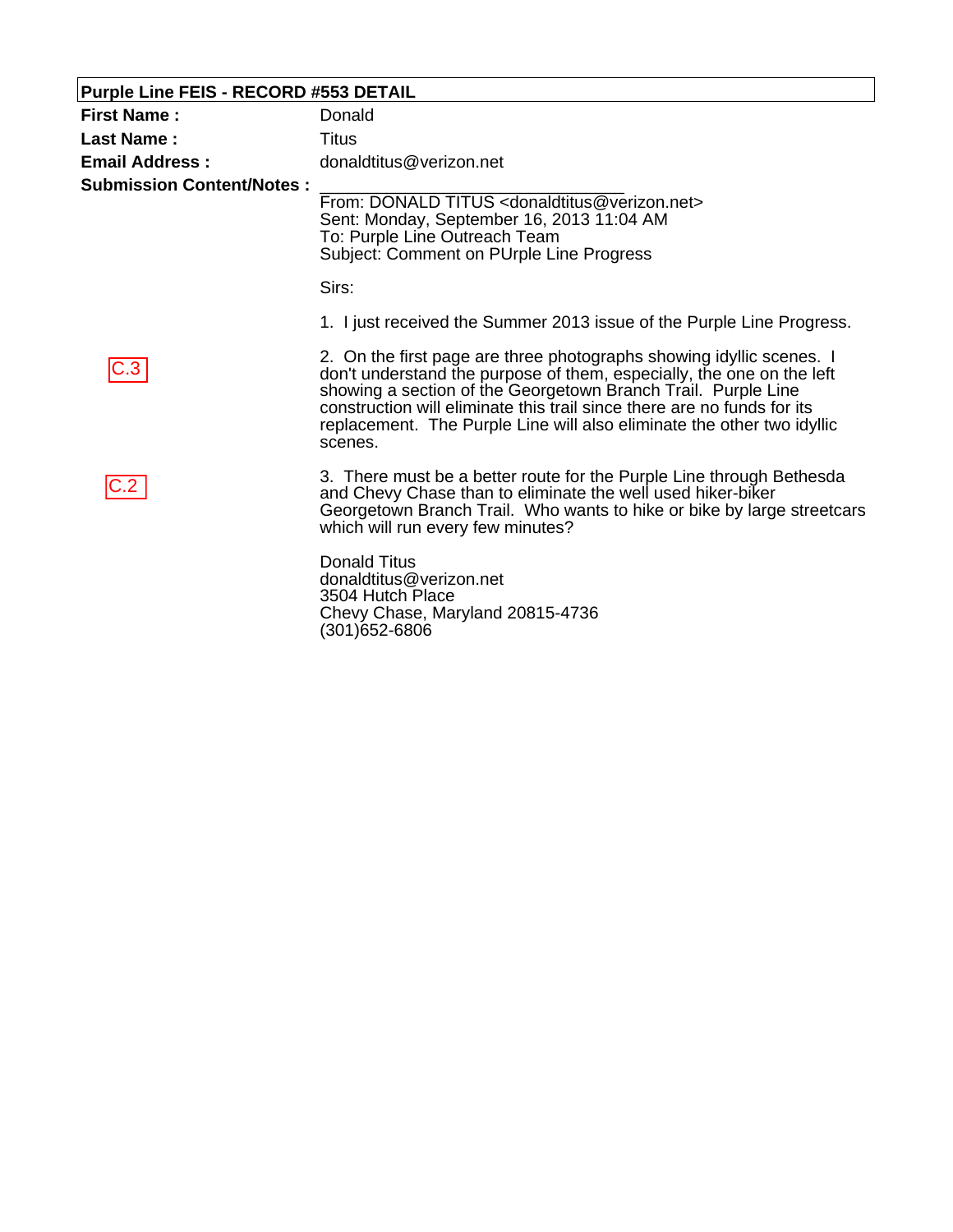| <b>Purple Line FEIS - RECORD #555 DETAIL</b> |                                                                                                                                                                                                                      |
|----------------------------------------------|----------------------------------------------------------------------------------------------------------------------------------------------------------------------------------------------------------------------|
| <b>First Name:</b>                           | JS                                                                                                                                                                                                                   |
| <b>Last Name:</b>                            | Ganibar                                                                                                                                                                                                              |
| <b>Email Address:</b>                        | ganibar@hotmail.com                                                                                                                                                                                                  |
| <b>Submission Content/Notes:</b>             | From: JS Ganibar <ganibar@hotmail.com><br/>Sent: Tuesday, September 17, 2013 1:22 AM<br/>To: Purple Line Outreach Team<br/>Subject: The Purple Line Project</ganibar@hotmail.com>                                    |
| E.7                                          | It appears that the impact of the purple line will be much greater than<br>first known. Will it resemble the Baltimore rail line, in the look of<br>overhead lines, tracks, power stations and other infrastructure? |
|                                              | Be Well,                                                                                                                                                                                                             |
|                                              | Sandy                                                                                                                                                                                                                |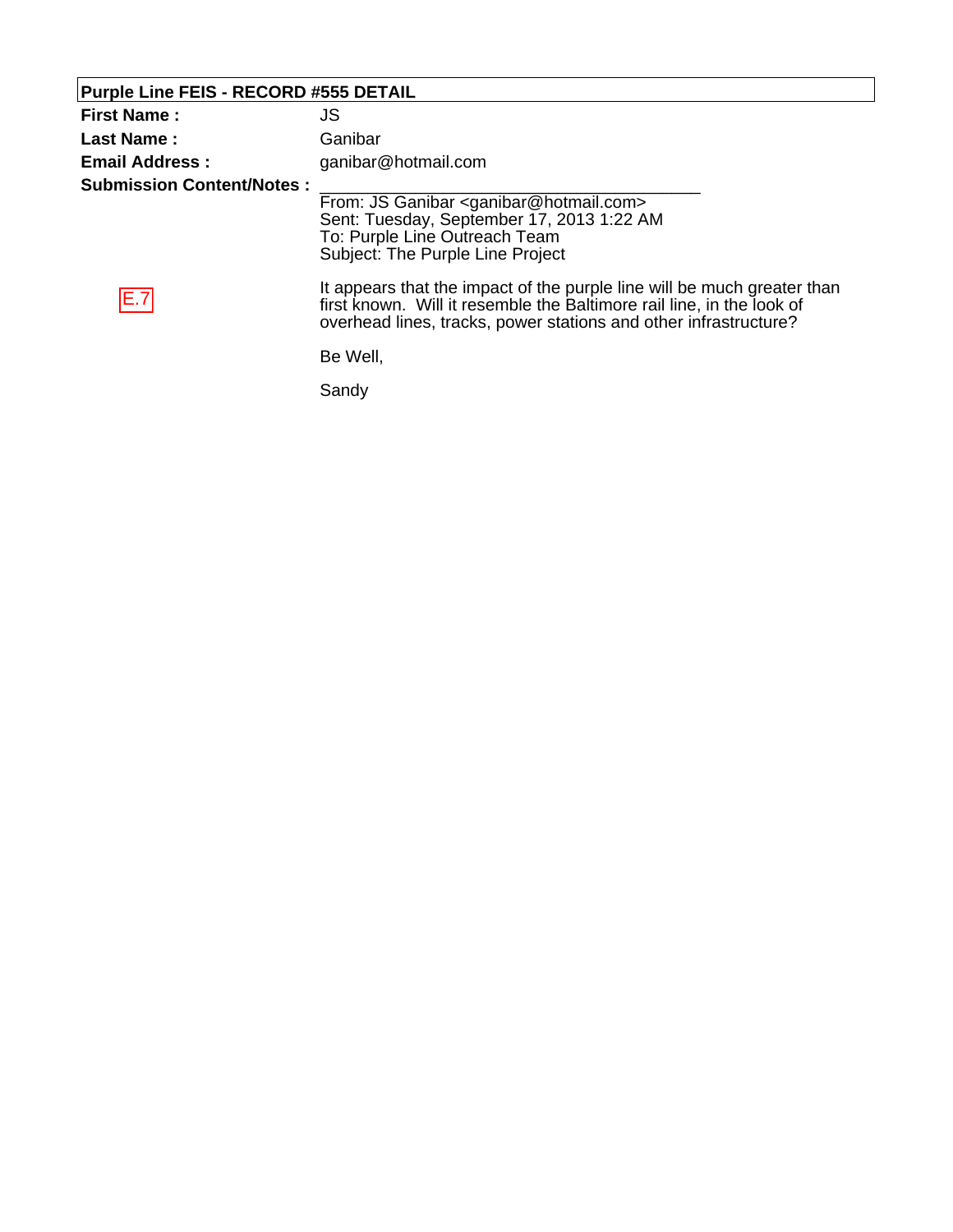#### **Purple Line FEIS - RECORD #556 DETAIL**

| <b>First Name:</b>                                      | A. Wes                |
|---------------------------------------------------------|-----------------------|
| <b>Last Name:</b>                                       | Siegner               |
| <b>Email Address :</b>                                  | ASiegner@hpm.com      |
| <b>Submission Content/Notes: I am a resident of the</b> | running/hiking/biking |

 $C.1$   $C.3$   $E.4$ 

**Ie Town of Chevy Chase and use the** g trail that the Purple line will run on. While this project is being billed as not displacing the trail, the changes to the trail, including the massive tree removal and passing trains, effective destroy the trail for the thousands of people who use this trail daily and weekly for recreation and enjoyment, to say nothing of the effect on residents and businesses along the trail, some of whom will be displaced and other whose privacy will be disturbed. The benefits to commuters and others are hypothetical and, to the extent real, could better be served by a bus route while preserving the trail.

The trail will make a few people rich while inconveniencing scores of others. I am opposed to the Purple Line.

A. Wes Siegner, Jr. Hyman, Phelps & McNamara, P.C. 700 13th Street, N.W. Suite 1200 Washington, D.C. 20005 202-737-4289 (w) 202-737-9329 (f) 301-943-9815 (c) asiegner@hpm.com<mailto:asiegner@hpm.com> www.hpm.com

#### \*\*\*\*\*\*\*\*\*\*\*\*\*\*\*\*\*\*\*\*\*\*\*\*\*\*\*\*\*\*\*\*\*\*\*\*\*\*\*\*\*\*\*\*\*\*\*\*\*\*\*\*\*\*\*\*\*\*\*\*\*\*\*\*

This e-mail is sent by a law firm and may contain information that is privileged or confidential. If you are not the intended recipient, please delete the e-mail and any attachments and notify us immediately. \*\*\*\*\*\*\*\*\*\*\*\*\*\*\*\*\*\*\*\*\*\*\*\*\*\*\*\*\*\*\*\*\*\*\*\*\*\*\*\*\*\*\*\*\*\*\*\*\*\*\*\*\*\*\*\*\*\*\*\*\*\*\*\*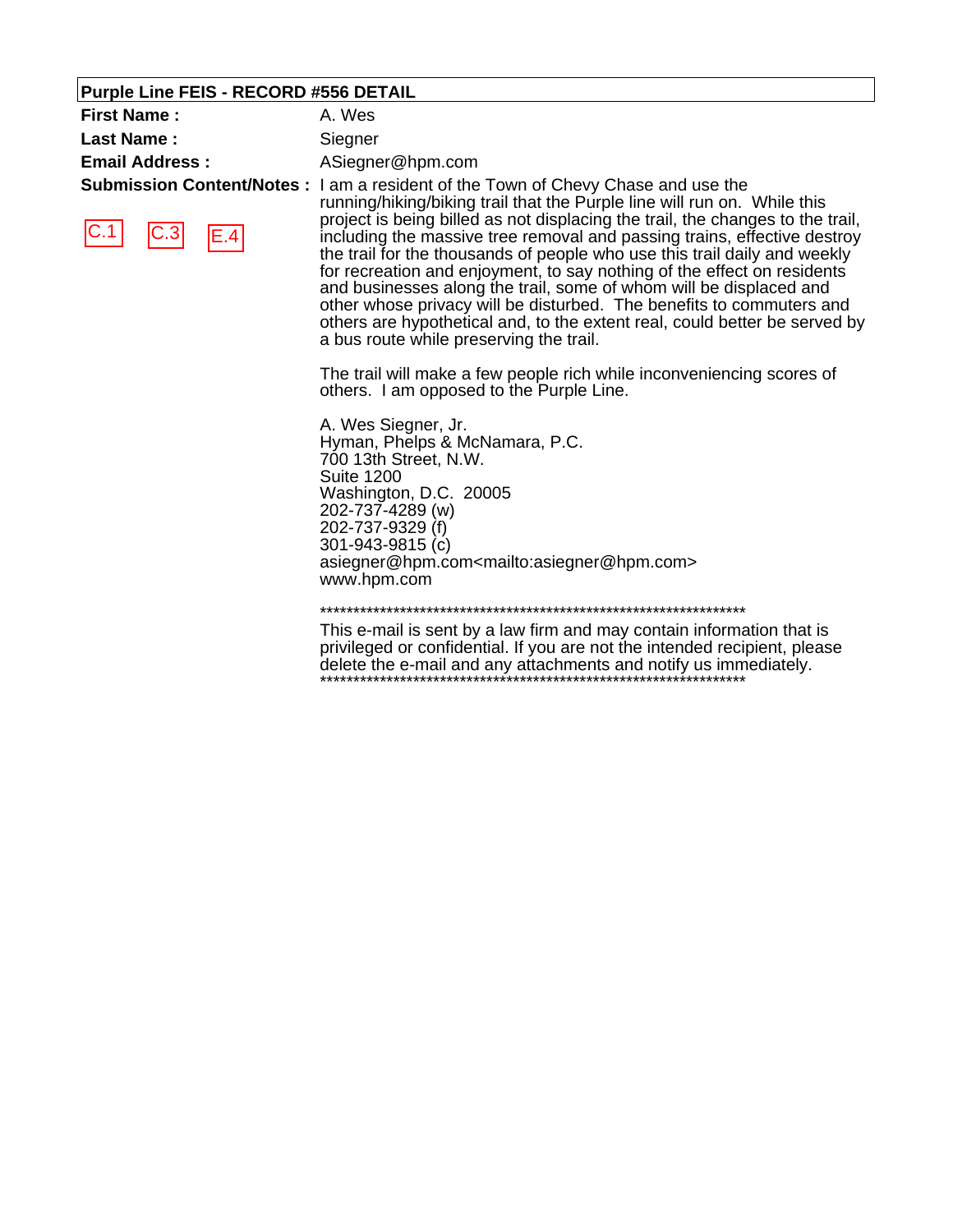# **Purple Line FEIS - RECORD #557 DETAIL**

| <b>First Name:</b>                       | Gerald                                                                                                                   |
|------------------------------------------|--------------------------------------------------------------------------------------------------------------------------|
| <b>Last Name:</b>                        | Johnson                                                                                                                  |
| <b>Email Address:</b>                    | geraldjohnson130@gmail.com                                                                                               |
|                                          | Submission Content/Notes: I want more information about the purple line I am sending this message<br>this Gerald Johnson |
| <b>Request for</b><br><b>information</b> | From my Android phone on T-Mobile. The first nationwide 4G network.                                                      |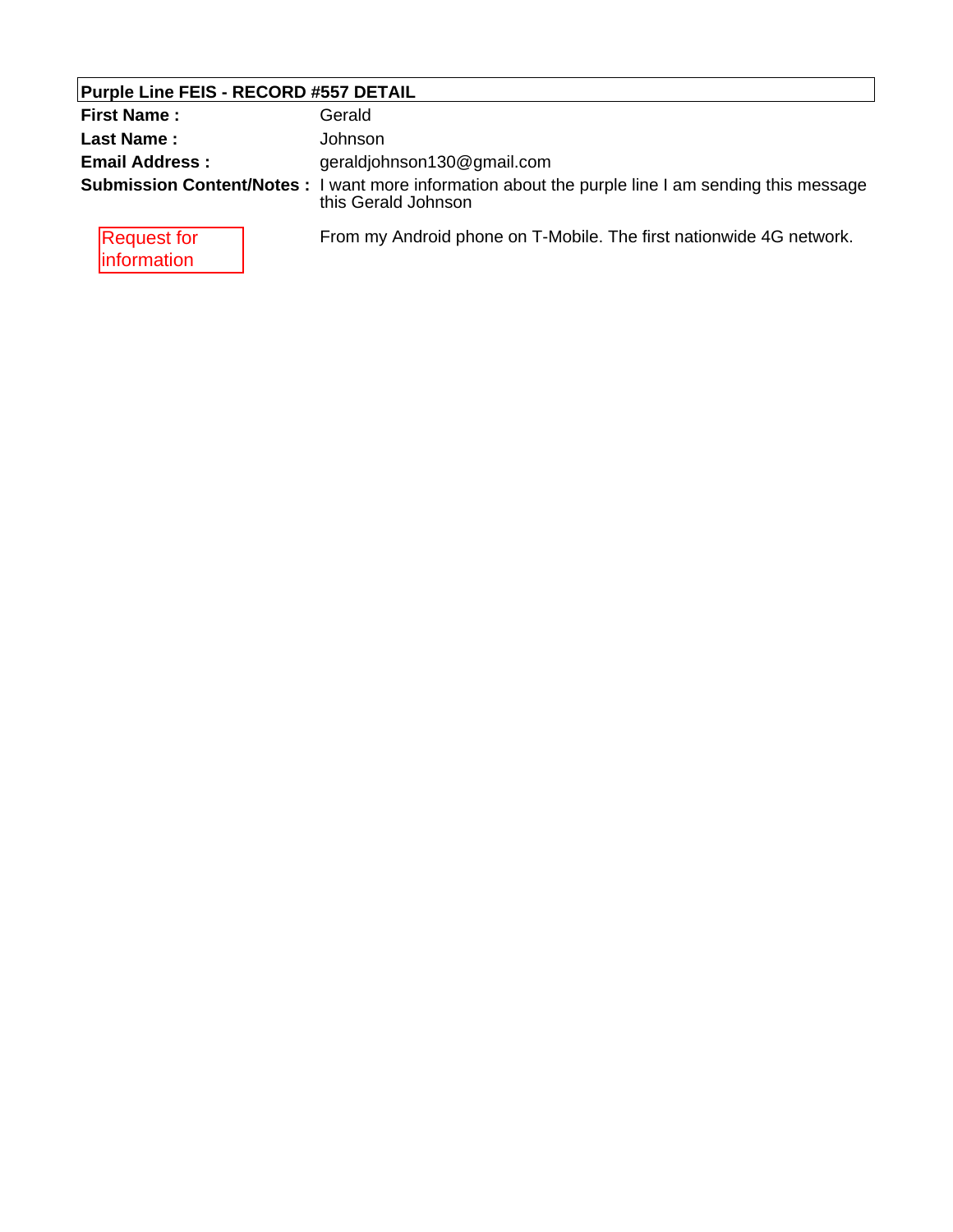# **Purple Line FEIS - RECORD #558 DETAIL**

| <b>First Name:</b>    | Fred                                                                                                                                                                                                                                                                                                                                                                                                                 |
|-----------------------|----------------------------------------------------------------------------------------------------------------------------------------------------------------------------------------------------------------------------------------------------------------------------------------------------------------------------------------------------------------------------------------------------------------------|
| <b>Last Name:</b>     | Zbar                                                                                                                                                                                                                                                                                                                                                                                                                 |
| <b>Email Address:</b> | fzbar@comcast.net                                                                                                                                                                                                                                                                                                                                                                                                    |
|                       | <b>Submission Content/Notes: I have NEVER seen a project in Maryland - Montgomery County + that</b><br>has more of a negative impact for those who live in the area & nearby to<br>the Purple Line. It has environmental impacts & those hurting the quality<br>of life. The "destruction" of the Crescent Trail for all intents & purposes<br>is just one more example of how misguided leaders of this County are. |
| E.2                   | When you add to this the massive costs of the project & the negative<br>impacts to citizens who are in the Purple Line's path, you wind up with<br>absolutely nothing to be proud of.                                                                                                                                                                                                                                |
|                       | No telling what the tax consequences will be when the project gets in<br>financial trouble.                                                                                                                                                                                                                                                                                                                          |
|                       | ALL IN ALL - a huge loser & one that can motivate many to leave the<br>area for good.                                                                                                                                                                                                                                                                                                                                |
|                       | Most sincerely yours,<br>Frederick Zbar                                                                                                                                                                                                                                                                                                                                                                              |

Chevy Chase, MD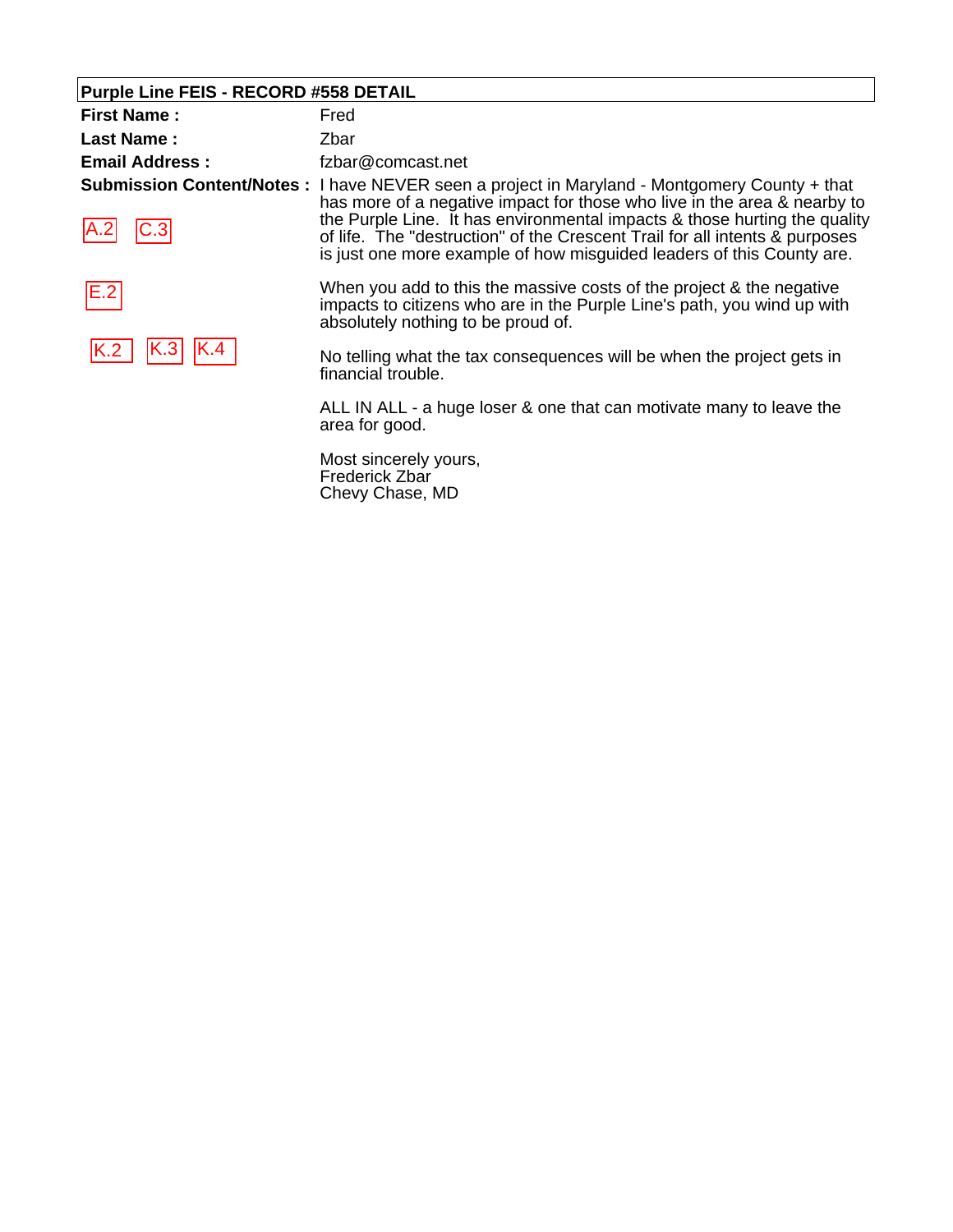# **Purple Line FEIS - RECORD #559 DETAIL**

| <b>First Name:</b>    | Elaine                                                                                                                                                                                                                                                                                                                                                                                   |
|-----------------------|------------------------------------------------------------------------------------------------------------------------------------------------------------------------------------------------------------------------------------------------------------------------------------------------------------------------------------------------------------------------------------------|
| <b>Last Name:</b>     | Raue                                                                                                                                                                                                                                                                                                                                                                                     |
| <b>Email Address:</b> | elaineraue@icloud.com                                                                                                                                                                                                                                                                                                                                                                    |
| K.2<br> B.1           | <b>Submission Content/Notes</b> : It appears to me that the Purple Line will be creating more problems<br>than it will be solving while a lot of official time and money is spent on<br>studying it, not to mention the huge amount of money that will be spent<br>on implementation. Don't we have better ways of spending our time and<br>money and solving our transportation issues? |

Sent from my iPad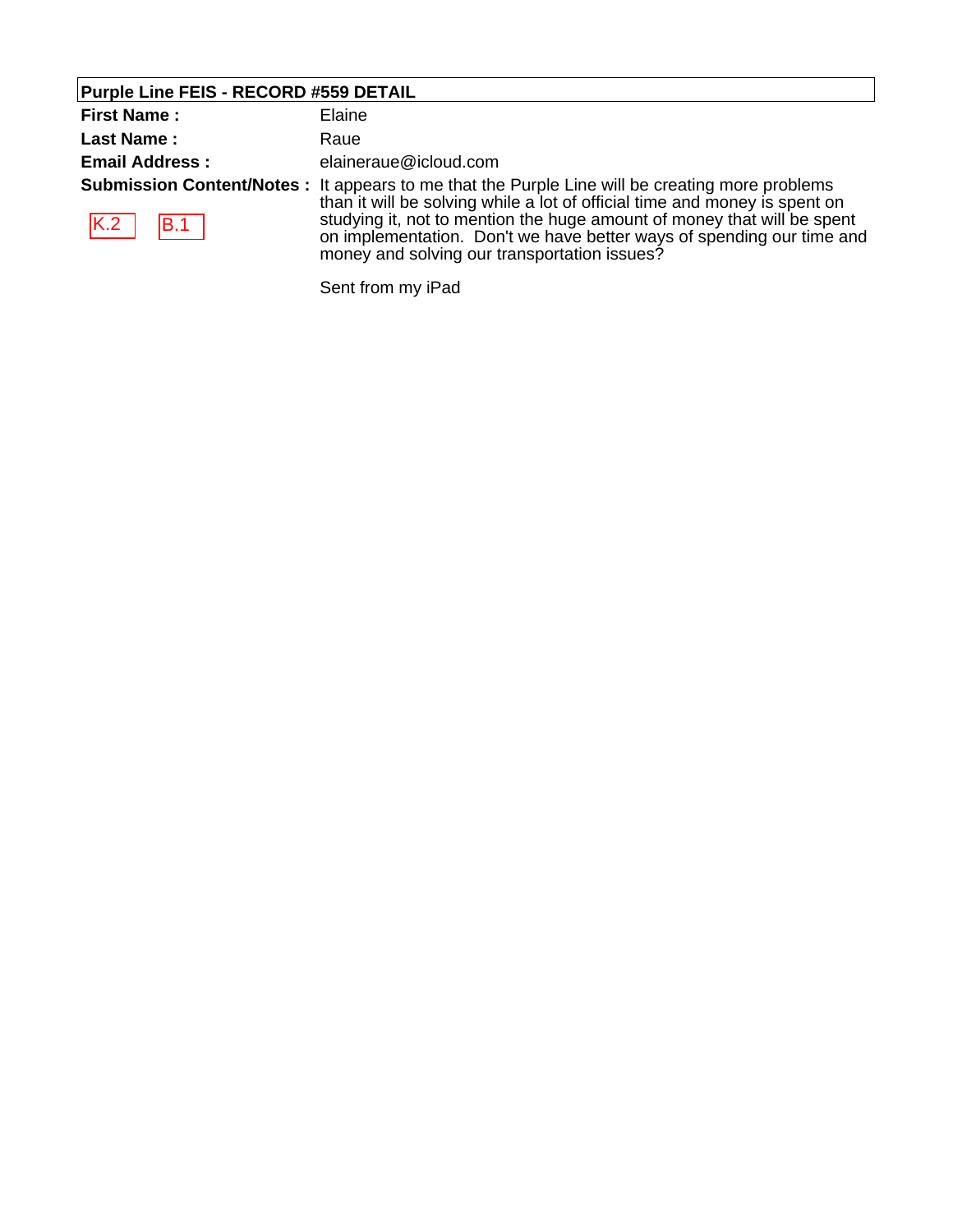# **Purple Line FEIS - RECORD #560 DETAIL**

| <b>First Name:</b>    | Ben                                                                                                                                                                                                                                                                                                                                                                |
|-----------------------|--------------------------------------------------------------------------------------------------------------------------------------------------------------------------------------------------------------------------------------------------------------------------------------------------------------------------------------------------------------------|
| <b>Last Name:</b>     | Beach                                                                                                                                                                                                                                                                                                                                                              |
| <b>Email Address:</b> | benhbeach@gmail.com                                                                                                                                                                                                                                                                                                                                                |
| C.3                   | <b>Submission Content/Notes</b> : I run and ride my bike on the trail and cherish it, so I do NOT want to see<br>it diminished by loss of canopy, reduced width, or noise. We are very<br>lucky<br>to have this bit of nature in such a dense urban area, and I urge you to<br>do<br>EVERYTHING you can to minimize the loss. I am a mass transit fan,<br>but that |
| K.2                   | doesn't mean every project makes sense. I'm also concerned about the<br>taxpayer (state & US) cost.                                                                                                                                                                                                                                                                |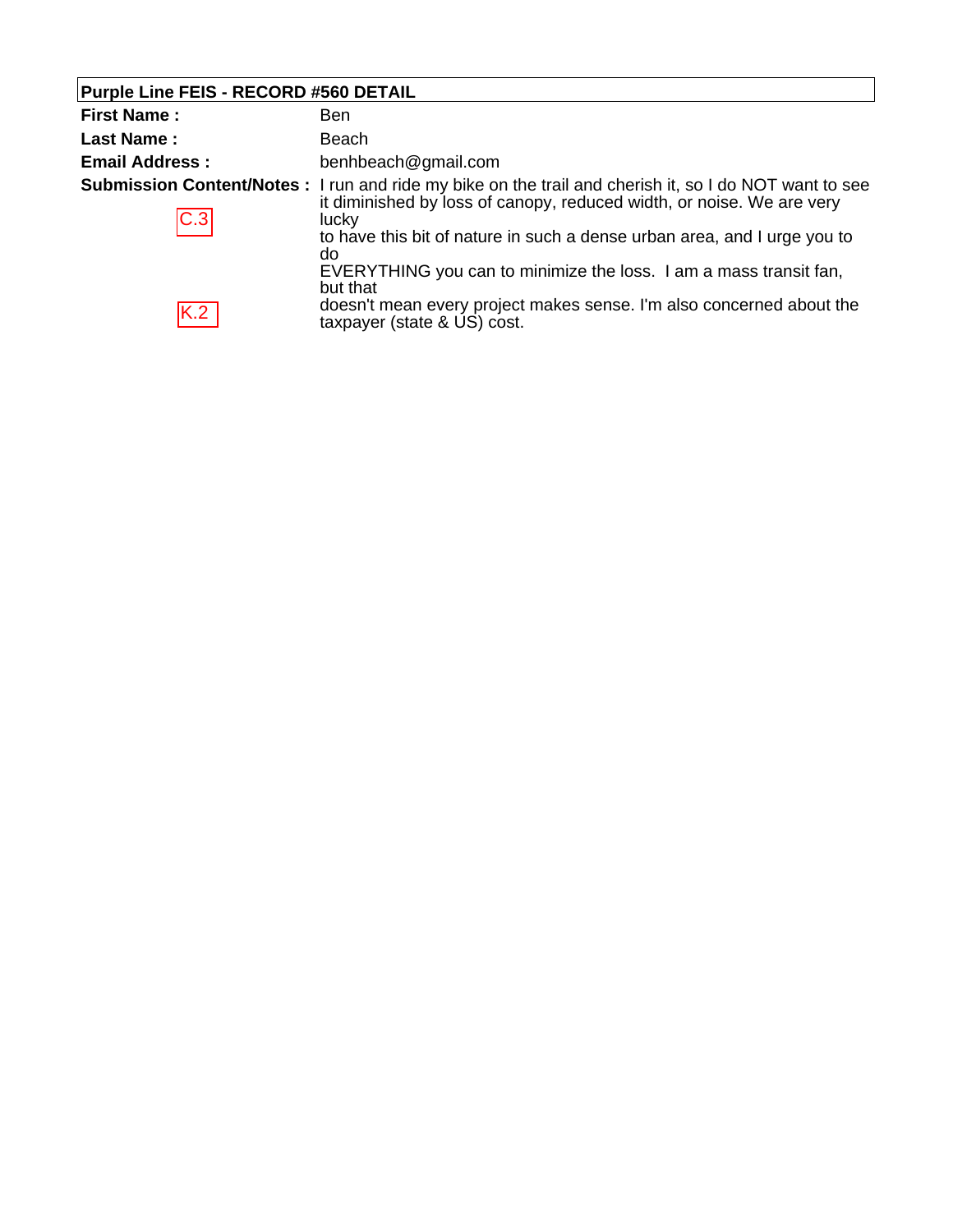# **Purple Line FEIS - RECORD #561 DETAIL**

| <b>First Name:</b>    | James                                                                                                                                                                                                                                                                                                                                                                                                                                                                                                                                                                                                                                                                                                                                                                                                                                                                                                                                                                                                                                                                                                                                                                                                                                                                                                                                                                                                                                                                                                                                                                                                                                                                                                                                                                                                                                                                                                                                                                                                                                                                                                                                                                                     |
|-----------------------|-------------------------------------------------------------------------------------------------------------------------------------------------------------------------------------------------------------------------------------------------------------------------------------------------------------------------------------------------------------------------------------------------------------------------------------------------------------------------------------------------------------------------------------------------------------------------------------------------------------------------------------------------------------------------------------------------------------------------------------------------------------------------------------------------------------------------------------------------------------------------------------------------------------------------------------------------------------------------------------------------------------------------------------------------------------------------------------------------------------------------------------------------------------------------------------------------------------------------------------------------------------------------------------------------------------------------------------------------------------------------------------------------------------------------------------------------------------------------------------------------------------------------------------------------------------------------------------------------------------------------------------------------------------------------------------------------------------------------------------------------------------------------------------------------------------------------------------------------------------------------------------------------------------------------------------------------------------------------------------------------------------------------------------------------------------------------------------------------------------------------------------------------------------------------------------------|
| <b>Last Name:</b>     | Ehrman                                                                                                                                                                                                                                                                                                                                                                                                                                                                                                                                                                                                                                                                                                                                                                                                                                                                                                                                                                                                                                                                                                                                                                                                                                                                                                                                                                                                                                                                                                                                                                                                                                                                                                                                                                                                                                                                                                                                                                                                                                                                                                                                                                                    |
| <b>Email Address:</b> | sjehrman@msn.com                                                                                                                                                                                                                                                                                                                                                                                                                                                                                                                                                                                                                                                                                                                                                                                                                                                                                                                                                                                                                                                                                                                                                                                                                                                                                                                                                                                                                                                                                                                                                                                                                                                                                                                                                                                                                                                                                                                                                                                                                                                                                                                                                                          |
| C.4<br>E.2            | Submission Content/Notes: This comment is based on a rapid and limited review of the Final<br>Environmental Impact Statement, augmented by information in a page 1<br>article in today's edition (September 15) of the Washington Post entitled,<br>"Purple Line would leave more than tracks in areas."<br>The subject of this comment involves discussion in "Traction Power<br>Substations and other Ancillary Facilities" on page 4.22 and related<br>Chapter 4 ("Environmental Resources, Impacts, and Mitigation")<br>discussion on pages 4.9, 4.10 and 4.33 dealing respectively with "Visual<br>Resources," "Noise/Vibration" and "Avoidance and<br>Minimization/Mitigation."                                                                                                                                                                                                                                                                                                                                                                                                                                                                                                                                                                                                                                                                                                                                                                                                                                                                                                                                                                                                                                                                                                                                                                                                                                                                                                                                                                                                                                                                                                     |
|                       | Language in "Traction Power Substations and other Ancillary Facilities"<br>states that "the Preferred Alternative would introduce several other<br>ancillary elements to the study area, including signal bungalows,<br>catenary poles and wires, and traction power substations [my emphasis].<br>The latter must be spaced at approximately one-mile intervals along the<br>transitway. Because these facilities are small and located generally<br>along existing transportation rights-of-way, it is not expected that<br>surrounding land uses would be affected."<br>Language in the referenced "Visual Resources" subsection reads: "An<br>extensive change to visual character constituting a high visual effect<br>would occur along the Georgetown Branch right-of-way, along Wayne<br>Avenue [my emphasis]" It further reads: "MTA will continue to<br>coordinate and consult with affected communities regarding the<br>aesthetic treatments of the transitway elements"<br>The "Noise" subsection has language that states: "The traction power<br>substations will be designed in accordance with MTA design criteria<br>intended to minimize the noise from transformer hum." The "Vibration"<br>subsection notes "Vibration impacts to three properties" -- none of which<br>involve Wayne Avenue.<br>The "Avoidance and Minimization" subsection states: "MTA will<br>coordinate with UMD, Rosemary Hills Elementary School, Sligo Creek<br>Elementary School, and Silver Spring International Middle School to<br>minimize disruptions to the extent reasonably feasible."<br>COMMENT: The impression I gather from these citations is that MTA<br>either does not consider the visual, noise and vibration impacts of the<br>projected Wayne Avenue traction power substation to be significant or<br>else it is deliberately understating the probable impacts about which, to<br>the best of my knowledge, MTA has never "coordinate[d] and<br>consult[ed]" our affected community.<br>Full disclosure: Our home on Woodside Parkway is a block away from<br>the Wayne Avenue traction power substation site. We are not<br>disinterested observers.<br>James Ehrman |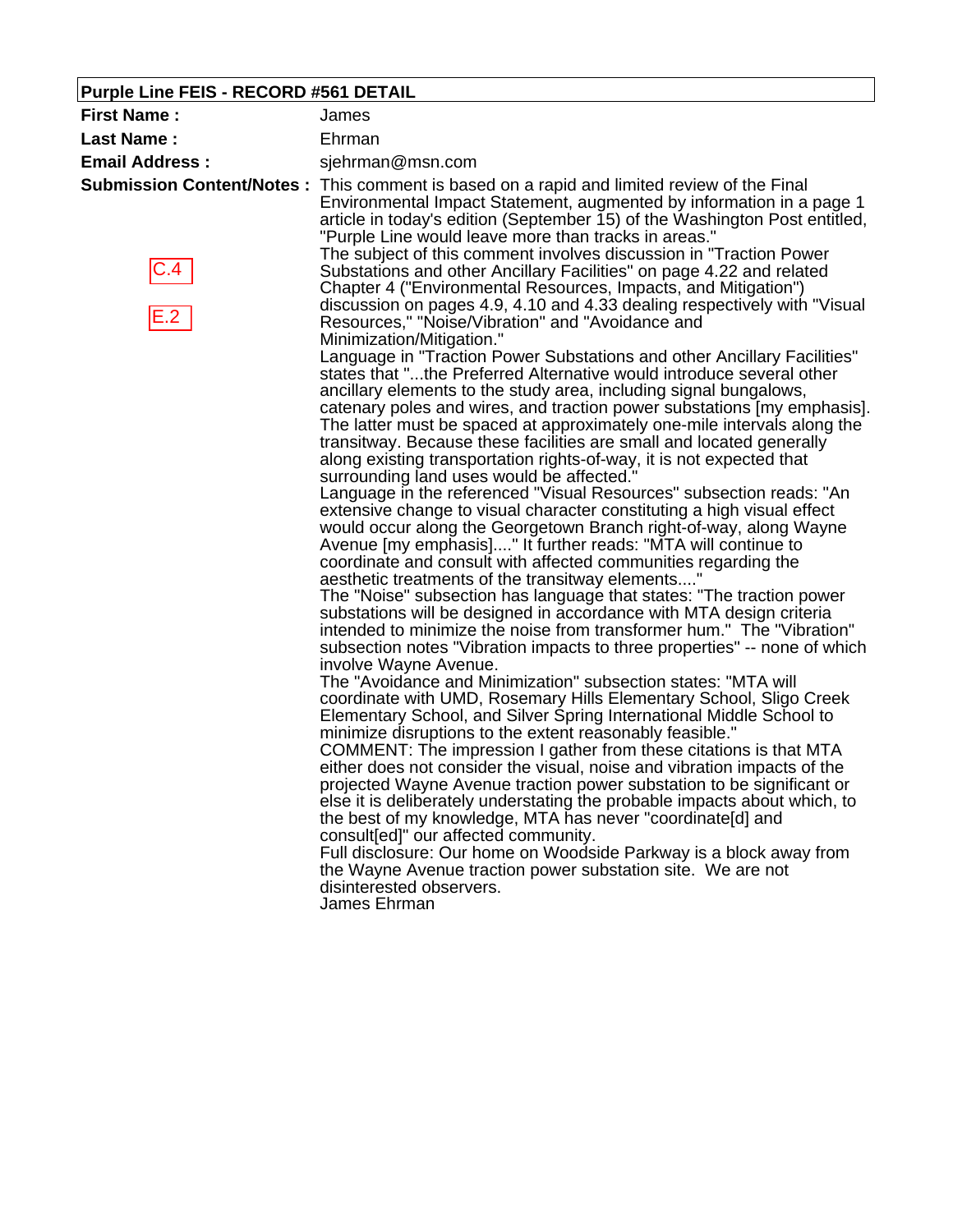# **Purple Line FEIS - RECORD #562 DETAIL**

| <b>First Name:</b>                                   | Mike                                                                                                                                                                                                                                                                                                                                                                                                                                                         |
|------------------------------------------------------|--------------------------------------------------------------------------------------------------------------------------------------------------------------------------------------------------------------------------------------------------------------------------------------------------------------------------------------------------------------------------------------------------------------------------------------------------------------|
| <b>Last Name:</b>                                    | Ezban                                                                                                                                                                                                                                                                                                                                                                                                                                                        |
| <b>Email Address :</b>                               | mikeezban@yahoo.com                                                                                                                                                                                                                                                                                                                                                                                                                                          |
| <b>Submission Content/Notes: Sent from my iPhone</b> |                                                                                                                                                                                                                                                                                                                                                                                                                                                              |
|                                                      | Begin forwarded message:                                                                                                                                                                                                                                                                                                                                                                                                                                     |
|                                                      | Resent-From:<br><feis@purplelinemd.com<mailto:feis@purplelinemd.com>&gt;<br/>From: Michael Ezban<br/><mikeezban@yahoo.com<mailto:mikeezban@yahoo.com>&gt;<br/>Date: September 15, 2013, 3:00:51 PM EDT<br/>To: <feis@purplelinemd.com<mailto:feis@purplelinemd.com>&gt;<br/>Subject: FEIS COMMENT</feis@purplelinemd.com<mailto:feis@purplelinemd.com></mikeezban@yahoo.com<mailto:mikeezban@yahoo.com></feis@purplelinemd.com<mailto:feis@purplelinemd.com> |
|                                                      | The proposed power substation at Wayne and Greenbrier must be<br>buried, at a minimum.                                                                                                                                                                                                                                                                                                                                                                       |
|                                                      | Madden's quote in the post article, stating that the power stations will<br>cause no detrimental health effects to residents is either willful ignorance<br>or a lie. EMF is real and harmful, especially for the young children.                                                                                                                                                                                                                            |
|                                                      | Michael                                                                                                                                                                                                                                                                                                                                                                                                                                                      |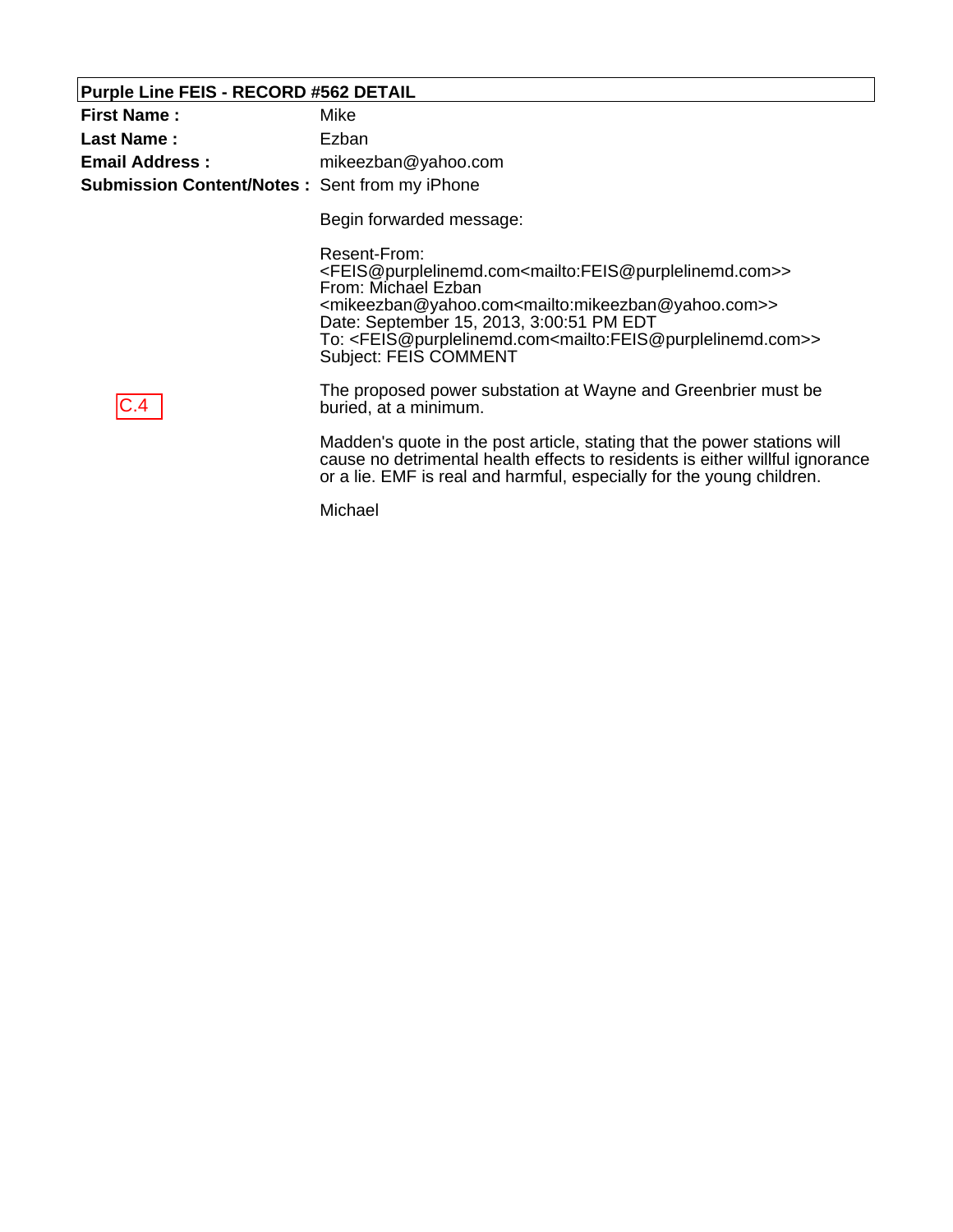# **Purple Line FEIS - RECORD #563 DETAIL**

| <b>First Name:</b>    | Doris                   |
|-----------------------|-------------------------|
| <b>Last Name:</b>     | Toolanen                |
| <b>Address:</b>       | 4507 W. Virginia Ave.   |
| City:                 | <b>Bethesda</b>         |
| State:                | MD                      |
| Zip Code:             | 20814                   |
| <b>Email Address:</b> | lewistoolanen@gmail.com |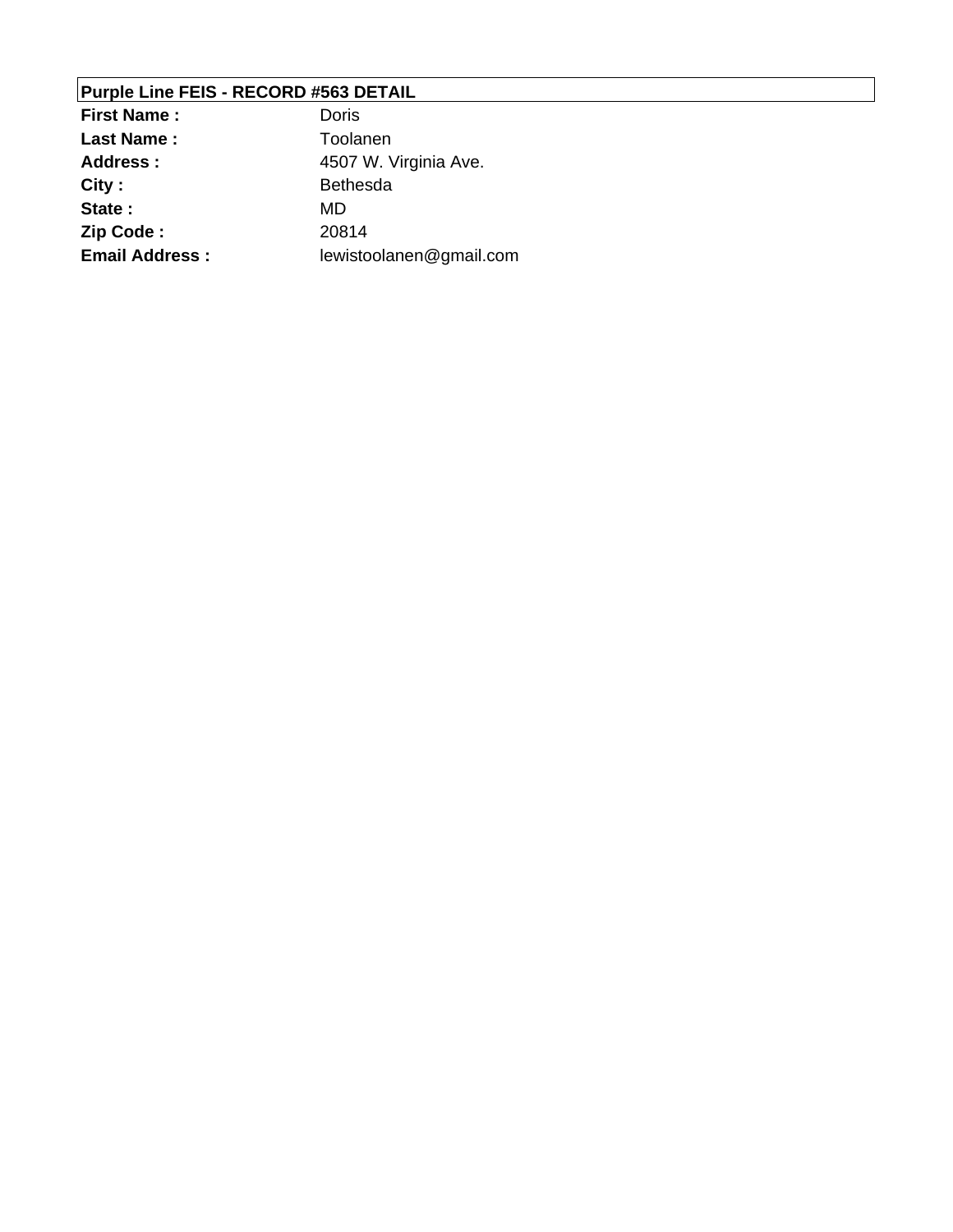Begin forwarded message:

Resent-From: <FEIS@purplelinemd.com<mailto:FEIS@purplelinemd.com>> From: DM toolanen <lewistoolanen@gmail.com<mailto:lewistoolanen@gmail.com>> Date: September 15, 2013, 2:38:57 PM EDT To: <FEIS@purplelinemd.com<mailto:FEIS@purplelinemd.com>> Cc: DM Toolanen <lewistoolanen@gmail.com<mailto:lewistoolanen@gmail.com>> Subject: FEIS COMMENT

Hi,

I am against purple line as it is proposed today, even if I am very positive to more public transportation.

It seems to me that the purple line project is not the smartest decision to go for.

My reasons are

C.3 E.1<br>E.8  $\overline{C.1}$ 



I. environmental impact.

- 1. Temperature regulator. It is unwise to cut down so many mature trees. The canopy provided at Crescent trail, from Silver spring to Bethesda, which I know best, provides a fantastic oasis especially in the Summer heat. The temperature is probably 10 degrees less on the trail than outside the trail.

- 2. The tree canopy takes up a lot of toxins and CO2 from the congested city air.

- 3. Esthetic and recreation importance.. The trail is beautiful and useful because of the trees. Who would care for walking or cycling on a trail next to a wall and the noise from the light rail trains\_??? Not me or my family. Today the trail is used by thousands of people for both recreation as well for cycling to work, or to run errands.

II. Economical inefficiency.

- Has MD Transportation Authority made an unbiased comparision study of developing Rapid Bus transit system instead of building a light rail?

I have found many different cities , all over the globe, from New Zealand and Australia to Sweden and other European countries, where studies have shown that it was more economical to develop a bus system than to build train system.

Buses are more flexible. Buses can pick up people where they live, and drop them off where they need to go.

Modern Buses are often a smarter decision from an environmental standpoint, compared to to trains. To build railroads are very costly, and demand huge amounts of resources to manufacture,install, and maintain. Buses an have hybrid engines, or run on pure electricity.

Buses can be put in during demand only, rush hours for ex. Take out existing lanes for cars to be used by buses only, to give bus users another advantage compared to car users.

Thank you,

Doris Toolanen 4507 W. Virginia ave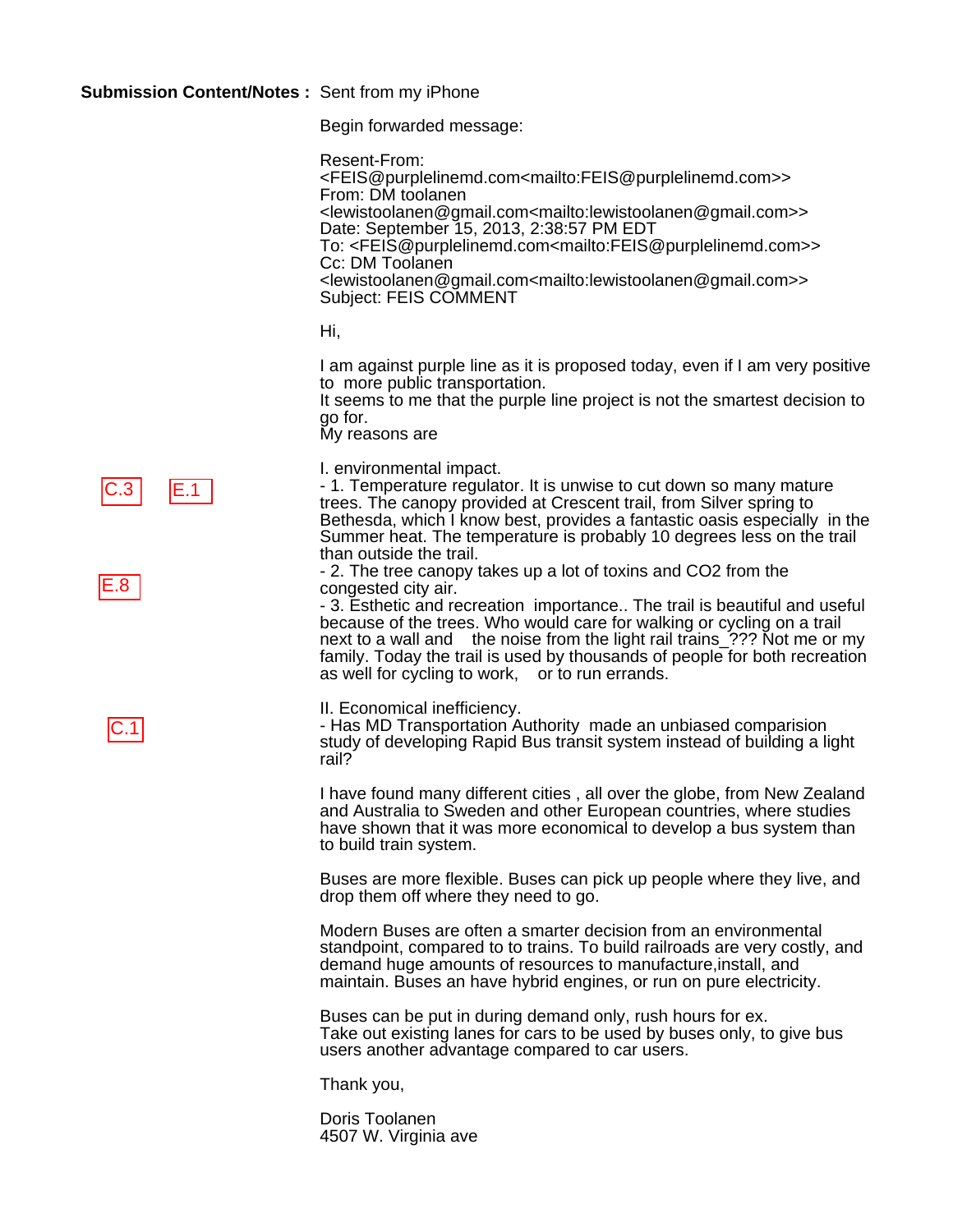Bethesda, MD 20814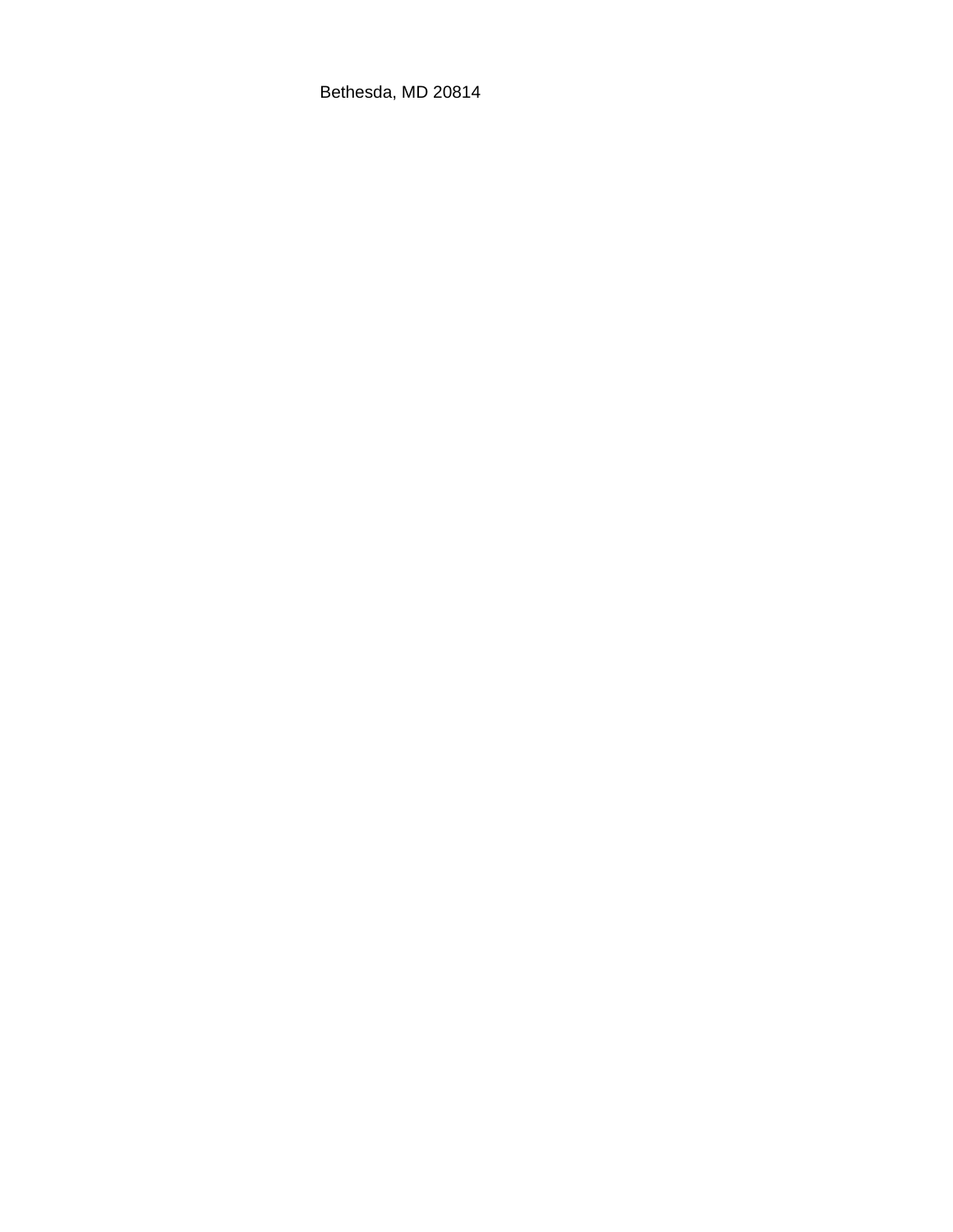# **Purple Line FEIS - RECORD #566 DETAIL**

| <b>First Name:</b><br><b>Last Name:</b><br><b>Email Address:</b><br><b>Submission Content/Notes: Begin forwarded message:</b> | Lenore<br>Larson<br>lenorel35@yahoo.com                                                                                                                                                                                                                                                                                                                                                                                                                                                                                                                                               |
|-------------------------------------------------------------------------------------------------------------------------------|---------------------------------------------------------------------------------------------------------------------------------------------------------------------------------------------------------------------------------------------------------------------------------------------------------------------------------------------------------------------------------------------------------------------------------------------------------------------------------------------------------------------------------------------------------------------------------------|
|                                                                                                                               | From: Lenore Larson<br><lenorel35@yahoo.com<mailto:lenorel35@yahoo.com>&gt;<br/>Date: September 14, 2013, 5:45:32 PM EDT<br/>To: "outreach@purplelinemd.com<mailto:outreach@purplelinemd.com>"<br/><outreach@purplelinemd.com<mailto:outreach@purplelinemd.com>&gt;<br/>Subject: loss of trees<br/>Reply-To: Lenore Larson<br/><lenorel35@yahoo.com<mailto:lenorel35@yahoo.com>&gt;</lenorel35@yahoo.com<mailto:lenorel35@yahoo.com></outreach@purplelinemd.com<mailto:outreach@purplelinemd.com></mailto:outreach@purplelinemd.com></lenorel35@yahoo.com<mailto:lenorel35@yahoo.com> |
| H. 1.                                                                                                                         | Our grand children and their friends are saddened at the prospect of<br>losing so many beautiful trees to accommodate more traffic and<br>pollution. This is NOT beautifying our county, just the opposite.                                                                                                                                                                                                                                                                                                                                                                           |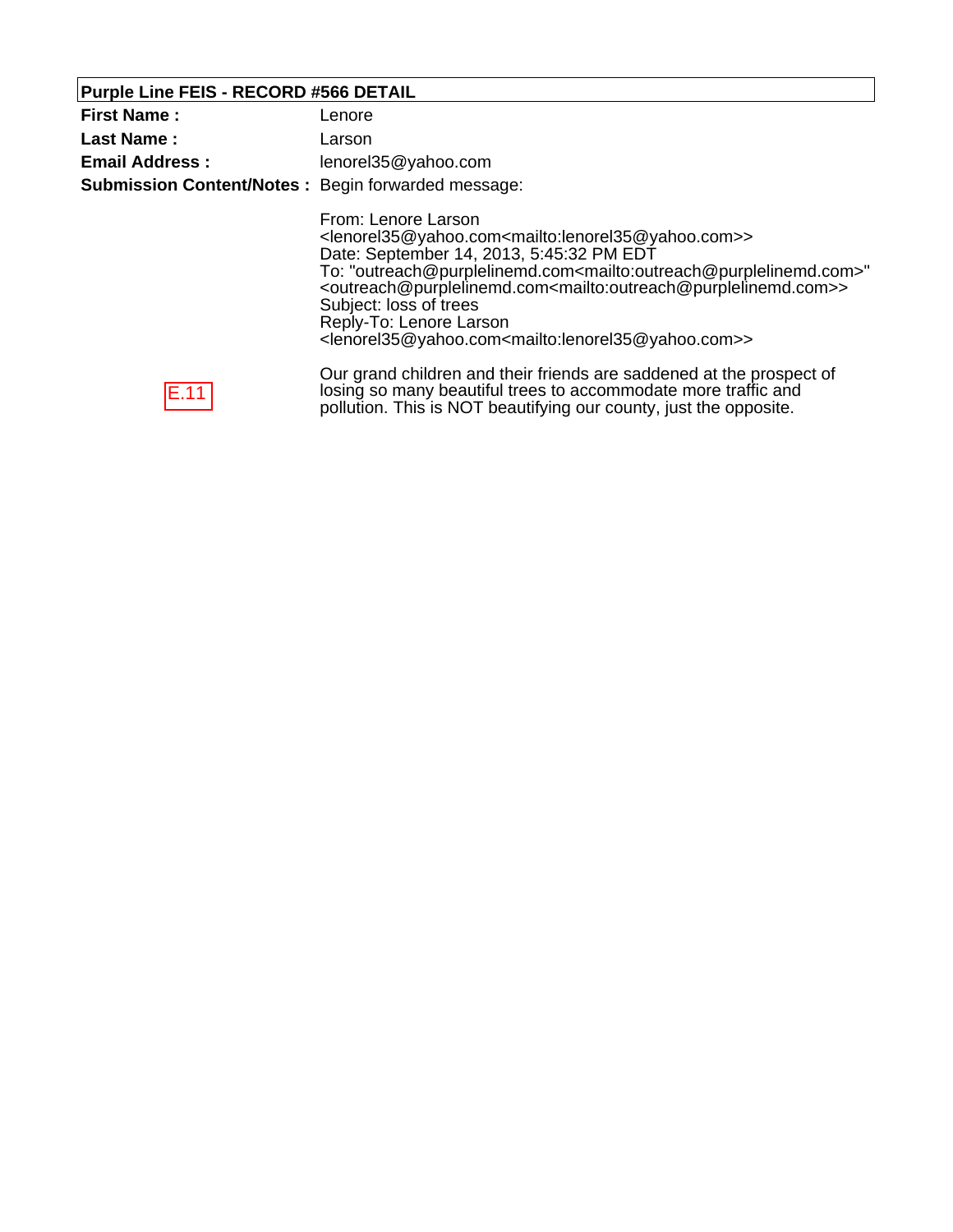# **Purple Line FEIS - RECORD #567 DETAIL**

| <b>First Name:</b>                                | fawaz                                                                                                                                                                                                                                                                                                                                                                                                                                                                                                                                                                                                                                                                                                                                                                                                                                                                                                                                                                                                                                                                                                                                                                                                                                                                                                |
|---------------------------------------------------|------------------------------------------------------------------------------------------------------------------------------------------------------------------------------------------------------------------------------------------------------------------------------------------------------------------------------------------------------------------------------------------------------------------------------------------------------------------------------------------------------------------------------------------------------------------------------------------------------------------------------------------------------------------------------------------------------------------------------------------------------------------------------------------------------------------------------------------------------------------------------------------------------------------------------------------------------------------------------------------------------------------------------------------------------------------------------------------------------------------------------------------------------------------------------------------------------------------------------------------------------------------------------------------------------|
| <b>Last Name:</b>                                 | saraf                                                                                                                                                                                                                                                                                                                                                                                                                                                                                                                                                                                                                                                                                                                                                                                                                                                                                                                                                                                                                                                                                                                                                                                                                                                                                                |
| <b>Email Address:</b>                             | fawazsaraf@yahoo.com                                                                                                                                                                                                                                                                                                                                                                                                                                                                                                                                                                                                                                                                                                                                                                                                                                                                                                                                                                                                                                                                                                                                                                                                                                                                                 |
| Submission Content/Notes: To whom it may concern, |                                                                                                                                                                                                                                                                                                                                                                                                                                                                                                                                                                                                                                                                                                                                                                                                                                                                                                                                                                                                                                                                                                                                                                                                                                                                                                      |
| C.2                                               | Please find below my comments in response to the recently published<br>Purple Line FEIS:<br>The proposed elevated crossing over Connecticut Avenue will<br>result in a highly objectionable eyesore to be located within what is<br>currently<br>a relatively quaint "feel". The<br>neighbors will be saddled with a bridge structure over Connecticut that<br>will<br>very likely include relatively deep superstructure (girders) to carry the<br>heavy<br>loads of the light rail. There are<br>several alternatives to this objectionable elevated structure:<br>1 – Cut and cover tunnel under Connecticut Ave.<br>2 – A bridge on Connecticut Ave over the light rail (similar<br>to 1 above except such a bridge can have longer spans that will alleviate<br>any life<br>safety issues typically associated with tunnels).<br>3 – To provide additional clearance for the light rail under<br>Connecticut Ave, the profile grade on Connecticut Avenue can be<br>slightly<br>modified (perhaps raised by 5' to 10').<br>I am sure there will be attempts to mitigate the visual<br>impacts of the elevated structure over Connecticut through the use of<br>"aesthetic"<br>treatments of the bridge elements. Frankly, my experience with these<br>"aesthetic" treatments has been that they |
|                                                   | give the structure a "faux" look and indeed, in most cases, a well-<br>proportioned,<br>concrete and steel structure (without the faux form liners) would have                                                                                                                                                                                                                                                                                                                                                                                                                                                                                                                                                                                                                                                                                                                                                                                                                                                                                                                                                                                                                                                                                                                                       |
|                                                   | resulted                                                                                                                                                                                                                                                                                                                                                                                                                                                                                                                                                                                                                                                                                                                                                                                                                                                                                                                                                                                                                                                                                                                                                                                                                                                                                             |
|                                                   | in a more aesthetically pleasing structure.                                                                                                                                                                                                                                                                                                                                                                                                                                                                                                                                                                                                                                                                                                                                                                                                                                                                                                                                                                                                                                                                                                                                                                                                                                                          |
|                                                   | Regards,<br>Fawaz k Saraf<br>4853 Chevy Chase Drive<br>Chevy Chase, MD 20815                                                                                                                                                                                                                                                                                                                                                                                                                                                                                                                                                                                                                                                                                                                                                                                                                                                                                                                                                                                                                                                                                                                                                                                                                         |
|                                                   | CC: Councilmember Roger Berliner                                                                                                                                                                                                                                                                                                                                                                                                                                                                                                                                                                                                                                                                                                                                                                                                                                                                                                                                                                                                                                                                                                                                                                                                                                                                     |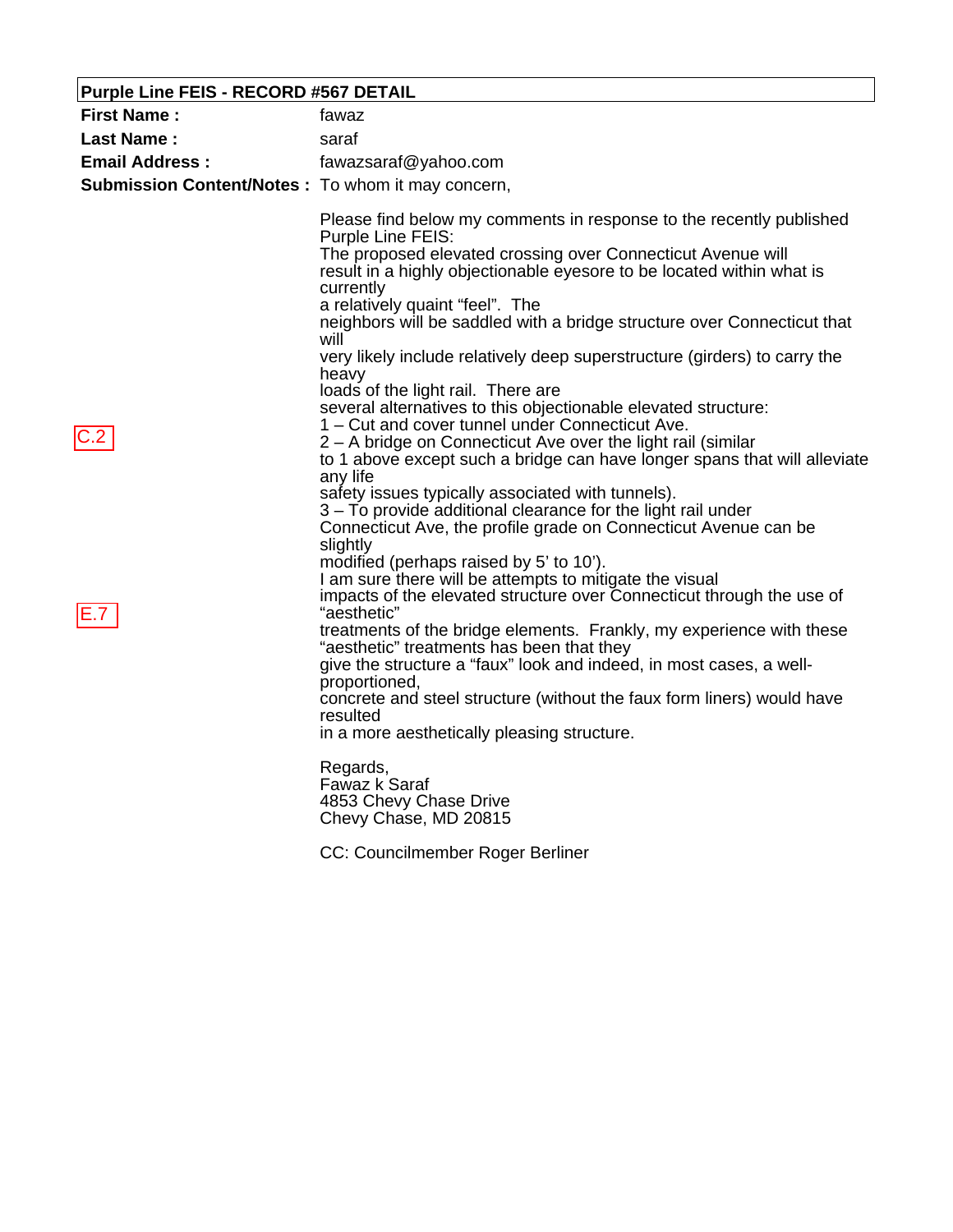# **Purple Line FEIS - RECORD #568 DETAIL**

| <b>First Name:</b>    | Eric                                                                                                                                                                                                                                                                                                                                                                                                                                                                                                                                          |
|-----------------------|-----------------------------------------------------------------------------------------------------------------------------------------------------------------------------------------------------------------------------------------------------------------------------------------------------------------------------------------------------------------------------------------------------------------------------------------------------------------------------------------------------------------------------------------------|
| <b>Last Name:</b>     | Hirschhorn                                                                                                                                                                                                                                                                                                                                                                                                                                                                                                                                    |
| <b>Email Address:</b> | elhirschhorn@gmail.com                                                                                                                                                                                                                                                                                                                                                                                                                                                                                                                        |
|                       | Submission Content/Notes: The FEIS reveals what many have long suspected: The trail that runs in<br>the                                                                                                                                                                                                                                                                                                                                                                                                                                       |
| C.3                   | existing right of way effectively will be rendered useless. The trees ALL<br>will be cut down, for one thing. Also, given the width of the right of<br>way, it's difficult to see how there will be space for two tracks, a<br>protective barrier, and a trail. Finally, the many years of promises by<br>the State of Maryland and many elected officials (yes, Mr. Berliner, I<br>mean<br>you, among others) that there would be room in the Bethesda tunnel for<br>the.<br>trail have turned out to be--and I'm being polite here--untrue. |
| K.2<br>IB.1           | The benefits for this line remain to be demonstrated. The costs are<br>starkly portrayed in the FEIS and are ample evidence that the line<br>should<br>not be constructed.                                                                                                                                                                                                                                                                                                                                                                    |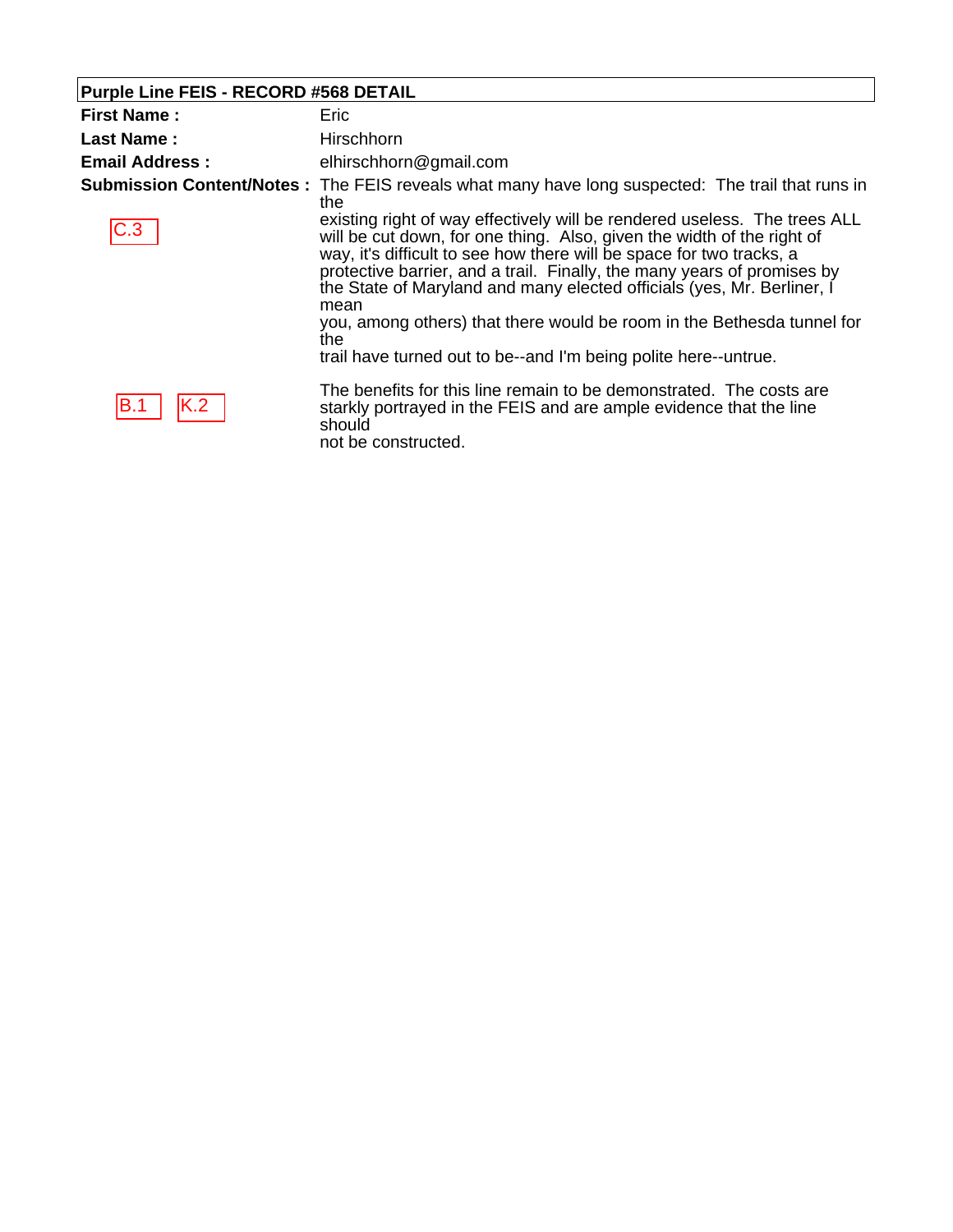#### **Purple Line FEIS - RECORD #569 DETAIL**

A.2

| <b>First Name:</b>                           | Brian                    |
|----------------------------------------------|--------------------------|
| Last Name :                                  | Frankel                  |
| <b>Email Address :</b>                       | brianfrankel@hotmail.com |
| <b>Submission Content/Notes: Against it.</b> |                          |

I do not want this purple line. It is a waste of money, a horrible use of land, a bad implementation of an idea, and an environmental mistake.

NO, NO, NO to the purple line.

Brian A. Frankel 2210 Washington Ave, 103 Silver Spring, MD 20910

Luck is the product of hard work, ability, and dedication.

This communication may contain confidential, proprietary or legally privileged information. It is intended only for the person(s) to whom it is addressed. If you are not an intended recipient, you may not use, read, retransmit, disseminate or take any action in reliance upon it . Please notify the sender that you have received it in error and immediately delete the entire communication, including any attachments.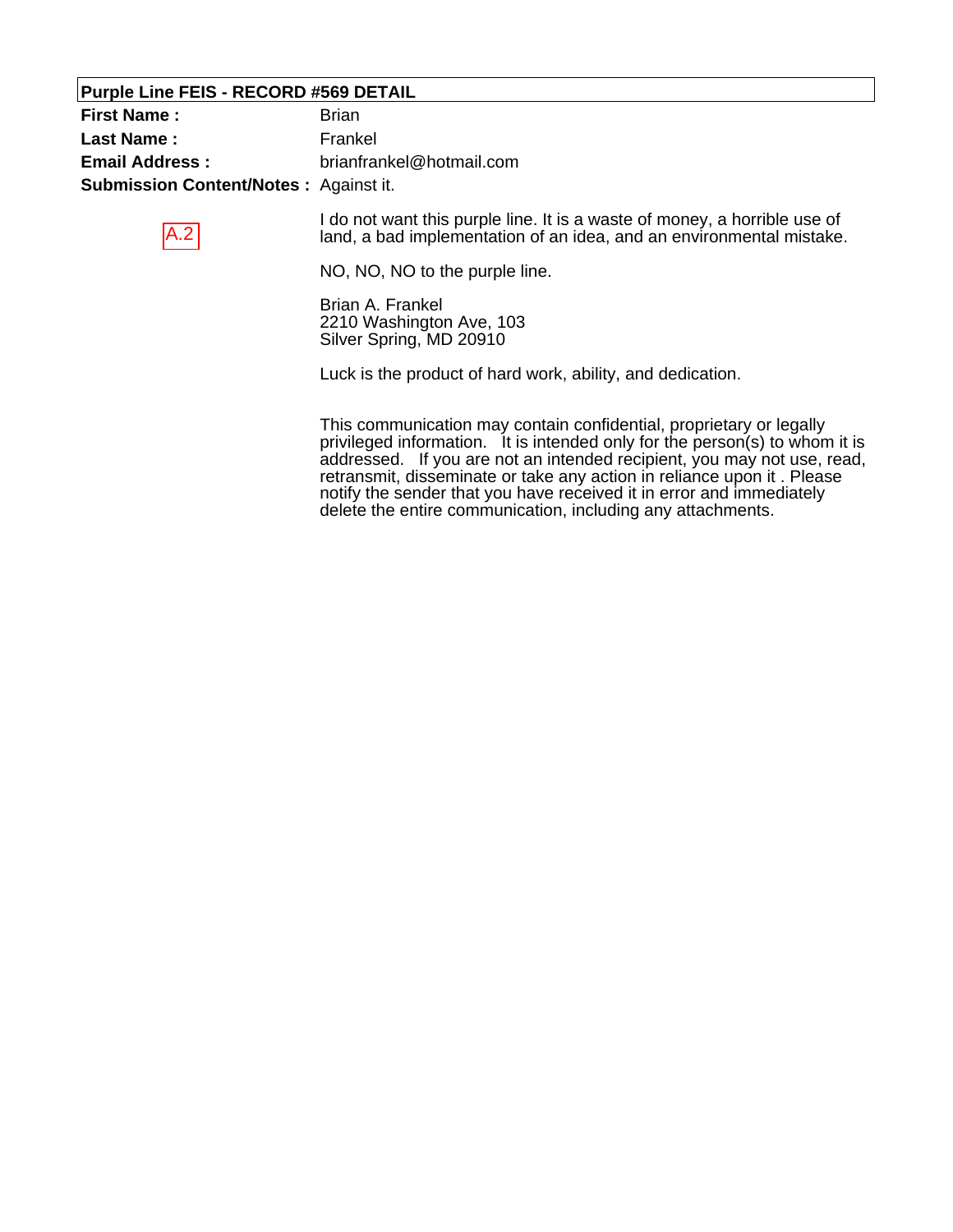# **Purple Line FEIS - RECORD #570 DETAIL**

| <b>First Name:</b>    | Marina                                                                                                                                                                                                                                                                                                                                                                                                                               |
|-----------------------|--------------------------------------------------------------------------------------------------------------------------------------------------------------------------------------------------------------------------------------------------------------------------------------------------------------------------------------------------------------------------------------------------------------------------------------|
| <b>Last Name:</b>     | Hall                                                                                                                                                                                                                                                                                                                                                                                                                                 |
| <b>Email Address:</b> | marinahall@yahoo.com                                                                                                                                                                                                                                                                                                                                                                                                                 |
| <b>IA.2</b>           | <b>Submission Content/Notes</b> : After reading the latest conclusions last week(in the Wash Post, about<br>the<br>negative impact the purple line is going to have after completion I must<br>say that the whole project is a VERY BAD idea. The statistical<br>presuppositions speak for themselves. The question is whose interests<br>are<br>being promoted at all costs with a total disregard for the consequences?<br>M. Hall |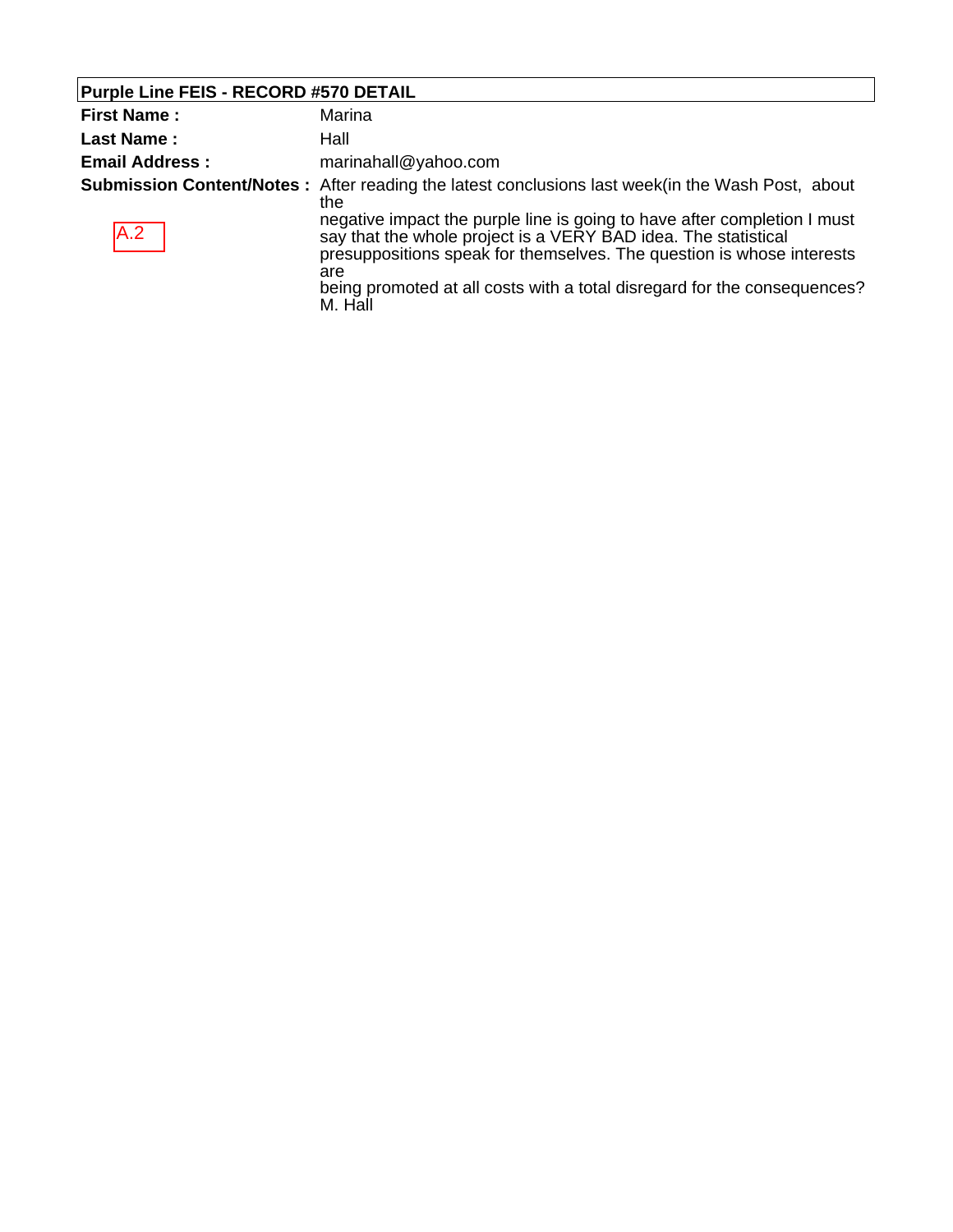| Purple Line FEIS - RECORD #571 DETAIL |                                                                                                                                                                                                                                                                                                                                    |
|---------------------------------------|------------------------------------------------------------------------------------------------------------------------------------------------------------------------------------------------------------------------------------------------------------------------------------------------------------------------------------|
| <b>Email Address:</b>                 | bjellos8329@comcast.net                                                                                                                                                                                                                                                                                                            |
| A.2                                   | <b>Submission Content/Notes:</b> i live on grubb rd in silver spring<br>i will say "no thank yo very much" to the purple line<br>way too much construction and destruction for what will end up as very<br>little difference<br>how's that inner county connector ding for all the problems it caused<br>people.<br>no purple line |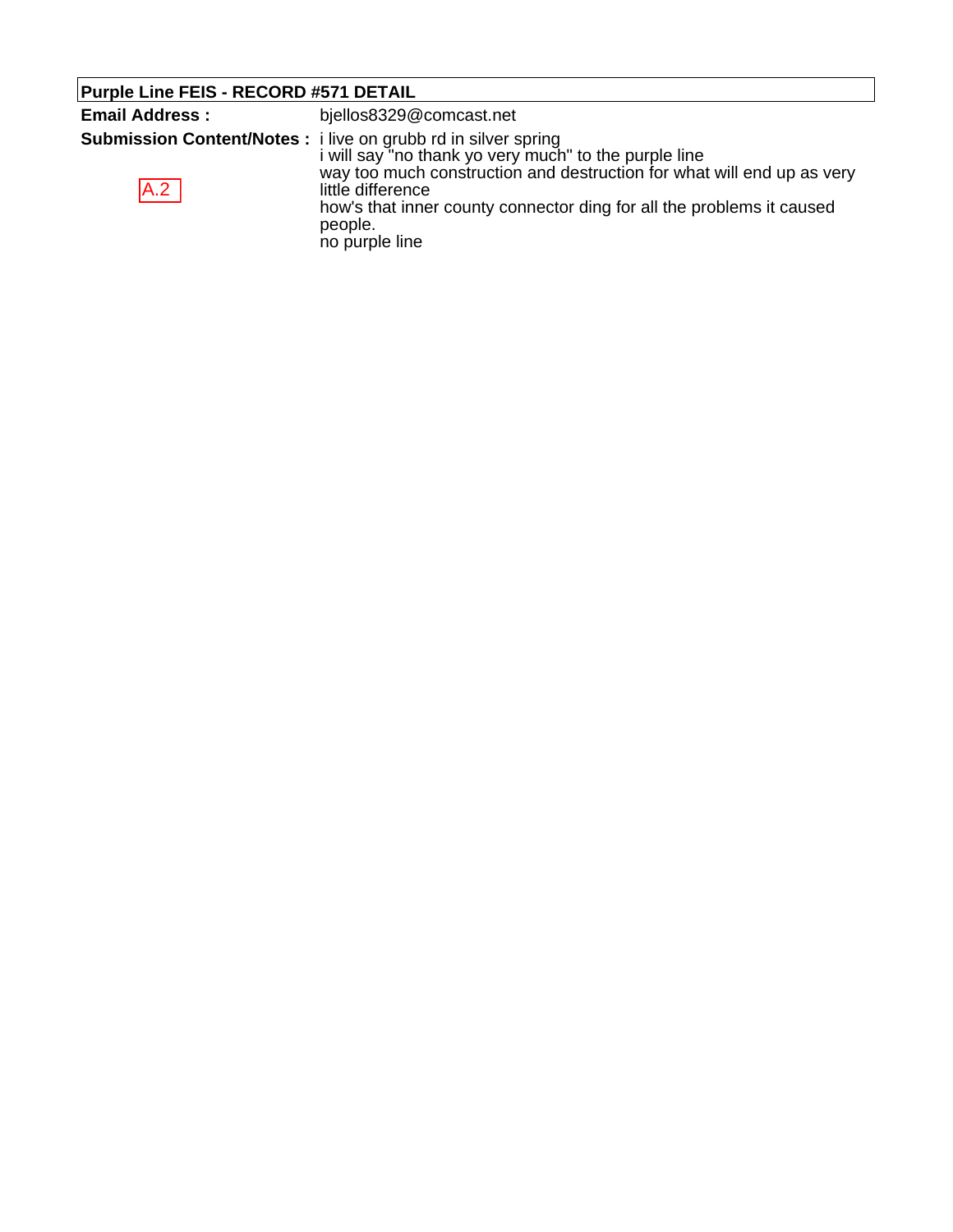# **Purple Line FEIS - RECORD #572 DETAIL**

| <b>First Name:</b>                               | darrell                 |
|--------------------------------------------------|-------------------------|
| Last Name:                                       | bjellos                 |
| <b>Email Address:</b>                            | bjellos8329@comcast.net |
| Submission Content/Notes : please NO purple line | thank you               |

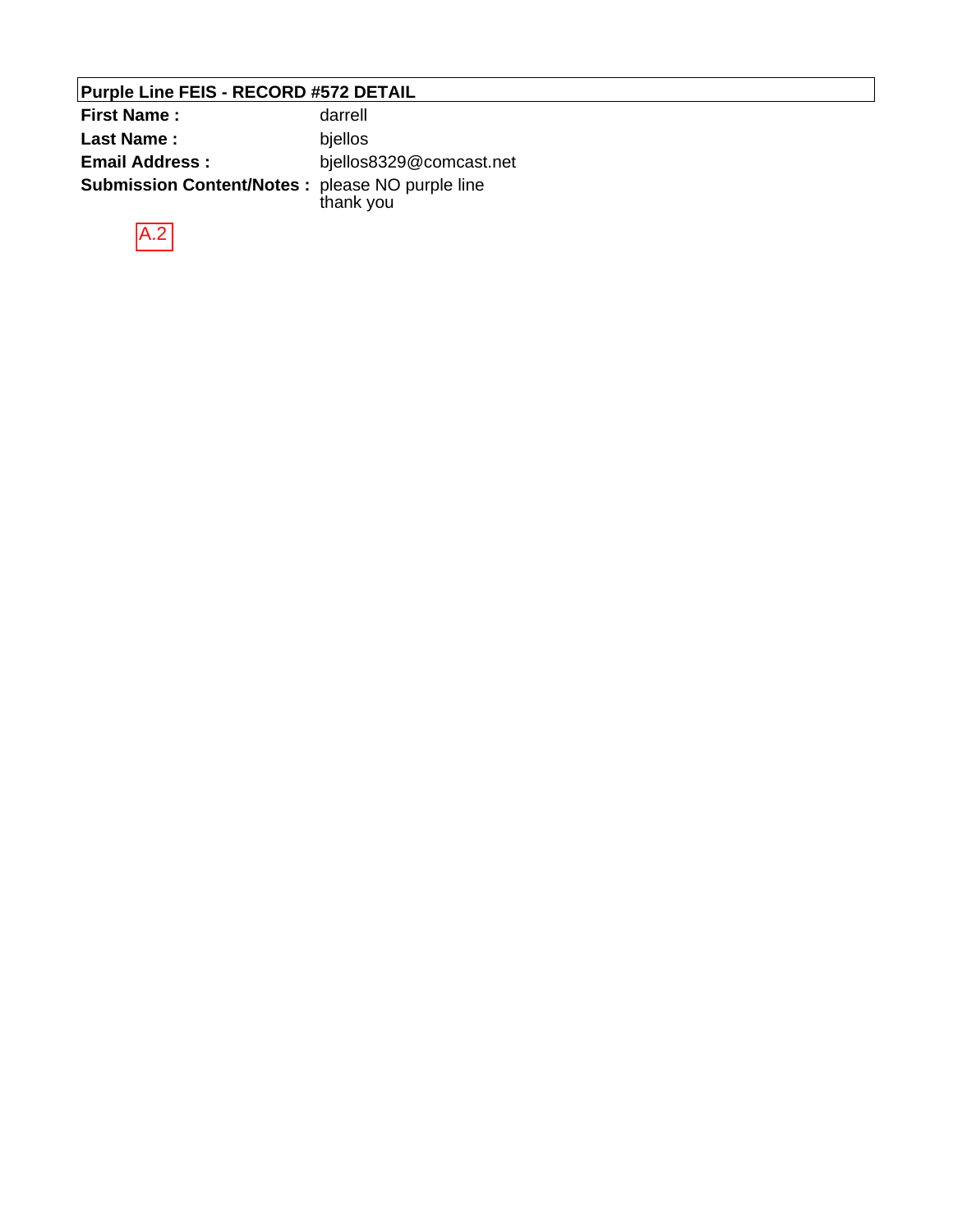#### **Purple Line FEIS - RECORD #573 DETAIL**

| <b>First Name:</b>                                        | Dean and Karen                                                                                                                                                                                                                                                                                                                                                                                                                                                                                                                                                                                                                                                                                                                                                                                                                                                                                                                                                                                                                                                                   |
|-----------------------------------------------------------|----------------------------------------------------------------------------------------------------------------------------------------------------------------------------------------------------------------------------------------------------------------------------------------------------------------------------------------------------------------------------------------------------------------------------------------------------------------------------------------------------------------------------------------------------------------------------------------------------------------------------------------------------------------------------------------------------------------------------------------------------------------------------------------------------------------------------------------------------------------------------------------------------------------------------------------------------------------------------------------------------------------------------------------------------------------------------------|
| <b>Last Name:</b>                                         | Cooper                                                                                                                                                                                                                                                                                                                                                                                                                                                                                                                                                                                                                                                                                                                                                                                                                                                                                                                                                                                                                                                                           |
| <b>Email Address:</b>                                     | coolcoops@juno.com                                                                                                                                                                                                                                                                                                                                                                                                                                                                                                                                                                                                                                                                                                                                                                                                                                                                                                                                                                                                                                                               |
| <b>Submission Content/Notes: Begin forwarded message:</b> |                                                                                                                                                                                                                                                                                                                                                                                                                                                                                                                                                                                                                                                                                                                                                                                                                                                                                                                                                                                                                                                                                  |
|                                                           | From: Dean and Karen Cooper<br><coolcoops@juno.com<mailto:coolcoops@juno.com>&gt;<br/>Date: September 12, 2013, 10:27:57 PM EDT<br/>To: <outreach@purpleline.com<mailto:outreach@purpleline.com>&gt;<br/>Cc: <coolcoops@juno.com<mailto:coolcoops@juno.com>&gt;<br/>Subject: feis document</coolcoops@juno.com<mailto:coolcoops@juno.com></outreach@purpleline.com<mailto:outreach@purpleline.com></coolcoops@juno.com<mailto:coolcoops@juno.com>                                                                                                                                                                                                                                                                                                                                                                                                                                                                                                                                                                                                                                |
| E.9                                                       | Dear Mike and employees,<br>I just reviewed the feis and by now all of you must be aware of the<br>contents. I have supported this project for years and only in the last<br>week saw that bells will ring when a train nears a station and at some<br>intersections. The stops will also be announced on a PA system. This<br>will occur 70 times a day. Really? This train will run through<br>neighborhoods. Who is in charge that you could even consider this to<br>be a realistic plan? This information is not written by some NIMBY<br>group. This is the real feis.<br>You held so many community meetings over the years and this is the<br>first time this level of detail is appearing. This feis must be revised and a<br>more sensible approach taken so that we are not assaulted by constant<br>noise. There must be other cities that use a similar trains that takes<br>neighborhood issues into account and arrives at a solution that meet the<br>needs of riders and the surrounding areas. You really need to go back<br>to the drawing board on this one. |
|                                                           | Sincerely,                                                                                                                                                                                                                                                                                                                                                                                                                                                                                                                                                                                                                                                                                                                                                                                                                                                                                                                                                                                                                                                                       |
|                                                           | Karen Cooper                                                                                                                                                                                                                                                                                                                                                                                                                                                                                                                                                                                                                                                                                                                                                                                                                                                                                                                                                                                                                                                                     |
|                                                           |                                                                                                                                                                                                                                                                                                                                                                                                                                                                                                                                                                                                                                                                                                                                                                                                                                                                                                                                                                                                                                                                                  |

 $\overline{\phantom{a}}$ One Weird Trick

Could add \$1,000s to Your Social Security Checks! See if you Qualify… <http://thirdpartyoffers.juno.com/TGL3132/5232783f3ab5a783f32f2st04v uc>newsmax.com<http://thirdpartyoffers.juno.com/TGL3132/5232783f3a b5a783f32f2st04vuc>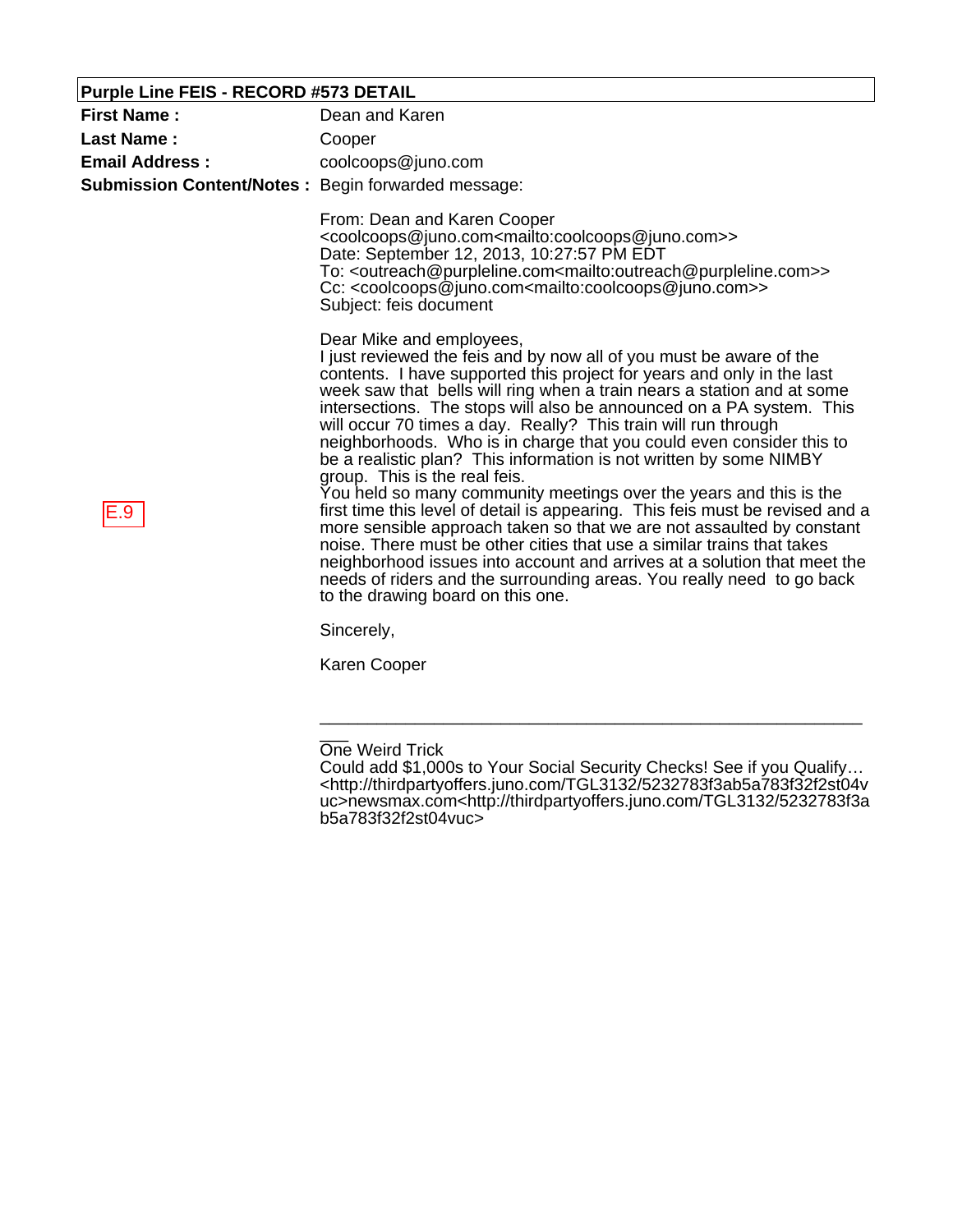# **Purple Line FEIS - RECORD #574 DETAIL**

 $|A.2|$ 

| <b>First Name:</b><br><b>Last Name:</b><br><b>Email Address:</b><br><b>Submission Content/Notes: Begin forwarded message:</b> | Meg<br>VanDeWeghe<br>meg.vandeweghe@gmail.com                                                                                                                                                                                                                                                                                                                                                                                                                                          |
|-------------------------------------------------------------------------------------------------------------------------------|----------------------------------------------------------------------------------------------------------------------------------------------------------------------------------------------------------------------------------------------------------------------------------------------------------------------------------------------------------------------------------------------------------------------------------------------------------------------------------------|
|                                                                                                                               | From: Meg VanDeWeghe<br><meg.vandeweghe@gmail.com<mailto:meg.vandeweghe@gmail.com>&gt;<br/>Date: September 12, 2013, 10:31:40 PM EDT<br/>To: "outreach@purplelinemd.com<mailto:outreach@purplelinemd.com>"<br/><outreach@purplelinemd.com<mailto:outreach@purplelinemd.com>&gt;<br/>Subject: The Purple Line makes no sense</outreach@purplelinemd.com<mailto:outreach@purplelinemd.com></mailto:outreach@purplelinemd.com></meg.vandeweghe@gmail.com<mailto:meg.vandeweghe@gmail.com> |
| IE.4<br> K.2 <br>IB.1                                                                                                         | In addition to ruining the walking trail, this proposed line will never make<br>money and will be a waste of taxpayer funds. Many of us will fight this<br>line to the end, and will make sure that anyone who votes in favor of it is<br>not re-elected. The Purple Line only benefits Chevy Chase Land<br>Development - the rest of us who are taxpayers and voters lose! Very                                                                                                       |

bad public policy!!!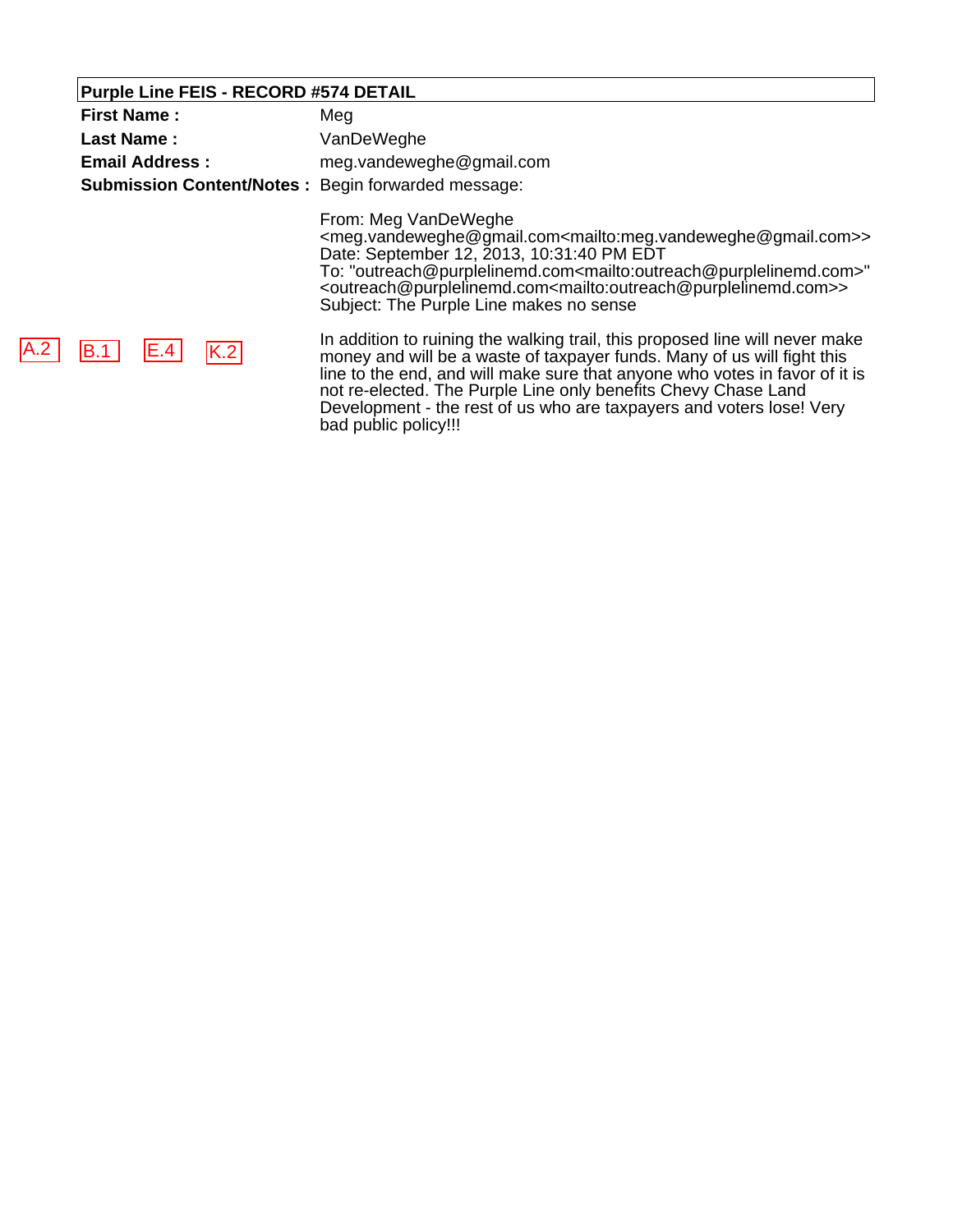#### **Purple Line FEIS - RECORD #575 DETAIL**

| <b>First Name:</b>    | May                                                                                                                                                                                                                                                                                                                                                                                                                                          |
|-----------------------|----------------------------------------------------------------------------------------------------------------------------------------------------------------------------------------------------------------------------------------------------------------------------------------------------------------------------------------------------------------------------------------------------------------------------------------------|
| <b>Last Name:</b>     | Kesler                                                                                                                                                                                                                                                                                                                                                                                                                                       |
| <b>Email Address:</b> | keslerpt@gmail.com                                                                                                                                                                                                                                                                                                                                                                                                                           |
|                       | <b>Submission Content/Notes: Begin forwarded message:</b>                                                                                                                                                                                                                                                                                                                                                                                    |
|                       | From: May Kesler <keslerpt@gmail.com<mailto:keslerpt@gmail.com>&gt;<br/>Date: September 13, 2013, 12:01:15 AM EDT<br/>To: "outreach@purplelinemd.com<mailto:outreach@purplelinemd.com>"<br/><outreach@purplelinemd.com<mailto:outreach@purplelinemd.com>&gt;<br/>Subject: Protest purple line</outreach@purplelinemd.com<mailto:outreach@purplelinemd.com></mailto:outreach@purplelinemd.com></keslerpt@gmail.com<mailto:keslerpt@gmail.com> |
| A.2                   | How do we stop this awful project? How do we protest to people that will<br>listen?                                                                                                                                                                                                                                                                                                                                                          |
|                       | May Kesler MTh, PT<br>3016023551                                                                                                                                                                                                                                                                                                                                                                                                             |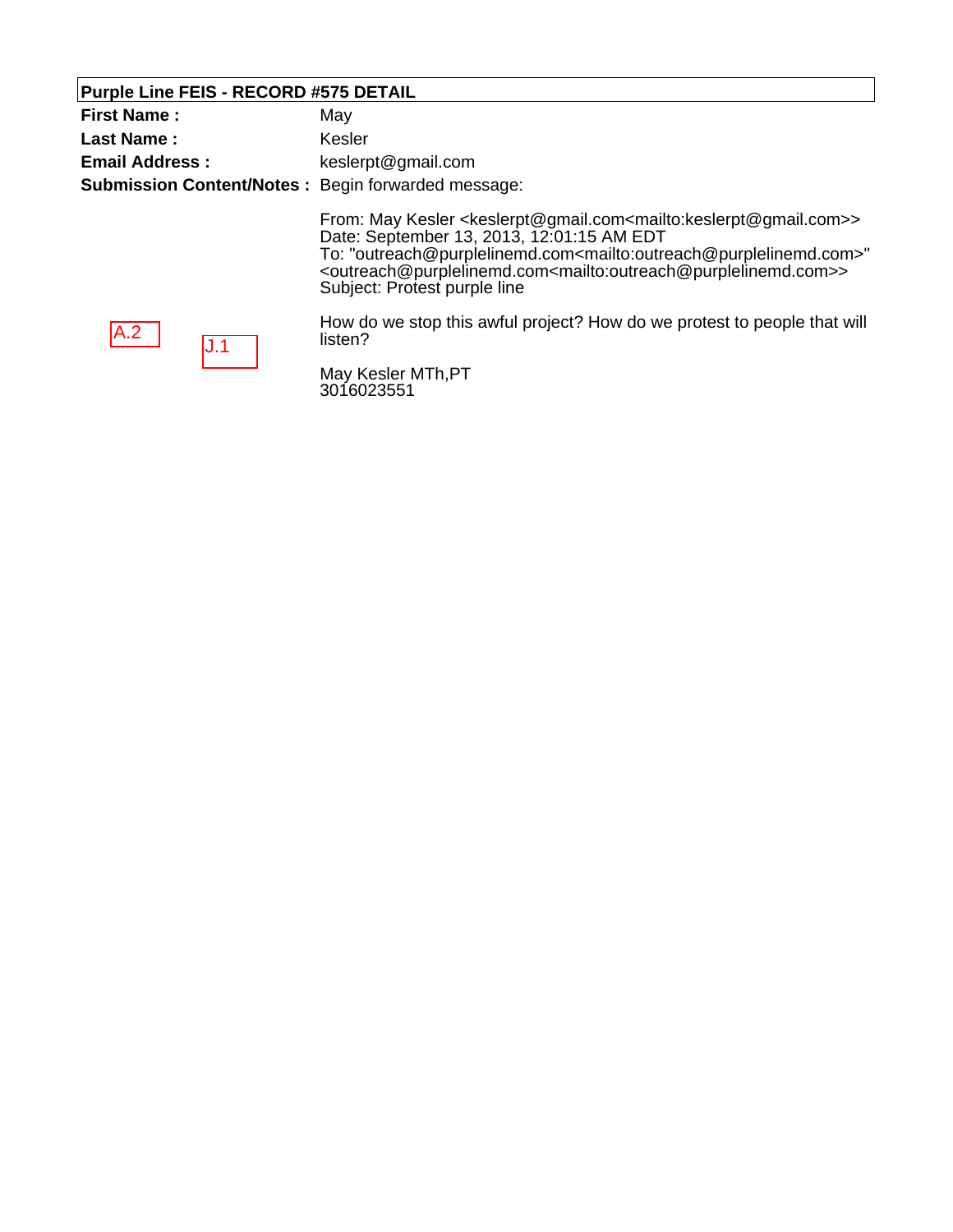#### **Purple Line FEIS - RECORD #576 DETAIL**

| Purple Line FEIS - RECORD #576 DETAIL                     |                                                                                                                                                                                                                                                                                                                                                                                                                                                                                                                                                                                                        |
|-----------------------------------------------------------|--------------------------------------------------------------------------------------------------------------------------------------------------------------------------------------------------------------------------------------------------------------------------------------------------------------------------------------------------------------------------------------------------------------------------------------------------------------------------------------------------------------------------------------------------------------------------------------------------------|
| <b>First Name:</b>                                        | Sarah                                                                                                                                                                                                                                                                                                                                                                                                                                                                                                                                                                                                  |
| <b>Last Name:</b>                                         | Smith                                                                                                                                                                                                                                                                                                                                                                                                                                                                                                                                                                                                  |
| <b>Email Address:</b>                                     | ssmith@lowellschool.org                                                                                                                                                                                                                                                                                                                                                                                                                                                                                                                                                                                |
| <b>Submission Content/Notes: Begin forwarded message:</b> |                                                                                                                                                                                                                                                                                                                                                                                                                                                                                                                                                                                                        |
|                                                           | From: Sarah Smith<br><ssmith@lowellschool.org<mailto:ssmith@lowellschool.org>&gt;<br/>Date: September 13, 2013, 8:35:04 AM EDT<br/>To: "outreach@purplelinemd.com<mailto:outreach@purplelinemd.com>"<br/><outreach@purplelinemd.com<mailto:outreach@purplelinemd.com>&gt;<br/>Subject: Reaction to Environmental Impact Report</outreach@purplelinemd.com<mailto:outreach@purplelinemd.com></mailto:outreach@purplelinemd.com></ssmith@lowellschool.org<mailto:ssmith@lowellschool.org>                                                                                                                |
| $ C.2 C.3 $ $ D.5 $ $ E.9 $ $ K.3 $<br>K.4                | As a resident of the Town of Chevy Chase I am writing to express my<br>dismay at the damaging environmental impact the rail project is<br>projected to have. Not only will neighborhoods along its path lose their<br>mature tree canopies, the noise will have a significant detrimental effect<br>not likely to be mitigated by a four-foot barrier wall. The speeds of the<br>trains, up to 50 mph, will also make using the Capital Crescent Trail<br>unappealing and possibly unsafe. The ever-escalating cost of the<br>project, which is STILL unfunded is alarming. A clean fueled bus running |

along Jones Bridge Road is a better, more affordable option and might have been in operation by now had that been the transportation choice ٦

years ago. Sarah Smith Sent from my iPad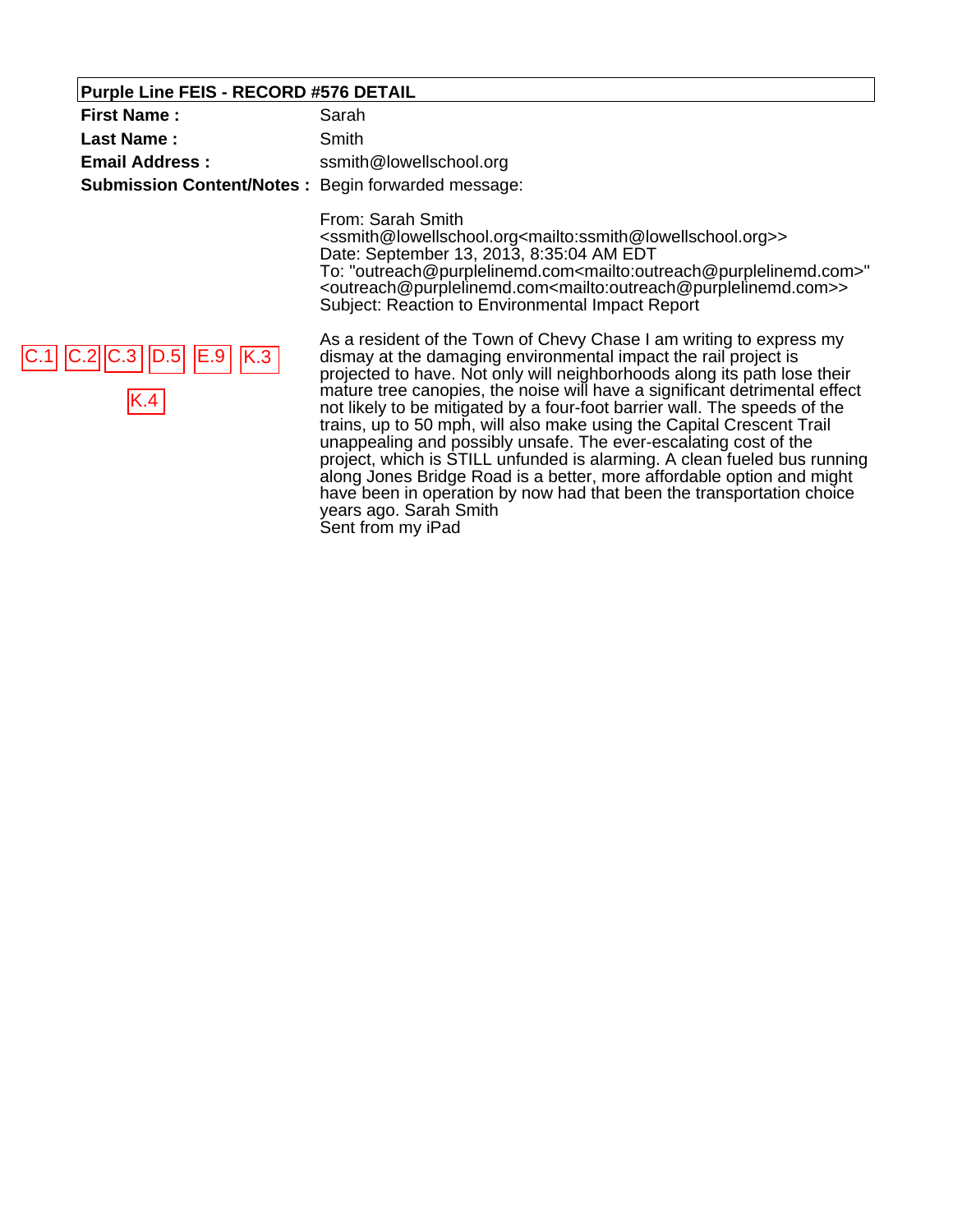# **Purple Line FEIS - RECORD #578 DETAIL**

| <b>First Name:</b>    | Mary-Margaret      |
|-----------------------|--------------------|
| Last Name :           | Patterson          |
| <b>Email Address:</b> | mmpattsn@erols.com |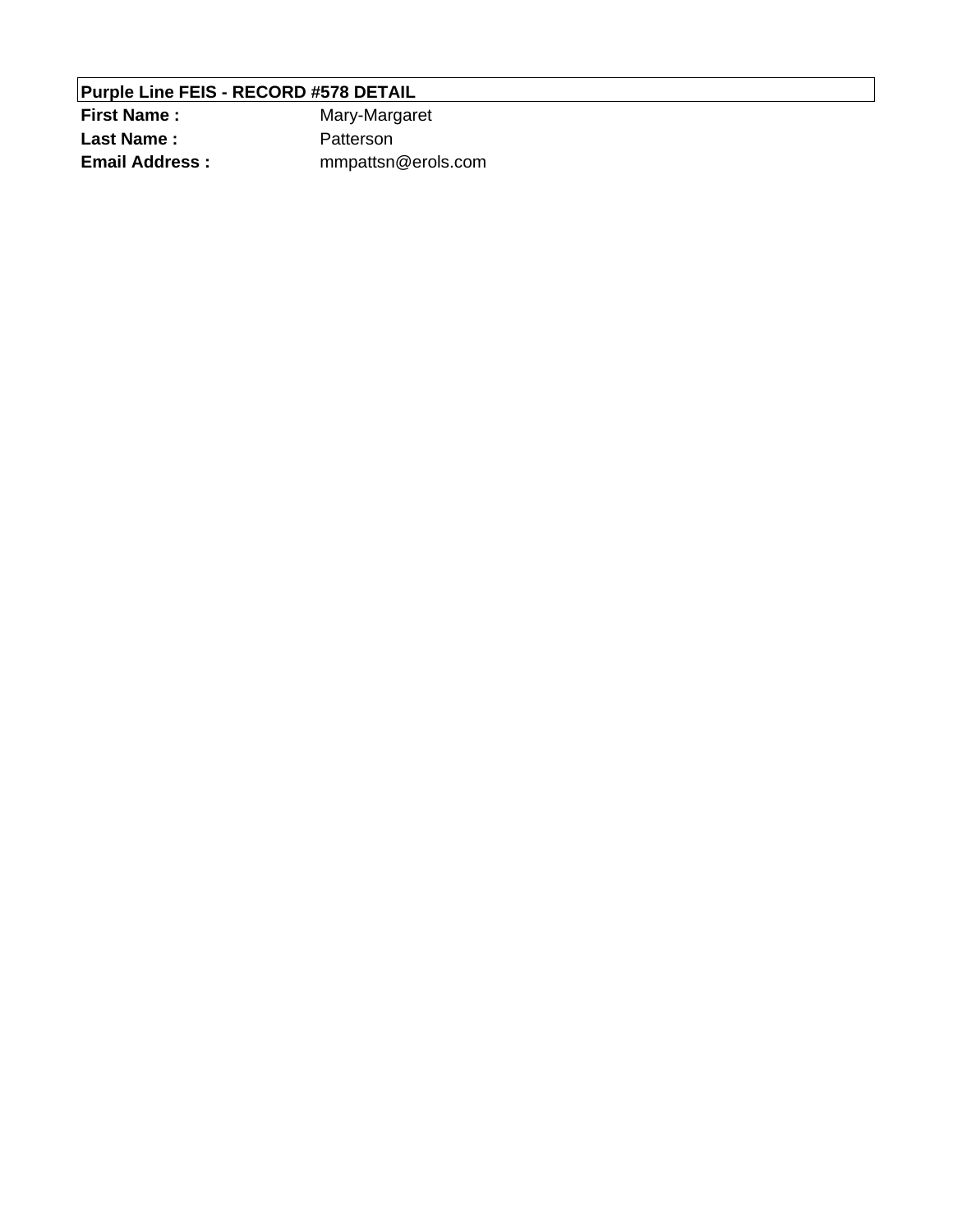|             | <b>Submission Content/Notes</b> : Dear Federal Transit Authority: As the FEIS so clearly shows, severe<br>degradation of the environment will follow if the Purple Line is built and                                                                                                      |
|-------------|-------------------------------------------------------------------------------------------------------------------------------------------------------------------------------------------------------------------------------------------------------------------------------------------|
|             | allowed to operate as planned. The environmental price is too high.<br>Think                                                                                                                                                                                                              |
|             | about nice cheap buses using clean natural gas, for example. Far worse<br>than                                                                                                                                                                                                            |
|             | the constant noise in a densely inhabited area and the lack of safety and                                                                                                                                                                                                                 |
|             | continuity for walkers and bikers along the Capital Crescent Trail is the<br>unnecessary destruction of so many of our mature trees. This is not one                                                                                                                                      |
|             | tree, it is hundreds and probably thousands. These trees are responsible<br>for                                                                                                                                                                                                           |
|             | keeping this area as people-friendly as it still is despite the shocks of<br>BRAC and runaway development and exponentially increased traffic.<br><b>Trees</b> are                                                                                                                        |
| E.11<br>E.8 | not just something that look nice; they are vital to HEALTH particularly in<br>urban areas. These mature trees-which took decades and decades to<br>grow-give                                                                                                                             |
|             | off life-sustaining oxygen that cleans the air of its increasing load of<br>pollutants. This contributes mightily to keeping the community one in<br>which                                                                                                                                |
|             | citizens can still live reasonably healthy lives walking, biking and<br>playing games in both large and small nearby parks.                                                                                                                                                               |
|             | To proceed in the manner described to build the Purple Line<br>in this time of obvious global warming and climate change is suicide for                                                                                                                                                   |
|             | this area. Public land, that belongs to us all, will be denuded so that a<br>few commuters can save a few minutes on their commutes and -and                                                                                                                                              |
|             | perhaps this<br>is paramount-so that developers can squeeze even more bucks out of                                                                                                                                                                                                        |
| K.4         | the high                                                                                                                                                                                                                                                                                  |
|             | rises they will build because of this "light rail." Public money is being<br>used to "seed" this rail line because the huge \$2.2 billion expense can                                                                                                                                     |
|             | only<br>be afforded with private money and its operation is to be handed over to                                                                                                                                                                                                          |
|             | а<br>private concern.                                                                                                                                                                                                                                                                     |
|             | Please consider also, who in their right mind would want to<br>walk or bike so close to such frequent, noisy, whizzing trains separated                                                                                                                                                   |
|             | ın<br>places only by a metal fence?                                                                                                                                                                                                                                                       |
|             | The Montgomery County Council has failed its citizens by<br>approving this and the state is betting its money on it. Clearly, the<br>Federal Transit Authority is the court of last resort to save the kind<br>environment that once made the Washington metro known as a "City in<br>the |
|             | Woods." Send this back to the drawing board; otherwise, this huge                                                                                                                                                                                                                         |
|             | important<br>area where so many people live and work is on target to become just                                                                                                                                                                                                          |
|             | another<br>sun-baked, noisy, gritty, concrete jungle. I have lived in this Village of<br>North Chevy Chase community for 35 years and it is unbelievable that a<br>formerly progressive local government puts increasing tax revenues                                                     |
|             | from such<br>development ahead of its duty to represent and protect the citizens who<br>already live here and those who will live here in the future.                                                                                                                                     |
|             | Sincerely,                                                                                                                                                                                                                                                                                |

Mary-Margaret Patterson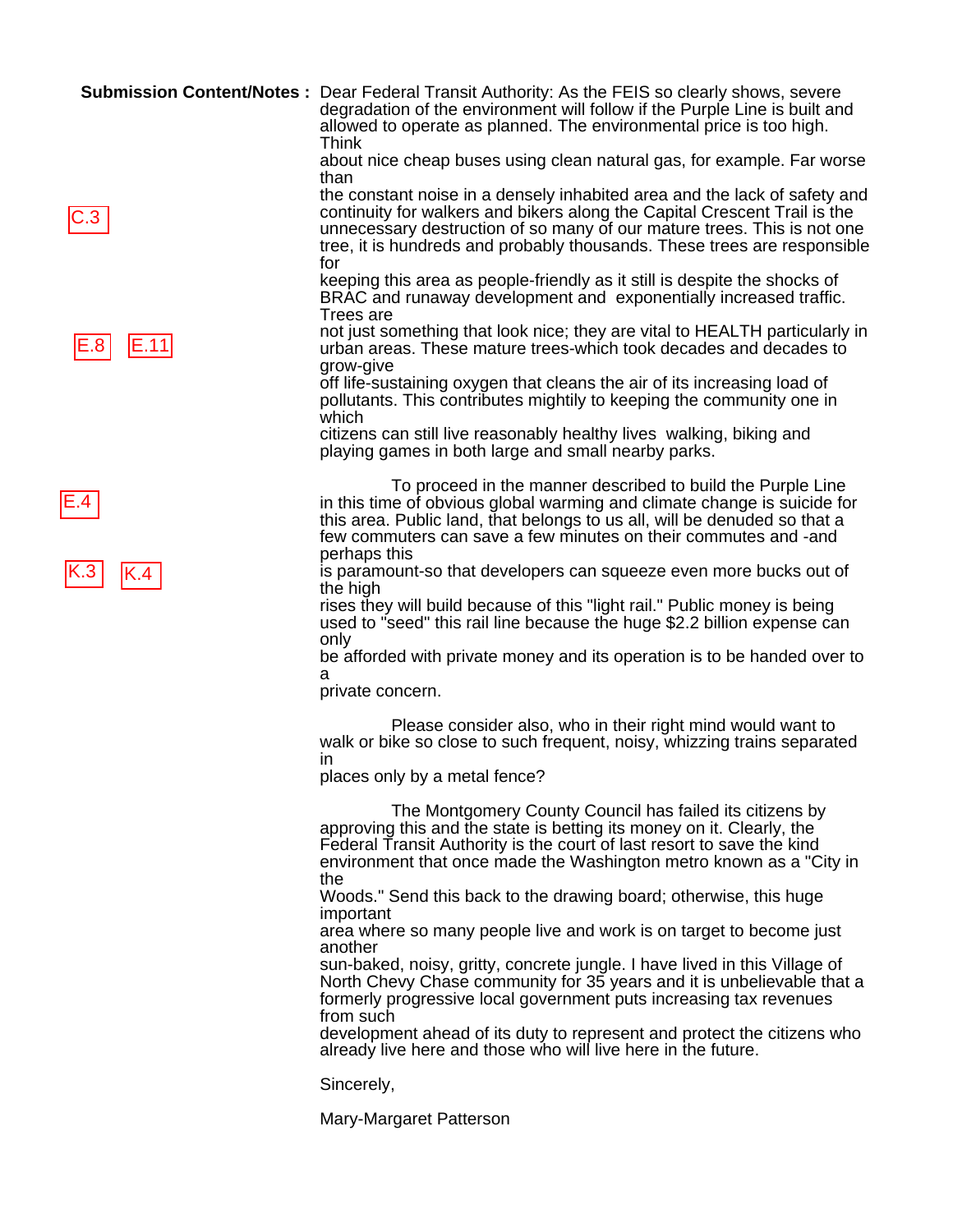9011 Montgomery Ave.

Chevy Chase, MD 20815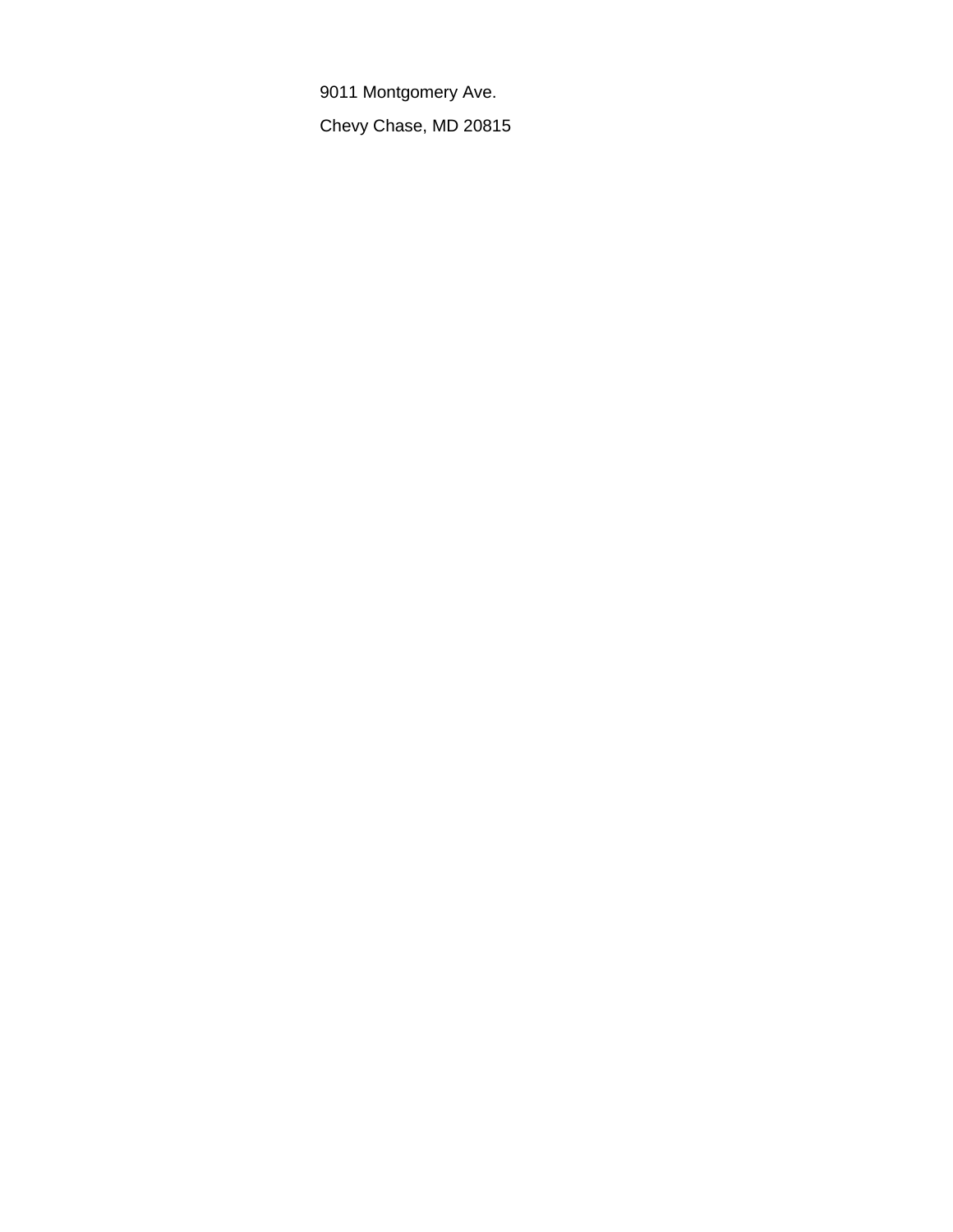# **Purple Line FEIS - RECORD #579 DETAIL**

| <b>First Name:</b>                                        | Charles                                                                                                                                                                                                                                                                                                                                                                                                                                    |
|-----------------------------------------------------------|--------------------------------------------------------------------------------------------------------------------------------------------------------------------------------------------------------------------------------------------------------------------------------------------------------------------------------------------------------------------------------------------------------------------------------------------|
| <b>Last Name:</b>                                         | Whitehead                                                                                                                                                                                                                                                                                                                                                                                                                                  |
| <b>Email Address:</b>                                     | cew789@aol.com                                                                                                                                                                                                                                                                                                                                                                                                                             |
| <b>Submission Content/Notes: Begin forwarded message:</b> |                                                                                                                                                                                                                                                                                                                                                                                                                                            |
|                                                           | From: Charles Whitehead<br><cew789@aol.com<mailto:cew789@aol.com>&gt;<br/>Date: September 11, 2013, 10:40:07 PM EDT<br/>To: "outreach@purplelinemd.com<mailto:outreach@purplelinemd.com>"<br/><outreach@purplelinemd.com<mailto:outreach@purplelinemd.com>&gt;<br/>Subject: The Purple Line Project</outreach@purplelinemd.com<mailto:outreach@purplelinemd.com></mailto:outreach@purplelinemd.com></cew789@aol.com<mailto:cew789@aol.com> |
|                                                           | I understand the important of mass transit. Nevertheless, ruining the<br>Capital Crescent Trail is an abomination. An appropriate compromise is<br>a single track line with passing places like Chevy Chase Lake and the<br><b>Brookville Rd Stations.</b>                                                                                                                                                                                 |
|                                                           | Charles Whitehead, Chevy Chase West                                                                                                                                                                                                                                                                                                                                                                                                        |
|                                                           | Sentertheless from my i                                                                                                                                                                                                                                                                                                                                                                                                                    |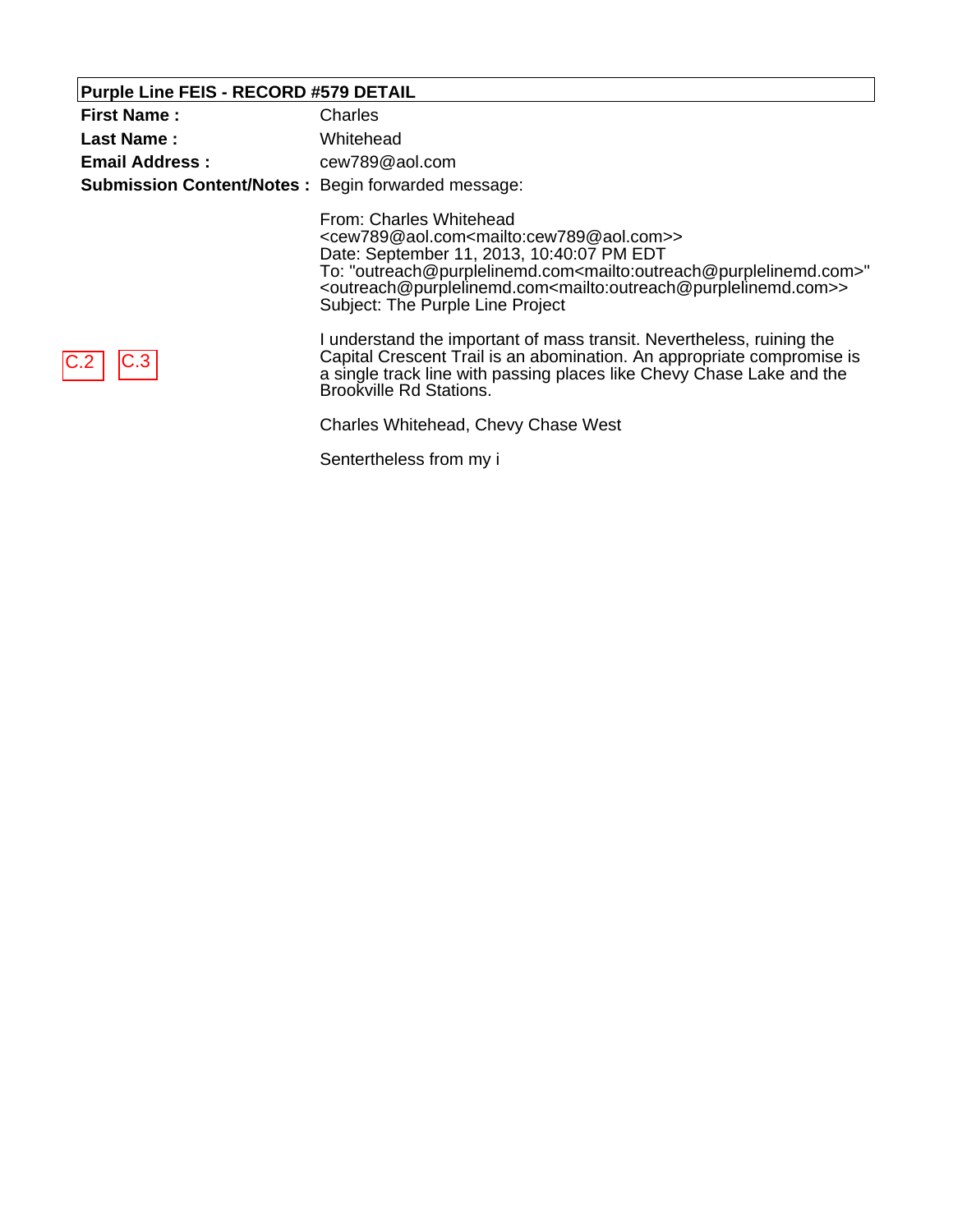## **Purple Line FEIS - RECORD #580 DETAIL**

| <b>First Name:</b>                                        | Carol                                                                                                                                                                                                                                                                                                                                                                                                                                                                                                                              |
|-----------------------------------------------------------|------------------------------------------------------------------------------------------------------------------------------------------------------------------------------------------------------------------------------------------------------------------------------------------------------------------------------------------------------------------------------------------------------------------------------------------------------------------------------------------------------------------------------------|
| Last Name:                                                | Roberts                                                                                                                                                                                                                                                                                                                                                                                                                                                                                                                            |
| <b>Email Address:</b>                                     | caroloroberts@verizon.net                                                                                                                                                                                                                                                                                                                                                                                                                                                                                                          |
| <b>Submission Content/Notes: Begin forwarded message:</b> |                                                                                                                                                                                                                                                                                                                                                                                                                                                                                                                                    |
|                                                           | From: caroloroberts<br><caroloroberts@verizon.net<mailto:caroloroberts@verizon.net>&gt;<br/>Date: September 11, 2013, 5:08:16 PM EDT<br/>To:<br/><outreach@purplelinemd.com<mailto:outreach@purplelinemd.com>&gt;<br/>Subject: Purple Line<br/>Reply-To: caroloroberts<br/><caroloroberts@verizon.net<mailto:caroloroberts@verizon.net>&gt;</caroloroberts@verizon.net<mailto:caroloroberts@verizon.net></outreach@purplelinemd.com<mailto:outreach@purplelinemd.com></caroloroberts@verizon.net<mailto:caroloroberts@verizon.net> |
| K.5                                                       | WOW. That's a lot of money and a lot of disruption for relatively low<br>ridership - even as projected to 2020. Looks more like a boondoggle<br>than a plan.                                                                                                                                                                                                                                                                                                                                                                       |
|                                                           |                                                                                                                                                                                                                                                                                                                                                                                                                                                                                                                                    |

A Disgruntled Taxpayer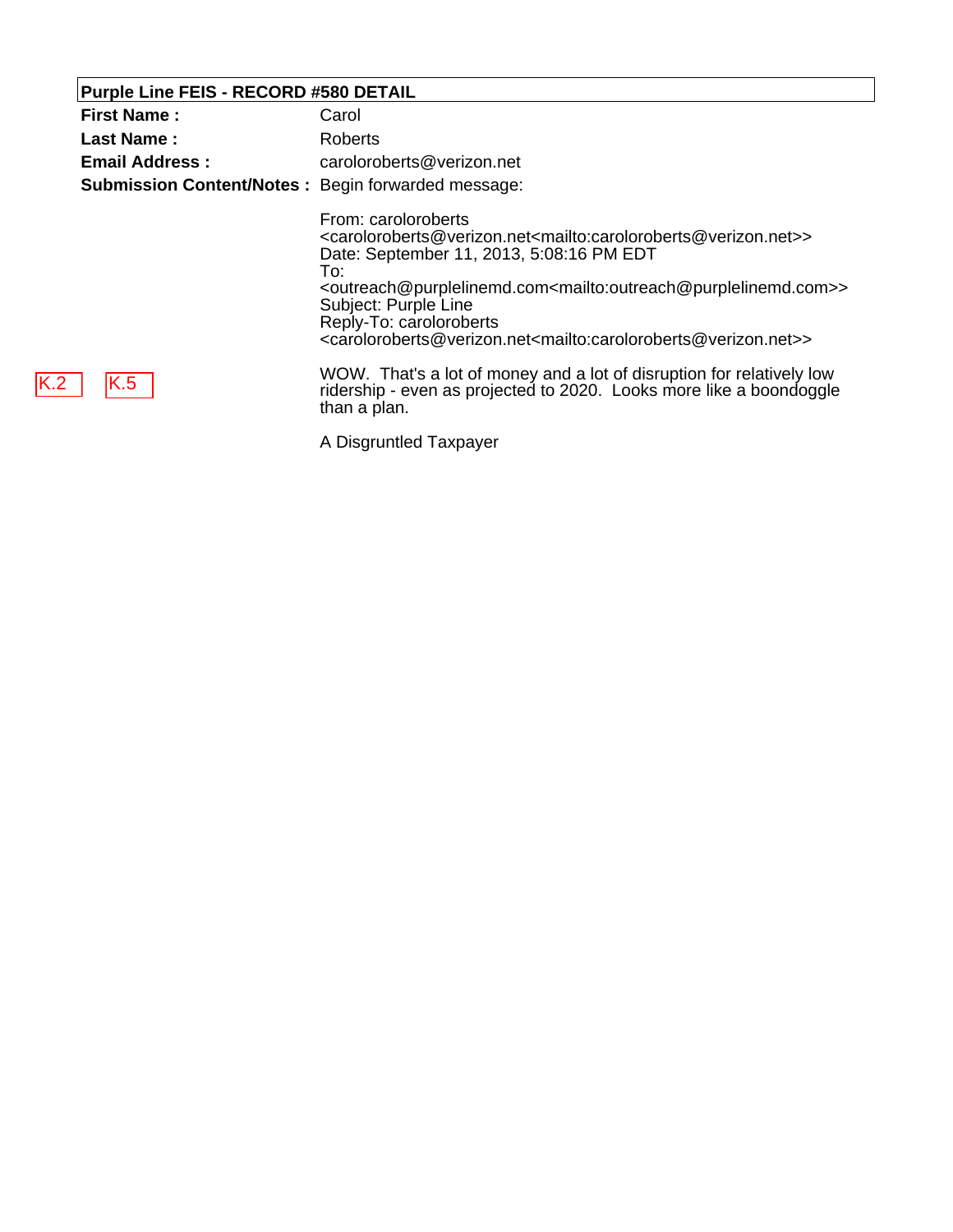## **Purple Line FEIS - RECORD #581 DETAIL**

| <b>First Name:</b>    | Rich                                                                                                                                                                                                                                                                                                                                                                                                     |
|-----------------------|----------------------------------------------------------------------------------------------------------------------------------------------------------------------------------------------------------------------------------------------------------------------------------------------------------------------------------------------------------------------------------------------------------|
| <b>Last Name:</b>     | McManus                                                                                                                                                                                                                                                                                                                                                                                                  |
| <b>Email Address:</b> | rtpmcman@gmail.com<br><b>Submission Content/Notes</b> : I would like to register my objection to this project on the grounds of its<br>gargantuan cost, small likelihood of improving transit/relieving<br>congestion, reckless additions at Chevy Chase Lake to an overburdened<br>area<br>and wanton industrialization of what is now highly valued parkland<br>between<br>Silver Spring and Bethesda. |
| A.2 <br>IB.1<br> C.3  |                                                                                                                                                                                                                                                                                                                                                                                                          |
|                       | May not an inch of it be built, and may it go unfunded by the federal<br>government.                                                                                                                                                                                                                                                                                                                     |
|                       | --------                                                                                                                                                                                                                                                                                                                                                                                                 |

Rich McManus 2800 Terrace Drive Chevy Chase, MD 20815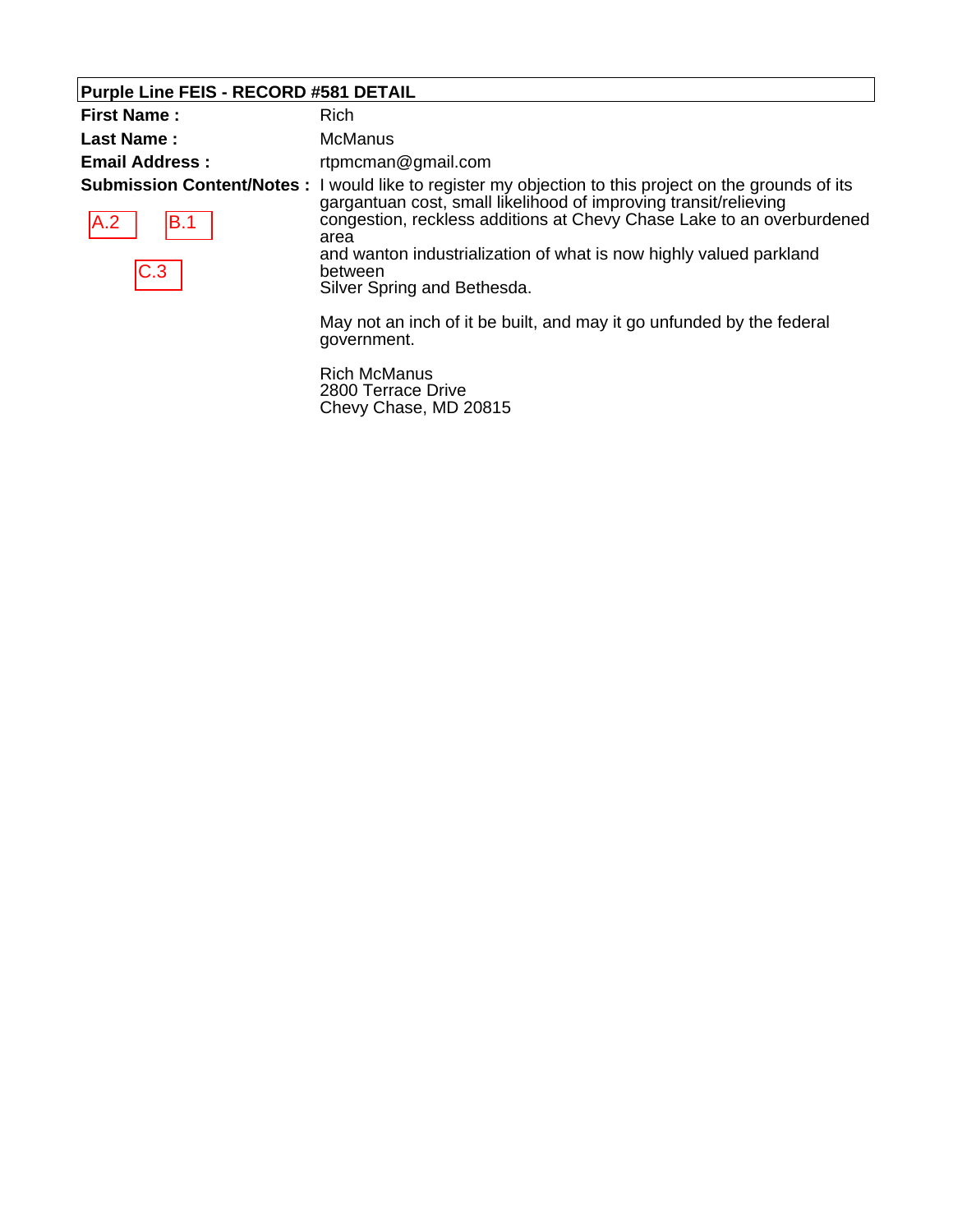## **Purple Line FEIS - RECORD #584 DETAIL**

| <b>First Name:</b>                       | S.                                                                                                                                                                                                                                                                                                                                                                                                    |
|------------------------------------------|-------------------------------------------------------------------------------------------------------------------------------------------------------------------------------------------------------------------------------------------------------------------------------------------------------------------------------------------------------------------------------------------------------|
| <b>Last Name:</b>                        | Flank                                                                                                                                                                                                                                                                                                                                                                                                 |
| <b>Email Address:</b>                    | sflank@alum.mit.edu                                                                                                                                                                                                                                                                                                                                                                                   |
| <b>Submission Content/Notes:</b><br> C.3 | I believe that the Environmental Impact statement is incomplete and<br>inaccurate, because it omits a) the significant negative impact of losing a<br>crucial bicycle transportation connection if CSX right-of-way is not<br>granted for the planned route of the Capital Crescent Trail and b) does<br>not<br>consider alternative routes for the CCT in the event of CSX right-of-way<br>disputes. |
|                                          | I hope these shortcomings will be fixed during the remainder of the EIS<br>process.                                                                                                                                                                                                                                                                                                                   |
|                                          | Sincerely,<br>--Shalom Flank<br>(Frequent CCT user)                                                                                                                                                                                                                                                                                                                                                   |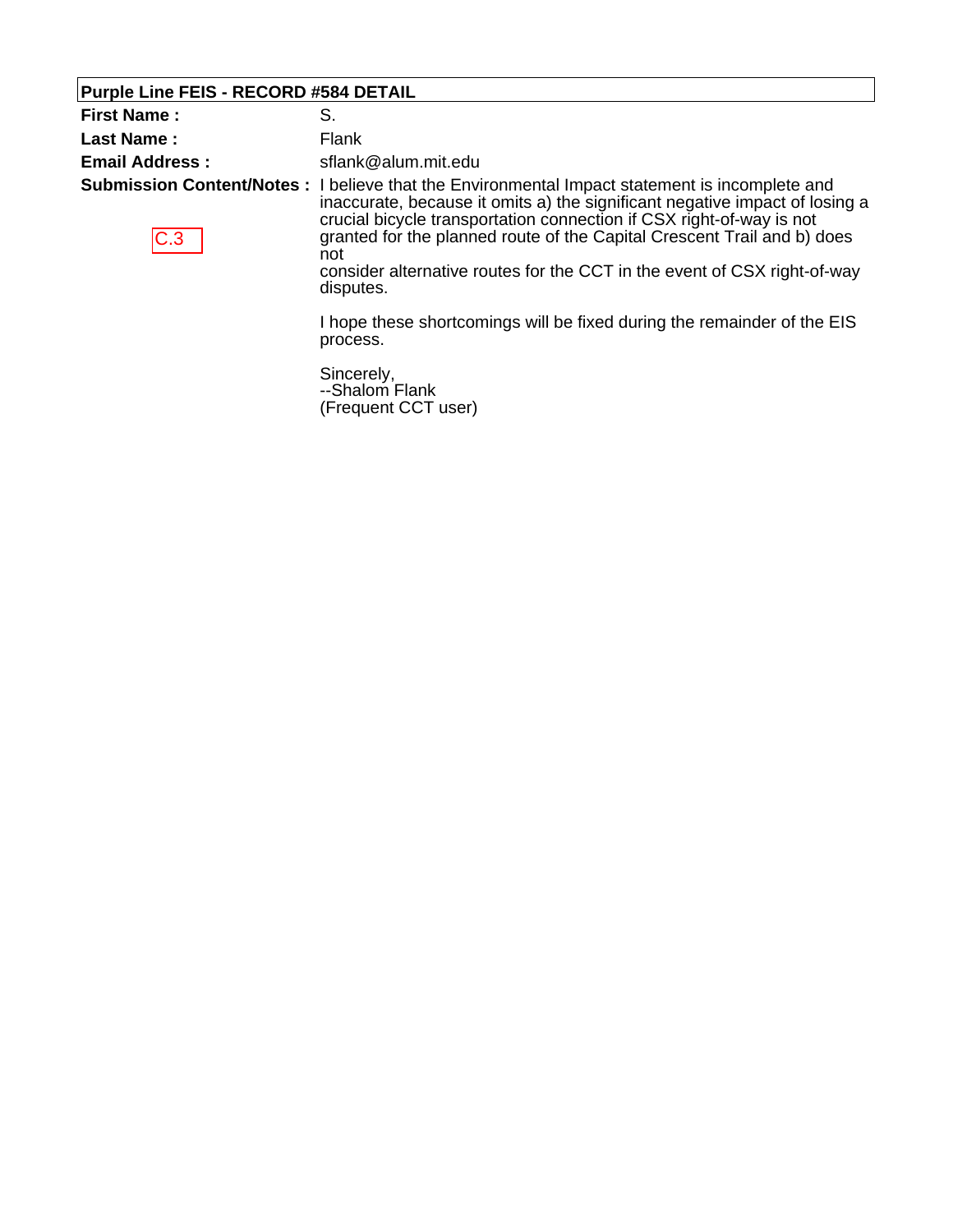## **Purple Line FEIS - RECORD #587 DETAIL**

| <b>First Name :</b>   | Leo                                                                               |
|-----------------------|-----------------------------------------------------------------------------------|
| <b>Last Name:</b>     | <b>Bruso</b>                                                                      |
| <b>Email Address:</b> | leobruso@landcommercial.com                                                       |
|                       | <b>Submission Content/Notes:</b> Your link to purple line does NOT work           |
|                       | Leo Bruso, SIOR, President Direct: 301-952-9705<br>http://www.landcommercial.com/ |

Broken web link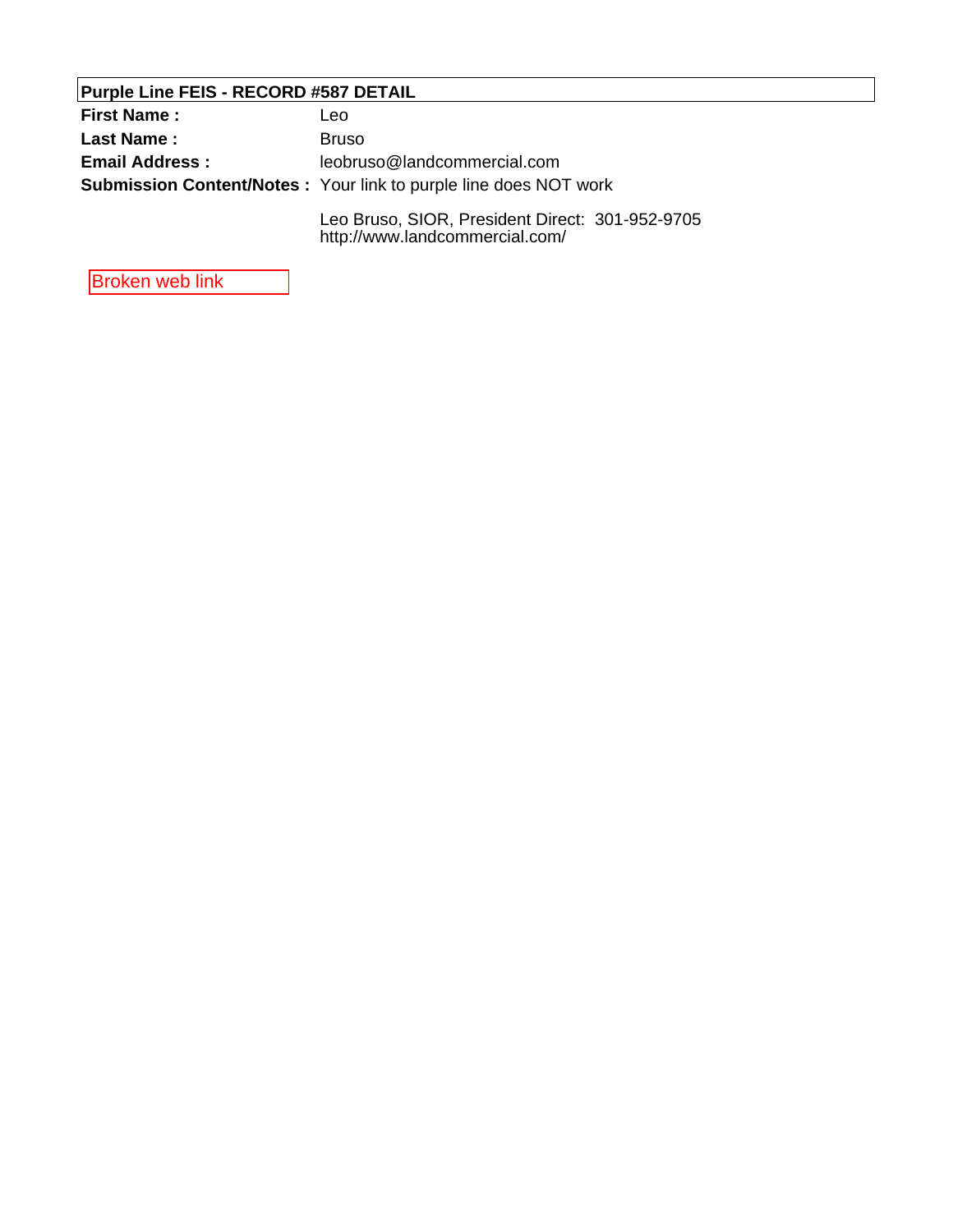#### **Purple Line FEIS - RECORD #588 DETAIL**

| <b>First Name:</b>    | Timothy J.                                                                                                                                                                                                                                                                                                                                                                                                                                                                                                                                                                                   |
|-----------------------|----------------------------------------------------------------------------------------------------------------------------------------------------------------------------------------------------------------------------------------------------------------------------------------------------------------------------------------------------------------------------------------------------------------------------------------------------------------------------------------------------------------------------------------------------------------------------------------------|
| Last Name:            | Choppin                                                                                                                                                                                                                                                                                                                                                                                                                                                                                                                                                                                      |
| <b>Email Address:</b> | TChoppin@mayerbrown.com                                                                                                                                                                                                                                                                                                                                                                                                                                                                                                                                                                      |
| C.3                   | <b>Submission Content/Notes</b> : The FEIS for the Purple Line has presented a "false choice" completing<br>the Capitol Crescent Trail (CCT) that it is dependent on obtaining right-<br>of-way form CSXT. There are options for an off-road CCT that<br>bypasses the CSXT r.o.w. should CSXT refuse to cooperate on the trail.<br>Please ask MTA to commit to designing and building the best feasible<br>off-road CCT extension into downtown Silver Spring, in coordination with<br>Montgomery County, consistent with the promises it has made to the<br>community for over two decades. |
|                       | Timothy J. Choppin<br>1999 K Street, NW<br>Washington, DC 20006<br>(202) 263-3238<br>tchoppin@mayerbrown.com                                                                                                                                                                                                                                                                                                                                                                                                                                                                                 |

IRS CIRCULAR 230 NOTICE. Any tax advice expressed above by Mayer Brown LLP was not intended or written to be used, and cannot be used, by any taxpayer to avoid U.S. federal tax penalties. If such advice was written or used to support the promotion or marketing of the matter addressed above, then each offeree should seek advice from an independent tax advisor.

This email and any files transmitted with it are intended solely for the use of the individual or entity to whom they are addressed. If you have received this email in error please notify the system manager. If you are not the named addressee you should not disseminate, distribute or copy this e-mail.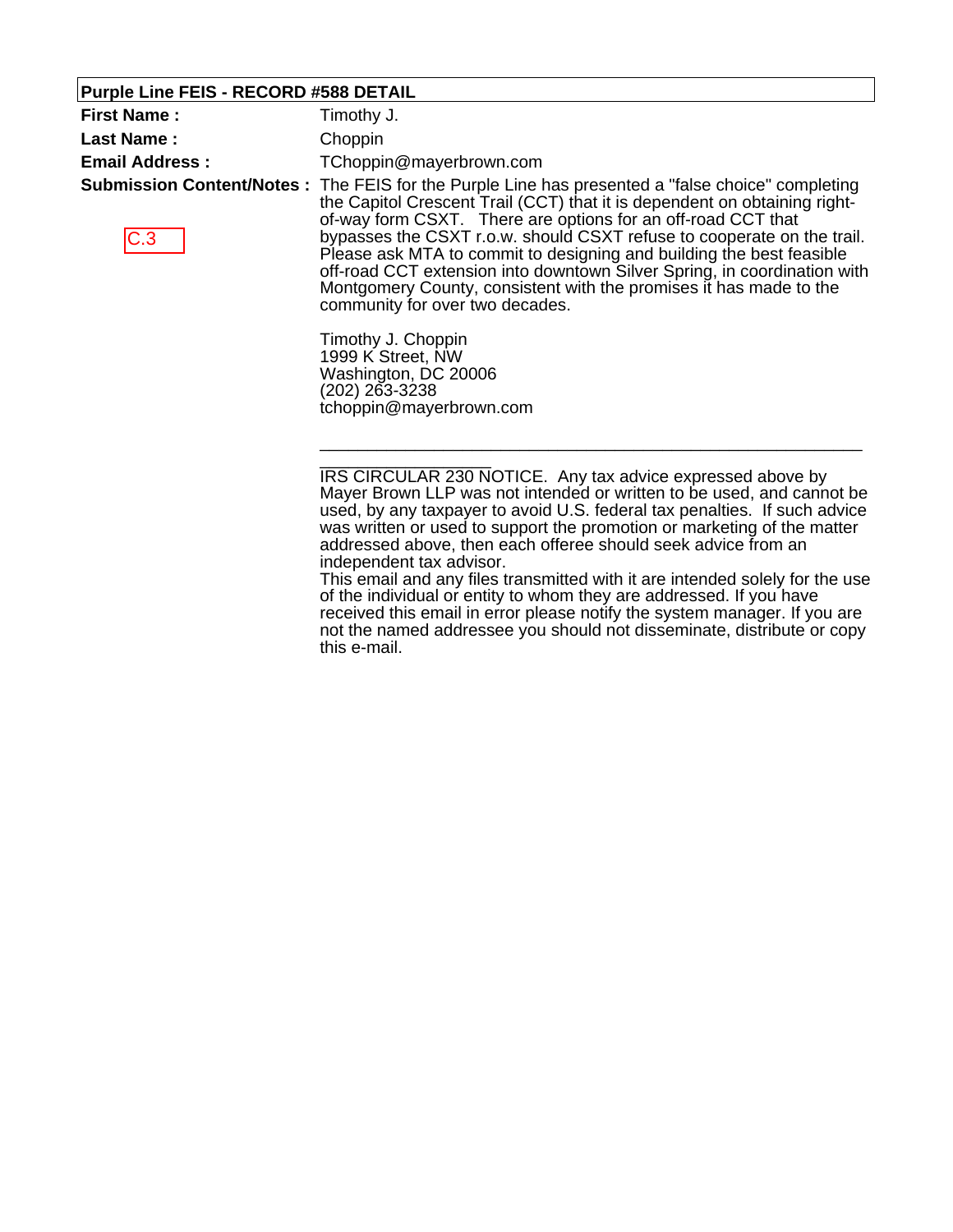## **Purple Line FEIS - RECORD #589 DETAIL**

| Bryan                                                                                                                                                 |
|-------------------------------------------------------------------------------------------------------------------------------------------------------|
| <b>McCann</b>                                                                                                                                         |
| bm85@georgetown.edu                                                                                                                                   |
| <b>Submission Content/Notes: Purple Line Planners,</b><br>I have been a Purple Line supporter since I moved to Rosemary Hills<br>eleven               |
| years ago, in large part because I looked forward to a paved and<br>completed                                                                         |
| commuter bicycle trail connecting Silver Spring and Bethesda. If the<br>Purple                                                                        |
| Line planning goes forward without a paved, safe bicycle trail from<br>Rosemary Hills to downtown Silver Spring, I will instantly go from<br>longtime |
| supporter to energetic opponent.<br>There are two good options for building a paved bicycle trail from<br>Rosemary                                    |
| Hills to downtown Silver Spring, one using CSX right of way and one<br>using                                                                          |
| public right of way through Washington Mews. Please find a way to get<br>one<br>of these built.<br>Thanks,<br>Bryan McCann<br><b>Rosemary Hills</b>   |
|                                                                                                                                                       |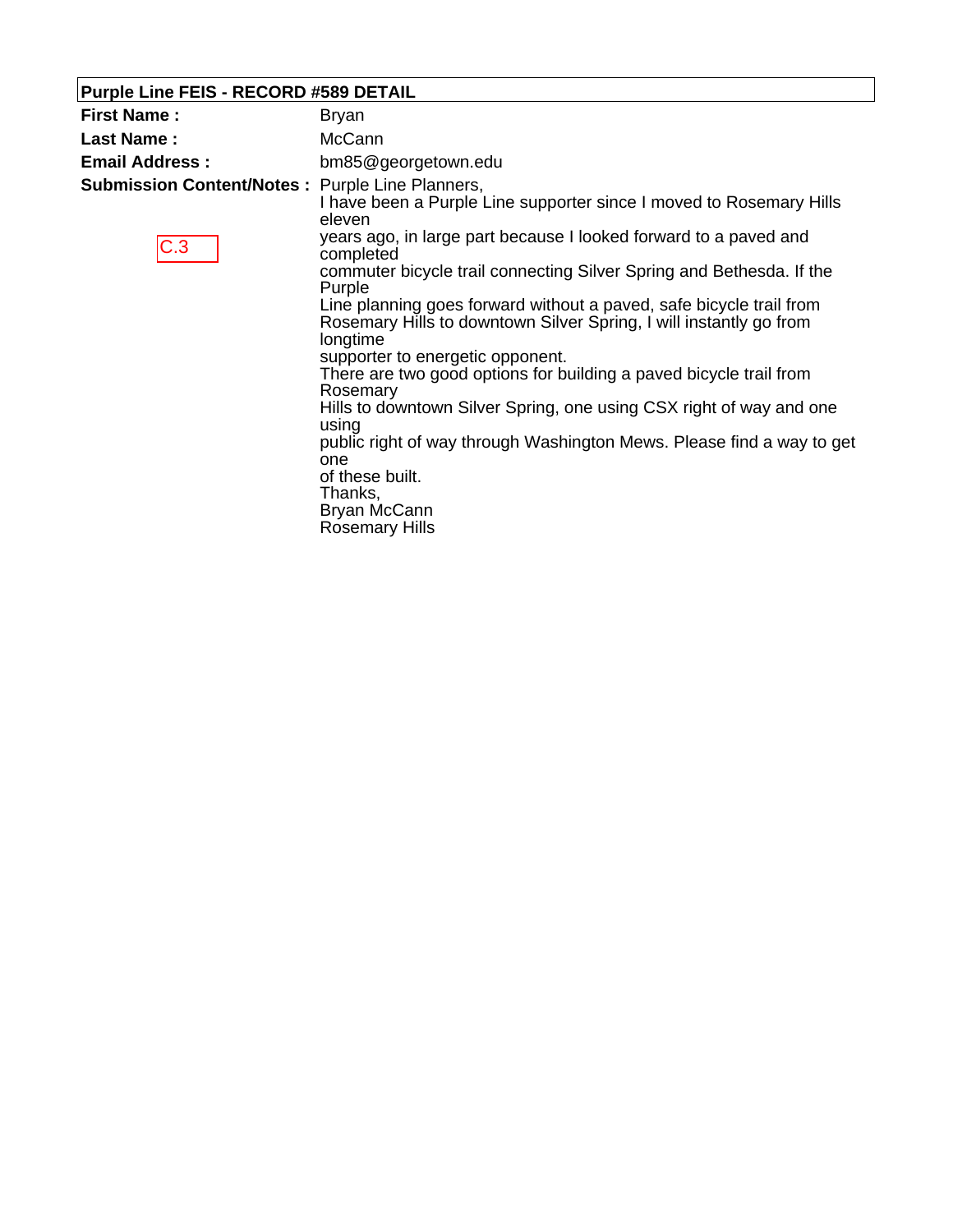## **Purple Line FEIS - RECORD #590 DETAIL**

| <b>First Name:</b>    | Leo                                                                                                                                                                                                                         |
|-----------------------|-----------------------------------------------------------------------------------------------------------------------------------------------------------------------------------------------------------------------------|
| <b>Last Name:</b>     | <b>Bruso</b>                                                                                                                                                                                                                |
| <b>Email Address:</b> | leobruso@landcommercial.com                                                                                                                                                                                                 |
|                       | <b>Submission Content/Notes: The links to report do NOT work</b>                                                                                                                                                            |
|                       | My home is available, settled at condo 5 Park PI, Annapolis, only here 4<br>months of year.<br><http: calvertcountywaterfront.com=""></http:> http://calvertcountywaterfront.com<br>Leo Bruso, SIOR, President 301-952-9705 |
| <b>Attachments:</b>   | Purple Line FEIS Announcement Sept 4 2013.pdf (373 kb)                                                                                                                                                                      |

Request for information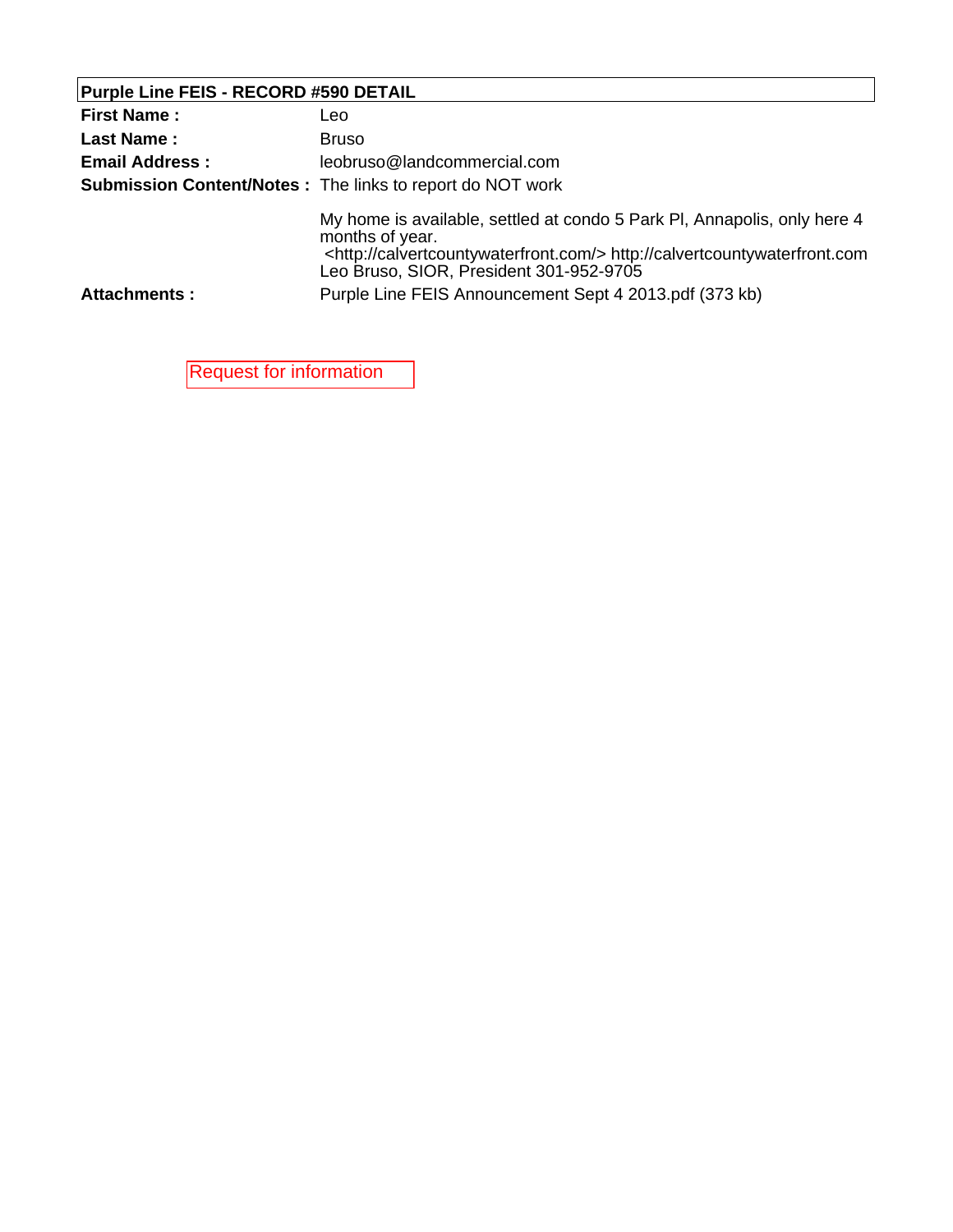

# Final Environmental Impact Statement Available for 30-Day Public Review Period

The Federal Transit Administration (FTA) and the Maryland Transit Administration (MTA) have prepared the Purple Line Final Environmental Impact Statement (FEIS) and Draft Section 4(f) Evaluation for public availability and review. The FEIS summarizes the transportation and environmental impacts related to the implementation of a new eastwest light rail transit line in Montgomery and Prince George's counties.

This document includes the purpose and need for the project, alternatives considered, identification of the Preferred Alternative, transportation and environmental considerations, and plans for implementing and constructing the Purple Line. Once finalized, the FEIS is the basis for federal environmental approval, which allows the Purple Line to continue toward construction.

Information in the FEIS has been presented to the public over the past four years as part of the ongoing public outreach efforts for the project. The FEIS will be available for public review on September 6. The public can provide comments on the findings of the FEIS and Draft Section 4(f) Evaluation. The document will be available at area libraries, MTA and other select locations. The document also will be available online at purplelinemd.com.

The public can choose one of three ways to provide formal comment on the FEIS document:

- 1. By completing an online comment form at purplelinemd.com
- 2. By sending an email to FEIS@purplelinemd.com with "FEIS COMMENT" as the subject heading
- 3. By sending your written comments to: Purple Line: FEIS Comment Maryland Transit Administration Transit Development & Delivery 100 S. Charles Street, Tower Two, Suite 700 Baltimore, MD 21201

\*Please Note: All comments, whether paper or electronic, will be given equal consideration.

#### FEIS Document Availability Locations:

Printed copies of the FEIS will be available for public review at the following locations:

Bethesda Library 7400 Arlington Road, Bethesda, MD 20814

Bladensburg Library 4820 Annapolis Road, Bladensburg, MD 20710

Chevy Chase Library 8005 Connecticut Avenue, Chevy Chase, MD 20815

Greenbelt Library 11 Crescent Road, Greenbelt, MD 20770

Hyattsville Library 6530 Adelphi Road, Hyattsville, MD 20782

Long Branch Library 8800 Garland Avenue, Silver Spring, MD 20901

#### Maryland Department of Legislative Services Library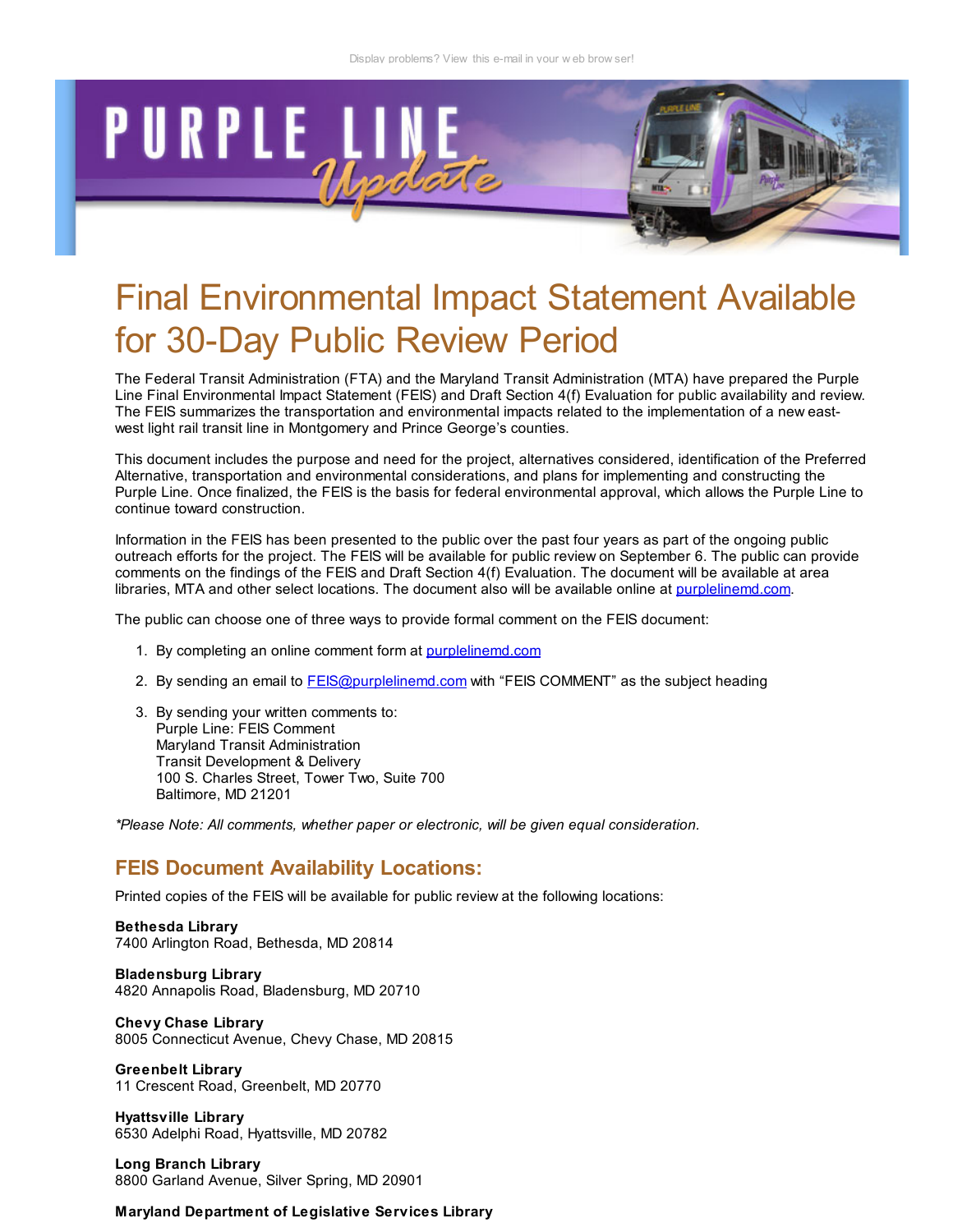90 State Circle, Annapolis, MD 21401

Maryland State Archives 350 Rowe Boulevard, Annapolis, MD 21401

Maryland State Law Library 361 Rowe Boulevard, Annapolis, MD 21401

M-NCPPC - Montgomery County 8787 Georgia Avenue, Silver Spring, MD 20910

M-NCPPC - Prince George's County 6600 Kenilworth Avenue, Riverdale, MD 20737

New Carrollton Library 7414 Riverdale Road, New Carrollton, MD 20784

Silver Spring Library 8901 Colesville Road, Silver Spring, MD 20910

Silver Spring Civic Building 1 Veterans Place, Silver Spring, MD 20910

State Library Resource Center 400 Cathedral Street, Baltimore, MD 21201

Takoma Park Maryland Library 101 Philadelphia Avenue, Takoma Park, MD 20912

University of Maryland - Hornbake Library North College Park, MD 20740

Contact the Purple Line Outreach Team at 443-451-3706 or outreach@purplelinemd.com.

Para recibir información en español, llame al número telefónico 443-451-3705, donde los miembros de nuestro equipo estarán disponibles para responder a sus preguntas en su mismo idioma.

September 4, 2013





This is an automated message. Please do not reply. Questions or comments should be directed to: outreach@purplelinemd.com To unsubscribe from this mailing list, please send an e-mail to outreach@purplelinemd.com w ith the subject "UNSUBSCRIBE".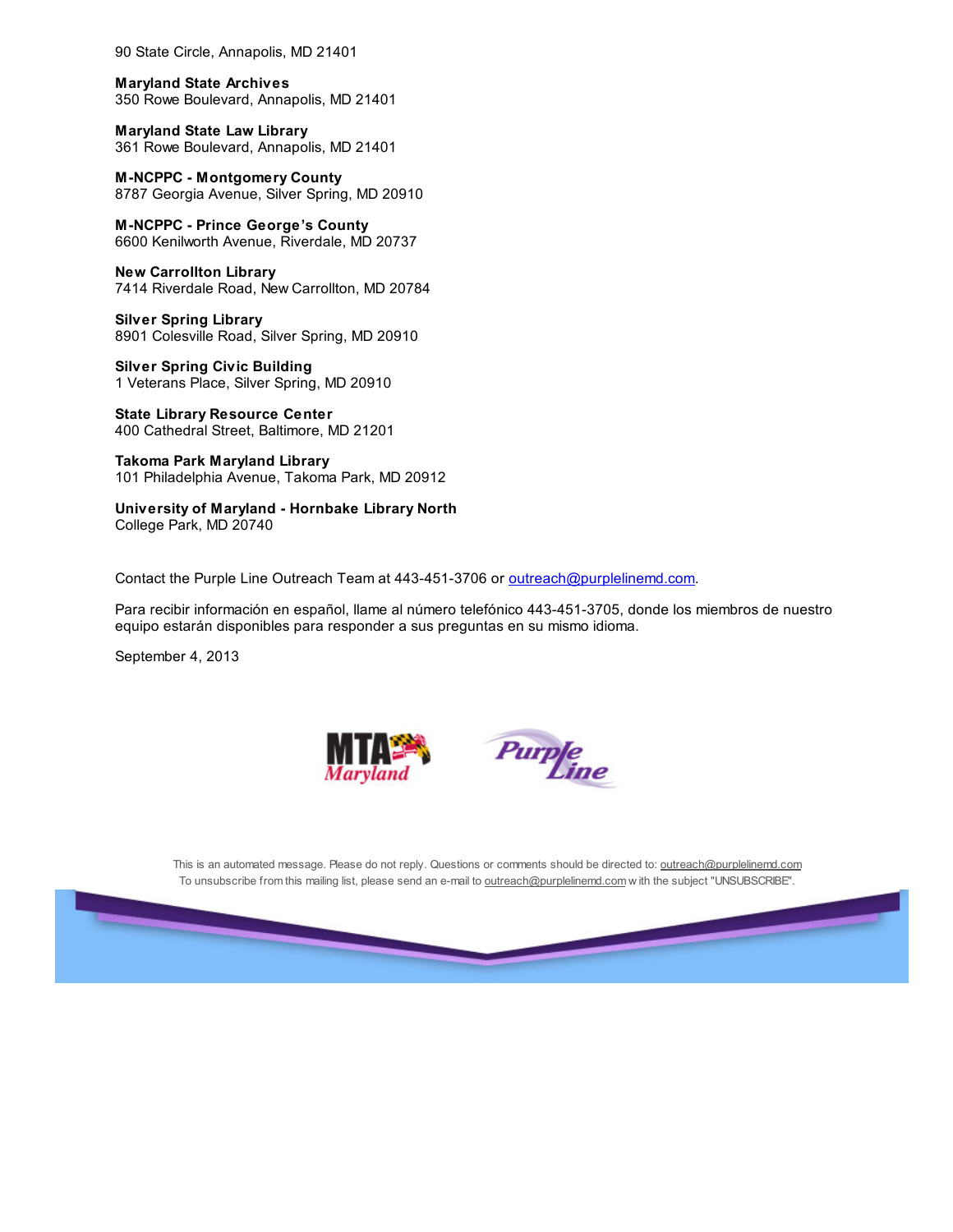| <b>Purple Line FEIS - RECORD #592 DETAIL</b> |                                                                              |  |
|----------------------------------------------|------------------------------------------------------------------------------|--|
| <b>Last Name:</b>                            | Tsubatakarnowski                                                             |  |
| <b>Email Address :</b>                       | tsubatakarnowski@gmail.com                                                   |  |
|                                              | <b>Submission Content/Notes:</b> I would a copy of the FEIS for purple line. |  |
|                                              | Sarah Tsubata                                                                |  |

Saran Tsubata

Sent from my iPhone

Request for information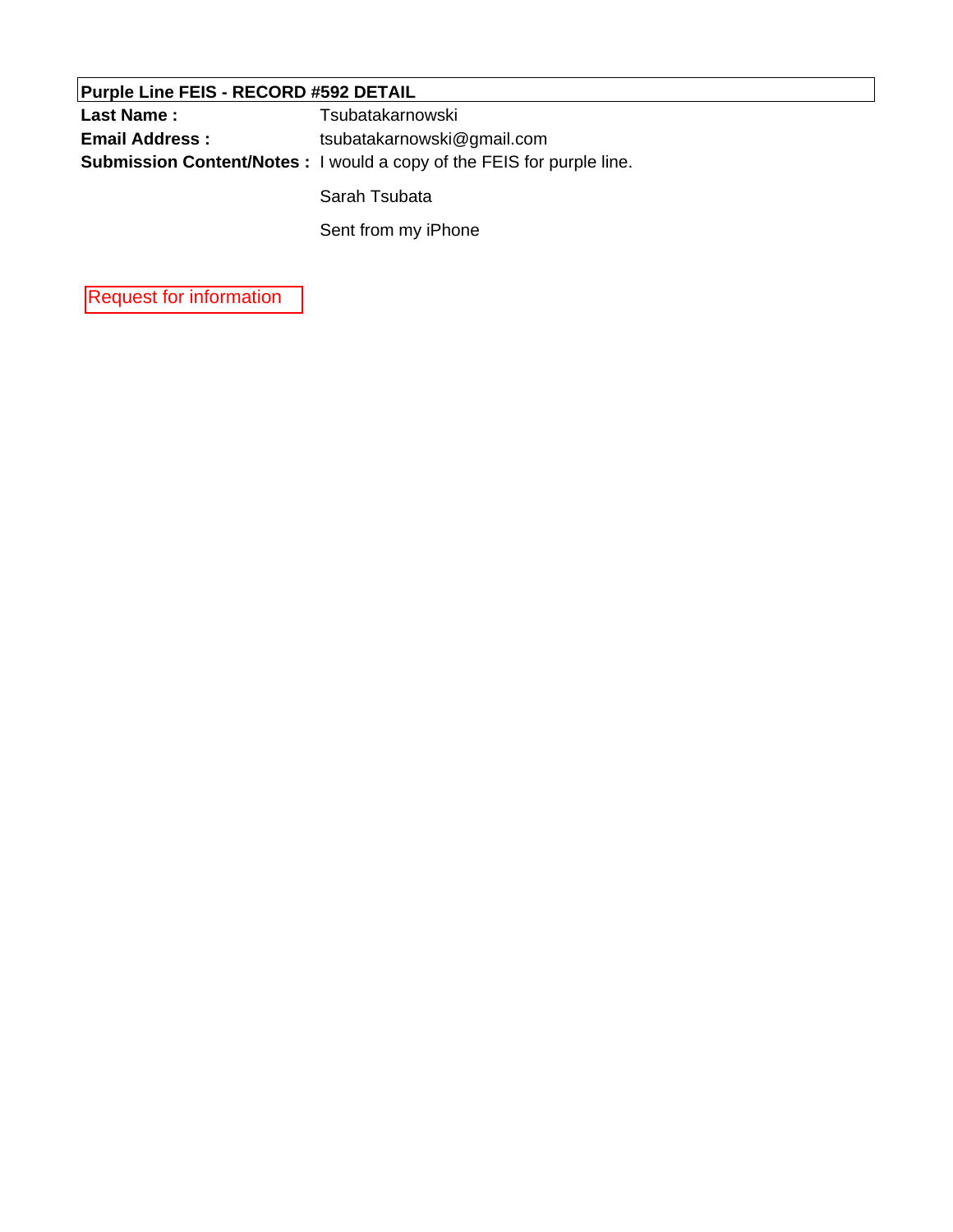## **Purple Line FEIS - RECORD #593 DETAIL**

| <b>Comment Date:</b>  | 10/17/2013                                                                                         |
|-----------------------|----------------------------------------------------------------------------------------------------|
| <b>First Name:</b>    | <b>Neil</b>                                                                                        |
| <b>Last Name:</b>     | Gladstein                                                                                          |
| <b>Address:</b>       | 516 Ashford Rd                                                                                     |
| City:                 | <b>Silver Spring</b>                                                                               |
| State:                | MD                                                                                                 |
| Zip Code:             | 20910                                                                                              |
| <b>Email Address:</b> | ngladstein@iamaw.org                                                                               |
|                       | <b>Submission Content/Notes</b> : A Purple Line on Wayne Ave. should have a stop and Wayne & Dale. |

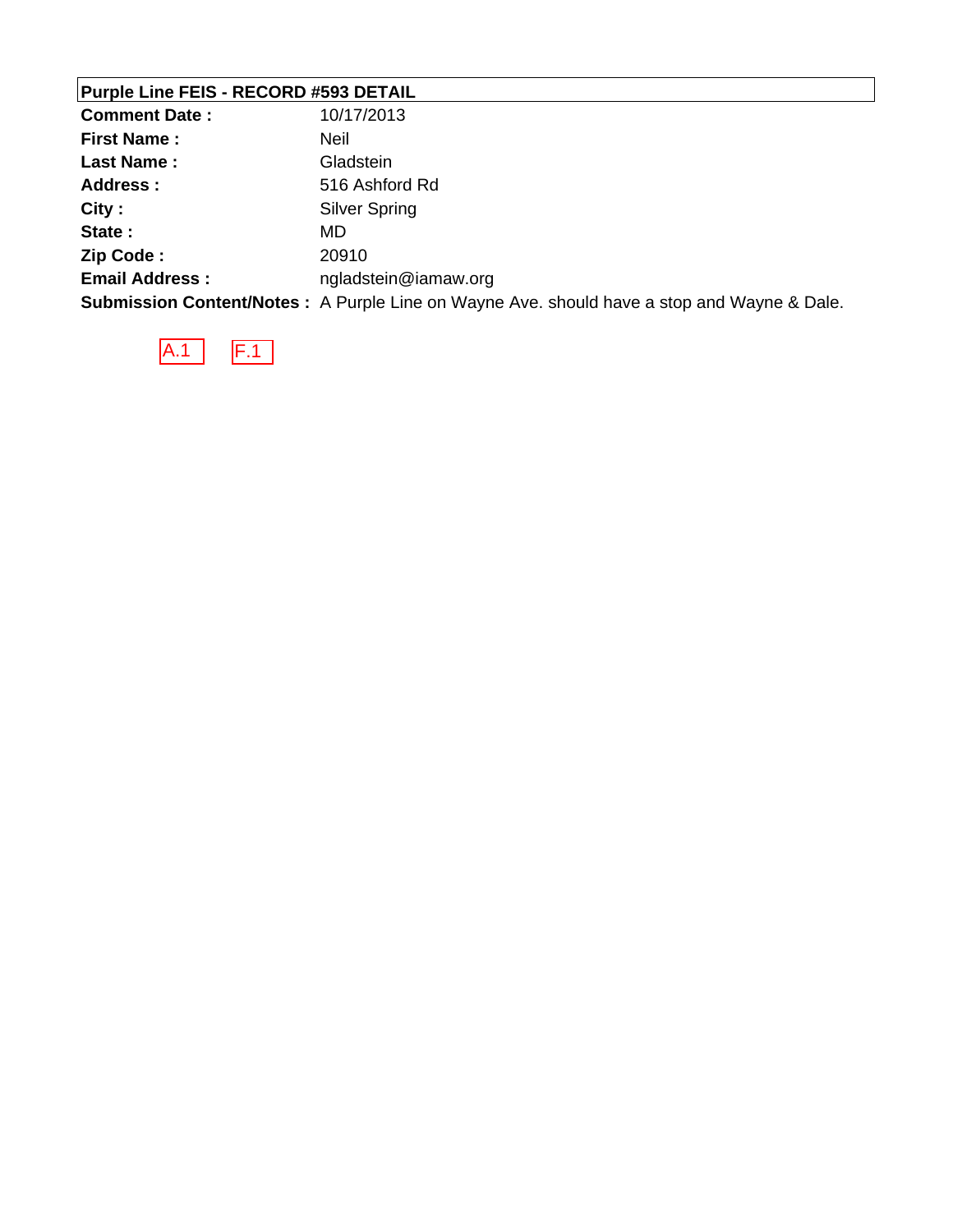#### **Purple Line FEIS - RECORD #594 DETAIL**

| <b>Comment Date:</b>  | 10/17/2013                                                                                                                                                                                                                                                                                                                                                                                                                                                                                                                                                                                     |
|-----------------------|------------------------------------------------------------------------------------------------------------------------------------------------------------------------------------------------------------------------------------------------------------------------------------------------------------------------------------------------------------------------------------------------------------------------------------------------------------------------------------------------------------------------------------------------------------------------------------------------|
| <b>First Name:</b>    | Jack                                                                                                                                                                                                                                                                                                                                                                                                                                                                                                                                                                                           |
| <b>Last Name:</b>     | Petrash                                                                                                                                                                                                                                                                                                                                                                                                                                                                                                                                                                                        |
| <b>Address:</b>       | 3106 Edgewood Road                                                                                                                                                                                                                                                                                                                                                                                                                                                                                                                                                                             |
| City:                 | Kensington                                                                                                                                                                                                                                                                                                                                                                                                                                                                                                                                                                                     |
| State:                | MD.                                                                                                                                                                                                                                                                                                                                                                                                                                                                                                                                                                                            |
| Zip Code:             | 20895                                                                                                                                                                                                                                                                                                                                                                                                                                                                                                                                                                                          |
| <b>Email Address:</b> | novainstitute@verizon.net                                                                                                                                                                                                                                                                                                                                                                                                                                                                                                                                                                      |
|                       | <b>Submission Content/Notes</b> : I love my job, but it is my commute that thrills me. It's the air on my face,<br>the fresh feel of the morning, the smell of pine needles — the deer and                                                                                                                                                                                                                                                                                                                                                                                                     |
| C.3                   | the fox I have passed — the hawks, the goldfinches and the Baltimore<br>orioles that I have seen. I love my ride to work because it is on a bike.<br>I started riding the Capital Crescent Trail 15 years ago with my daughter<br>when she was in second grade. With her trailer bike safely attached<br>behind me, we made our way from our home in Kensington to the<br>Washington Waldorf School near MacArthur Boulevard, where I am a<br>teacher and where she was a student. We loved our ride through<br>المعملون وبامنسه بسوبنامام وواء سونطوان سوينوسومسطوم وامومطام المستوان والمستح |

downtown Bethesda each morning watching the delivery trucks unload and the shops open. And we loved watching our bike trail grow. We cheered when they put the bridge over River Road (and my wife breathed a sigh of relief). And we cheered again when they opened the tunnel under Wisconsin Avenue, and once more when the trail was connected with Silver Spring. And as the bike trail was established we saw its use grow. To me this was a wonderful example of, "If you build it, they will come."

Each morning I ride the trail and see students biking to Westland Middle School and B-CC High School and as a teacher I know they will be more alert and attentive in their morning classes. I pass joggers, walkers of all ages, moms and dads with strollers, and so many bicycle commuters, and I think of the savings.

It is not just the savings in gas, not just the reduction in car emissions, but a savings of thousands of dollars in medical expenses made unnecessary because of healthy exercise. There is also the money saved in unneeded therapy because exercise releases endorphins that make us feel better about our work and ourselves. In addition, there is the money saved in blood pressure and cholesterol medications and anti-depressants and, I am sure, in prevented surgeries.

I am so grateful for this Capital Crescent Bike Trail. I just cannot understand why the Planning Board, the Montgomery County Council, and Gov. Martin O'Malley need to trade our trail for light rail when there are other alternatives. There are so few things that exist solely for the well being of the individual citizen today.

This trail has everything I need and I know I am not alone in that feeling. It provides quiet time amidst the trees — a protected green space in the heart of our busy and stressful county. The trail is perfect, except for one thing. It will soon be drastically changed if business interests that want to develop Chevy Chase Lake have their way.

Jack Petrash, Kensington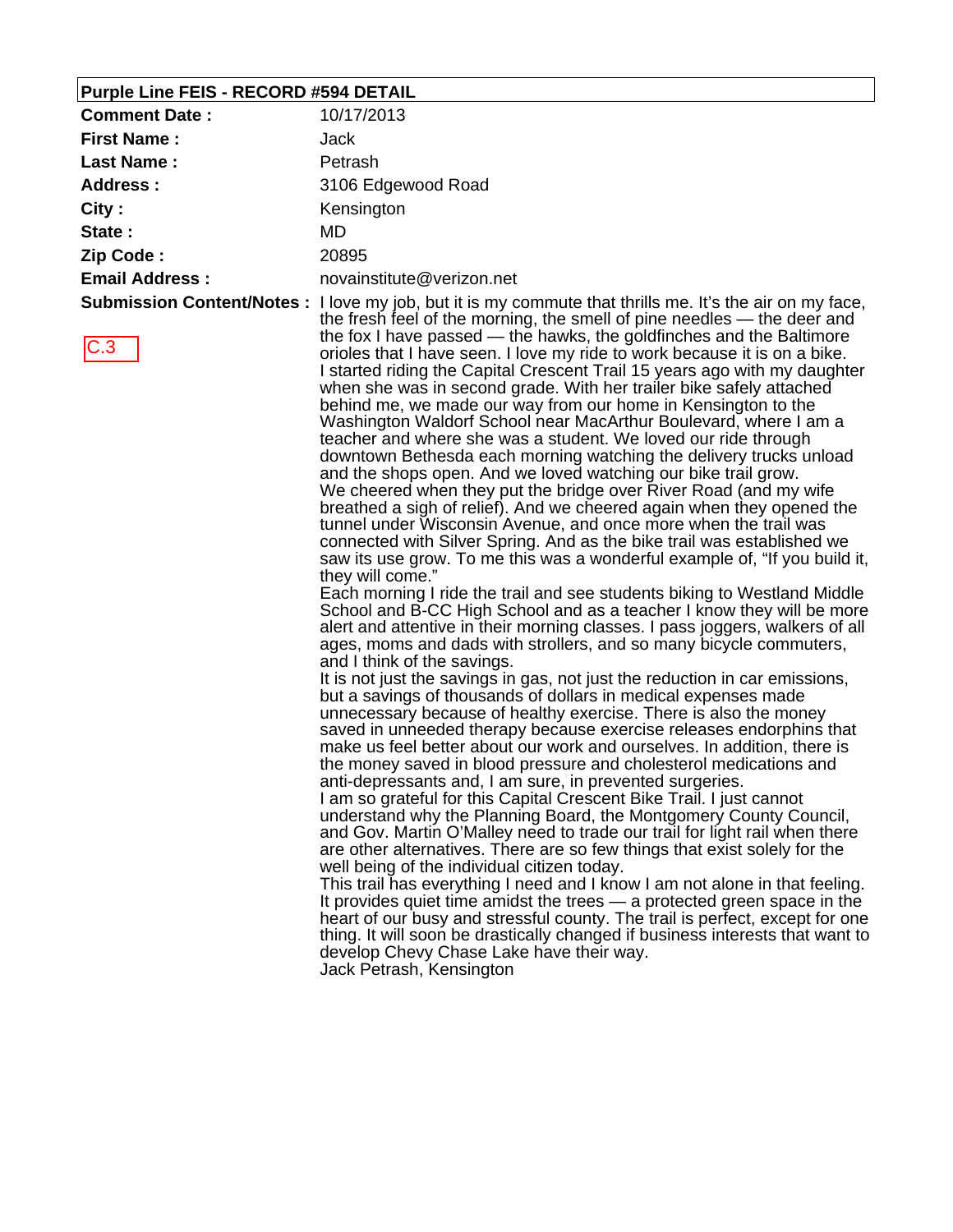## **Purple Line FEIS - RECORD #596 DETAIL**

| <b>Comment Date:</b>  | 10/18/2013                                                                                                                                                                                                                                                   |
|-----------------------|--------------------------------------------------------------------------------------------------------------------------------------------------------------------------------------------------------------------------------------------------------------|
| <b>First Name:</b>    | Juanita                                                                                                                                                                                                                                                      |
| <b>Last Name:</b>     | <b>Newell</b>                                                                                                                                                                                                                                                |
| <b>Address:</b>       | 8307 Oakford Place                                                                                                                                                                                                                                           |
| City:                 | <b>Silver Spring</b>                                                                                                                                                                                                                                         |
| State:                | MI                                                                                                                                                                                                                                                           |
| Zip Code:             | 20910                                                                                                                                                                                                                                                        |
| <b>Email Address:</b> | curtiancalltv@verizon.net                                                                                                                                                                                                                                    |
|                       | <b>Submission Content/Notes</b> : I am not in favor of the Purple Line because I moved to Silver Spring in<br>1975 because of the rustic nature of the city. With the development,<br>crime has increased, car break-ins are a regular occurence, as well as |
| A.2                   | home invasions. I don't go downtown because of the unruly crowd, that                                                                                                                                                                                        |
| E.2                   | are not neighborhood residents. I am afraid to walk home from Silver<br>Spring metro because it is unsafe and I read about children and adults<br>being accosted. Crime will dramatically increase if the Purple Line train                                  |
| E.9                   | is developed down Wayne Avenue. It is overcrowded now, and<br>accidents happen too frequently at Dale Drive and Wayne Avenue. The<br>noise, pollution, and disruption to our neighborhood will be devastating.                                               |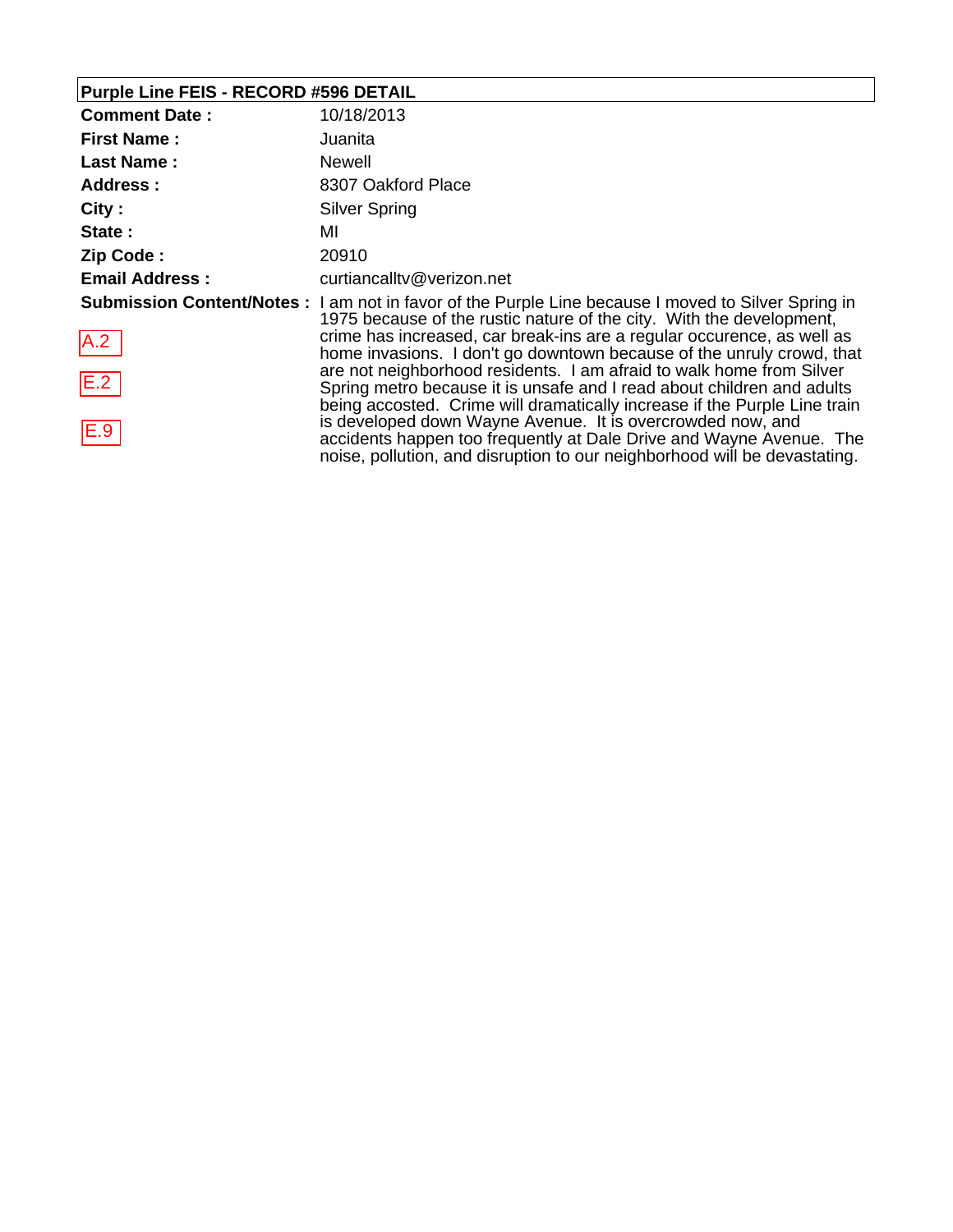## **Purple Line FEIS - RECORD #597 DETAIL**

| <b>Comment Date:</b>  | 10/18/2013                                                                                                                                                                           |
|-----------------------|--------------------------------------------------------------------------------------------------------------------------------------------------------------------------------------|
| <b>First Name:</b>    | Asheesh                                                                                                                                                                              |
| <b>Last Name:</b>     | Misra                                                                                                                                                                                |
| <b>Address:</b>       | 2031 Hanover St.                                                                                                                                                                     |
| City:                 | <b>Silver Spring</b>                                                                                                                                                                 |
| State:                | MD                                                                                                                                                                                   |
| Zip Code:             | 20910                                                                                                                                                                                |
| <b>Email Address:</b> | misra108@gmail.com                                                                                                                                                                   |
|                       | <b>Submission Content/Notes</b> : The plans for the Talbot St. Bridge (North Woodside/Rosemary Hills) are<br>totally unacceptable, absurd and destructive the communities. A 41 foot |
| $\Gamma$ $\Lambda$    | wide bridge will not fit in that space with out significant destruction to the                                                                                                       |



wide bridge will not fit in that space with out significant destruction to the communities and increased traffic.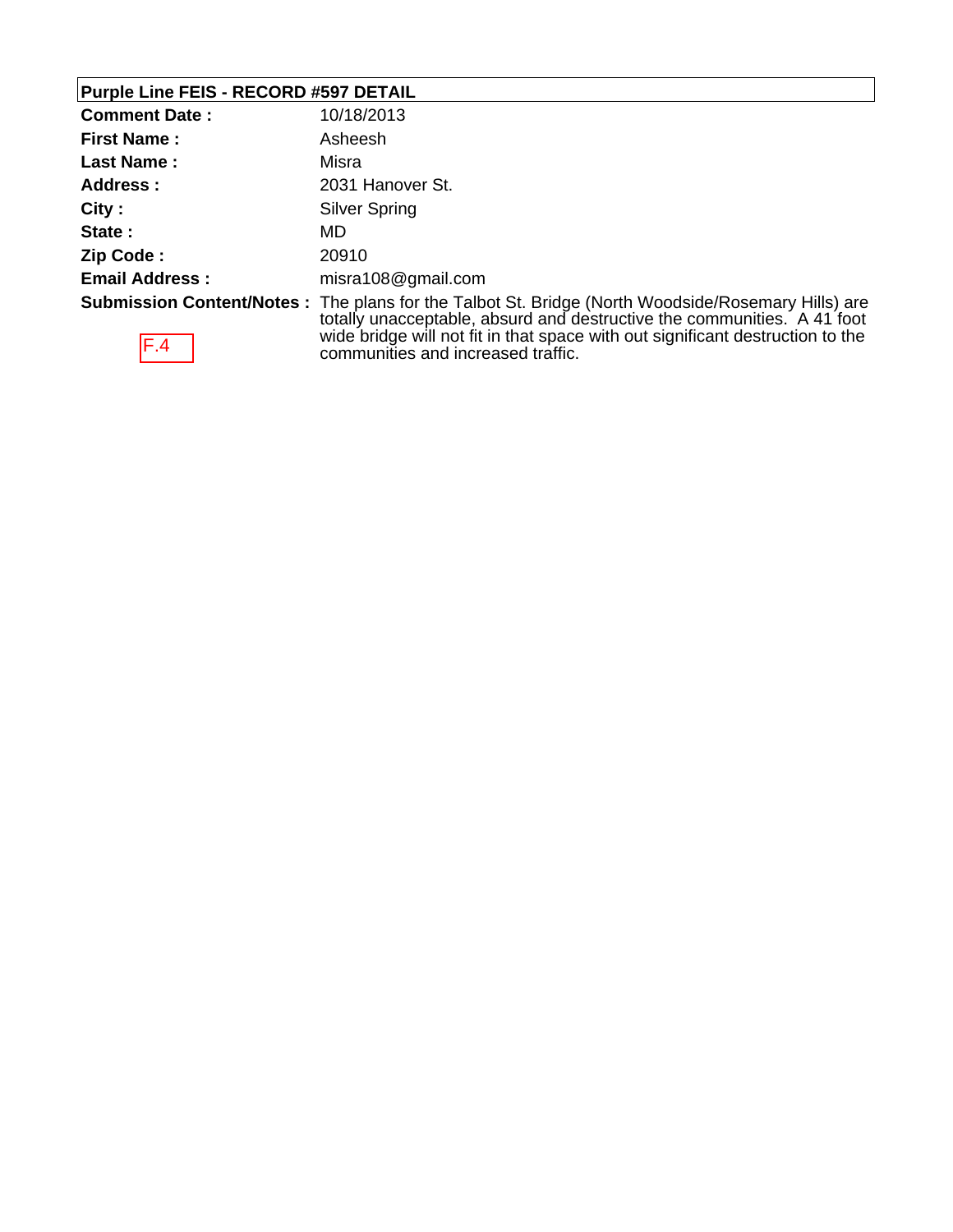## **Purple Line FEIS - RECORD #598 DETAIL**

| <b>Comment Date:</b>                                       | 10/18/2013            |
|------------------------------------------------------------|-----------------------|
| <b>First Name:</b>                                         | Thomas                |
| Last Name:                                                 | Flammia               |
| Address :                                                  | 604 Cloverfield Place |
| City:                                                      | <b>Silver Spring</b>  |
| State:                                                     | MD                    |
| Zip Code:                                                  | 20910                 |
| <b>Email Address:</b>                                      | tevans301@hotmail.com |
| <b>Submission Content/Notes: Keep the TPSS issue open!</b> |                       |

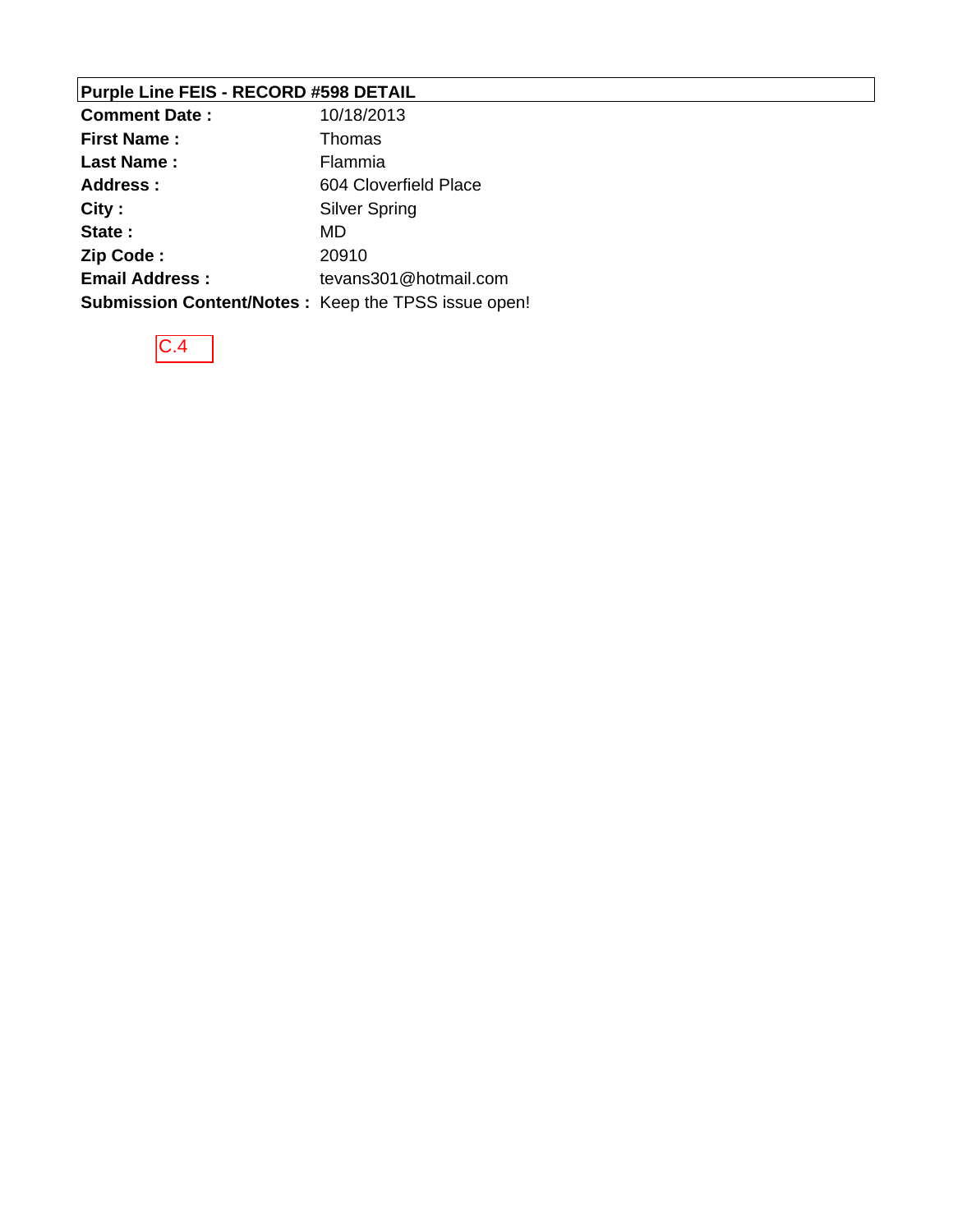### **Purple Line FEIS - RECORD #599 DETAIL**

| <b>Comment Date:</b>  | 10/18/2013                                                                                                                                                                                                                                                                                                                                                                                                                                                                                                                                                                                          |
|-----------------------|-----------------------------------------------------------------------------------------------------------------------------------------------------------------------------------------------------------------------------------------------------------------------------------------------------------------------------------------------------------------------------------------------------------------------------------------------------------------------------------------------------------------------------------------------------------------------------------------------------|
| <b>First Name:</b>    | Sheila                                                                                                                                                                                                                                                                                                                                                                                                                                                                                                                                                                                              |
| <b>Last Name:</b>     | Jaskot                                                                                                                                                                                                                                                                                                                                                                                                                                                                                                                                                                                              |
| <b>Address:</b>       | 620 greenbrier drive                                                                                                                                                                                                                                                                                                                                                                                                                                                                                                                                                                                |
| City:                 | sivler spring                                                                                                                                                                                                                                                                                                                                                                                                                                                                                                                                                                                       |
| State:                | MD.                                                                                                                                                                                                                                                                                                                                                                                                                                                                                                                                                                                                 |
| Zip Code:             | 20910                                                                                                                                                                                                                                                                                                                                                                                                                                                                                                                                                                                               |
| <b>Email Address:</b> | jaskotfox@yahoo.com                                                                                                                                                                                                                                                                                                                                                                                                                                                                                                                                                                                 |
| C.4                   | <b>Submission Content/Notes</b> : I am very concerned about having an electrical traction power substation<br>above ground in a dense residential neighborhood at the corner of<br>Wayne and Greenbrier Drive. I do not have any assurances that it won't<br>be a big black box with chain link fencing or even a large fence hiding<br>the box, thus destroying the charm of the area. An unattended building<br>will only attract people to the property who don't belong. When there are<br>legitimate people on the premises, i also don't have any assurances that                             |
| J.1                   | large trucks will be coming in and out of the facility throughout the day.<br>There are other alternatives that have been presented by neighborhood<br>groups and I believe that MTA is not taking the concerns of residents<br>seriously enough. I don't see any movement that you are serious about<br>looking at other options that have been presented. Obviously the power<br>substation will affect the property value on my home. As you are aware,<br>first impressions are important to any potential homebuyer. A<br>substation across the street will not help our home value. 2nd: 1 am |

substation across the street will not help our home value. 2nd: I am concerned that I will be living with a constant hum 24/7 - and louder in the summer when more AC is required to cool the facility. 3rd: Has there been an environmental assessment done on the site? If so you might want to clue in the people who live in the surrounding area. I would encourage MTA to keep talking to residents about their concerns.